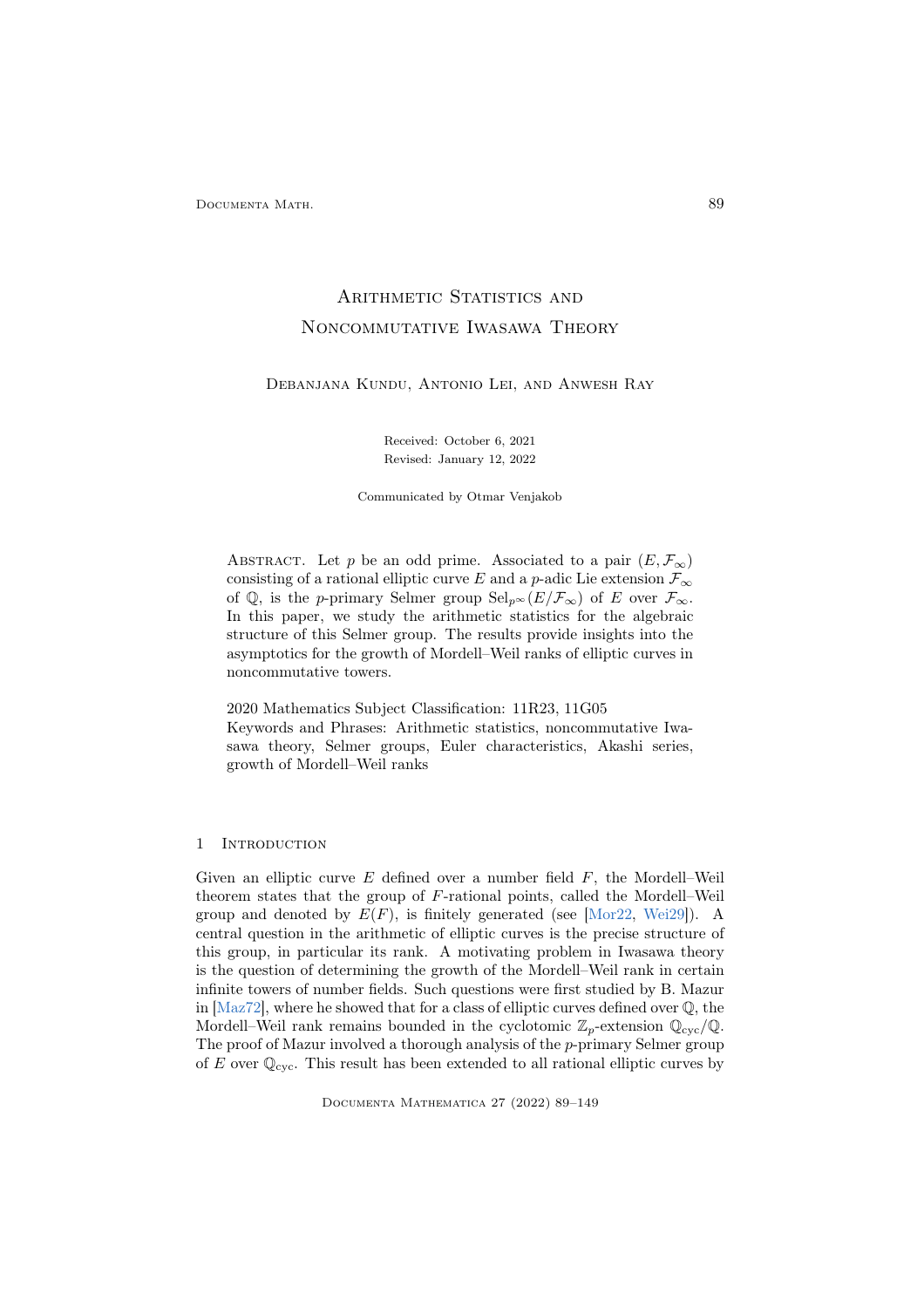K. Kato [\[Kat04\]](#page-58-2) and D. Rohrlich [\[Roh88\]](#page-59-0) who showed that given any elliptic curve E defined over Q, the rank of E is bounded in  $F_{\text{cyc}}/F$ , where  $F/\mathbb{Q}$  is an abelian extension.

The study of Iwasawa theory in noncommutative  $p$ -adic Lie extensions was initiated by M. Harris in [\[Har79,](#page-57-0) [Har00\]](#page-57-1). In the late 1990's and early 2000's, noncommutative Iwasawa theory became an active area of research, leading to a series of breakthrough results (see [\[BH97,](#page-55-0) [CH01,](#page-55-1) [Ven02,](#page-60-1) [OV02,](#page-59-1) [CSS03,](#page-56-0) [Gre03,](#page-57-2) [HV03,](#page-57-3) [OV03,](#page-59-2) [Ven03,](#page-60-2) [CFK](#page-55-2)+05, [CFKS10\]](#page-55-3)). Such extensions are ubiquitous and *often* arise naturally. One such example is the following. Let  $F$  be a number field and  $E_{F}$  be an elliptic curve without complex multiplication (CM). Consider the extension  $\mathcal{F}_{\infty}/F$  given by the field of definition of the p-power torsion points on E. By Serre's Open Image Theorem [\[Ser72\]](#page-60-3), the Galois group  $Gal(\mathcal{F}_{\infty}/F)$  is isomorphic to a finite-index subgroup of  $GL_2(\mathbb{Z}_p)$ . Hence, it is a non-abelian, p-adic Lie group of dimension 4. We will often specialize our results to this widely-studied infinite extension, called the trivializing extension of E. We emphasize that the methods of classical (abelian) Iwasawa theory do not extend in any obvious fashion to the noncommutative theory and there are several pitfalls if one follows such an approach, see [\[BH97,](#page-55-0) §2] for a discussion. The main object of study in noncommutative Iwasawa theory is the Selmer group defined over an infinite p-adic Lie-extension. In this article, we are interested in investigating the cohomology groups of the Selmer group and calculating the Euler characteristic, which is defined in terms of these cohomology groups, see [\[How02,](#page-57-4) [Zer09,](#page-60-4) [Zer11\]](#page-60-5) and Section [3.](#page-8-0) Under appropriate hypotheses, the Euler characteristic of Selmer groups of elliptic curves over  $\mathbb{Q}_{\text{cyc}}$  can be expressed in terms of invariants arising in the p-adic Birch–Swinnerton-Dyer (BSD) formula, see Section [4.](#page-10-0) In the noncommutative setting, the formula is more involved. In addition to the invariants arising from the BSD formula, this formula has contributions from local Euler factors at specified auxiliary primes, see Theorem [4.9.](#page-13-0) We shall study these new invariants from the point of view of arithmetic statistics. The intricate relationship between the Euler characteristic formula and Iwasawa theoretic invariants coming from noncommutative Iwasawa theory gives rise to several new questions and provides us with a fertile ground for investigation on the structure of Selmer groups via the lens of arithmetic statistics. We explain this further in the coming paragraphs. Throughout,  $E$  will denote an elliptic curve defined over  $\mathbb Q$  with good *ordinary* reduction at a prime  $p \geq 5$ . Let F be a number field and  $\mathcal{F}_{\infty}$  be an infinite Galois extension such that  $G := \text{Gal}(\mathcal{F}_{\infty}/F)$  is a uniform pro-p group of dimension d. Furthermore, it is assumed that G is *admissible*, i.e.,  $\mathcal{F}_{\infty}$  contains the cyclotomic  $\mathbb{Z}_p$ -extension of F, is ramified at only finitely many primes, and  $G$  contains no non-trivial p-torsion. Structural properties of the p-primary Selmer group  $\text{Sel}_{p^{\infty}}(E/\mathcal{F}_{\infty})$  have been studied by O. Venjakob in [\[Ven02\]](#page-60-1). The Selmer group is a module over the Iwasawa algebra  $\Lambda(G)$ , which is a noetherian Auslander regular local ring. Much like modules over  $\mathbb{Z}_p[[T]]$ , the dimension theory of modules over  $\Lambda(G)$  is well understood. A module is *torsion* (resp. pseudonull) if the codimension of its annihilator in  $\Lambda(G)$  is  $\lt d+1$  (resp.  $\lt d$ ).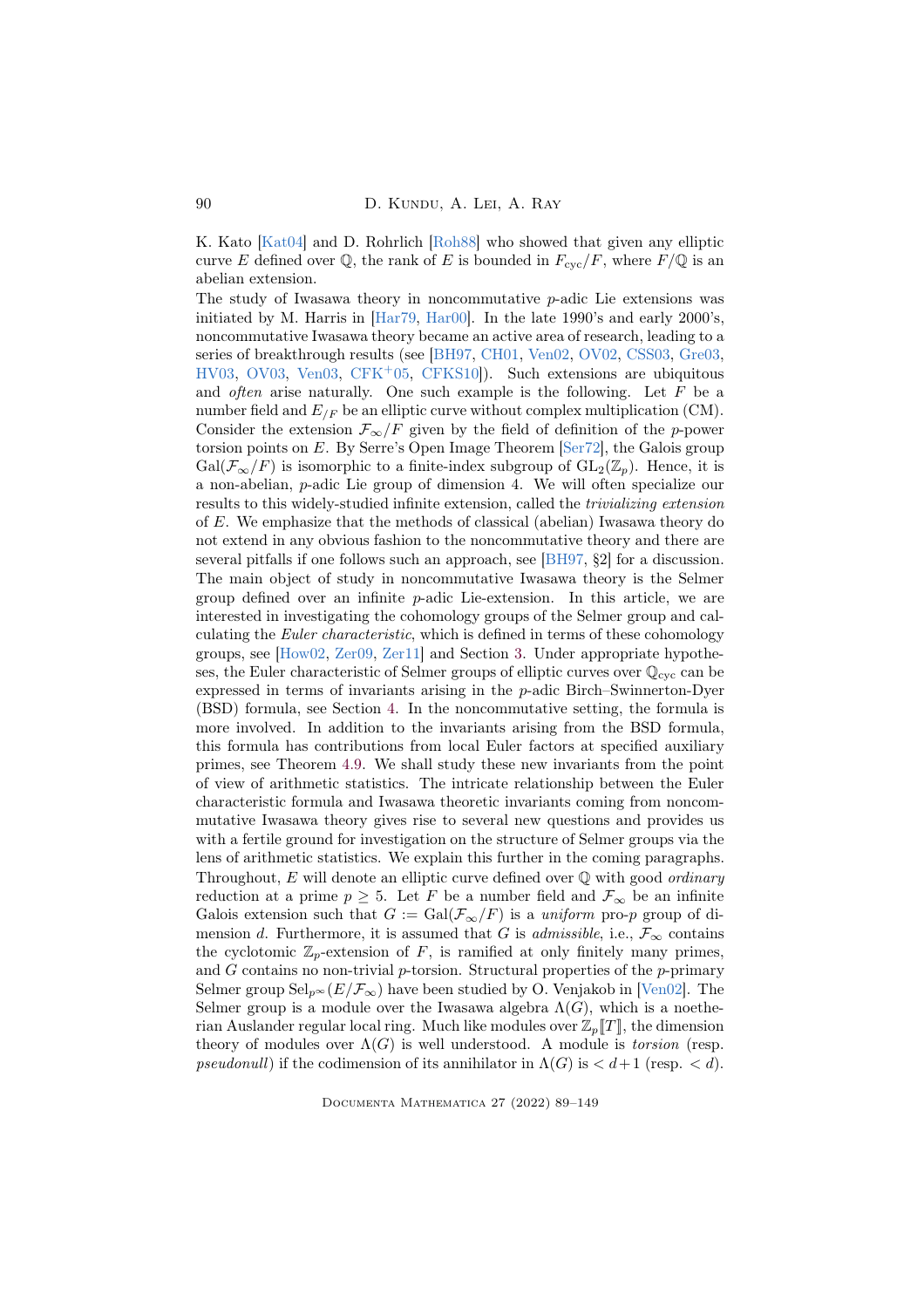In this article, we are interested in understanding how often the Selmer group is pseudonull over a pro-p p-adic Lie extension.

In Propositions [4.14](#page-15-0) and [4.15,](#page-15-1) we explain the relationship between the Euler characteristic and the Akashi series (introduced in [\[CSS03\]](#page-56-0)). For the Selmer group over the cyclotomic  $\mathbb{Z}_p$ -extension, the Akashi series is simply the characteristic element. This generalized invariant provides deep insight into the algebraic structure of the Selmer group. The Euler characteristic is closely related to the leading term of the Akashi series (see Proposition [4.11\)](#page-14-0). In the setting where the elliptic curve has Mordell–Weil rank 0, we utilize this interplay between the different invariants to prove statistical results on the pseudonullity of the Selmer group. One of the main deviations from the case of the cyclotomic  $\mathbb{Z}_p$ -extension is that the extension  $\mathcal{F}_{\infty}/\mathbb{Q}$  is usually not pro-p. Consequently, many results in noncommutative Iwasawa theory do not apply since one often works with the Iwasawa algebra of a pro-p group. Nonetheless, even in the non-pro-p setting, we can prove results about the Euler characteristics and the Akashi series. In special cases, we can even infer that the p-primary Selmer group is in fact trivial over the infinite extension. As a by-product, we obtain examples where a conjecture of J. Coates and R. Sujatha on the pseudonullity of fine Selmer groups is true, see [\[CS05,](#page-56-1) Conjecture B].

When the Mordell–Weil rank of  $E(F)$  is 0, we will see in the course of this article that there are instances when the Iwasawa invariants for the Selmer group over  $\mathcal{F}_{\infty}$  vanish. Some results in this direction are proved in Theorems [8.2,](#page-24-0) [8.11,](#page-28-0) and  $10.10(2), (3)$  $10.10(2), (3)$ . The arithmetic statistics of Iwasawa invariants of elliptic curves for the cyclotomic  $\mathbb{Z}_p$ -extensions have been studied in [\[KR21a,](#page-58-3) [KR21b\]](#page-58-4) by the first and third named authors of the present article. In [\[HKR21\]](#page-57-5), these results have also been extended to the anticyclotomic setting by the first and third named authors in collaboration with J. Hatley. In subsequent work, these methods shall be further developed to study statistics for the fine Selmer group by the third named author. Unlike the cyclotomic  $\mathbb{Z}_p$ -extension, primes other than p can ramify in  $\mathcal{F}_{\infty}$  in the noncommutative case. This makes the task of determining Iwasawa invariants in the noncommutative case more challenging and intricate than the cyclotomic case. Another diverging point from the cyclotomic theory is that it is possible to vary  $\mathcal{F}_{\infty}$  over certain natural infinite families even when the prime  $p$  is fixed. As in the cyclotomic setting, we can study the variation of Iwasawa invariants arising from the noncommutative setting via statistical analysis. More precisely, given a triple  $(E, p, \mathcal{F}_{\infty})$ , we study the variation of the algebraic structure of the Selmer group  $\text{Sel}_{p^{\infty}}(E/\mathcal{F}_{\infty})$  in three different contexts.

- (a) We fix the pair  $(E, p)$  and let  $\mathcal{F}_{\infty}$  vary over a family of admissible extensions.
- (b) We fix a pair  $(p, \mathcal{F}_{\infty})$  and let E vary over a subset of elliptic curves  $E_{\ell 0}$  of rank 0.
- (c) We fix an elliptic curve E and associate to each prime p, an extension  $\mathcal{F}_{\infty}$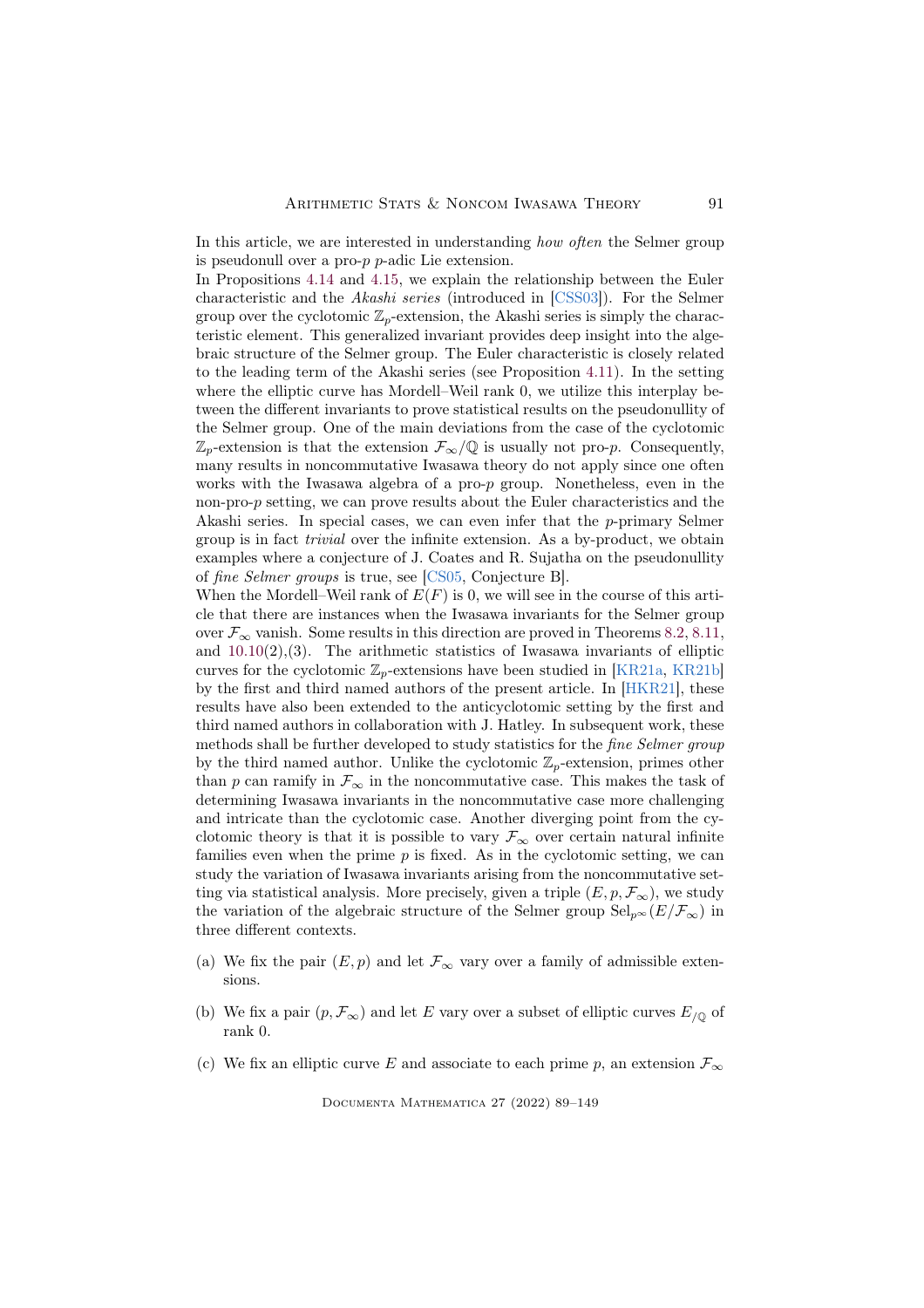in a natural way. Then, we vary  $p$  over the primes at which  $E$  has good ordinary reduction.

We study each of these three questions in three distinct settings.

- 1. First, we consider the  $\mathbb{Z}_p^2$ -extension of imaginary quadratic fields. This is a 2-dimensional abelian extension and a metabelian extension over Q. Through the course of our investigation, we see that this case parallels the cyclotomic theory, see for example [\(6.1\)](#page-18-0), which says that the Euler characteristics for the  $\mathbb{Z}_p^2$ -extension and the cyclotomic  $\mathbb{Z}_p$ -extension coincide.
- 2. Next, we specialize to the simplest noncommutative 2-dimensional p-adic Lie extension, namely the false Tate curve extension. Given primes  $p$ and  $\ell$ , we write

$$
\mathcal{F}_{\infty} := \mathbb{Q}(\mu_{p^{\infty}}, \ell^{\frac{1}{p^n}} : n = 1, 2, \cdots).
$$

Let us explain the three questions of interest in this case.

- (a) We fix an elliptic curve E of conductor  $N_E$  and a prime p of good ordinary reduction of  $E$ . We consider the family of false Tate curve extensions obtained by varying  $\ell \nmid N_E p$ . In Theorem [8.11,](#page-28-0) we study for what proportion of primes  $\ell$  is the Selmer group trivial over  $\mathcal{F}_{\infty}$ .
- (b) We fix the primes p and  $\ell$ , and let E vary over all elliptic curves defined over Q ordered by height. In Theorem [9.6,](#page-41-0) we calculate an upper bound for the proportion of elliptic curves for which the Selmer group is not trivial.
- (c) We fix a rank 0 non-CM elliptic curve  $E_{\sqrt{Q}}$ , a good prime  $\ell$ , and let  $p$  vary over the primes at which  $E$  has good *ordinary* reduction. In Proposition [10.6,](#page-48-0) we show that for at least half of the primes p, the  $G$ -Euler characteristic coincides with the  $\Gamma_F$ -Euler characteristic. When E has good *supersingular* reduction at  $\ell$ , we show that this happens for exactly two-third of the primes  $p$  (see Proposition [10.8\)](#page-49-1). For such primes p, the Selmer group over the false Tate curve extension is trivial if and only if that over the cyclotomic  $\mathbb{Z}_p$ -extension of  $\mathbb{Q}(\mu_p)$ is trivial.
- 3. We consider the trivializing extension  $\mathcal{F}_{\infty}/\mathbb{Q}$ , generated by the *p*-primary torsion points of a non-CM elliptic curve (denoted by  $A$ ,  $E_0$  and  $E'$  in the three questions we study). Since  $\mathcal{G} := \text{Gal}(\mathcal{F}_{\infty}/\mathbb{Q})$  is not a pro-p extension, our results on the G-Euler characteristic formula do not imply pseudonullity of the Selmer group over the infinite extension. We prove the following results.
	- (a) We fix a rank 0 elliptic curve E of conductor  $N_E$  and a prime p of good ordinary reduction of E. We consider the family of extensions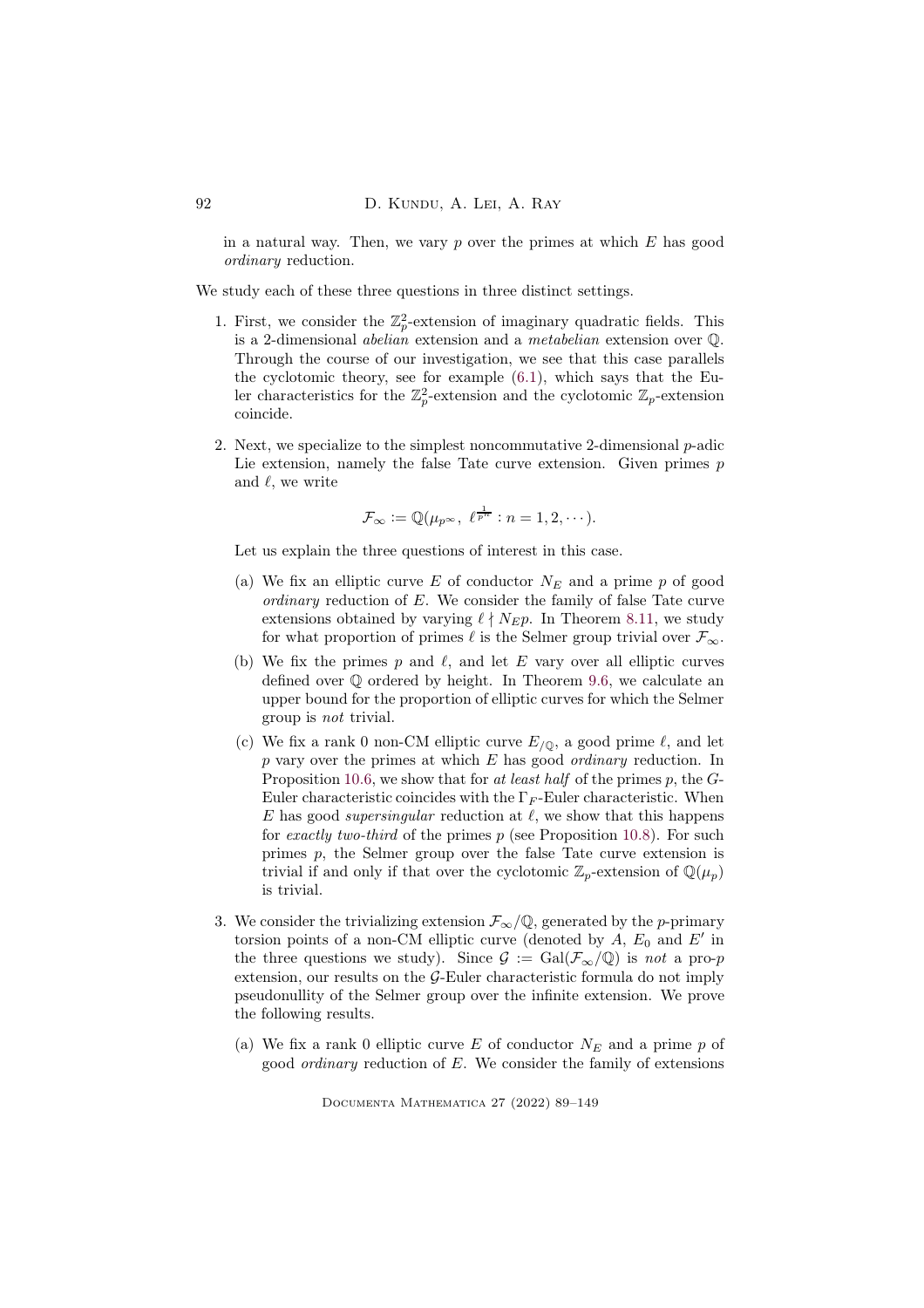obtained by varying a non-CM elliptic curve  $A_{\sqrt{Q}}$ . In Theorem [8.16,](#page-30-0) we show that for density 0 (but infinitely many) such elliptic curves  $A$ , the G-Euler characteristic is trivial.

- (b) We fix p and a non-CM elliptic curve  $E_{0/Q}$ . This fixes the p-adic Lie extension  $\mathbb{Q}(E_0[p^\infty])/\mathbb{Q}$ . As E varies over all elliptic curves defined over Q and ordered by height, we calculate an upper bound for the proportion of elliptic curves for which the G-Euler characteristic is not trivial in Theorem [9.10.](#page-44-0)
- (c) For a pair of elliptic curves  $(E, E')$  such that  $E'$  does not have CM, we consider the Selmer group of  $E$  over the  $p$ -adic Lie extension  $\mathbb{Q}(E'[p^{\infty}])/\mathbb{Q}$  as p varies. In Theorem [10.11,](#page-51-0) we show that for all but finitely many primes, the  $\mathcal{G}_{E'}$ -Euler characteristic is equal to the  $\Gamma_{\mathbb{Q}}$ -Euler characteristic. This latter quantity is expected to be trivial most of the time (see [\[KR21a,](#page-58-3) Conjecture 3.17]).

Similar to the cyclotomic setting discussed at the beginning of the introduction, the structure of the Selmer group over a p-adic Lie extension plays a crucial role in understanding the rate of growth of the Mordell–Weil rank of an elliptic in towers of non-abelian extensions (see [\[Bha07,](#page-55-4) [DT10,](#page-57-6) [DL15,](#page-56-2) [DL17,](#page-56-3) [HL20,](#page-57-7) [LS20\]](#page-58-5)). In some cases, the Mordell–Weil ranks can be described very precisely, see in particular [\[DT10\]](#page-57-6), where special cases of false Tate curve extensions have been studied. More recently, the third named author has made progress in proving refined asymptotic bounds on the growth of Mordell–Weil ranks in general noncommutative towers, see [\[Ray21\]](#page-59-3).

Let  $H := \text{Gal}(\mathcal{F}_{\infty}/F_{\text{cyc}})$ . To study the structure of the Selmer group, it is standard in noncommutative Iwasawa theory to assume the  $\mathfrak{M}_H(G)$ -conjecture, see Conjecture [4.7](#page-13-1) for a precise statement. Conditional on this conjecture, in [\[HL20\]](#page-57-7), P. C. Hung and M. F. Lim have shown a close relationship between the structural invariants of the Selmer group over  $\mathcal{F}_{\infty}$ , the pseudonullity of a certain quotient of the Selmer group over  $\mathcal{F}_\infty,$  and the growth of Mordell–Weil ranks of  $E$  inside this extension. These results allow us to distinguish between the pseudonullity of the p-primary Selmer group and the aforementioned quotient (see Remark [5.4\)](#page-17-0), thereby allowing us to prove refined estimates on the growth of Mordell–Weil ranks. In particular, we can show in some cases (see for example, Proposition [8.22](#page-34-0) and Corollary [9.7\)](#page-41-1) that the p-primary Selmer group is not pseudonull over a noncommutative admissible pro-p p-adic Lie extension even when the cyclotomic Euler characteristic is trivial. In special cases (see for example Corollaries [8.3](#page-25-0) and [10.2\)](#page-46-0), we prove how often the Mordell–Weil rank remains bounded at every finite layer of an infinite extension.

The structure of the paper is as follows. Sections 2 to 7 are mostly reviews in nature. Our main results are presented in Sections 8 to 10. In [§2,](#page-5-0) we introduce the notation and definitions that will be used throughout the article. In particular, we review the definition of Selmer groups, Iwasawa algebras and other related notions. Next, we review various notions and basic properties in both commutative and noncommutative Iwasawa theory in §[§3](#page-8-0)[-5,](#page-16-0) including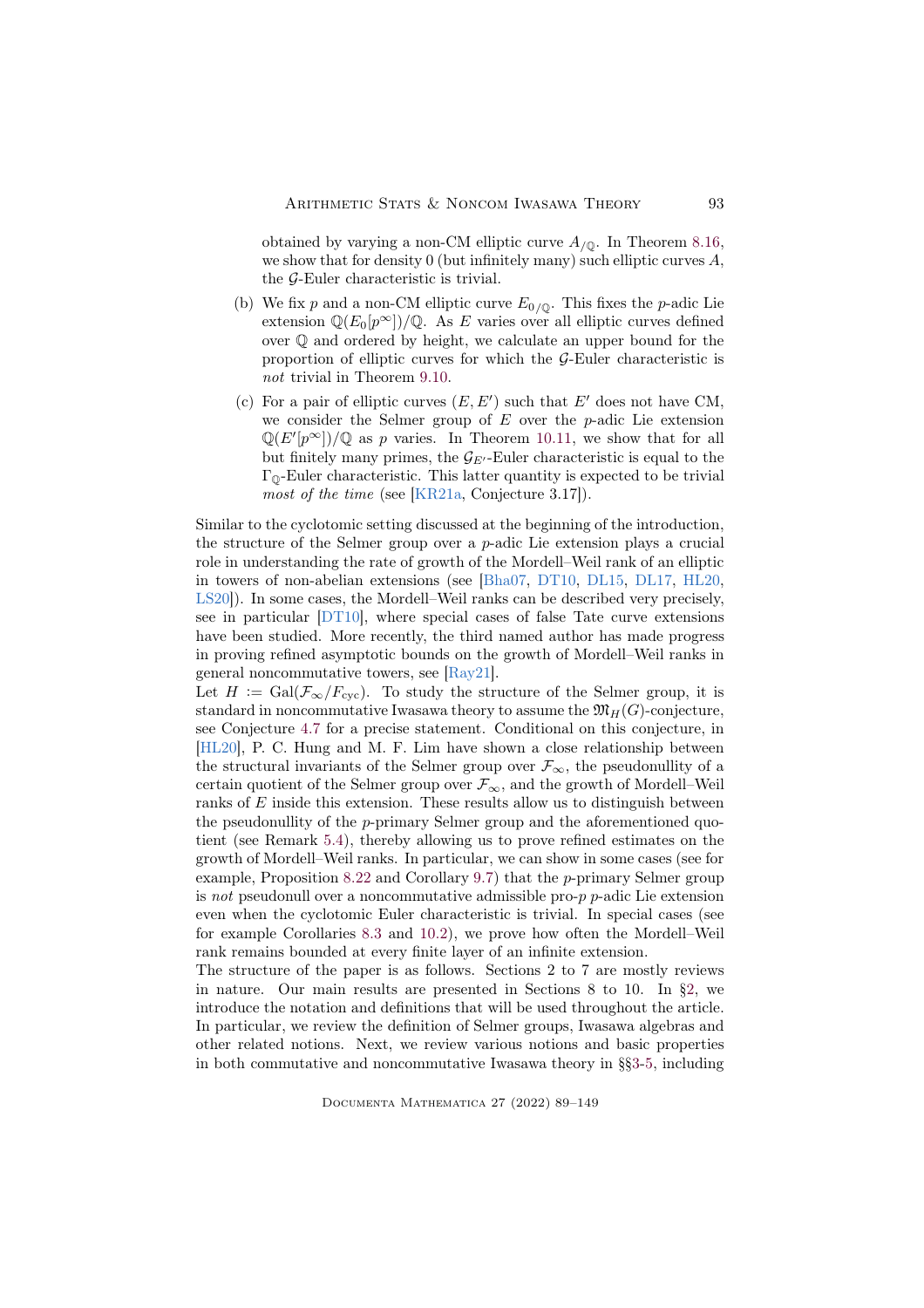94 D. KUNDU, A. LEI, A. RAY

Euler characteristics, Akashi series, the  $\mathfrak{M}_{H}(G)$ -conjecture, as well as recent results on the asymptotic growth of Mordell–Weil ranks of an elliptic curve inside a  $p$ -adic Lie extension. In [§6,](#page-18-1) we discuss the three families of  $p$ -adic Lie extensions over which we study the Iwasawa-theoretic properties of elliptic curves. In [§7,](#page-21-0) we review results on the behaviour of Tamagawa numbers under extensions of number fields, used in later sections of the article. Our main results are proved in §[§8-](#page-22-0)[10,](#page-45-0) where we study arithmetic statistics of a fixed elliptic curve as the p-adic Lie extension varies, of families of elliptic curves over a fixed p-adic Lie extension, and of a fixed elliptic curve over families of p-adic Lie extensions as p varies, respectively. In Appendix [A,](#page-52-0) we discuss a classification of conjugacy classes in the finite group  $GL_2(\mathbb{Z}/p\mathbb{Z})$ , which is relevant to our discussion in [§8.](#page-22-0)

### **ACKNOWLEDGEMENTS**

The first and second named authors thank Meng Fai Lim for his comments on an earlier draft of this article. The first named author thanks Rahul Arora and R. Sujatha for valuable inputs. The second named author thanks Vorrapan Chandee, Chantal David, Xiannan Li and Meng Fai Lim for answering his questions during the preparation of the article. The first named author acknowledges the support of the PIMS Postdoctoral Fellowship. The second named author is supported by the NSERC Discovery Grants Program RGPIN-2020-04259 and RGPAS-2020-00096. The authors thank the anonymous referee for careful and timely reading of an earlier version of the article and for pointing out corrections as well as numerous suggestions leading to improvements in the exposition of the article.

## <span id="page-5-0"></span>2 Preliminaries

### 2.1

Throughout this article,  $p \geq 5$  is a prime number and E is an elliptic curve over  $\mathbb Q$  with good *ordinary* reduction at p. The prime p is not fixed forever, and in many settings, we shall vary  $p$  in a suitable sense. Moreover, even when  $p$  is fixed, the estimates obtained in this article will crucially depend on p. For  $n \in \mathbb{Z}_{\geq 1}$ , denote by  $E[p^n]$  the  $p^n$  torsion subgroup of  $E(\overline{\mathbb{Q}})$ . We shall set  $E[p^{\infty}]$  to be the union of  $E[p^n]$  as n ranges over  $\mathbb{Z}_{\geq 1}$ . Let S be a finite set of prime numbers containing  $p$  and the primes at which  $E$  has bad reduction. Denote by  $\mathbb{Q}_S$  the maximal algebraic extension of  $\mathbb{Q}$  at which all primes  $\ell \notin S$  are unramified. Given a number field extension F of Q contained in  $\mathbb{Q}_S$ , set  $G_{F,S} := \text{Gal}(\mathbb{Q}_S/F)$ . Given a module M over  $G_{F,S}$ , and  $i \geq 0$ , the cohomology group  $H^{i}(\mathbb{Q}_S/F, M)$  is defined to be the discrete cohomology group  $H^i(G_{F,S}, M)$ . For  $n \geq 0$ , let  $\mathbb{Q}_{(n)}$  be the unique degree  $p^n$ -extension of Q contained in  $\mathbb{Q}(\mu_{p^{n+1}})$ . We use  $\mathbb{Q}_{(n)}$  instead of  $\mathbb{Q}_n$  to avoid conflict in notation, since when  $n = \ell$  is a prime,  $\mathbb{Q}_{\ell}$  also denotes the  $\ell$ -adic numbers.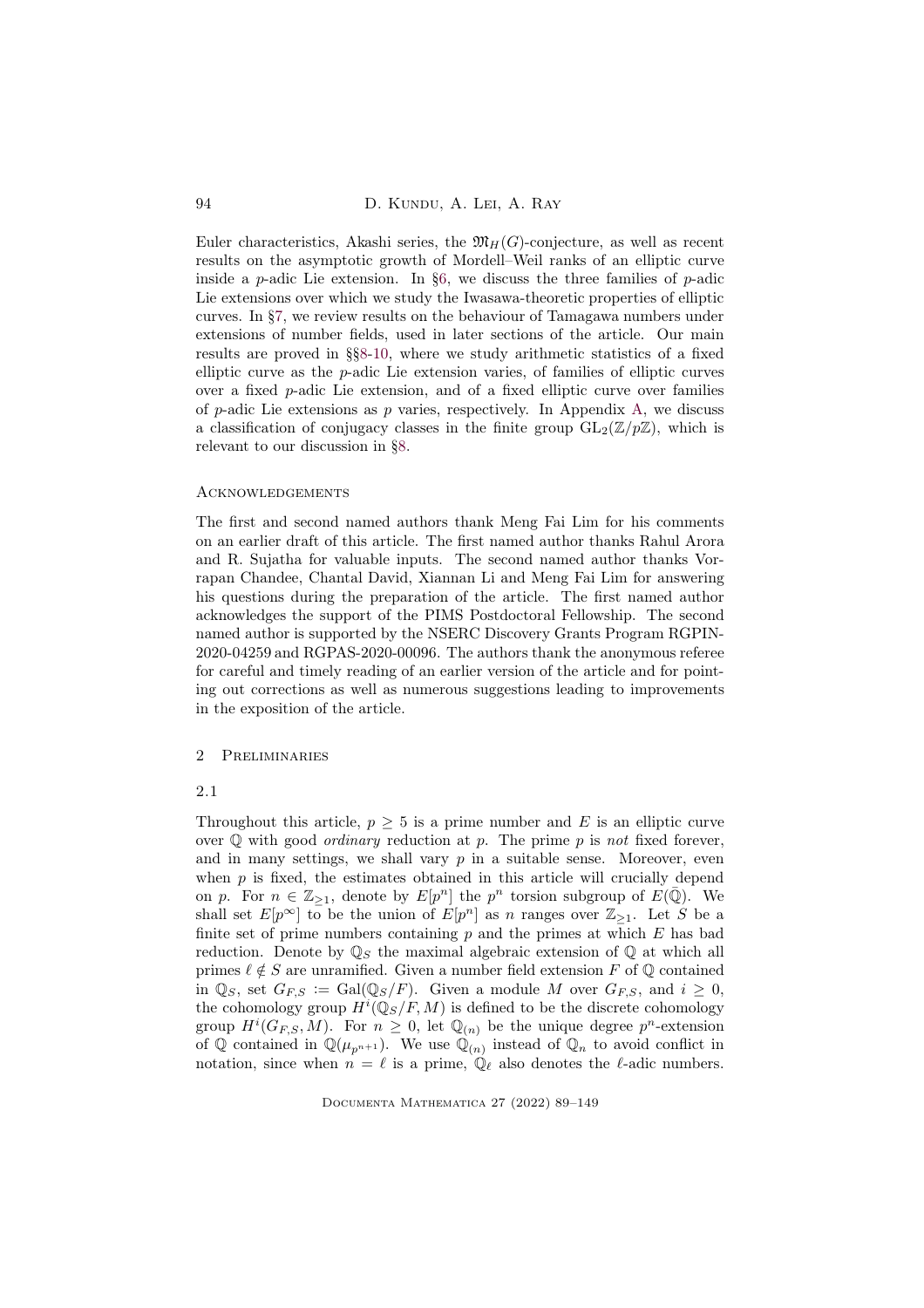Also, note that the role of  $p$  is suppressed in this notation. However, we shall not suppress the role of p when we introduce the Selmer groups that are studied. The cyclotomic  $\mathbb{Z}_p$ -extension of  $\mathbb Q$  is taken to be the union

$$
\mathbb{Q}_{\mathrm{cyc}}:=\bigcup_{n\geq 0}\mathbb{Q}_{(n)}.
$$

The Galois group  $Gal(Q_{\text{cyc}}/Q)$  will be denoted by Γ. For a number field F, we set  $F_{\rm cyc} = F \cdot \mathbb{Q}_{\rm cyc}$  to be the cyclotomic  $\mathbb{Z}_p$ -extension of F and write  $\Gamma_F := \text{Gal}(F_{\text{cyc}}/F)$ . Its *n*-th layer is the unique sub-extension  $F_n$  such that  $[F_n : F] = p^n$ . Note that  $F_n$  is contained in  $F_{n+1}$  and there are isomorphisms of topological groups

$$
\mathrm{Gal}(F_{\mathrm{cyc}}/F) \xrightarrow{\sim} \varprojlim_{n} \mathrm{Gal}(F_n/F) \xrightarrow{\sim} \mathbb{Z}_p.
$$

Further, when  $F \cap \mathbb{Q}_{\text{cyc}} = \mathbb{Q}, F_n = F \cdot \mathbb{Q}_{(n)}$ .

Henceforth,  $\mathcal{F}_{\infty}/F$  denotes a pro-*p*, *p*-adic Lie extension of F. In other words, as a topological group,  $G := \text{Gal}(\mathcal{F}_{\infty}/F)$  is isomorphic to a pro-p p-adic Lie group. Furthermore, we shall require that  $\mathcal{F}_{\infty}/F$  is *admissible*, i.e., the following conditions are satisfied.

(a)  $\mathcal{F}_{\infty}$  contains  $F_{\text{cyc}}$ ,

(b)  $\mathcal{F}_{\infty}$  is ramified at finitely many primes, and

(c)  $G$  does not contain any non-zero elements of order  $p$ .

Throughout, set  $H := \text{Gal}(\mathcal{F}_{\infty}/F_{\text{cyc}})$  and identify  $G/H$  with  $\Gamma_F$ .

2.2

Without loss of generality, assume that  $S$  contains the set of primes that ramify in  $\mathcal{F}_{\infty}$ . Let L be a number field in  $\mathbb{Q}_S$ . For  $\ell \in S$ , define the local condition at  $\ell$  as follows

$$
J_{\ell}(E/L) := \bigoplus_{w|\ell} H^1(L_w, E) [p^{\infty}].
$$

In the above sum, w runs through all primes of L above  $\ell$ , and  $L_w$  denotes the completion of L at w. The *p-primary Selmer group* of E over L is defined as the kernel of the following restriction map

$$
\mathrm{Sel}_{p^{\infty}}(E/L) := \ker \left\{ H^{1} \left( \mathbb{Q}_{S}/L, E[p^{\infty}] \right) \xrightarrow{\Phi_{E,L}} \bigoplus_{\ell \in S} J_{\ell}(E/L) \right\}.
$$

Taking direct limits, the p-primary Selmer group of E over  $\mathcal{F}_{\infty}$  is defined to be

$$
\mathrm{Sel}_{p^{\infty}}(E/\mathcal{F}_{\infty}) := \varinjlim_{L \subseteq \mathcal{F}_{\infty}} \mathrm{Sel}_{p^{\infty}}(E/L),
$$

where L runs through all number fields contained in  $\mathcal{F}_{\infty}$ .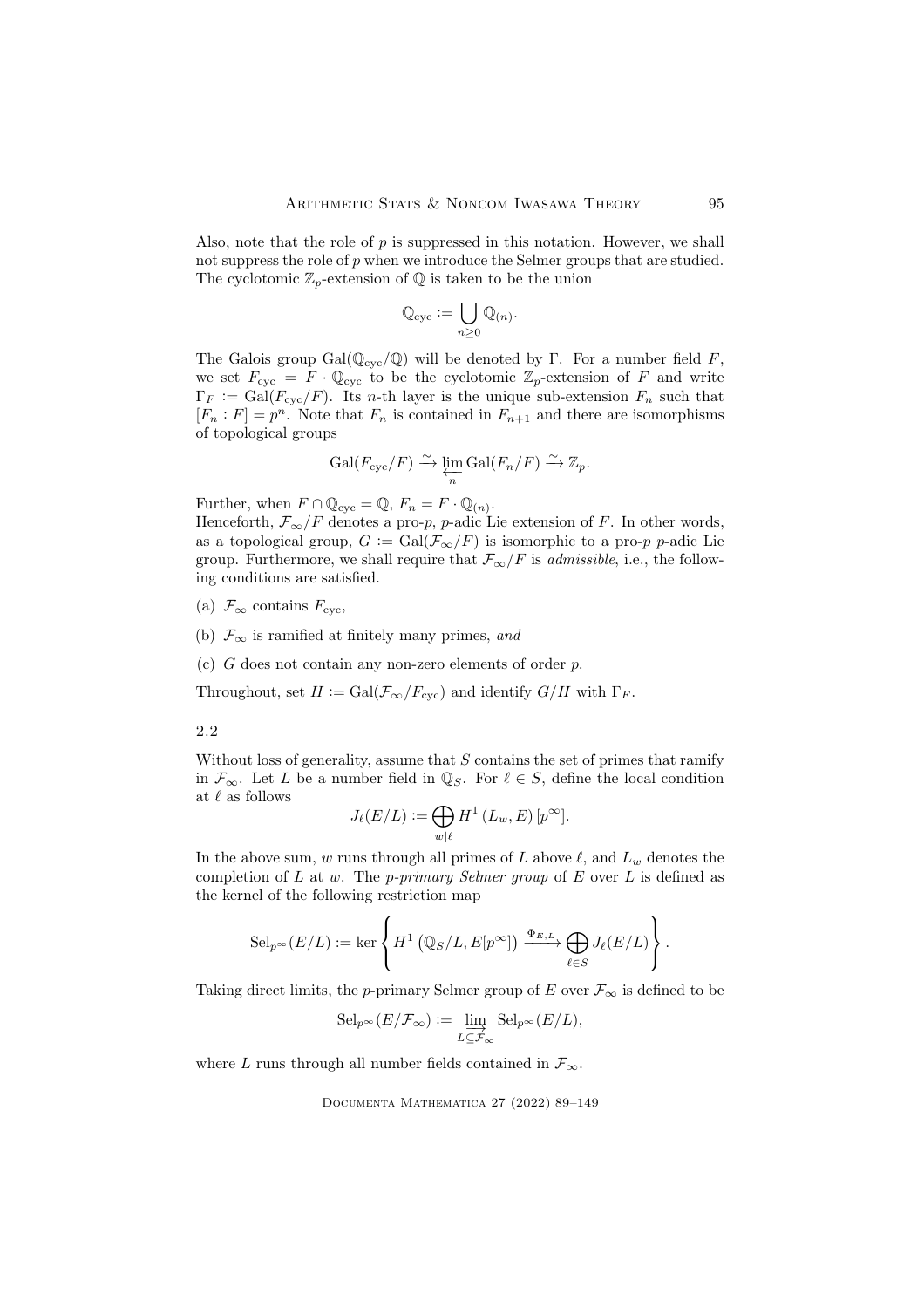2.3

The Iwasawa algebra  $\Lambda(G)$  is the inverse limit of group rings

$$
\Lambda(G):=\varprojlim_U \mathbb{Z}_p [G/U],
$$

where  $U$  runs through all normal finite index subgroups of  $G$ . The Iwasawa algebra  $\Lambda(\Gamma)$  is defined similarly. On choosing a topological generator  $\gamma \in \Gamma$ , we fix the ring-isomorphism  $\Lambda(\Gamma) \simeq \mathbb{Z}_p[[T]]$  identifying  $\gamma - 1$  with T.

It is shown in [\[Ven02,](#page-60-1) Theorem 3.26] that  $\Lambda(G)$  is an Auslander regular local *ring.* Thus, there is an adequate dimension theory for modules over  $\Lambda(G)$ . By a result of A. Neumann (see [\[Neu88\]](#page-59-4)), it is known that the Iwasawa algebra  $\Lambda(G)$  has no zero-divisors. Note that unlike in the commutative case, it is possible that a noncommutative ring with no zero-divisors does not admit a skew field, see [\[Lam99,](#page-58-6) Chapter 4 §9B]. However, a well-known result of M. Lazard asserts that  $\Lambda(G)$  is noetherian. As a result,  $\Lambda(G)$  admits a skew field by [\[Lam99,](#page-58-6) Chapter 4, Sections 9 and 10], which we shall denote by  $Q(G)$ . Let M be a module over  $\Lambda(G)$ , it is said to be *finitely generated* (resp. torsion) if  $\dim_{Q(G)} (M \otimes_{\Lambda(G)} Q(G))$  is finite (resp. zero). The rank of M as a  $\Lambda(G)$ -module is defined as

$$
rank_{\Lambda(G)} M := \dim_{Q(G)} \left( Q(G) \otimes_{\Lambda(G)} M \right).
$$

An application of Nakayama's lemma shows that the Pontryagin dual

$$
\mathrm{Sel}_{p^{\infty}}(E/\mathcal{F}_{\infty})^{\vee} := \mathrm{Hom}(\mathrm{Sel}_{p^{\infty}}(E/\mathcal{F}_{\infty}), \mathbb{Q}_p/\mathbb{Z}_p)
$$

is finitely generated as a  $\Lambda(G)$ -module. By the result of Kato mentioned in the introduction,  $\text{Sel}_{p^{\infty}}(E/F_{\text{cyc}})^{\vee}$  is a torsion  $\Lambda(\Gamma)$ -module if  $F/\mathbb{Q}$  is abelian. Throughout, we make an analogous assumption for the extension  $\mathcal{F}_{\infty}$ .

<span id="page-7-0"></span>ASSUMPTION 2.1. Assume that  $\text{Sel}_{p^{\infty}}(E/\mathcal{F}_{\infty})^{\vee}$  is a torsion  $\Lambda(G)$ -module.

<span id="page-7-1"></span>REMARK 2.2. A result of P. N. Balister and S. Howson (see [\[BH97\]](#page-55-0) or [\[HO10,](#page-57-8) Lemma 2.6]) says that if  $G$  is a uniformly powerful, solvable group containing a closed normal subgroup H such that  $G/H \simeq \mathbb{Z}_p$ , then a finitely generated  $\Lambda(G)$ -module is torsion if  $M_H$  is  $\Lambda(\Gamma)$ -torsion. This can be used to show that if  $\text{Sel}_{p^{\infty}}(E/F_{\text{cyc}})$  is  $\Lambda(\Gamma)$ -cotorsion, then  $\text{Sel}_{p^{\infty}}(E/\mathcal{F}_{\infty})$  is  $\Lambda(G)$ -cotorsion (see [\[HO10,](#page-57-8) Theorem 2.3]).

For a finitely generated torsion  $\Lambda(G)$ -module M, let  $M(p)$  denote the p-primary torsion subgroup of M and set

$$
M_f := M/M(p).
$$

Since the ring  $\Lambda(G)$  is noetherian, one can find  $r \in \mathbb{Z}_{\geq 1}$  such that  $p^r$  annihilates  $M(p)$ . Let  $\Omega(G)$  denote the mod-p reduction of the Iwasawa algebra  $\Lambda(G)$ . This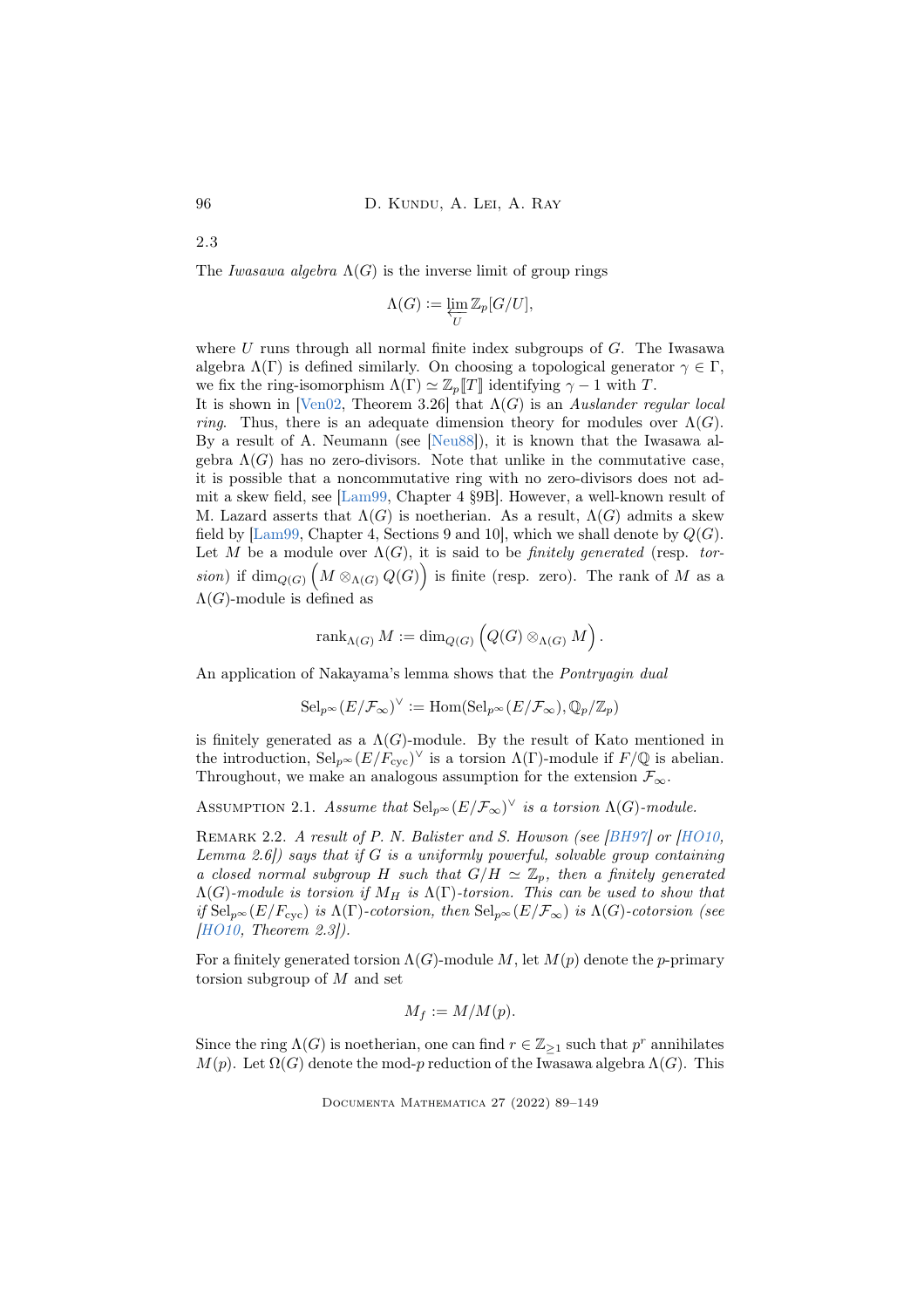group algebra has no non-trivial zero divisors and hence, admits a skew field of fractions, see for example [\[DdSMS99\]](#page-56-4). This implies that the notion of  $\Omega(G)$ -rank makes sense. Now, following [\[How02\]](#page-57-4), we define the  $\mu$ -invariant of M by

$$
\mu_p(M) := \sum_{i=0}^r \text{rank}_{\Omega(G)} \left( p^i M(p) / p^{i+1} \right).
$$

Henceforth, we denote by  $\mu_p(E/\mathcal{F}_\infty)$  the  $\mu$ -invariant of the Selmer group  $\operatorname{Sel}_{p^{\infty}}(E/\mathcal{F}_{\infty})^{\vee}$  as a  $\Lambda(G)$ -module.

### <span id="page-8-0"></span>3 The Euler Characteristic

If M is any discrete cofinitely generated p-primary  $\Lambda(G)$ -module, we say that M has finite G-Euler characteristic if the cohomology groups  $H^i(G, M)$  are finite for all  $i \geq 0$ . Then, the (classical) Euler characteristic  $\chi(G, M)$  is defined as follows (−1)<sup>i</sup>

$$
\chi(G, M) = \prod_{i \ge 0} \left( \#H^i(G, M) \right)^{(-1)}
$$

.

l.

For ease of notation, set

$$
\begin{aligned} \chi(\Gamma, E, p) &:= \chi\left(\Gamma, \operatorname{Sel}_{p^{\infty}}(E/F_{\operatorname{cyc}})\right) \text{ and } \\ \chi(G, E, p) &:= \chi\left(G, \operatorname{Sel}_{p^{\infty}}(E/\mathcal{F}_{\infty})\right). \end{aligned}
$$

When the cohomology groups  $H^i(G, M)$  are not finite, there is a generalization of the above notion. When  $G = \Gamma$ , we identify  $H^1(\Gamma, M)$  with the module of co-invariants  $M_{\Gamma}$ . There is an obvious map

$$
\Phi_M: M^{\Gamma} \to M_{\Gamma}
$$

sending m to its residue class. The *truncated*  $\Gamma$ -Euler *characteristic* is welldefined if both ker  $\Phi_M$  and coker  $\Phi_M$  are finite, and it is given by

$$
\chi_t(\Gamma, M) := \frac{\# \ker \Phi_M}{\# \operatorname{coker} \Phi_M}.
$$

Following the discussion on [\[Zer09,](#page-60-4) pp. 779-780], we recall the generalization of this notion to  $\Lambda(G)$ . For a discrete p-primary G-module M, let  $\mathfrak{d}^0_M$  be the composite of the maps

$$
\mathfrak{d}_{M}^{0}: H^{0}(G,M) = H^{0}(\Gamma, M^{H}) \xrightarrow{\Phi_{M}} H^{1}(\Gamma, M^{H}) \hookrightarrow H^{1}(G,M),
$$

where the last map is the inflation. For  $j \geq 1$ , define  $\mathfrak{d}_{M}^{j}$  as the composite

$$
\mathfrak{d}^j_M: H^i(G,M) \to H^0\left(\Gamma, H^i(H,M)\right)
$$
  

$$
\xrightarrow{\Phi_{H^i(H,M)}} H^1\left(\Gamma, H^i(H,M)\right) \hookrightarrow H^{i+1}(G,M).
$$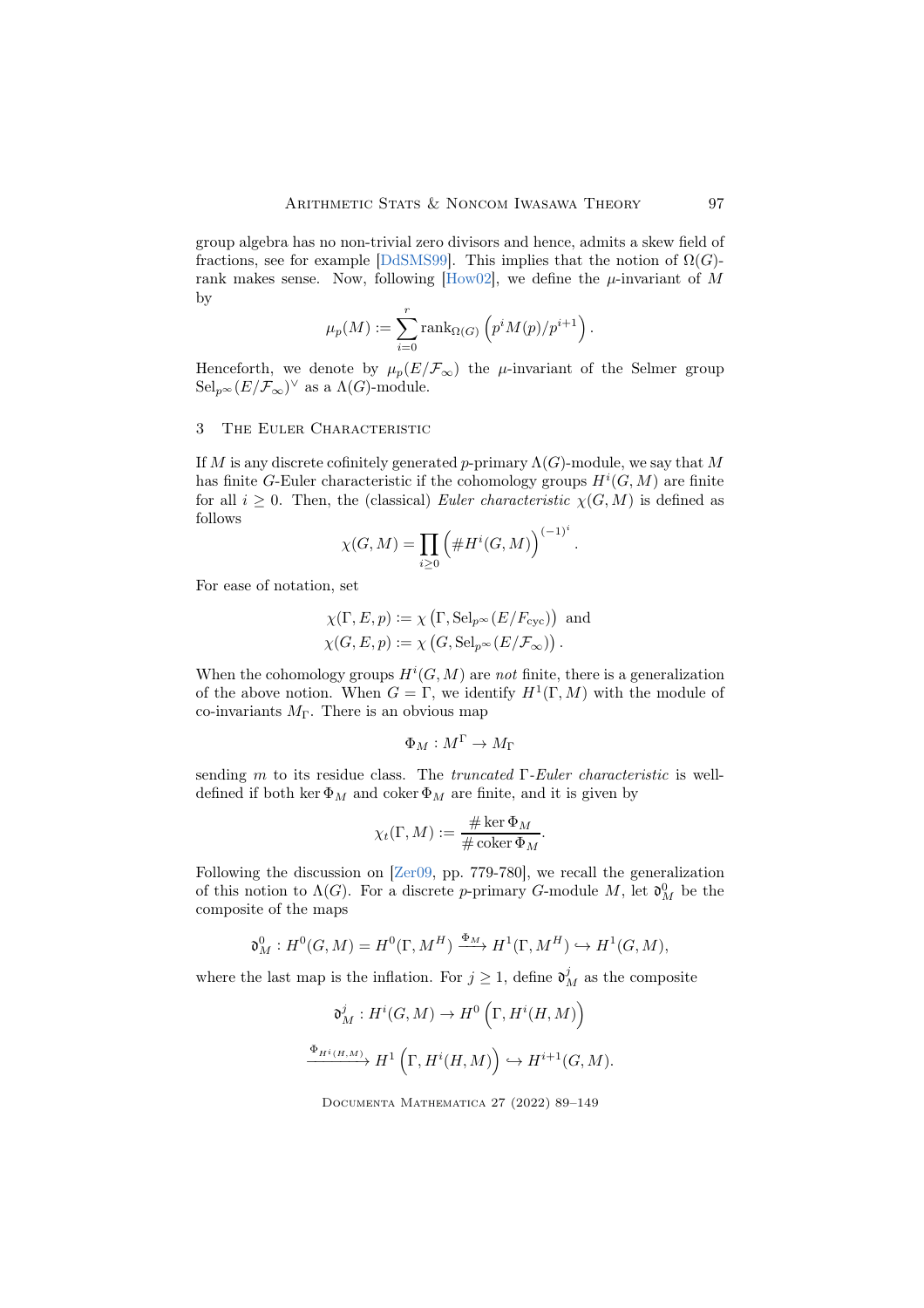Let  $\mathfrak{d}_{M}^{-1}$  denote the 0-map. Note that  $(H^{i}(G,M), \mathfrak{d}_{M}^{j})$  forms a complex, and we denote its *j*-th cohomology group by  $\mathfrak{h}_i$ .

DEFINITION 3.1. The truncated (or generalized) Euler characteristic of a cofinitely generated p-primary  $\Lambda(G)$ -module M is defined if the cohomology groups  $\mathfrak{h}_i$  are all finite. In this case, the truncated G-Euler characteristic is defined as follows

$$
\chi_t(G,M):=\prod_j(\#\mathfrak{h}_j)^{(-1)^j}.
$$

The terminology 'generalized Euler characteristic' was introduced in [\[Zer09\]](#page-60-4). In earlier works, such as  $[CSS03, CFK+05]$  $[CSS03, CFK+05]$  $[CSS03, CFK+05]$ , it was referred to as 'truncated Euler characteristic'. We shall refer to this Euler characteristic as the truncated Euler characteristic, which is also consistent with the terminology used by the third named author in [\[RS20,](#page-59-5) [RS21\]](#page-59-6), where the behaviour of these invariants with respect to congruences is studied.

When the cohomology groups  $H^i(G, M)$  are finite for all  $i \geq 0$ , the truncated Euler characteristic  $\chi_t(G, M)$  coincides with the usual Euler characteristic  $\chi(G, M)$ . We now give a criterion for the Γ-Euler characteristic for Selmer groups over the cyclotomic  $\mathbb{Z}_p$ -extension to be well-defined.

As in the case with the classical Euler characteristic  $\chi(\cdot, \cdot)$ , we adopt a similar shorthand for the truncated Euler characteristic, setting

$$
\chi_t(\Gamma, E, p) := \chi_t(\Gamma, \text{Sel}_{p^{\infty}}(E/F_{\text{cyc}}))
$$
 and  
 $\chi_t(G, E, p) := \chi_t(G, \text{Sel}_{p^{\infty}}(E/\mathcal{F}_{\infty}))$ .

<span id="page-9-0"></span>LEMMA 3.2. Assume that  $\text{III}(E/F)[p^{\infty}]$  is finite. The following conditions are equivalent.

- 1. The classical  $\Gamma$ -Euler characteristic  $\chi(\Gamma, E, p)$  is well-defined.
- 2. Sel $_{p^{\infty}}(E/F_{\text{cyc}})^{\Gamma}$  is finite.
- 3. The Selmer group  $\text{Sel}_{p^{\infty}}(E/F)$  is finite.
- 4. The Mordell–Weil group  $E(F)$  is finite.

Proof. The proof presented in [\[KR21a,](#page-58-3) Lemma 3.2] can be adapted for any number fields. П

Let M be a cofinitely generated cotorsion  $\Lambda(\Gamma)$ -module. Express the characteristic element of  $M^{\vee}$ , denoted by  $f_M(T)$ , as a polynomial

$$
f_M(T) = c_0 + c_1 T + \dots + c_{d-1} T^{d-1} + T^d.
$$

Let  $r_M$  denote the order of vanishing of  $f_M(T)$  at  $T = 0$ . For  $a, b \in \mathbb{Q}_p$ , we write  $a \sim b$  if there is a unit  $u \in \mathbb{Z}_p^{\times}$  such that  $a = bu$ .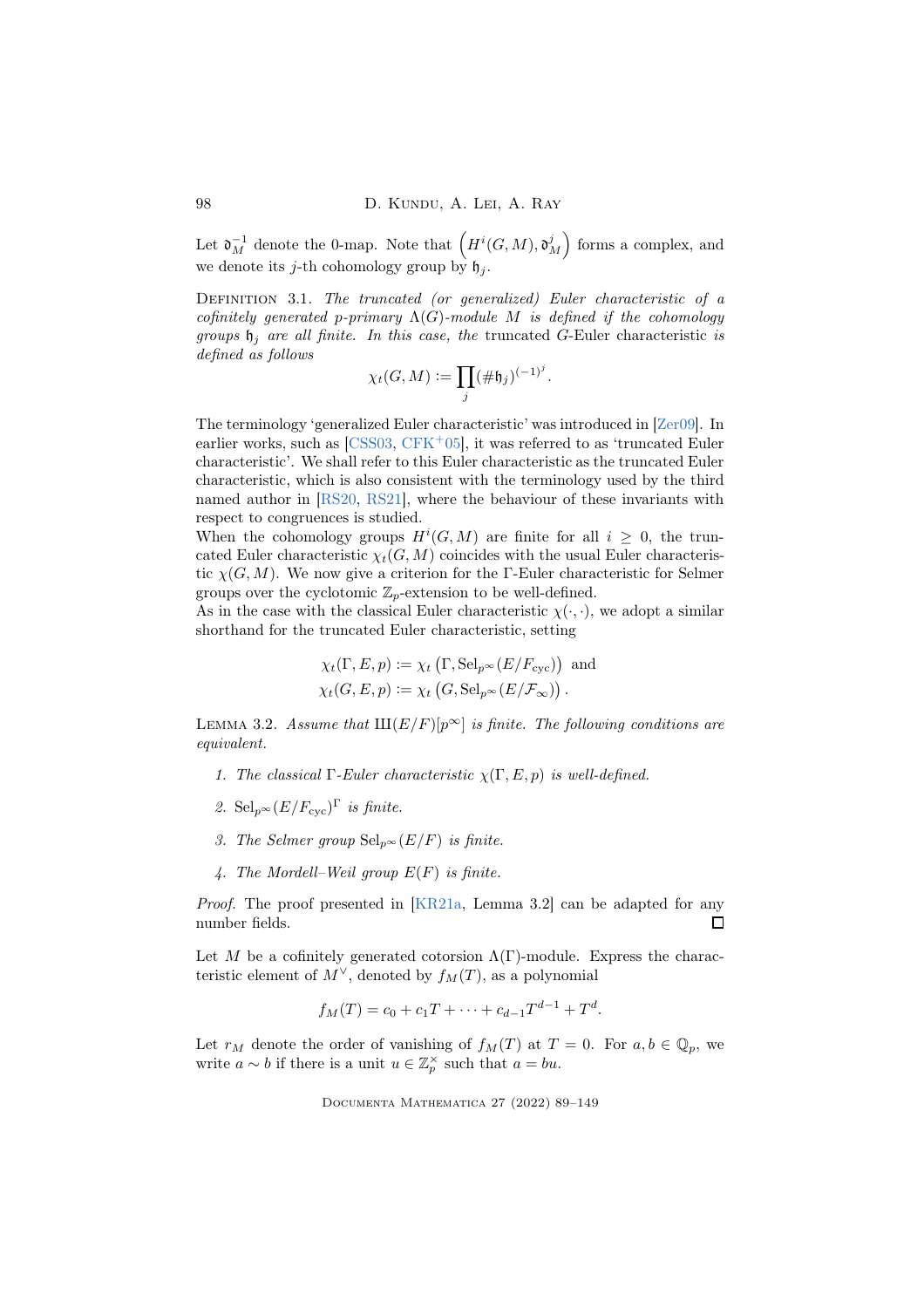<span id="page-10-1"></span>LEMMA 3.3. Let M be a cofinitely generated cotorsion  $\Lambda(\Gamma)$ -module. Assume that the kernel and cokernel of  $\Phi_M$  are finite. Then,

- 1.  $r_M = \text{corank}_{\mathbb{Z}_p}(M^{\Gamma}) = \text{corank}_{\mathbb{Z}_p}(M_{\Gamma}).$
- 2.  $c_{r_M} \neq 0$ .
- 3.  $c_{r_M} \sim \chi_t(\Gamma, M)$ .

Here,  $c_{r_M}$  is the coefficient of  $T^{r_M}$  in  $f_M(T)$ .

Proof. See [\[Zer09,](#page-60-4) Lemma 2.11].

#### <span id="page-10-0"></span>4 Birch and Swinnerton-Dyer formulas and Akashi Series

Let E be an elliptic curve defined over Q. Fix a number field extension  $F/\mathbb{Q}$ and consider the base-change of E to  $E_{/F}$ . Let  $\Gamma_F$  denote the Galois group Gal( $F_{\rm cyc}/F$ ). Recall that G is the Galois group Gal( $\mathcal{F}_{\infty}/F$ ) for some p-adic Lie extension  $\mathcal{F}_{\infty}$  of F. We discuss explicit formulas for the truncated Euler characteristic  $\chi_t(\Gamma_F, E, p)$  and  $\chi_t(G, E, p)$ . These formulas are motivated by the p-adic Birch and Swinnerton-Dyer conjecture.

4.1

It follows from Lemma [3](#page-10-1).3 that the truncated  $\Gamma_F$ -Euler characteristic, when defined, is always an integer. By Lemma [3.2,](#page-9-0) the  $\Gamma_F$ -Euler characteristic  $\chi(\Gamma_F, M)$  is defined if and only if  $r_M = 0$ . In this case, the constant coefficient  $c_0$  of the characteristic element of  $\text{Sel}_{p^{\infty}}(E/F_{\text{cyc}})^{\vee}$  satisfies  $c_0 \sim \chi(\Gamma_F, M)$ . Furthermore, we have the following formula (see [\[CS10,](#page-56-5) Chapter 3]):

$$
\chi(\Gamma_F, E, p) \sim \frac{\# \text{III}(E/F)[p^{\infty}] \cdot \prod_{v \nmid p} c_v^{(p)}(E/F)}{\left(\# E(F)[p^{\infty}]\right)^2} \cdot \prod_{v \mid p} \left(\# \widetilde{E}(\kappa_v)_{p^{\infty}}\right)^2.
$$

Here,  $\text{III}(E/F)$  is the Tate–Shafarevich group, which is assumed to be finite throughout this article. At a finite prime  $v$  of  $F$ , the residue field is denoted by  $\kappa_v$ . Let  $\left| \cdot \right|_p$  be the absolute value on  $\overline{\mathbb{Q}}_p$  normalized by setting  $\left| p \right|_p^{-1} = p$ . The notation  $c_v(E/F)$  is used for the Tamagawa number at  $v \nmid p$ , and  $c_v^{(p)}(E/F)$  is its p-part, given by

$$
c_v^{(p)}(E/F) := |c_v(E/F)|_p^{-1}.
$$

At a prime  $v|p$ , denote by  $\widetilde{E}$  the reduction of E at v and  $\widetilde{E}(\kappa_v)$  be the group of  $\kappa_v$ -valued points on  $\widetilde{E}$ . The next result provides conditions for the truncated Γ-Euler characteristic to be defined.

Documenta Mathematica 27 (2022) 89–149

 $\Box$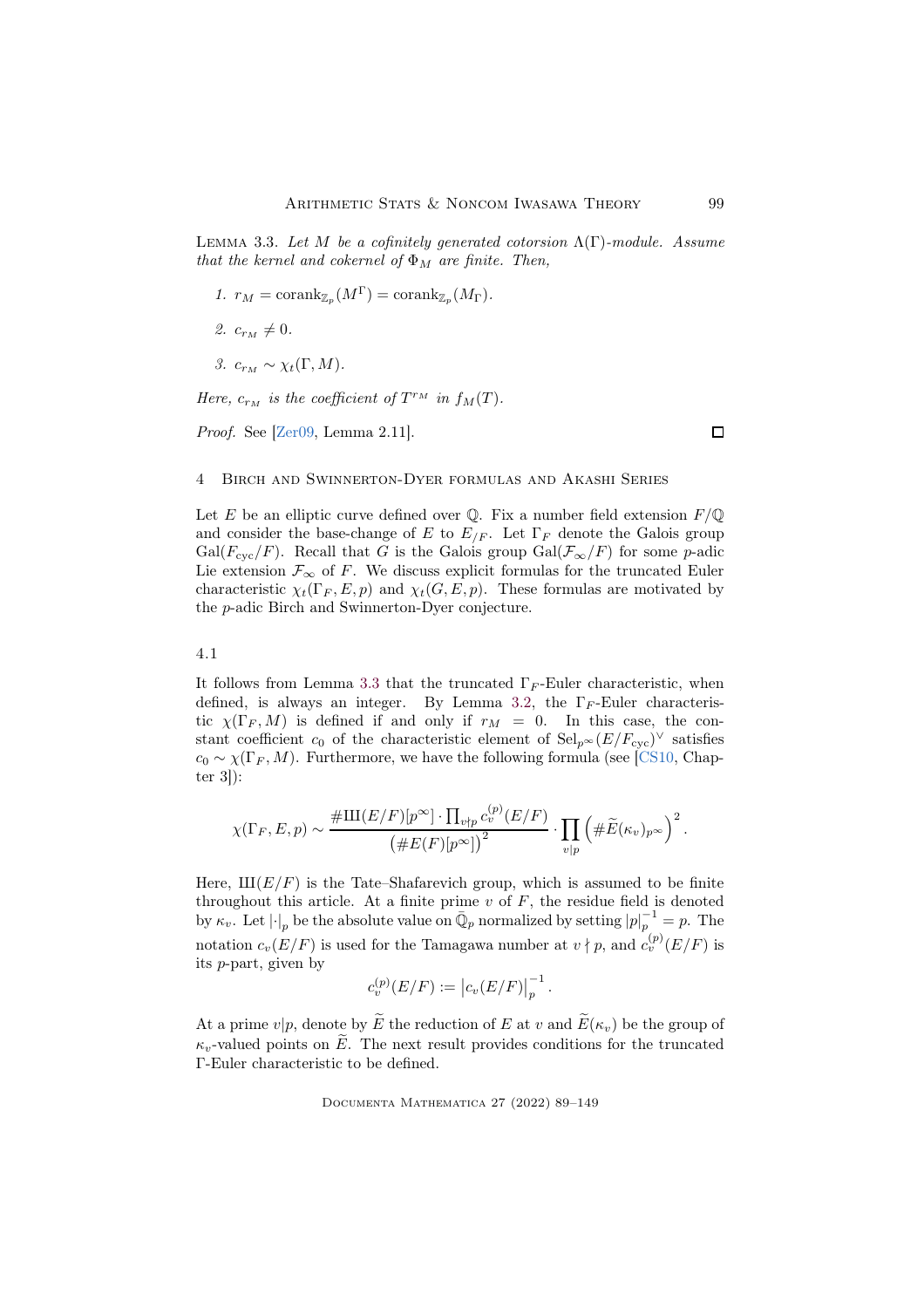<span id="page-11-2"></span>LEMMA 4.1. Let  $M$  be a p-primary cotorsion  $\Lambda(\Gamma)$ -module. Let  $f_1(T), \ldots, f_n(T)$  be distinguished polynomials such that  $M_f^{\vee}$  is pseudoisomorphic to  $\bigoplus_{i=1}^n \Lambda(\Gamma)/(f_i(T))$ . If  $T^2 \nmid f_i(T)$  for all i, then the kernel and cokernel of  $\Phi_M$  are finite and the truncated  $\Gamma$ -Euler characteristic  $\chi_t(\Gamma, M)$  is defined. In particular,  $\chi_t(\Gamma, M)$  is defined when  $r_M \leq 1$ .

Proof. It follows from the proof of  $[Zer09, \text{Lemma } 2.11]$ .

 $\Box$ 

4.2

When  $E$  has good *ordinary* reduction at  $p$ , there is a  $p$ -adic analog of the usual height pairing, which was studied extensively by P. Schneider in [\[Sch82,](#page-59-7) Sch85. This *p*-adic height pairing is conjectured to be non-degenerate, and its determinant is called the *p-adic regulator* (denoted by  $\text{Reg}_p(E/F)$ ). In Iwasawa theory, it is standard to use the following normalized  $p$ -adic regulator, which is well-defined up to a p-adic unit

$$
\mathcal{R}_p(E/F) = \frac{\text{Reg}_p(E/F)}{p^{\text{rank}_{\mathbb{Z}} E(F)}}.
$$

The following result gives a formula for the truncated  $\Gamma_F$ -Euler characteristic of the p-primary Selmer group (when it is defined). In the CM case, this was proven by B. Perrin-Riou (see [\[PR82\]](#page-59-9)) and in the general case by Schneider (see [\[Sch85\]](#page-59-8)).

<span id="page-11-1"></span>THEOREM 4.2. Assume that the elliptic curve E has good ordinary reduction at p. The order of vanishing of the characteristic element  $f_E(T)$  of  $\operatorname{Sel}_{p^{\infty}}(E/F_{\mathrm{cyc}})^{\vee}$  at  $T=0$  is at least equal to  $\operatorname{rank}_{\mathbb{Z}}E(F)$ . Furthermore, if

- (i)  $\mathcal{R}_p(E/F) \neq 0$ ,
- (ii)  $\text{III}(E/F)[p^{\infty}]$  is finite,

then,

<span id="page-11-0"></span>
$$
\operatorname{ord}_{T=0} f_E(T) = \operatorname{rank}_{\mathbb{Z}} E(F).
$$

Further, if the truncated  $\Gamma_F$ -Euler characteristic  $\chi_t(\Gamma_F, E, p)$  is defined, then, one has the following p-adic Birch and Swinnerton-Dyer formula for the truncated Euler characteristic

$$
\chi_t(\Gamma_F, E, p)
$$
  

$$
\sim \mathcal{R}_p(E/F) \times \frac{\# \amalg (E/F)[p^{\infty}] \times \prod_{v \nmid p} c_v^{(p)}(E/F) \times \prod_{v \mid p} \left( \# \widetilde{E}(\kappa_v)[p^{\infty}] \right)^2}{\left( \# E(F)[p^{\infty}] \right)^2}.
$$
\n(4.1)

COROLLARY 4.3. Let  $E$  be an elliptic curve with good ordinary reduction at an odd prime p and assume that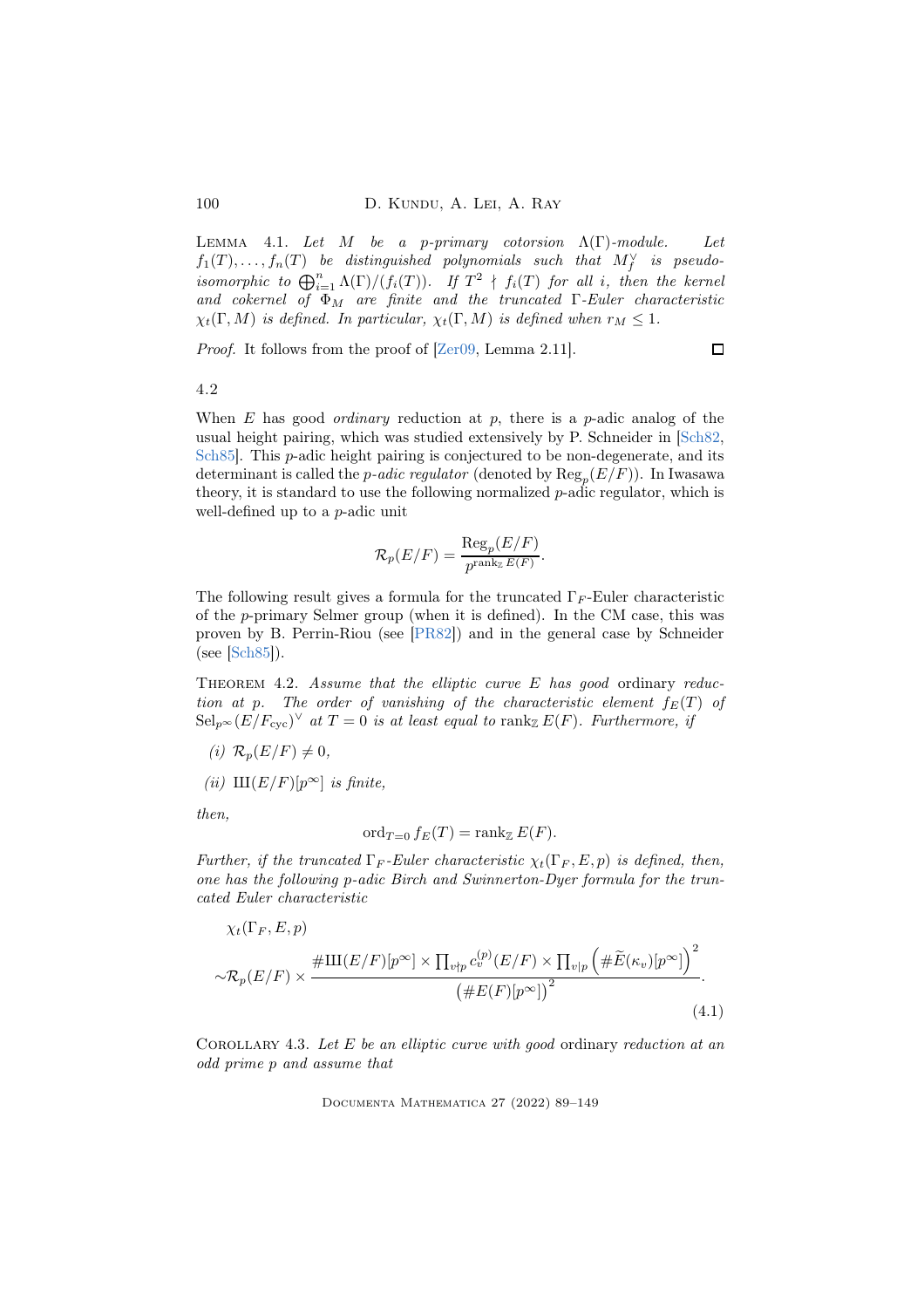(i) rank  $E(F) \leq 1$ ,

(ii) the p-adic regulator  $\mathcal{R}_p(E/F)$  is non-zero,

(iii)  $\text{III}(E/F)[p^{\infty}]$  is finite.

Then, the truncated Euler characteristic  $\chi_t(\Gamma_F, E, p)$  is defined and given by  $(4.1)$ .

*Proof.* By Theorem [4.2,](#page-11-1) the order of vanishing of  $f_E(T)$  is  $\leq 1$ . Hence, by Lemma [4.1,](#page-11-2) the truncated Euler characteristic is defined. Therefore, by The-orem [4.2](#page-11-1) the truncated  $\Gamma_F$ -Euler characteristic up to a p-adic unit is given by  $(4.1)$ .  $\Box$ 

# 4.3

Following [\[Zer09\]](#page-60-4), we introduce conditions under which the truncated G-Euler characteristic  $\chi_t(G, E, p)$  is defined, and give an explicit formula for it.

<span id="page-12-1"></span>ASSUMPTION 4.4. Assume that the following conditions are satisfied.

$$
\begin{aligned} \n(\text{Fin}_{\text{GL ob}}) : H^i(H, E(\mathcal{F}_{\infty})[p^{\infty}]) \n\text{ is finite for any } i \ge 0, \\ \n(\text{Fin}_{\text{loc}}) : \n\text{For primes } w|p \text{ of } \mathcal{F}_{\infty} \text{ and } i \ge 0, \\ \n\text{the group } H^i\left(H_w, \widetilde{E}(\kappa_{\infty, w})[p^{\infty}]\right) \n\text{ is finite.} \n\end{aligned}
$$

Here,  $\kappa_{\infty,w}$  is the residue field of  $F_{\infty,w}$  and  $H_w$  is the decomposition group of w in H. By  $[Zero9, Proposition 5.6]$ , the local finiteness assumption  $(Fin<sub>loc</sub>)$ is satisfied in our current setting. The assumption ( $\text{Fin}_{\text{GL}, ob}$ ) is satisfied under the following additional condition.

<span id="page-12-0"></span>PROPOSITION 4.5. If the Lie algebra of H is reductive, then,  $(\text{Fin}_{\text{GL ob}})$  is satisfied.

Proof. The result follows from [\[Zer09,](#page-60-4) Proposition 5.4].

 $\Box$ 

In Section [6,](#page-18-1) we will show that these assumptions are indeed satisfied in the cases of interest. Let  $G$  be any admissible  $p$ -adic Lie-extension, not necessarily pro-p. Let  $\mathfrak M$  be the set of primes  $v \nmid p$  of F whose inertia group in G is infinite and  $L_v(E, s)$  denotes the local L-factor at v. By definition, when E has good reduction at  $v$ ,

$$
L_v(E, s) = \left(1 - a_v q_v^{-s} + q_v^{1-2s}\right)^{-1},
$$

where  $q_v$  is the order of the residue field  $\kappa_v$  and  $a_v = q_v + 1 - \#\widetilde{E}(\kappa_v)$ . Evaluating this local Euler factor at  $s = 1$  yields

$$
L_v(E,1) = \frac{q_v}{\# \widetilde{E}(\kappa_v)}.
$$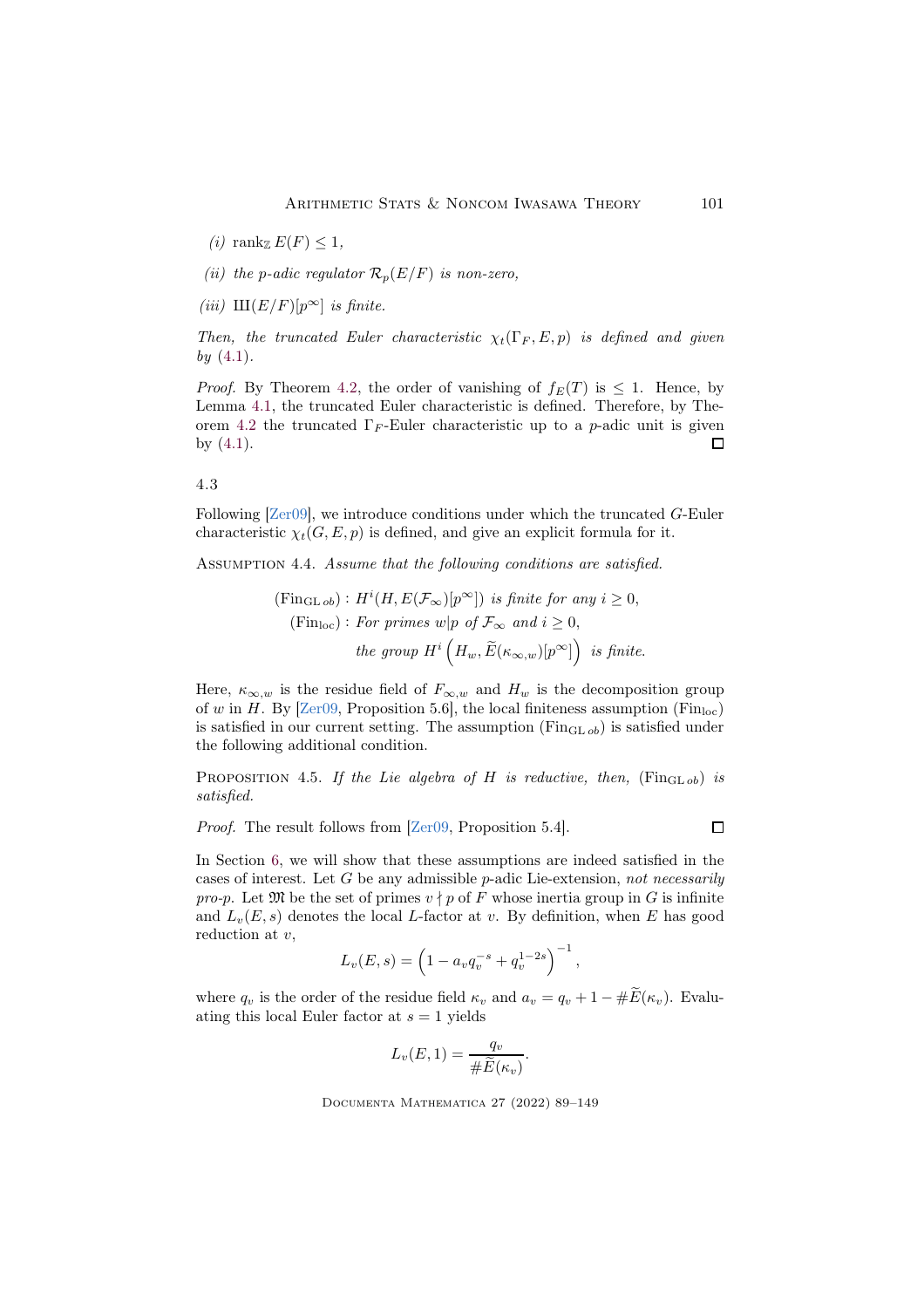When E has bad reduction,

$$
L_v(E, s) = 1
$$
,  $(1 - q_v^{-s})^{-1}$ , and  $(1 + q_v^{-s})^{-1}$ 

according as E has additive, split multiplicative, and non-split multiplicative reduction, respectively. When evaluated at  $s = 1$  the Euler factors become

$$
L_v(E, 1) = 1
$$
,  $\frac{q_v}{q_v - 1}$ , and  $\frac{q_v}{q_v + 1}$ ,

respectively.

The following is an immediate consequence of the above calculations.

<span id="page-13-2"></span>LEMMA 4.6. Let  $v \nmid p$ , the prime  $p$  divides  $\big|L_v(E,1)\big|_p$  in precisely the following situations

- 1. E has good reduction at v and  $p \mid \# \widetilde{E}(\kappa_v)$ ,
- 2. E has split multiplicative reduction at v and  $q_v \equiv 1 \mod p$ ,
- 3. E has non-split multiplicative reduction at v and  $q_v \equiv -1 \mod p$ .

We now introduce an important conjecture in noncommutative Iwasawa theory, which will be assumed throughout our discussion.

<span id="page-13-1"></span>CONJECTURE 4.7 (Conjecture  $\mathfrak{M}_H(G)$  [\[CFK](#page-55-2)<sup>+</sup>05, [CS12\]](#page-56-6)). Let  $E_{/F}$  be an elliptic curve with good ordinary reduction at all primes above p. Denote by  $\mathcal{X}(E/\mathcal{F}_{\infty})$ the Pontryagin dual of the Selmer group  $\text{Sel}_{p^{\infty}}(E/\mathcal{F}_{\infty})$  and define the quotient,

$$
\mathcal{X}_f(E/\mathcal{F}_{\infty}) := \frac{\mathcal{X}(E/\mathcal{F}_{\infty})}{\mathcal{X}(E/\mathcal{F}_{\infty})(p)}.
$$

Set  $H := \text{Gal}(\mathcal{F}_{\infty}/F_{\text{cyc}})$ . Then,  $\mathcal{X}_f(E/\mathcal{F}_{\infty})$  is a finitely generated  $\Lambda(H)$ module, and hence it makes sense to speak of  $\operatorname{rank}_{\Lambda(H)}(\mathcal{X}_f(E/\mathcal{F}_{\infty}))$ .

REMARK 4.8. When  $G = \text{Gal}(\mathcal{F}_{\infty}/F)$  is a pro-p extension,  $E_{/F}$  is an elliptic curve with good ordinary reduction at all primves above p, and  $\operatorname{Sel}_{p^{\infty}}(E/F_{\text{cyc}})$  is a cofinitely generated  $\mathbb{Z}_p$ -module, i.e.,  $\text{Sel}_{p^{\infty}}(E/F_{\text{cyc}})$  is  $\Lambda(\Gamma_F)$ -cotorsion with  $\mu_p(E/F_{\text{cyc}}) = 0$ , it follows from [\[CS12,](#page-56-6) Theorem 2.1] (see also [\[HL20,](#page-57-7) paragraph above Lemma 4.6]) that  $\text{Sel}_{p^{\infty}}(E/\mathcal{F}_{\infty})$  satisfies  $\mathfrak{M}_{H}(G)$ .

Next, we recall the explicit formula for the G-Euler characteristic  $\chi_t(G, E, p)$ in terms of the  $\Gamma_F$ -Euler characteristic  $\chi_t(\Gamma_F, E, p)$ .

<span id="page-13-0"></span>THEOREM 4.9. Let E be an elliptic curve and  $p \geq 5$  a prime at which E has good ordinary reduction. Assume that all of the following conditions are satisfied

- (i)  $\text{III}(E/F)[p^{\infty}]$  is finite,
- (*ii*) Sel<sub>p</sub> $\in$   $(E/\mathcal{F}_{\infty})^{\vee}$  *satisfies*  $\mathfrak{M}_H(G)$ , and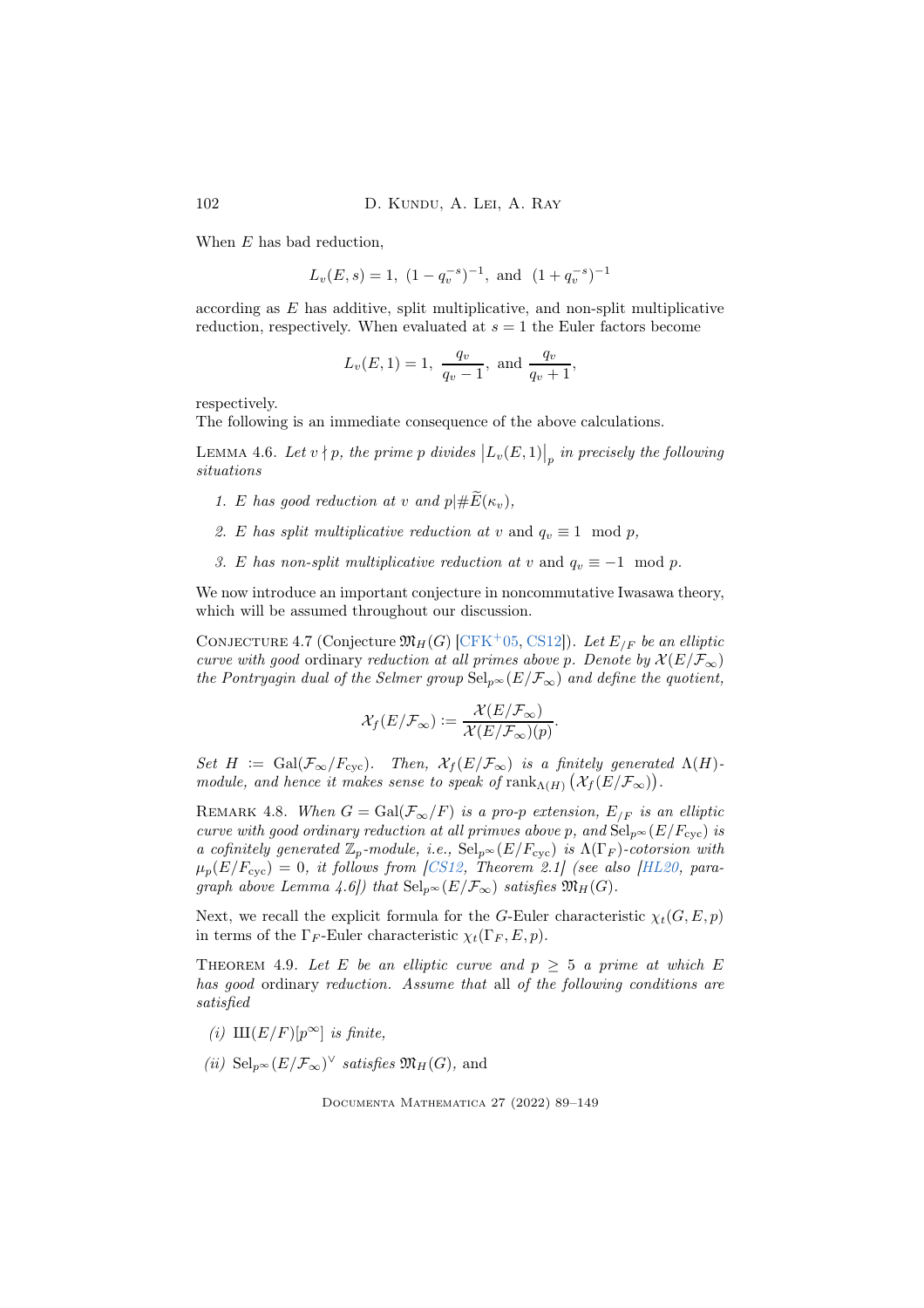(iii) both ( $\text{Fin}_{\text{GL ob}}$ ) and ( $\text{Fin}_{\text{loc}}$ ) hold.

Then  $\chi_t(G, E, p)$  is defined if and only if  $\chi_t(\Gamma_F, E, p)$  is, and are related as follows

$$
\chi_t(G, E, p) = \chi_t(\Gamma_F, E, p) \times \prod_{v \in \mathfrak{M}} \left| L_v(E, 1) \right|_p.
$$

*Proof.* The result follows from  $\left[{\rm Zer}09, {\rm Theorem 1.1}\right]$ . In certain special cases, this result has been proved separately. For example, in the case of false Tate curve extension, this result was first proven in  $[HV03]$ . In the  $GL_2$ -setting, this was proved in [\[CSS03\]](#page-56-0).  $\Box$ 

DEFINITION 4.10. Assume that  $\mathcal{F}_{\infty}$  is an admissible p-adic Lie extension and that M is a (compact) finitely generated  $\Lambda(G)$ -module satisfying  $\mathfrak{M}_{H}(G)$ . It follows that the homology groups  $H_i(H, M)$  are all finitely generated torsion  $\Lambda(\Gamma)$ -modules for all  $i \geq 0$  (see [\[CFK](#page-55-2)<sup>+</sup>05, Lemma 3.1]). Let  $g_{M,i}$  denote its characteristic element. The Akashi series is defined as follows

$$
Ak_M := \prod_{i \ge 0} g_{M,i}^{(-1)^i}.
$$

When  $M = \text{Sel}_{p^{\infty}}(E/\mathcal{F}_{\infty})^{\vee}$ , we write

$$
\mathrm{Ak}_{E/\mathcal{F}_{\infty}}:=\mathrm{Ak}_{\mathrm{Sel}_{p^{\infty}}(E/\mathcal{F}_{\infty})^{\vee}}.
$$

The next result relates  $Ak_M$  and the truncated G-Euler characteristic of  $M^{\vee}$ .

<span id="page-14-0"></span>PROPOSITION 4.11. Suppose that M is a finitely generated  $\Lambda(G)$ -module that satisfies  $\mathfrak{M}_H(G)$  and that the truncated G-Euler characteristic  $\chi_t(G, M^{\vee})$  is defined. Let r denote the alternating sum

$$
r := \sum_{i \geq 0} (-1)^i \text{corank}_{\mathbb{Z}_p} \left( H^i(H, M^{\vee})^{\Gamma} \right).
$$

Then, the leading term of  $A k_M$  is  $\alpha_M T^r$ , where

$$
|\alpha_M|_p^{-1} = \chi_t(G, M^\vee).
$$

Proof. This is [\[Zer09,](#page-60-4) Proposition 2.10].

DEFINITION 4.12. A p-adic Lie extension  $\mathcal{F}_{\infty}/F$  is strongly admissible if it is admissible and for each prime v|p in F, the extension  $\mathcal{F}_{\infty,w}$  contains the unramified  $\mathbb{Z}_p$ -extension of  $F_v$  for all  $w|v$ .

THEOREM 4.13. Suppose that  $\mathcal{F}_{\infty}/F$  is strongly admissible and that G has no element of order p. Let  $E_{/\mathbb{Q}}$  be an elliptic curve with good ordinary reduction at p and  $\text{Sel}_{p^{\infty}}(E/\mathcal{F}_{\infty})^{\vee}$  satisfies  $\mathfrak{M}_{H}(G)$ . Then, the following relation holds

$$
\begin{aligned} \mathrm{Ak}_{E/\mathcal{F}_{\infty}} &\equiv \mathrm{Char}_{\Lambda(\Gamma)} \left( \mathrm{Sel}_{p^{\infty}}(E/F_{\mathrm{cyc}})^{\vee} \right) \\ &\times \prod_{v \in S'} \mathrm{Char}_{\Lambda(\Gamma)} \left( J_v(F_{\mathrm{cyc}})^{\vee} \right) \mod \Lambda(\Gamma)^{\times}, \end{aligned}
$$

Documenta Mathematica 27 (2022) 89–149

 $\Box$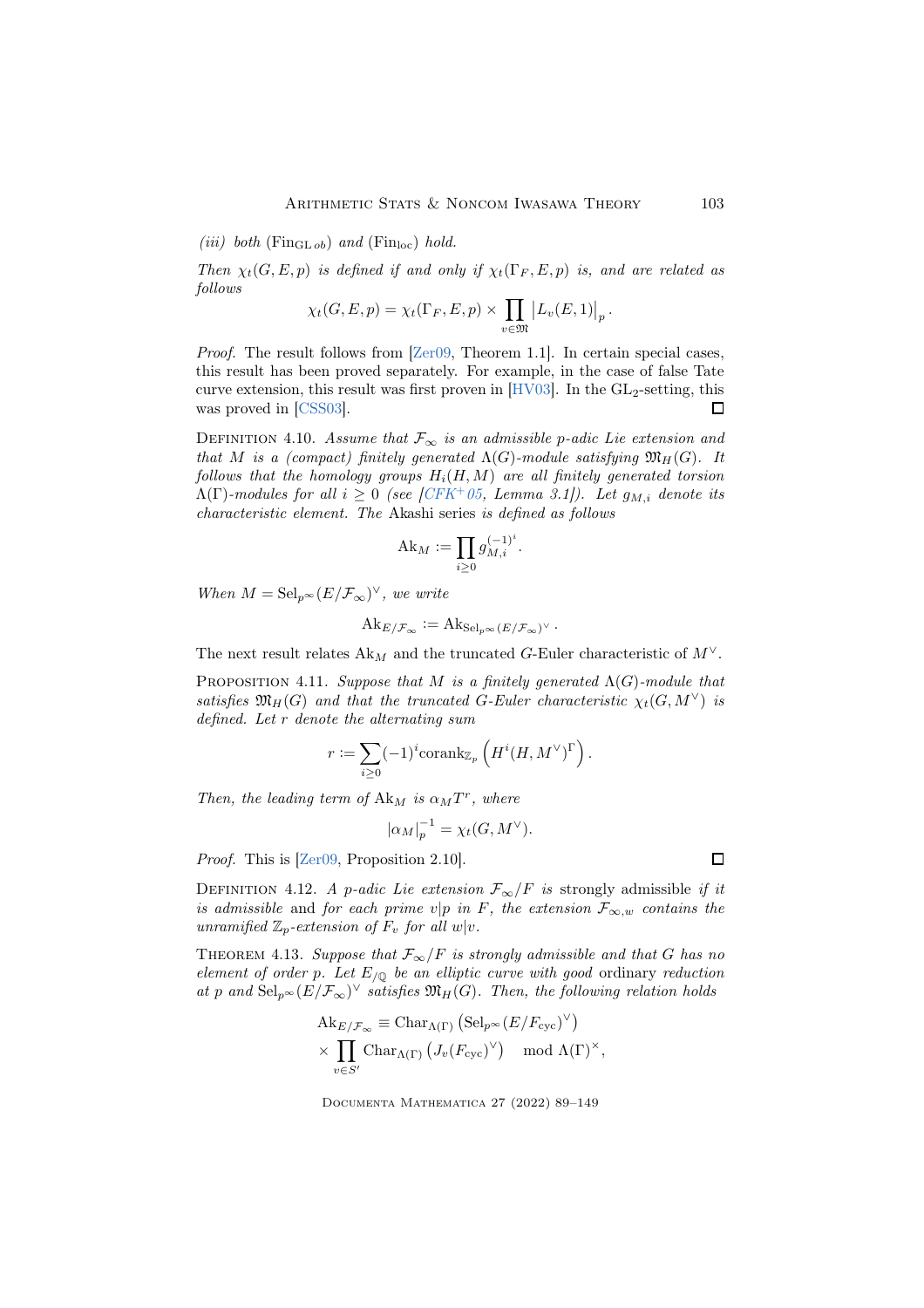where  $S'$  is the set of primes of  $F$  not dividing  $p$  such that the inertia group of v in G is infinite and  $J_v(F_{\text{cyc}})$  is defined to be  $\bigoplus_{w|p} H^1(F_{\text{cyc},w}, E[p^\infty]).$ 

*Proof.* See [\[Zer11,](#page-60-5) Theorem 1.3]. Our assumption that E has good *ordinary* reduction at  $p$  means that the factor  $T^r$  in loc. cit. is trivial. П

Next, we consider the special case when G is pro-p and  $\text{Ak}_M$  is a unit in  $\Lambda(\Gamma)$ .

<span id="page-15-0"></span>PROPOSITION 4.14. Let G be a compact pro-p, p-adic Lie group and H be a closed normal subgroup of G with  $G/H \simeq \mathbb{Z}_p$ . Let M be a finitely generated  $\Lambda(G)$ -module which lies in  $\mathfrak{M}_H(G)$ . If  $\mathbf{A} \mathbf{k}_M$  is a unit in  $\Lambda(\Gamma)$ , then M is a pseudonull  $\Lambda(G)$ -module. Further, if M contains no non-trivial pseudonull submodules, then  $\mathbf{A}\mathbf{k}_M$  is a unit if and only if  $M = 0$ .

Proof. See [\[Lim15,](#page-58-7) Proposition 5.9].

 $\Box$ 

For an elliptic curve defined over Q, the next result gives a criterion for the dual Selmer group  $\mathrm{Sel}_{p^{\infty}}(E/\mathcal{F}_{\infty})^{\vee}$  to be pseudonull as a  $\Lambda(G)$ -module.

<span id="page-15-1"></span>PROPOSITION 4.15. Let E be an elliptic curve defined over  $\mathbb Q$  and F be a number field. Let  $\mathcal{F}_{\infty}/F$  be a strongly admissible pro-p, p-adic Lie extension of F. Assume that all of the following conditions are satisfied

- (i) rank  $E(F) = 0$ ,
- (ii)  $\text{III}(E/F)[p^{\infty}]$  is finite,
- (iii) Sel<sub>p</sub> $\in (E/\mathcal{F}_{\infty})^{\vee}$  satisfies  $\mathfrak{M}_H(G)$ , and
- (iv) the Lie algebra of  $H$  is reductive.

Then the following are equivalent

- 1.  $\chi(G, E, p) = 1$ .
- 2.  $\text{Ak}_{E/\mathcal{F}_{\infty}}$  is a unit in  $\Lambda(\Gamma_F)$  and  $\text{Sel}_{p^{\infty}}(E/\mathcal{F}_{\infty})^{\vee}$  is a pseudonull  $\Lambda(G)$ module.

*Proof.* We first prove (1)⇒(2). By Proposition [4.5,](#page-12-0) the assumption (Fin<sub>GL ob</sub>) is satisfied. Since rank  $E(F) = 0$ , the normalized regulator  $\mathcal{R}_p(E/F) = 1$ . Thus, the conditions of Theorem [4.2](#page-11-1) are satisfied, whereby  $\text{ord}_{T=0}f_E(T) = 0$ . It follows that the  $\Gamma_F$ -Euler characteristic  $\chi(\Gamma_F, E, p)$  is defined. Moreover, accord-ing to Theorem [4.9,](#page-13-0) the G-Euler characteristic is defined. Since  $\chi(G, E, p) = 1$ , it follows from Proposition [4.11](#page-14-0) that the leading term of  $Ak_{E/F_{\infty}}$  is a unit. Therefore, in order to show that  $\text{Ak}_{E/\mathcal{F}_{\infty}}$  is a unit in  $\Lambda(\Gamma_F)$ , it suffices to show that ord $T_{\text{=0}}$  Ak<sub>E/F<sub>∞</sub> = 0. It follows from [\[Zer11,](#page-60-5) Remark 1.4] that</sub>

$$
\operatorname{ord}_{T=0} \operatorname{Ak}_{E/\mathcal{F}_{\infty}} = \operatorname{ord}_{T=0} f_E(T) = 0.
$$

Hence, the Akashi series  $\text{Ak}_{E/F_{\infty}}$  is a unit in  $\Lambda(\Gamma_F)$ . By Proposition [4.14,](#page-15-0) the dual Selmer group  $\text{Sel}_{p^{\infty}}(E/\mathcal{F}_{\infty})^{\vee}$  is a pseudonull  $\Lambda(G)$ -module. Finally, the implication  $(2) \Rightarrow (1)$  follows from Proposition [4.11.](#page-14-0)  $\Box$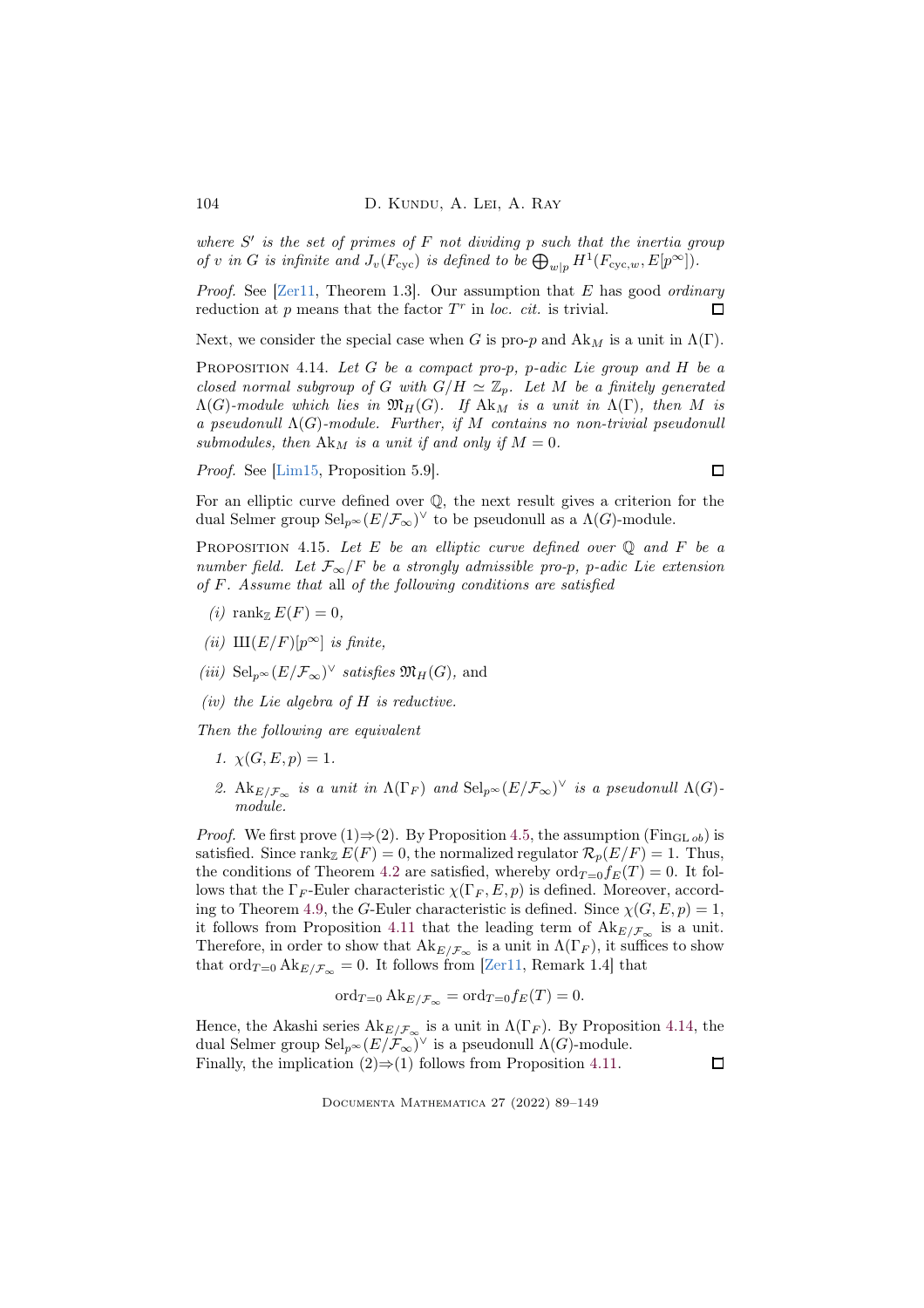# <span id="page-16-0"></span>5 Growth of Mordell–Weil ranks

Let  $\mathcal{F}_{\infty}$  be an admissible p-adic Lie extension of dimension  $d \geq 2$ , and assume that  $G = \text{Gal}(\mathcal{F}_{\infty}/F)$  is a uniform pro-p group. For  $n \geq 0$ , we write  $G_n = G^{p^n}$ ,  $H_n = H^{p^n}$ , and define  $F_n = F^{G_n}$ . In particular,  $F_n/F$  is a finite extension of degree  $p^{dn}$ .

Throughout, we assume that  $\text{Sel}_{p^{\infty}}(E/F_{\text{cyc}})^{\vee}$  is  $\Lambda(\Gamma_F)$ -torsion and that  $\operatorname{Sel}_{p^{\infty}}(E/\mathcal{F}_{\infty})^{\vee}$  satisfies  $\mathfrak{M}_{H}(G)$ . As before, define

$$
\mathcal{X}(E/\mathcal{F}_{\infty})_f := \mathrm{Sel}_{p^{\infty}}(E/\mathcal{F}_{\infty})^{\vee}/ \mathrm{Sel}_{p^{\infty}}(E/\mathcal{F}_{\infty})^{\vee}(p).
$$

We are interested in the  $\Lambda(H)$ -rank of  $\mathcal{X}(E/\mathcal{F}_{\infty})_f$ . As discussed in the in-troduction (see also [\[How02,](#page-57-4) [CSS03\]](#page-56-0)), for a finitely generated  $\Lambda(G)$ -module M satisfying  $\mathfrak{M}_H(G)$ , the  $\Lambda(H)$ -rank of  $M_f$  can be regarded as the higherdimensional analogue of the  $\lambda$ -invariant. In [\[Maz72\]](#page-58-1), Mazur proved that the  $\lambda$ -invariant of  $\text{Sel}_{p^{\infty}}(E/F_{\text{cyc}})^{\vee}$  gives a bound on the rank of the Mordell–Weil groups of  $E$  over sub-extensions inside  $F_{\text{cyc}}$ . More recently, P.C. Hung and M. F. Lim proved the following higher-dimensional generalization of Mazur's result.

<span id="page-16-3"></span>THEOREM 5.1. Suppose that  $H_i(H_n, \text{Sel}_{p^\infty}(E/\mathcal{F}_\infty)^\vee)$  is finite for every  $i \geq 1$ and  $n \geq 0$ . Then,

$$
\operatorname{rank}_{\mathbb{Z}} E(F_n) \le \operatorname{rank}_{\Lambda(H)} \mathcal{X}(E/\mathcal{F}_{\infty})_f \cdot p^{(d-1)n} + d \operatorname{corank}_{\mathbb{Z}_p} E(\mathcal{F}_{\infty})(p).
$$

Proof. See [\[HL20,](#page-57-7) Theorem 3.2].

The hypothesis on the finiteness of  $H_i(H_n, \text{Sel}_{p^\infty}(E/\mathcal{F}_\infty)^\vee)$  is known to hold in the settings we will study in subsequent sections. As detailed in the remark right after [\[HL20,](#page-57-7) Theorem 3.2], when  $d = 2$  or 3, this has been proved in [\[Lim15\]](#page-58-7) and [\[DL15\]](#page-56-2). More generally, it holds under the hypotheses  $(\text{Fin}_{\text{glob}})$ and (Fin<sub>loc</sub>) by [\[Zer09,](#page-60-4) Lemma 4.3].

<span id="page-16-4"></span>REMARK 5.2. For elliptic curve without CM, we know that  $E(\mathcal{F}_{\infty})[p^{\infty}]$  is finite if E[p<sup>∞</sup>] is not rational over  $\mathcal{F}_{\infty}$ , see [\[LM14,](#page-58-8) Lemma 6.2].

The following result gives an explicit relation between the  $\Lambda(H)$ -rank of  $\mathcal{X}(E/\mathcal{F}_{\infty})_f$  and the cyclotomic  $\lambda$ -invariant,  $\lambda_p(E/F_{\text{cyc}})$ .

<span id="page-16-1"></span>PROPOSITION 5.3. Given a prime v of  $F$ , define

$$
Z_v = \begin{cases} E(\overline{F_v})(p) & \text{if } v \nmid p, \\ \widetilde{E}(\overline{\kappa_v})(p) & \text{otherwise.} \end{cases}
$$

Denote by v the rational prime below a prime w of  $F_{\rm cyc}$ . Then, we have that

$$
\operatorname{rank}_{\Lambda(H)} \mathcal{X}(E/\mathcal{F}_{\infty})_f = \lambda_p(E/F_{\text{cyc}}) + \sum_{\substack{w \in S(F_{\text{cyc}}),\\ \dim H_w \ge 1}} \operatorname{corank}_{\mathbb{Z}_p} H^0(F_{\text{cyc},w}, Z_v). \tag{5.1}
$$

Documenta Mathematica 27 (2022) 89–149

<span id="page-16-2"></span> $\Box$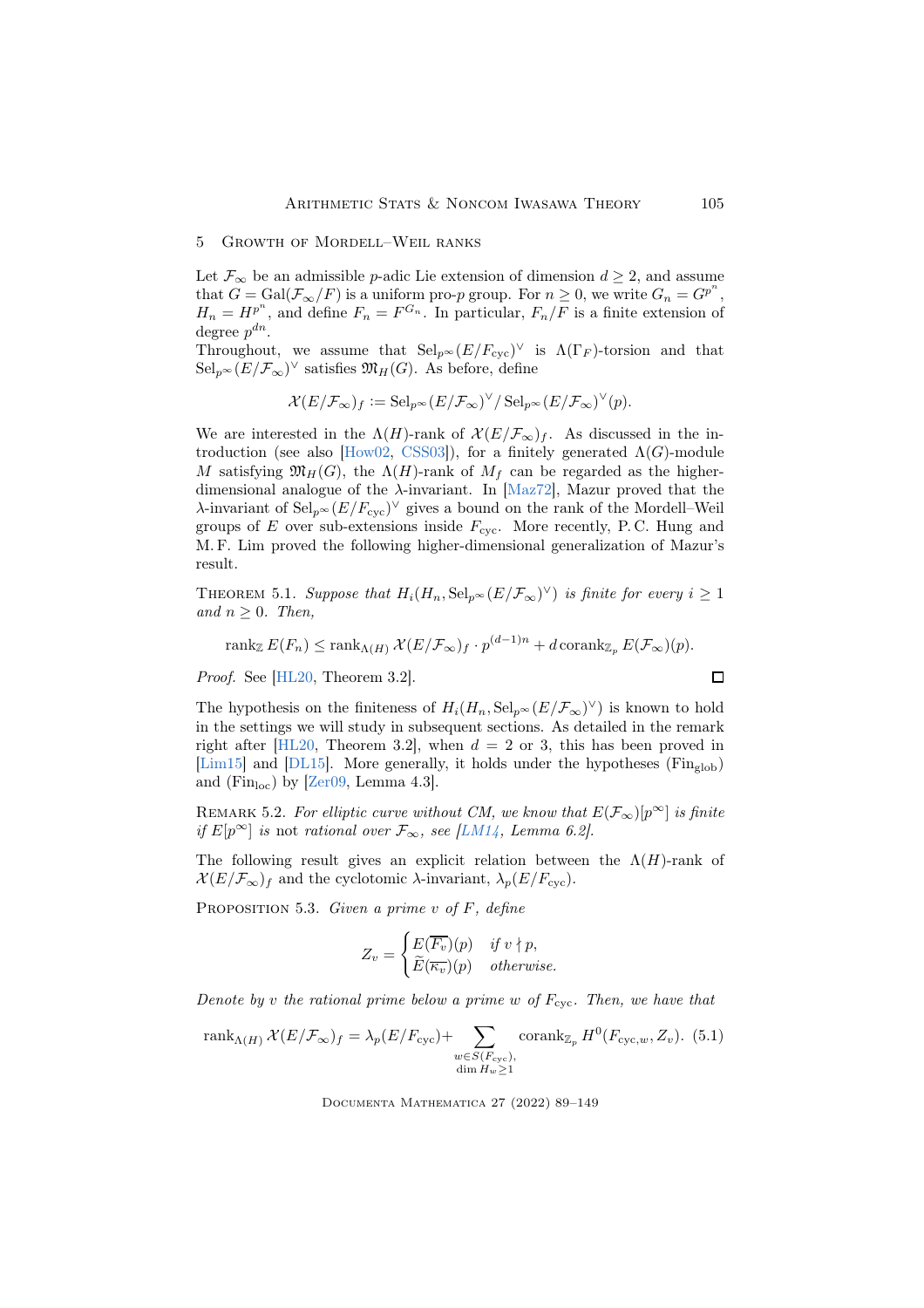Here, S is the set of rational primes  $\ell$  consisting of p, the set of primes at which E has bad reduction, and the primes that are ramified in  $\mathcal{F}_{\infty}$ ;  $S(F_{\text{cyc}})$ consists of all primes  $w$  of  $F_{\text{cyc}}$  that lie above the set  $S$ .

Proof. See [\[HL20,](#page-57-7) Proposition 4.1].

 $\Box$ 

<span id="page-17-0"></span>REMARK 5.4. If M is a finitely generated  $\Lambda(H)$ -module, by [\[CSS03,](#page-56-0) p. 208] we know that

<span id="page-17-1"></span>
$$
rank_{\Lambda(H)} M = 0 \text{ if and only if } M \text{ is } \Lambda(G)\text{-}pseudonull. \tag{5.2}
$$

If  $\mathcal{X}(E/\mathcal{F}_{\infty})$  lies in  $\mathfrak{M}_H(G)$ , then the above statement holds for  $M =$  $\mathcal{X}(E/\mathcal{F}_{\infty})_f$ . On the other hand, there are a large class of p-adic Lie extensions such that  $M = \mathcal{X}(E/\mathcal{F}_{\infty})$  is a finitely generated  $\Lambda(H)$ -module. In particular, for p-adic Lie extensions of interest (see [§6\)](#page-18-1), it is known that  $\mathcal{X}(E/\mathcal{F}_{\infty})$  is a finitely generated  $\Lambda(H)$ -module if and only if  $\mathcal{X}(E/F_{\text{cyc}})$  is a finitely generated  $\mathbb{Z}_p$ -module, see [\[HV03,](#page-57-3) Theorem 3.1(i)] and [\[CH01\]](#page-55-1). In such cases, [\(5.2\)](#page-17-1) holds for both  $M = \mathcal{X}(E/\mathcal{F}_{\infty})$  and  $\mathcal{X}(E/\mathcal{F}_{\infty})_f$ . From our earlier discussion in Proposition [4.15,](#page-15-1) we know that

$$
\chi(G, E, p) = 1 \Rightarrow \mathcal{X}(E/\mathcal{F}_{\infty}) \text{ is pseudonull.}
$$

The following implication is straightforward,

rank $\Lambda(H)$   $\mathcal{X}(E/\mathcal{F}_{\infty}) = 0 \Rightarrow$  rank $\Lambda(H)$   $\mathcal{X}(E/\mathcal{F}_{\infty})_f = 0$ .

This shows that if the G-Euler characteristic of the Selmer group is a p-adic unit, then  $\mathcal{X}(E/F)_f$  is  $\Lambda(H)$ -torsion. However, as pointed out to us by the referee, the converse is not true in general. Consider the elliptic curve with Cremona label [11a1](https://www.lmfdb.org/EllipticCurve/Q/11a1/) or [11a2](https://www.lmfdb.org/EllipticCurve/Q/11a2/) and  $p = 5$ . It is known that  $\mathcal{X}(E/F_{\text{cyc}})$  has positive  $\mu$ -invariant but trivial  $\lambda$ -invariant, see [\[CS10,](#page-56-5) Chapter 5]. Let  $\mathcal{F}_{\infty} =$  $F_{\text{cyc}}(5^{5-\infty})$ . An application of [\[CFK](#page-55-2)+05, Lemma 5.6] shows that  $\mathfrak{M}_H(G)$ conjecture is satisfied in this case. Therefore, by [\[Lim15,](#page-58-7) Theorem 3.1] we know that

$$
\mu_G\left(\mathcal{X}(E/\mathcal{F}_{\infty})\right) = \mu_\Gamma\left(\mathcal{X}(E/F_{\text{cyc}})\right) > 0.
$$

By the previous proposition, we also know that

$$
\mathrm{rank}_{\Lambda(H)}\left(\mathcal{X}(E/\mathcal{F}_{\infty})\right)_f=0.
$$

However, the G-Euler characteristic is  $p^{\mu_G(X(E/\mathcal{F}_{\infty}))}$ , see [\[AW06\]](#page-55-5).

From here on, we set  $Z_v(F_{\text{cyc},w})$  to simply denote  $H^0(F_{\text{cyc},w}, Z_v)$ . We may describe the coranks of the local terms  $Z_v(F_{\text{cyc},w})$  explicitly as follows.

<span id="page-17-2"></span>LEMMA 5.5. Let  $S(F_{\text{cyc}})$  be the set of primes described in Proposition [5.3.](#page-16-1) Then,

$$
\operatorname{corank}_{\mathbb{Z}_p} Z_v(F_{\operatorname{cyc},w}) = \begin{cases} 2 & w \nmid p, \ E \text{ has good reduction at } w, \ E(F_v)[p^\infty] \neq 0, \\ 1 & w \nmid p, \ E \text{ has split multiplicative reduction at } w, \\ 0 & otherwise. \end{cases}
$$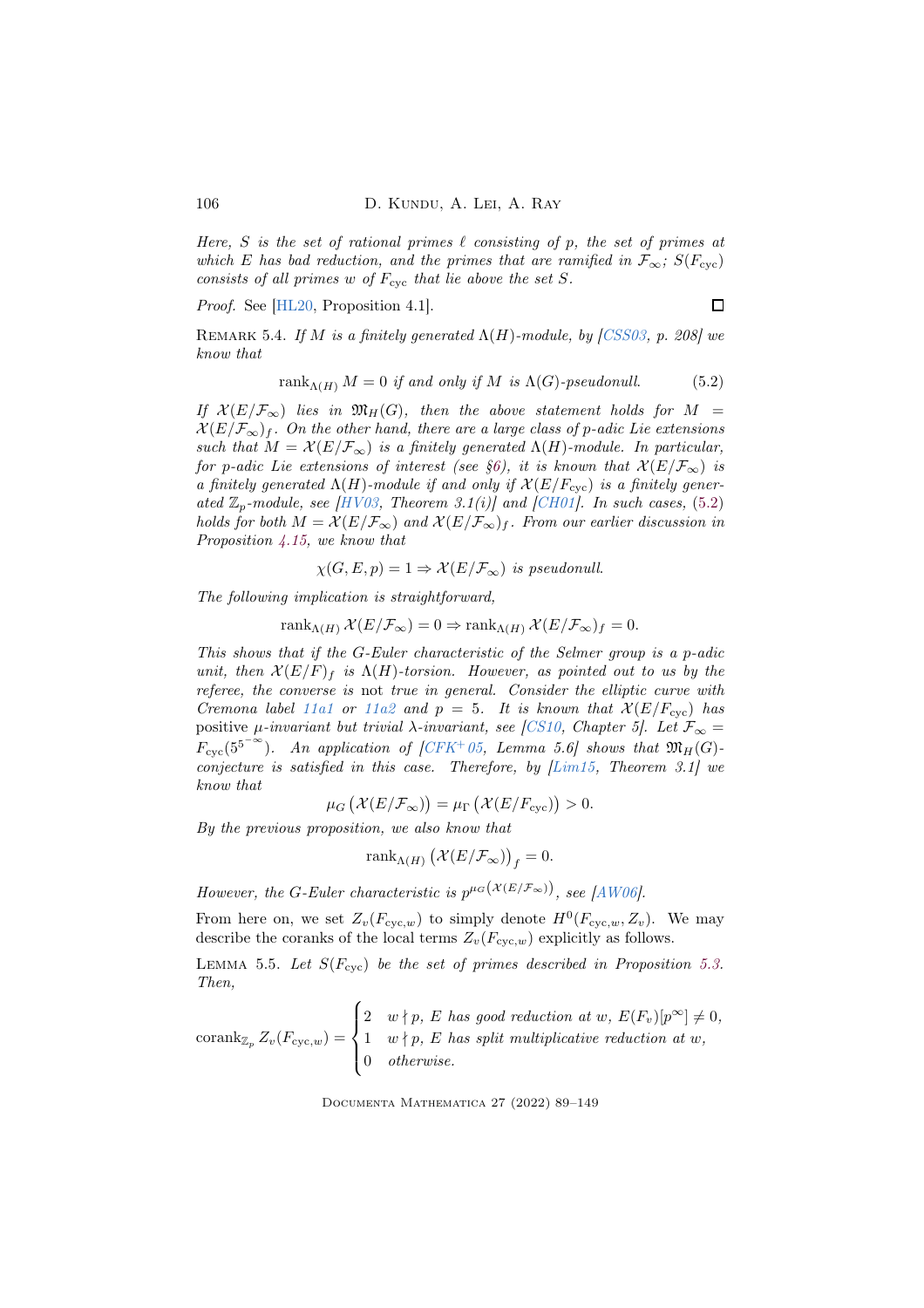*Proof.* When  $w \nmid p$ , then  $Z_v(F_{\text{cyc},w})$  is described in [\[HM99,](#page-57-9) Proposition 5.1]. When  $w|p$ ,  $Z_v(F_{\text{cyc},w})$  is in fact always finite. See the discussion in [\[Lim21,](#page-58-9) §5]. §5].

REMARK 5.6. The case  $F = \mathbb{Q}(\mu_p)$  and  $\mathcal{F}_{\infty} = F(\mu_{p^{\infty}}, \sqrt[p]{m})$  is discussed in [\[HV03,](#page-57-3) Theorem 3.1] under the hypothesis that  $\text{Sel}_{p^{\infty}}(E/F_{\text{cyc}})$  is a cofinitely generated  $\mathbb{Z}_p$ -module.

### <span id="page-18-1"></span>6 p-adic Lie Extensions of Interest

In this section, we discuss examples of  $p$ -adic Lie-extensions for which the results of the previous sections apply. Recall that these assumptions are:

- Assumption [2.1,](#page-7-0) which asserts that  $\text{Sel}_{p^{\infty}}(E/\mathcal{F}_{\infty})^{\vee}$  is torsion as a  $\Lambda(G)$ module.
- The global (resp. local) finiteness assumption ( $\text{Fin}_{\text{GL} ob}$ ) (resp. ( $\text{Fin}_{\text{loc}}$ )) from Assumption [4.4.](#page-12-1)

### 6.1

Let  $F = \mathbb{Q}(\sqrt{-d})$  be an imaginary quadratic field and  $\mathcal{F}_{\infty}$  be the compositum of all  $\mathbb{Z}_p$ -extensions over F. Note that  $G := \text{Gal}(\mathcal{F}_{\infty}/F)$  is isomorphic to  $\mathbb{Z}_p^2$ . In this setting, Remark [2.2](#page-7-1) guarantees that  $\text{Sel}_{p^{\infty}}(E/\mathcal{F}_{\infty})$  is a cotorsion  $\Lambda(G)$ module. Recall that  $\mathfrak{M}$  is the set of primes  $v \nmid p$  of F whose inertia group in G is infinite. It is a simple exercise to show that  $\mathcal{F}_{\infty}$  is unramified at all primes  $v \nmid p$ . Hence, the set M is empty. Since  $H = \text{Gal}(\mathcal{F}_{\infty}/F_{\text{cyc}}) \simeq \mathbb{Z}_p$ , the global hypothesis (Fin<sub>GL ob</sub>) holds by Proposition [4.5.](#page-12-0) For the local hypothesis, if  $E(\mathcal{F}_{\infty,w})[p^{\infty}]$  is finite then there is nothing to prove; else, it follows from [\[Zer09,](#page-60-4) Proposition 5.6]. Thus, Theorem [4.9](#page-13-0) simplifies to give

<span id="page-18-0"></span>
$$
\chi_t(G, E, p) = \chi_t(\Gamma_F, E, p). \tag{6.1}
$$

We review a result of R. Greenberg [\[Gre16,](#page-57-10) Proposition 4.1.1] regarding sufficient conditions for  $\text{Sel}_{p^{\infty}}(E/\mathcal{F}_{\infty})^{\vee}$  to admit no non-trivial pseudonull submodule. Let  $\mathcal{T} = T_p(E) \otimes \Lambda(G)^i$ , where  $\iota$  is the involution on  $\Lambda(G)$  sending a group-like element to its inverse. We write  $\mathcal{D} = \mathcal{T} \otimes_{\Lambda(G)} \Lambda(G)^{\vee}$ .

In the notation of [\[Gre16,](#page-57-10) §2.1], the condition RFX $(\mathcal{D})$ , which asserts that  $\mathcal T$ is a reflexive  $\Lambda(G)$ -module holds since it is free over  $\Lambda(G)$ . The condition  $LEO(D)$  says that

$$
\ker\left(H^2(F_S/F, \mathcal{D}) \to \prod_{v \in \Sigma} H^2(F_v, \mathcal{D})\right)
$$

is a cotorsion  $\Lambda(G)$ -module. Recall from [\[Gre06,](#page-57-11) Theorem 3] that there is an isomorphism of  $\Lambda(G)$ -modules  $H^2(F_S/F, \mathcal{D}) \cong H^2(F_S/F_{\infty}, E[p^{\infty}])$ .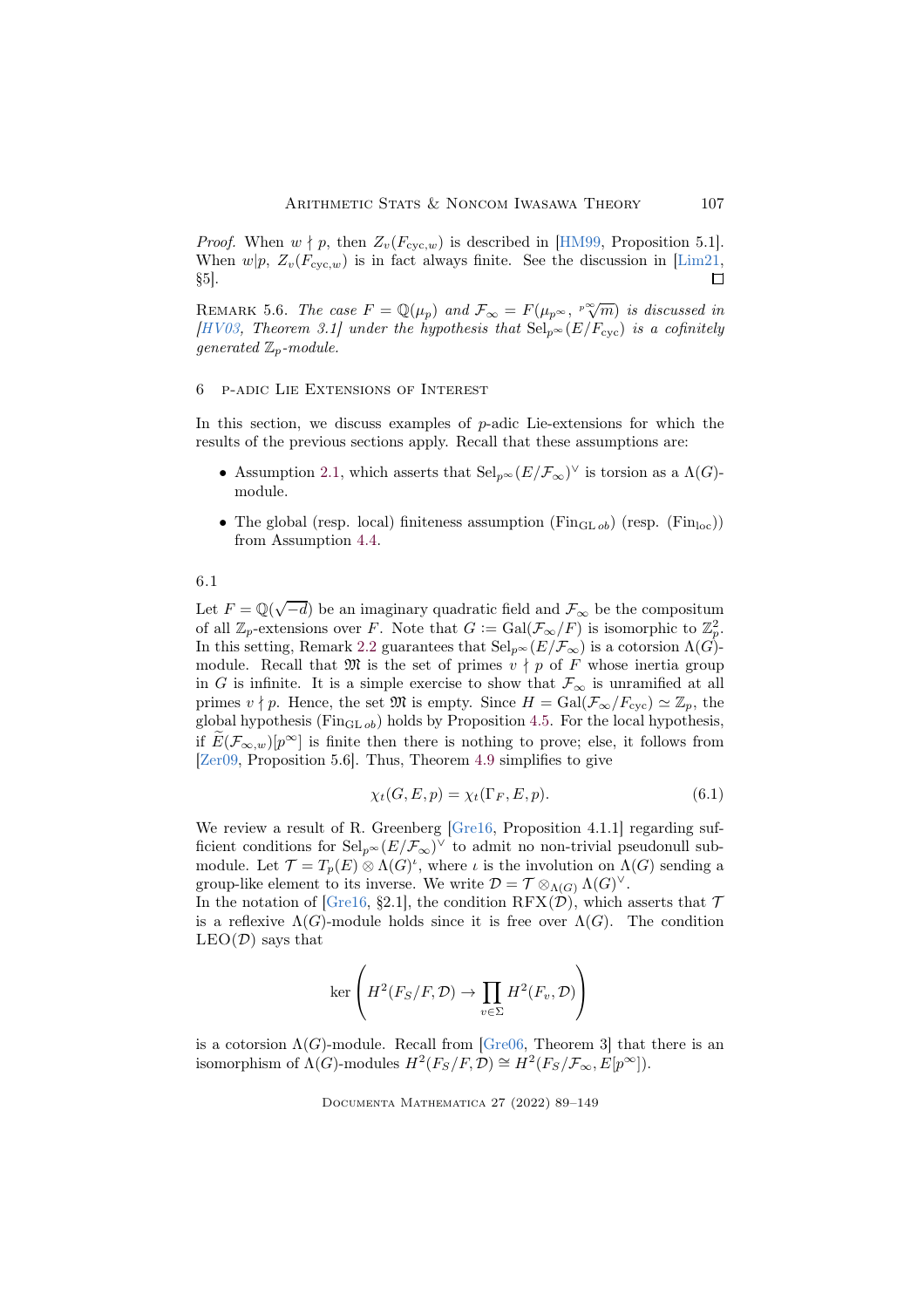Recall that  $\operatorname{Sel}_{p^{\infty}}(E/\mathcal{F}_{\infty})^{\vee}$  is  $\Lambda(G)$ -torsion by Remark [2.2.](#page-7-1) Further,

$$
\begin{aligned} &\mathrm{rank}_{\Lambda(G)}\bigoplus_{\ell\in S}J_{\ell}(E/\mathcal{F}_{\infty})^{\vee}\\ &=\mathrm{rank}_{\Lambda(G)}\,H^1\big(F_S/\mathcal{F}_{\infty},E[p^{\infty}]\big)-\mathrm{rank}_{\Lambda(G)}\,H^2\big(F_S/\mathcal{F}_{\infty},E[p^{\infty}]\big)=2 \end{aligned}
$$

by [\[OV03,](#page-59-2) Theorems 3.2 and 4.1]. A standard argument with Poitou–Tate exact sequence then tells us that  $H^2(F_S/\mathcal{F}_{\infty}, E[p^{\infty}])$  is cotorsion over  $\Lambda(G)$ , whereas  $H^1(F_S/\mathcal{F}_{\infty}, E[p^{\infty}])$  is of corank two. In particular, LEO(D) holds. The condition  $\text{CRK}(\mathcal{D}, \mathcal{L})$ , which says that

$$
\operatorname{corank}_{\Lambda}H^{1}(F_{S}/\mathcal{F}_{\infty}, E[p^{\infty}])=\operatorname{corank}_{\Lambda} \operatorname{Sel}_{p^{\infty}}(E/\mathcal{F}_{\infty})+\operatorname{corank}_{\Lambda} \bigoplus_{\ell \in S} J_{\ell}(E/\mathcal{F}_{\infty})
$$

also holds since both sides equal to 2 in our current setting.

We now consider the conditions  $\mathrm{LOC}_{v}^{(i)}(\mathcal{D}), i = 1, 2$ . Let  $\mathcal{T}^* = \mathrm{Hom}(\mathcal{D}, \mu_{p^{\infty}})$ . The conditions say that for  $v \in S$ , we have  $(\mathcal{T}^*)^{G_{F_v}} = 0$  and  $\mathcal{T}^*/(\mathcal{T}^*)^{G_{F_v}}$  is a reflexive  $\Lambda(G)$ -module, respectively. Since  $p \neq 2$ , we have  $(\mathcal{T}^*)^{G_{F_v}} = 0$  when v is an archimedean prime. Furthermore, if  $v$  is a non-archimedean prime, it does not split completely in  $\mathcal{F}_{\infty}$ . By [\[Gre10,](#page-57-12) Lemma 5.2.2],  $(\mathcal{T}^*)^{G_{F_v}} = 0$ . As  $\mathcal{T}^*$  is a free  $\Lambda(G)$ -module, the conditions  $\mathrm{LOC}_{v}^{(1)}(\mathcal{D})$  and  $\mathrm{LOC}_{v}^{(2)}(\mathcal{D})$  both hold for all  $v \in S$ .

We can now state the following result due to Greenberg.

<span id="page-19-0"></span>PROPOSITION 6.1. If  $E(F)$  has no element of order p, then  $\text{Sel}_{p^{\infty}}(E/\mathcal{F}_{\infty})^{\vee}$ admits no non-trivial pseudonull submodule.

*Proof.* We have verified the hypotheses  $RFX(\mathcal{D})$ ,  $LEO(\mathcal{D})$ ,  $CRK(\mathcal{D}, \mathcal{L})$ ,  $\mathrm{LOC}_{v}^{(1)}(\mathcal{D})$ , and  $\mathrm{LOC}_{v}^{(2)}(\mathcal{D})$  hold for all  $v \in S$ . Next, the condition  $\mathcal{D}[\mathfrak{m}]$ admits no quotient isomorphic to  $\mu_p$  for the action of  $G_F$  (assumption (b) in loc. cit.) is equivalent to  $E(F)[p] = 0$  via the Weil pairing (see the last paragraph on p. 248 of op. cit.). Therefore, the result is a direct consequence of [\[Gre16,](#page-57-10) Proposition 4.1.1].  $\Box$ 

### 6.2

We now move on to noncommutative *p*-adic Lie extensions. A prototypical example of a noncommutative *p*-adic Lie extension is the *false Tate curve ex*tension. This extension is obtained by adjoining the  $p$ -power roots of a fixed (p-power free) integer  $m > 1$  to the cyclotomic  $\mathbb{Z}_p$ -extension of  $F = \mathbb{Q}(\mu_p)$ . More precisely,

$$
\mathcal{F}_{\infty} = \mathbb{Q}\left(\mu_{p^{\infty}}, m^{\frac{1}{p^n}} : n = 1, 2, \ldots\right).
$$

Recall that  $G := \text{Gal}(\mathcal{F}_{\infty}/F)$  and  $H := \text{Gal}(\mathcal{F}_{\infty}/F_{\text{cyc}})$ . There is a section to the quotient map  $G \to \Gamma_F$ , thus G is a semi-direct product  $H \rtimes \Gamma_F$ . Fix noncanonical isomorphisms  $H \simeq \mathbb{Z}_n$  and  $\Gamma_F \simeq \mathbb{Z}_n$ . By Kummer theory, the action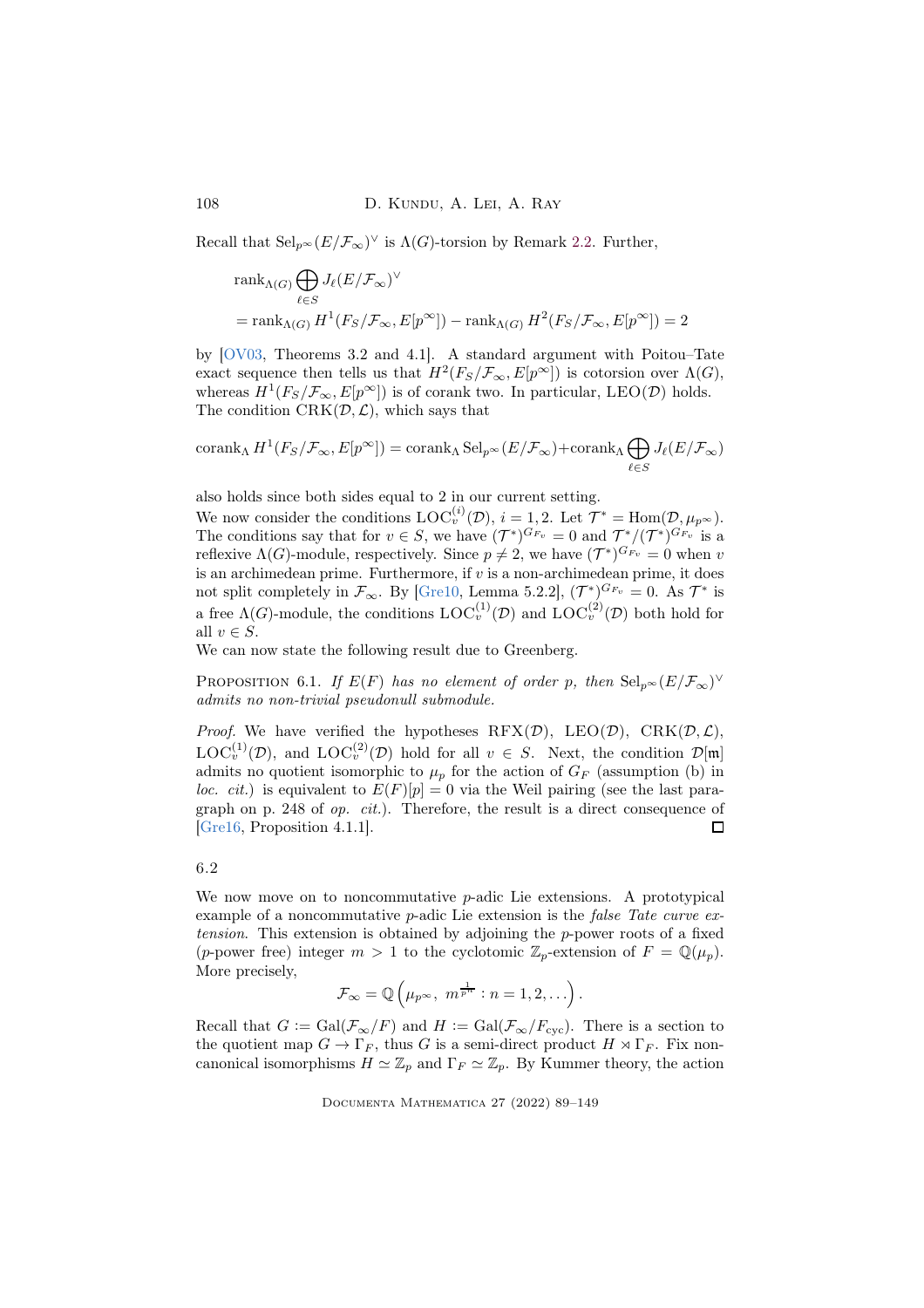of  $\Gamma_F$  on H is via the cyclotomic character. It follows from [\[HV03,](#page-57-3) Lemma 7.3] that

$$
\mathrm{rank}_{\Lambda(G)}\,\mathrm{Sel}_{p^{\infty}}(E/\mathcal{F}_{\infty})^{\vee} \leq \mathrm{rank}_{\Lambda(\Gamma_{F})}\,\mathrm{Sel}_{p^{\infty}}(E/F_{\mathrm{cyc}})^{\vee}.
$$

Since Kato's result guarantees that  $Sel_{p^{\infty}}(E/F_{\text{cyc}})$  is  $\Lambda(\Gamma_F)$ -cotorsion,  $\operatorname{Sel}_{p^{\infty}}(E/\mathcal{F}_{\infty})$  is thus  $\Lambda(G)$ -cotorsion.

To discuss the precise formula for the G-Euler characteristic of  $\text{Sel}_{p^{\infty}}(E/\mathcal{F}_{\infty}),$ we need to introduce two sets of primes in  $F$ . Define

$$
\mathcal{P}_1(E, \mathcal{F}_{\infty}) := \{v \mid p : v \mid m \text{ and } E \text{ has split multiplicative reduction at } v.\},
$$
  
\n
$$
\mathcal{P}_2(E, \mathcal{F}_{\infty}) := \{v \mid p : v \mid m, E \text{ has good ordinary reduction at } v,
$$
  
\nand  $E(F_v)[p^{\infty}] \neq 0\}.$  (6.2)

<span id="page-20-2"></span>By  $[HV03, §4.1]$ , we know that the set  $\mathfrak{M}$  appearing in Theorem [4.9](#page-13-0) is given by

<span id="page-20-0"></span>
$$
\mathfrak{M} = \mathfrak{M}(E, \mathcal{F}_{\infty}) = \mathcal{P}_1(E, \mathcal{F}_{\infty}) \cup \mathcal{P}_2(E, \mathcal{F}_{\infty}). \tag{6.3}
$$

 $\Box$ 

Since  $H \simeq \mathbb{Z}_p$ , the Lie algebra of H is reductive, and (Fin<sub>GL ob</sub>) is true by Proposition [4.5.](#page-12-0)

For the false Tate curve extension, it is known that the  $\text{Sel}_{p^{\infty}}(E/\mathcal{F}_{\infty})^{\vee}$  has no non-zero pseudonull submodules. We record this result below.

<span id="page-20-1"></span>THEOREM 6.2. Let p be an odd prime and  $E_{/\mathbb{Q}}$  be an elliptic curve with good ordinary reduction at p. Then,  $\textup{Sel}_{p^{\infty}}(E/\mathcal{F}_{\infty})^{\vee}$  has no non-zero pseudonull submodules.

Proof. See [\[HV03,](#page-57-3) Theorem 2.6 and proof of Theorem 2.8].

# 6.3

Consider a pair of elliptic curves  $(E, A)$  both defined over  $\mathbb Q$ . Assume that A does not have CM. Let  $F := \mathbb{Q}(A[p])$  and consider the pro-p p-adic Lie extension  $\mathcal{F}_{\infty,A} := \mathbb{Q}(A[p^{\infty}])$  with corresponding Galois group  $G_A$ . For the remainder of this section we assume that  $p \geq 5$  to ensure that  $G_A$  has no p-torsion. Then  $\mathcal{F}_{\infty}/F$  is an admissible pro-p, p-adic Lie extension. We shall study the Selmer group  $\text{Sel}_{p^{\infty}}(E/\mathcal{F}_{\infty})$  as a  $\Lambda(G_{A})$ -module.

We can describe the set  $\mathfrak{M}$  explicitly in this setting. By [\[Coa99,](#page-56-7) Lemma 2.8(i)], the decomposition group at  $v \nmid p$  has dimension 1 (resp. 2) if v is a prime of potentially good reduction (resp. potentially multiplicative reduction) for A. Hence, the primes of potentially multiplicative reduction are ramified in the trivializing extension and their inertia group is infinite. Therefore, the set M consists of precisely the primes at which A has potentially multiplicative reduction (or those primes for which the j-invariant of  $A$  has negative valuation), see [\[CSS03,](#page-56-0) Theorem 3.1]. Finally, we remark that since  $H = H_A = \text{Gal}(\mathcal{F}_{\infty,A}/F_{\text{cyc}})$  is semi-simple, it follows from [\[Zer09,](#page-60-4) Lemma 5.4] that  $(\mathrm{Fin}_{\mathrm{GL} o b})$  holds. However, we are not aware of any unconditional results on Assumption [2.1](#page-7-0) in this setting.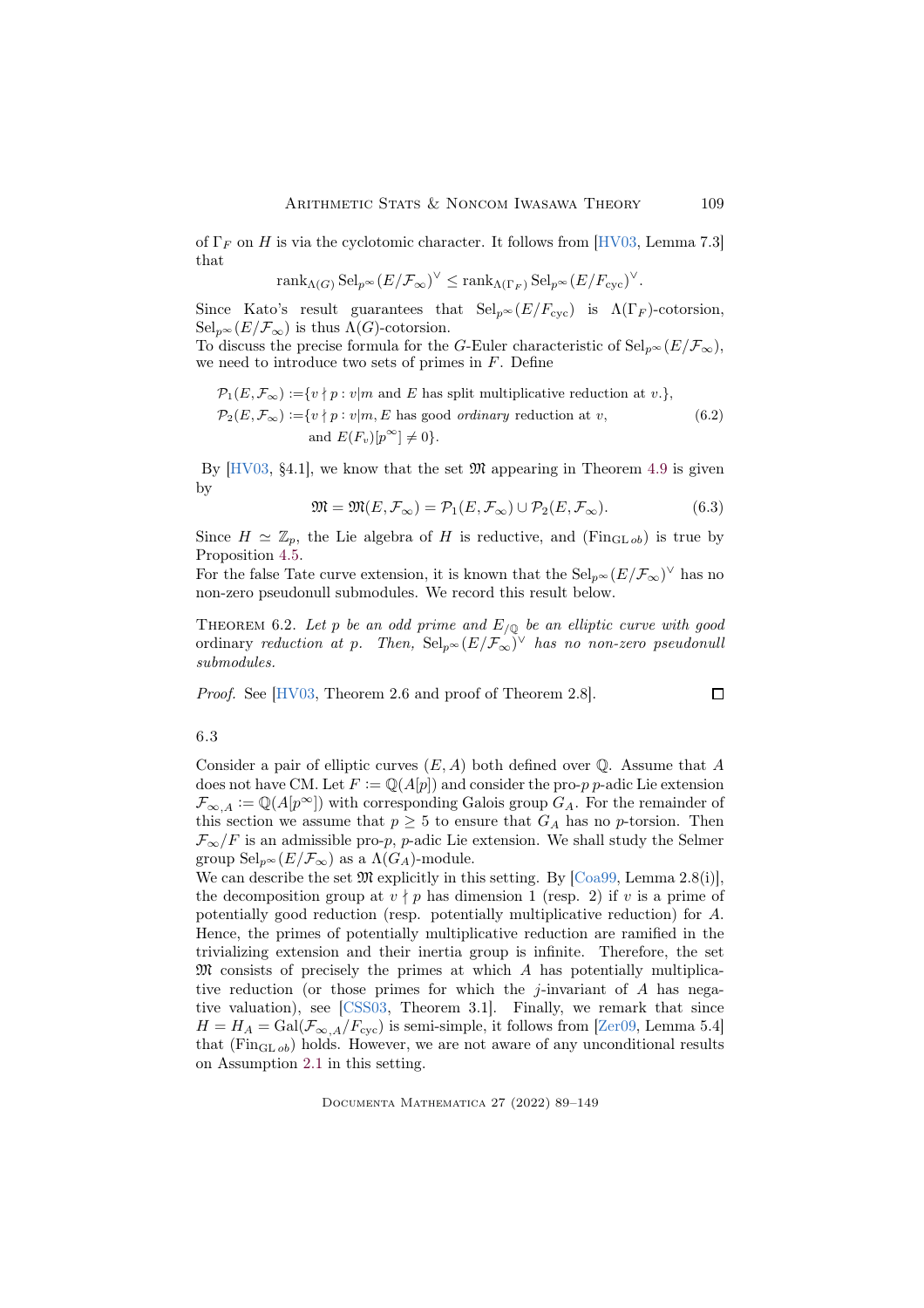We end this section with the following remark which allows us to relate the Euler characteristic formula to the characteristic element, in our p-adic Lie extensions of interest.

REMARK 6.3. Let F be a number field which is not totally real, and  $\mathcal{F}_{\infty}/F$  be a pro-p strongly admissible extension. For our p-adic Lie extensions of interest, both conditions are satisfied. If  $E_{\sqrt{Q}}$  is an elliptic curve satisfying the condi-tions of Proposition [4.15](#page-15-1) and  $\mathcal{F}_{\infty}/F$  is such that  $\text{Sel}_{p^{\infty}}(E/\mathcal{F}_{\infty})^{\vee}$  admits no non-zero pseudonull submodules, then it is possible to draw conclusions about the characteristic element required in the formulation of the main conjectures of noncommutative Iwasawa theory. In particular, it follows from [\[Lim15,](#page-58-7) Theorem 5.11 and Proposition 6.2] that the Euler characteristic is a p-adic unit if and only if the characteristic element is a unit as well.

### <span id="page-21-0"></span>7 Tamagawa number calculations

In this section, we will perform routine calculations on Tamagawa numbers upon base-change. These results will be required in subsequent discussions. Throughout,  $p \geq 5$  is fixed. For a rational prime  $\ell \neq p$ , set

$$
\tau_{\ell} = \tau_{\ell}^{(\mathbb{Q})} := c_{\ell}^{(p)}(E/\mathbb{Q}) \quad \text{and} \quad \tau_{\ell}^{(F)} := \prod_{v|\ell} c_v^{(p)}(E/F).
$$

In this section, the goal is to compute how the Tamagawa numbers behave when the base field is changed from  $\mathbb Q$  to  $F$ . We remind the reader that by [\[Sil09,](#page-60-6) p. 448],  $c_{\ell}$  is divisible by  $p \geq 5$  precisely when the Kodaira type of E at  $\ell$  is  $I_n$  with  $p|n$ .

# 7.1

Let  $E_{/\mathbb{Q}}$  be an elliptic curve with good *ordinary* reduction at fixed  $p \geq 5$  and conductor  $N_E$ . Consider the imaginary quadratic field  $F = \mathbb{Q}(\sqrt{-d})$  as d varies over all positive square-free numbers coprime to  $pN_E$ . We write  $\tau_{\ell}^{(d)}$  $\mathcal{L}_{\ell}^{(a)}$  in place of  $\tau_{\ell}^{(F)}$  $\ell^{(F)}$ . The main result in this direction is the following.

<span id="page-21-1"></span>THEOREM 7.1. With notation as above, let  $\ell$  be a prime such that  $\ell|N_E$  and  $\tau_{\ell}=1$ . Then, the following assertions hold.

- 1. If  $\ell \neq 2$  then  $\tau_{\ell}^{(d)} = 1$  for  $\ell \nmid d$ .
- 2. If  $\ell = 2$  then  $\tau_{\ell}^{(d)} = 1$  for all d.

Proof. The proof follows from that of [\[HKR21,](#page-57-5) Theorem 7.2], where the assertion is made when  $d$  is a prime number. The result holds even in this more general setting.  $\Box$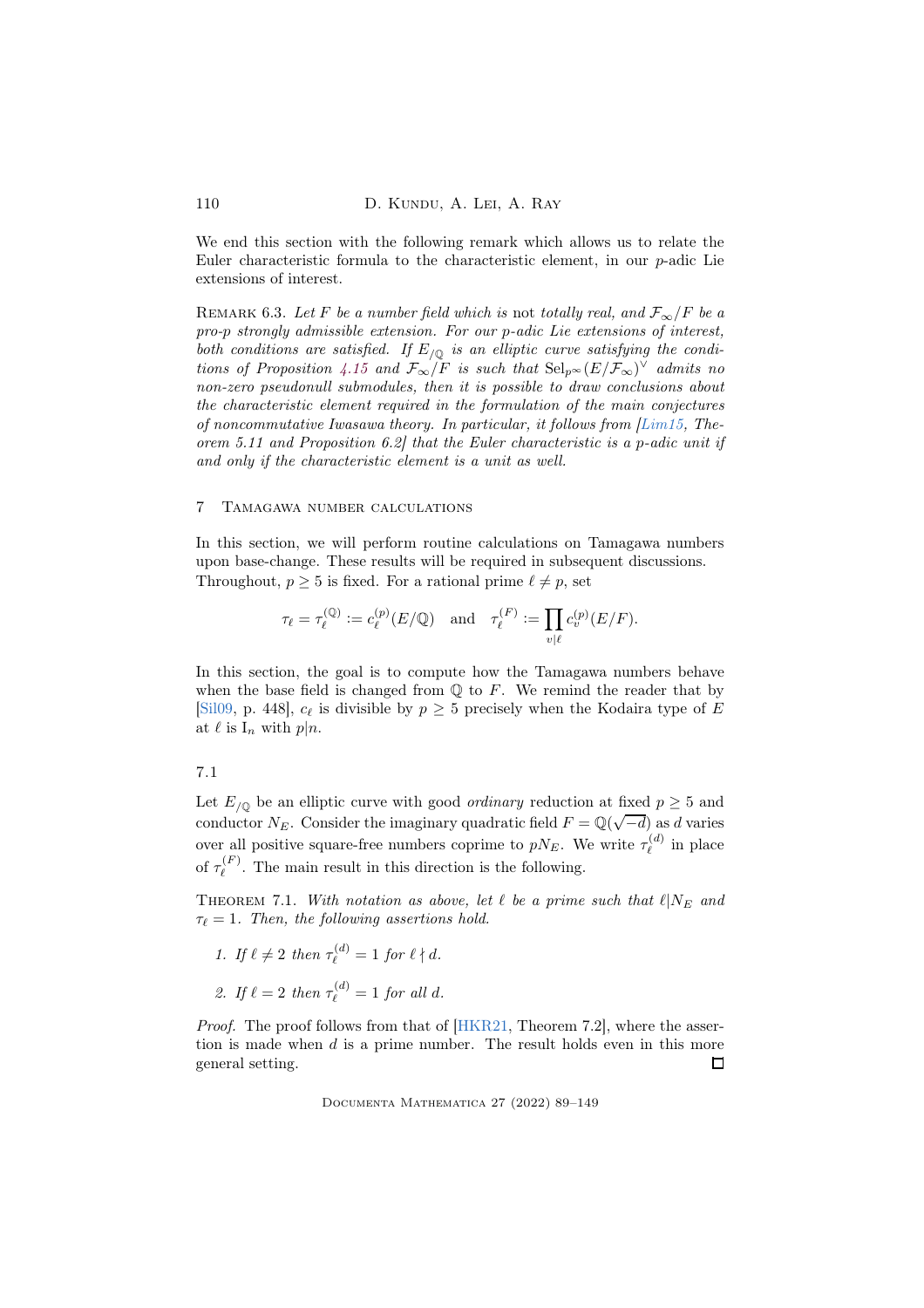Consider the case when  $F = \mathbb{Q}(\mu_p)$ . By the assumption on p, it follows that the degree  $[F: \mathbb{Q}] = p - 1 \ge 4$ . The only prime that ramifies in F is p, and this prime is totally ramified. Fix a prime  $\ell \neq p$ , and denote by  $T_{\text{base}}$  the Kodaira symbol of E over  $\mathbb{Q}_{\ell}$ . In [\[Kid03\]](#page-58-10), M. Kida studied the variation of the reduction type under a finite extension  $F_v/\mathbb{Q}_\ell$ . For  $\ell \geq 5$ , the Kodaira symbol of the base-change  $E_{/F_v}$  is determined by  $T_{\text{base}}$  and the ramification index of  $F_v/\mathbb{Q}_\ell$ , as we now explain.

- (a) If  $\ell$  is completely split in F, then  $F_v = \mathbb{Q}_\ell$ . It is immediate that  $\tau_{\ell}^{(F)} = \tau_{\ell}$ .
- (b) Otherwise, let  $v|\ell$  in F. Since  $\ell$  is unramified in F, the ramification index of v is  $e = 1$ . Varying over all extensions  $F_v$  with  $v | l$ , we read off the "new" Kodaira type  $T_{\text{new}}$  from [\[Kid03,](#page-58-10) Table 1, pp. 556-557]. According to this table, base changing from  $\mathbb{Q}_{\ell}$  to  $F_v$ , the Tamagawa number  $c_v$  becomes divisible by p precisely when

$$
T_{\text{base}} = I_n \text{ such that } p|n.
$$

<span id="page-22-0"></span>8 RESULTS FOR FIXED  $E_{/Q}$  and p as  $\mathcal{F}_{\infty}$  varies

We remind the readers that  $E$  is defined over  $\mathbb Q$  with good *ordinary* reduction at p. This will be the standing assumption throughout this section. We are interested in answering the following related questions

- (a) Is the truncated Euler characteristic  $\chi_t(G, E, p)$  a p-adic unit?
- (b) What can be said about the Akashi series  $Ak_{E/\mathcal{F}_{\infty}}$ ?
- (c) Suppose  $\text{rank}_{\mathbb{Z}} E(\mathbb{Q}) = 0$ . When is the Selmer group  $\text{Sel}_{p^{\infty}}(E/\mathcal{F}_{\infty})^{\vee}$ pseudonull as a  $\Lambda(G)$ -module? When is it equal to 0?
- (d) What can be said about the growth of rank  $E(F_n)$  as  $n \to \infty$ ?

In this section, we make progress on such questions on average, which is to say that we fix the pair  $(E, p)$  and let  $\mathcal{F}_{\infty}$  vary over certain families of extensions. As  $\mathcal{F}_{\infty}$  varies over the family, the number field F does not need to be fixed. Though there is no formal definition of a family of extensions we are aware of, the families we study are quite natural to consider.

In [§8.1,](#page-23-0) we vary over all imaginary quadratic fields  $F = \mathbb{Q}(\sqrt{-d})$  and consider the (unique)  $\mathbb{Z}_p^2$ -extension  $\mathcal{F}_{\infty}^{(d)}/F$ . The main result in this section is Theorem [8.2](#page-24-0) which provides equivalent criteria for the (p-adic) triviality of the G-Euler characteristic. This allows the formulation of Conjecture [8.6.](#page-26-0) A result on the variation of the Mordell–Weil rank growth is recorded in Corol-lary [8.3.](#page-25-0) In [§8.2,](#page-27-0) we fix the field  $F = \mathbb{Q}(\mu_p)$  and consider a family of false Tate curve extensions. In Theorem [8.11,](#page-28-0) we study the question pertaining to how often the G-Euler characteristic is a  $p$ -adic unit. We study the variation of the

7.2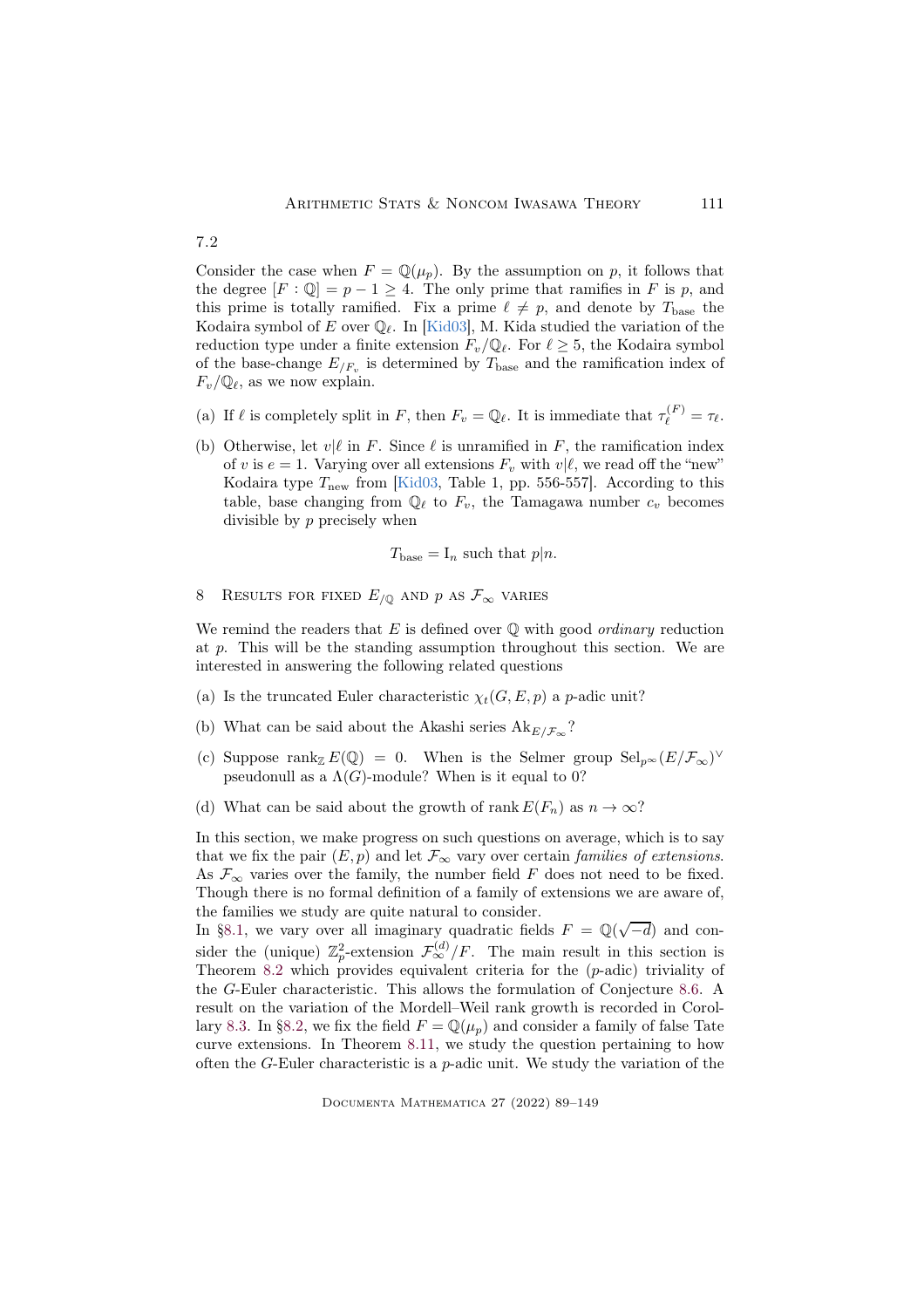$\Lambda(H)$ -corank of the Selmer group and the growth of the Mordell–Weil ranks in [§8.2.1.](#page-29-0) In [§8.3,](#page-30-1) we vary over non-CM elliptic curves  $A_{/0}$  to obtain a family of  $GL_2(\mathbb{Z}_p)$ -extensions. Under some reasonable hypotheses, we show that the  $\mathcal{G}_A$ -Euler characteristic is a p-adic unit for infinitely many (but density 0) elliptic curves  $A_{\ell 0}$ . In [§8.3.2,](#page-33-0) we make some observations on the  $\Lambda(H)$ -coranks of Selmer groups.

<span id="page-23-0"></span>8.1

Let  $d$  range over all positive square-free numbers coprime to the conductor  $N_E$ . In this section, we write  $F = F<sup>(d)</sup>$  to denote the imaginary quadratic field  $\mathbb{Q}(\sqrt{-d})$ . Let  $\mathcal{F}_{\infty}^{(d)}$  be the  $\mathbb{Z}_p^2$ -extension obtained from taking the composite of all  $\mathbb{Z}_p$ -extensions of  $F^{(d)}$ . It is easy to see that  $\mathcal{F}_{\infty}^{(d)}$  is a strongly admissible extension of  $F^{(d)}$ . Set  $G^{(d)} := \text{Gal}(\mathcal{F}_{\infty}^{(d)}/F_{\infty}^{(d)})$  and  $\Gamma_F = \Gamma^{(d)} := \text{Gal}(F_{\text{cyc}}^{(d)}/F_{\infty}^{(d)})$ . We want to understand how often the  $G^{(d)}$ -Euler characteristic  $\chi_t(G^{(d)}, E, p)$ is equal to 1 as d varies over all positive square-free numbers. Throughout, we shall impose the following standard hypotheses.

- $\text{III}(E/F^{(d)})[p^{\infty}]$  is finite,
- The normalized *p*-adic regulator  $\mathcal{R}_p(E/F^{(d)})$  is non-zero.

The second hypothesis is satisfied whenever  $\text{rank}_{\mathbb{Z}} E(F^{(d)}) = 0$ , in which case the normalized p-adic regulator is equal to 1 by definition. The following result shall motivate the next assumption on E.

<span id="page-23-1"></span>LEMMA 8.1. Let F be a number field with  $[F : \mathbb{Q}]$  prime to p. Assume that  $\chi_t(\Gamma_0, E, p)$  and  $\chi_t(\Gamma_F, E, p)$  are both defined. Then,  $\chi_t(\Gamma_0, E, p)$  divides  $\chi_t(\Gamma_F, E, p).$ 

*Proof.* Under the assumption that  $\chi_t(\Gamma_{\mathbb{Q}}, E, p)$  and  $\chi_t(\Gamma_F, E, p)$  are defined, it follows that  $\text{Sel}_{p^{\infty}}(E/\mathbb{Q}_{\text{cyc}})^{\vee}$  and  $\text{Sel}_{p^{\infty}}(E/F_{\text{cyc}})^{\vee}$  are both torsion over their respective Iwasawa algebra. Let  $f(E/\mathbb{Q}_{\text{cyc}})$  (resp.  $f(E/F_{\text{cyc}})$ ) be the characteristic element of  $\mathrm{Sel}_{p^{\infty}}(E/\mathbb{Q}_{\mathrm{cyc}})^{\vee}$  (resp.  $\mathrm{Sel}_{p^{\infty}}(E/F_{\mathrm{cyc}})^{\vee}$ ) as a  $\Lambda(\Gamma_{\mathbb{Q}})$ -module after identifying  $\Gamma_{\mathcal{Q}}$  with  $\Gamma_F$ . Since  $[F:\mathbb{Q}]$  is coprime to p, it follows that the map induced by restriction

$$
Sel_{p^{\infty}}(E/\mathbb{Q}_{\text{cyc}}) \to Sel_{p^{\infty}}(E/F_{\text{cyc}})
$$

is injective, and hence,  $f(E/\mathbb{Q}_{\text{cyc}})$  divides  $f(E/F_{\text{cyc}})$ . Therefore, the leading coefficient of  $f(E/\mathbb{Q}_{\text{cyc}})$  divides that of  $f(E/F_{\text{cyc}})$ . The result now follows from Lemma [3.3.](#page-10-1)  $\Box$ 

If p divides  $\chi_t(\Gamma_{\mathbb{Q}}, E, p)$ , then p must divide  $\chi_t(\Gamma^{(d)}, E, p)$  for all d. By [\(6.1\)](#page-18-0), we know that  $\chi_t(G^{(d)}, E, p)$  is equal to  $\chi_t(\Gamma^{(d)}, E, p)$ . Thus for all d, the  $\Gamma^{(d)}$ -Euler characteristic  $\chi_t(\Gamma^{(d)}, E, p)$  is divisible by p. On the other hand, it is indeed possible for p to divide  $\chi_t(G^{(d)}, E, p)$  when  $\chi_t(\Gamma, E, p) = 1$ . We study the case when rank<sub>Z</sub>  $E(\mathbb{Q}) = 0$  and we assume that the following equivalent conditions hold for E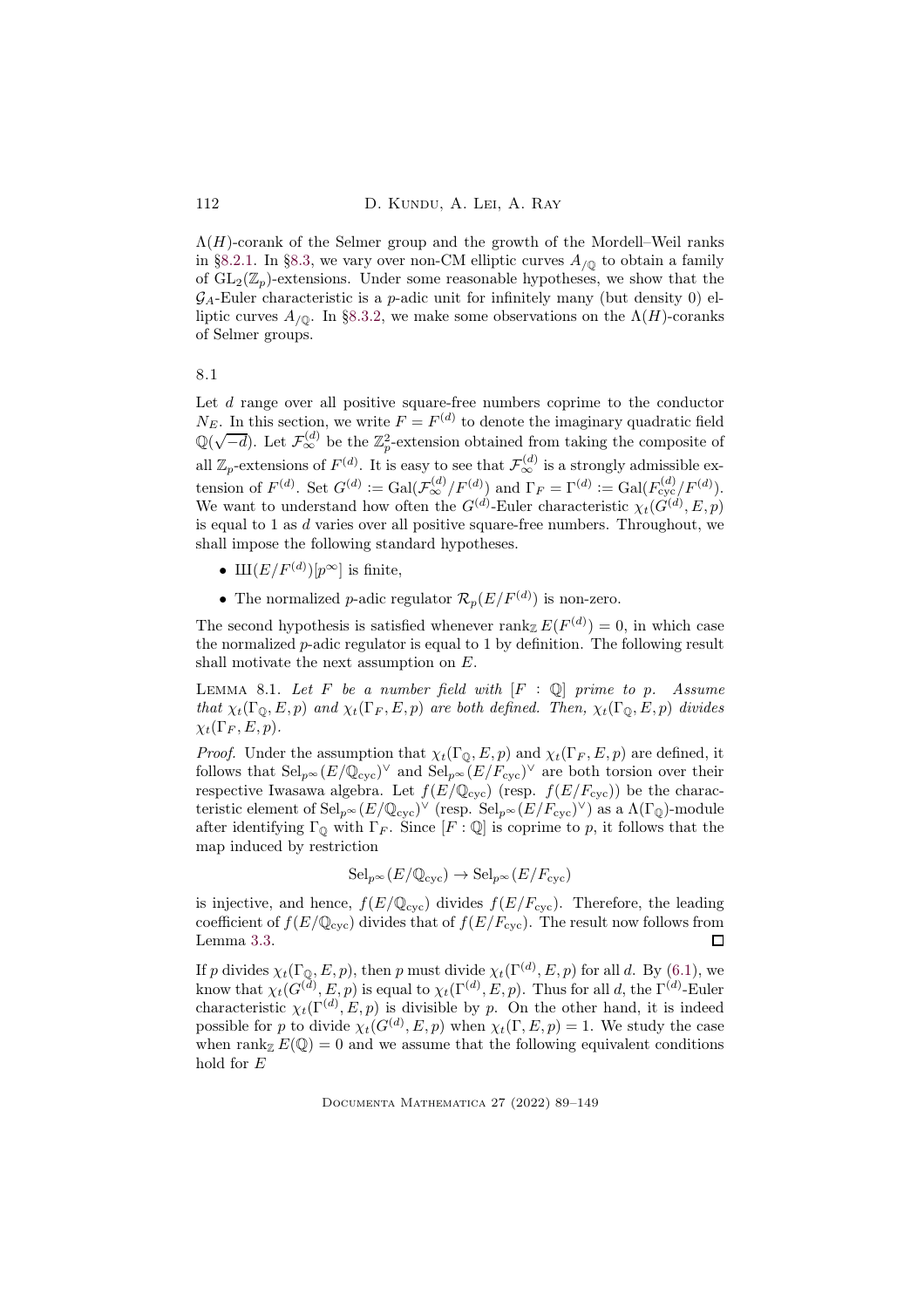- (a)  $\chi(\Gamma_{\mathbb{Q}}, E, p) = 1$ ,
- (b)  $\mu_p(E/\mathbb{Q}_{\text{cyc}}) = 0$  and  $\lambda_p(E/\mathbb{Q}_{\text{cyc}}) = 0$ ,
- (c)  $\text{Sel}_{p^{\infty}}(E/\mathbb{Q}_{\text{cyc}}) = 0.$

When the residual representation on  $E[p]$  is irreducible, it has been conjectured by Greenberg that  $\mu_p(E/\mathbb{Q}_{\text{cyc}}) = 0$ , see [\[Gre99,](#page-57-13) Conjecture 1.11]. We have the following result.

<span id="page-24-0"></span>THEOREM 8.2. Let E be an elliptic curve defined over  $\mathbb Q$  with conductor  $N_E$ and  $p > 5$  a prime for which the following hypotheses are satisfied

- (i) E has good ordinary reduction at p,
- (ii) rank  $E(\mathbb{Q}) = 0$  and  $E(\mathbb{Q})[p^{\infty}] = 0$ ,
- (iii)  $\chi(\Gamma_{\mathbb{O}}, E, p) = 1$ ,
- (iv) E has good reduction at  $\ell = 2, 3$ .

Let  $F^{(d)} := \mathbb{Q}(\sqrt{-d})$  be an imaginary quadratic field, for which the following conditions are satisfied

- (*i*) rank<sub> $\mathbb{Z} E(F^{(d)}) = 0$ ,</sub>
- (ii)  $\text{Sel}_{p^{\infty}}(E/\mathcal{F}_{\infty}^{(d)})^{\vee}$  satisfies  $\mathfrak{M}_H(G)$ ,
- (iii)  $a_p(E) \not\equiv -1 \mod p$  if p is inert in  $F^{(d)}$ ,
- $(iv)$  gcd $(N_E, d) = 1$ .

<span id="page-24-4"></span>Then, the following are equivalent

- <span id="page-24-1"></span>1.  $\text{III}(E/F^{(d)})[p^{\infty}] = 0.$
- <span id="page-24-2"></span>2.  $E(F^{(d)})[p^{\infty}] = 0$  and  $\chi_t(G^{(d)}, E, p) = 1$ .
- 3.  $E(F^{(d)})[p^{\infty}] = 0$  and the Akashi-series  $\text{Ak}_{E/{\mathcal{F}_{\infty}^{(d)}}}$  is a unit in  $\Lambda(\Gamma)$  and  $\operatorname{Sel}_{p^{\infty}}(E/\mathcal{F}_{\infty}^{(d)})$  is pseudonull.
- <span id="page-24-3"></span>4.  $E(F^{(d)})[p^{\infty}] = 0$  and  $\text{Sel}_{p^{\infty}}(E/\mathcal{F}_{\infty}^{(d)}) = 0$ .

*Proof.* First, we note that  $\text{Sel}_{p^{\infty}}(E/\mathcal{F}_{\infty}^{(d)})^{\vee}$  is torsion as a  $\Lambda(G^{(d)})$ -module. This follows from the argument given in [\[HV03,](#page-57-3) Remark 2.2]. By Proposition [4.15,](#page-15-1) statements [\(2\)](#page-24-1) and [\(3\)](#page-24-2) are equivalent. Statement [\(3\)](#page-24-2) implies that  $\text{Sel}_{p^{\infty}}(E/\mathcal{F}_{\infty}^{(d)})^{\vee}$  is pseudonull as a  $\Lambda(G^{(d)})$ -module. Thus, by Proposition [6.1,](#page-19-0)  $\text{Sel}_{p^{\infty}}(E/\mathcal{F}_{\infty}^{(d)}) = 0.$  Hence, [\(3\)](#page-24-2) and [\(4\)](#page-24-3) are equivalent. It suffices to prove that statements  $(1)$  and  $(2)$  are equivalent.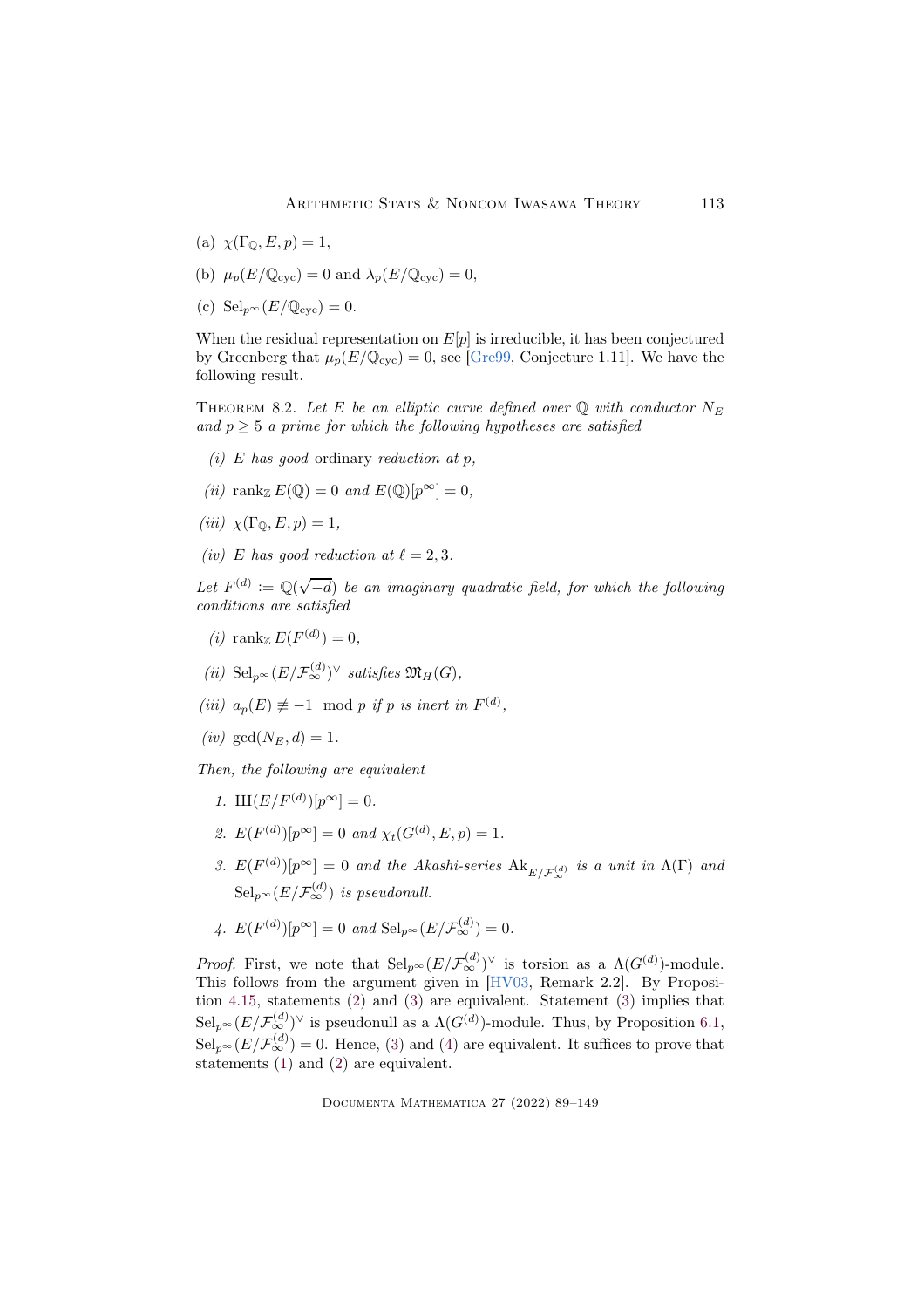First assume that [\(2\)](#page-24-1) holds, i.e., that  $\chi(G^{(d)}, E, p) = 1$ . By [\(6.1\)](#page-18-0), we have the following equality relating the Euler characteristic for  $G<sup>(d)</sup>$  with that over for  $\Gamma^{(d)}$ 

<span id="page-25-1"></span>
$$
\chi_t(G^{(d)}, E, p) = \chi_t(\Gamma^{(d)}, E, p).
$$

By the Euler characteristic formula,

$$
\chi_t(\Gamma^{(d)}, E, p)
$$
  
= 
$$
\frac{\#\amalg(E/F^{(d)})[p^{\infty}] \times \prod_v c_v^{(p)}(E/F^{(d)}) \times \prod_{v|p} \#\left(\widetilde{E}(\kappa_v)[p^{\infty}]\right)^2}{\left(\#E\left(F^{(d)}\right)[p^{\infty}]\right)^2}.
$$
 (8.1)

Since the Euler characteristic is an integral power of  $p$ , it suffices to show that the terms in the numerator are all equal to 1. First, by assumption,  $\#\amalg(E/F^{(d)})[p^{\infty}] = 1$ . Next, it is assumed that  $\chi(\Gamma_{\mathbb{Q}}, E, p) = 1$ . It follows that  $c_{\ell}^{(p)}$  $\ell^{\{p\}}(\mathbb{E}/\mathbb{Q}) = 1$  for all primes  $\ell \neq p$ . Since d is assumed to be coprime to the level  $N_E$ , by Theorem [7.1,](#page-21-1) the Tamagawa product  $\prod_{v \nmid p} c_v^{(p)}(E/F^{(d)})$  is equal to 1. Once again, since  $\chi(\Gamma_0, E, p) = 1$ , it follows that  $a_p(E) \not\equiv 1 \mod p$ . This also implies that  $p \nmid \# \widetilde{E}(\mathbb{F}_{p^2})$ .

Conversely, suppose that  $E(F^{(d)})[p^{\infty}]$  is trivial and  $\chi_t(\Gamma^{(d)}, E, p) = 1$ . Then the terms in the numerator of  $(8.1)$  are all equal to 1. In particular,  $\#\text{III}(E/F^{(d)})[p^{\infty}]=1.$ 

The last assertion of the theorem follows from Propositions [6.1](#page-19-0) and [4.14.](#page-15-0)  $\Box$ 

<span id="page-25-0"></span>COROLLARY 8.3. Let  $E_{\text{10}}$  be a fixed elliptic curve of conductor  $N_E$  and set  $F^{(d)} = \mathbb{Q}(\sqrt{-d})$ . Suppose that d is a square-free integer coprime to  $N_E$  with the properties that the conditions of Theorem [8.2](#page-24-0) hold for the pair  $(E, F<sup>(d)</sup>)$ and that  $\#\text{III}(E/F^{(d)})[p^{\infty}]=0$ . As d varies over all such square-free integers, the Mordell–Weil rank of  $E(F_n^{(d)}) = 0$ , for all n, where  $F_n^{(d)}$  is the unique sub-extension of  $\mathcal{F}_{\infty}^{(d)}$  with  $\text{Gal}(F_n^{(d)}/F^{(d)}) \simeq (\mathbb{Z}/p^n)^2$ .

*Proof.* By Theorem [8.2,](#page-24-0)  $\text{Sel}_{p^{\infty}}(E/\mathcal{F}_{\infty}^{(d)}) = 0$  for all  $d \nmid N_E$ . Consequently,  $E(\mathcal{F}_{\infty}^{(d)})$  is finite since  $E(\mathcal{F}_{\infty}^{(d)}) \otimes \mathbb{Q}_p/\mathbb{Z}_p$  injects into  $\text{Sel}_{p^{\infty}}(E/\mathcal{F}_{\infty}^{(d)})$ . Thus,  $E(F_n^{(d)})$  is also finite for all n.  $\Box$ 

REMARK 8.4. More generally, the following is true. The only primes that ramify in the unique  $\mathbb{Z}_p^2$ -extension above F, are the primes above p. Therefore,  $S(F_{\rm cyc})$  is the set of primes of  $F_{\rm cyc}$  lying above the primes above p and the primes where E has bad reduction in F. Also, for any prime  $w \nmid p$ , it is known that dim  $H_w = 0$ . From [\(5.1\)](#page-16-2), we deduce that

$$
rank_{\Lambda(H)} \mathcal{X}(E/\mathcal{F}_{\infty})_f = \lambda_p(E/F_{\text{cyc}}).
$$

It follows from [\(5.1\)](#page-16-2) that

rank<sub>Z</sub>  $E(F_n) \leq \lambda_p (E/F_{\text{cyc}}) p^n + 2 \operatorname{corank}_{\mathbb{Z}_p} E(\mathcal{F}_{\infty})(p).$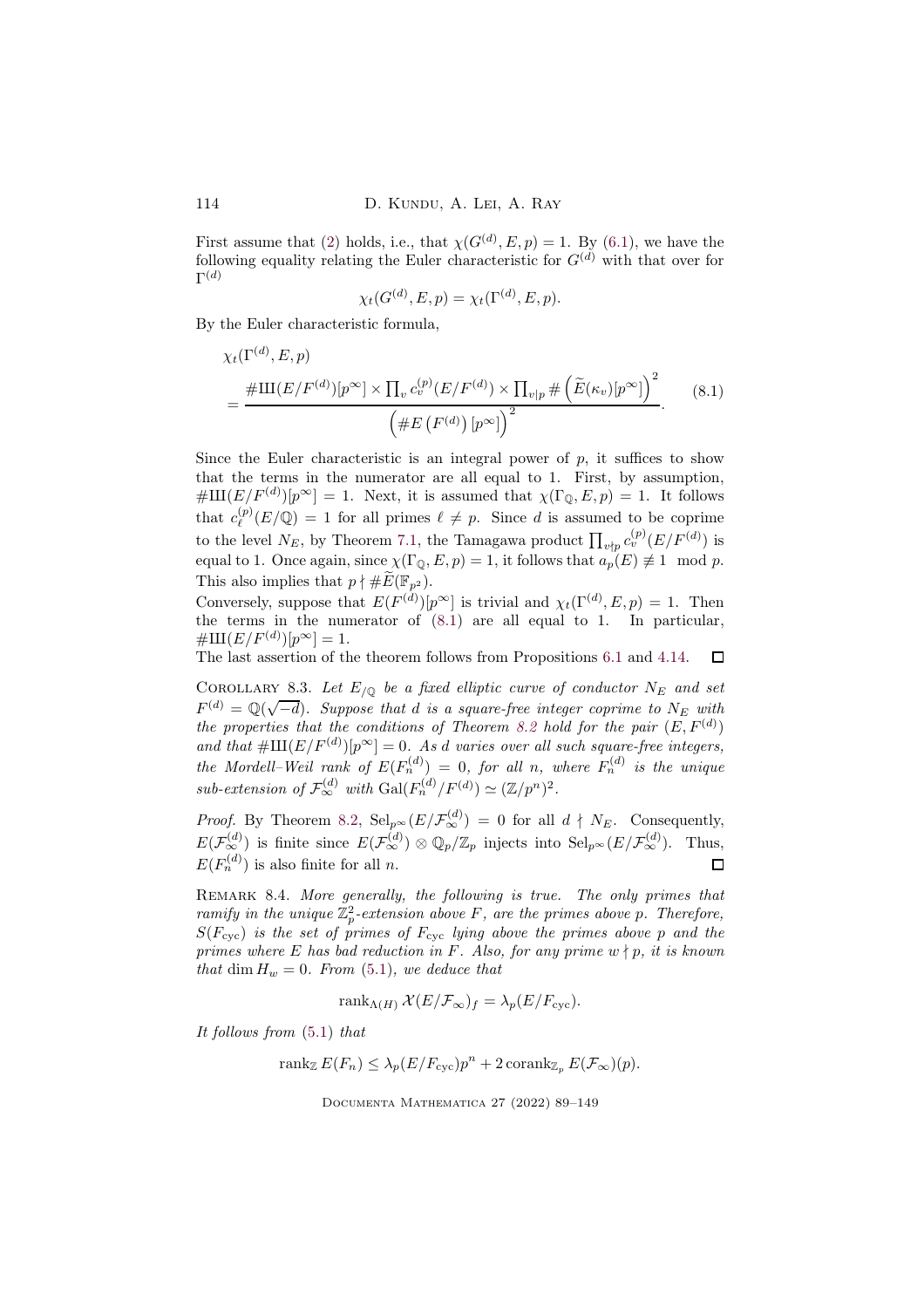In the non-CM case,  $E(\mathcal{F}_{\infty})(p)$  is finite; hence corank<sub>Z<sub>n</sub></sub>  $E(\mathcal{F}_{\infty})(p) = 0$ . In the CM case, this need not be true. But the recent result in  $[Ray21]$  implies that even in this case,

$$
\operatorname{rank}_{\mathbb{Z}} E(F_n) \leq \lambda_p (E/F_{\text{cyc}}) p^n.
$$

Theorem [8.2](#page-24-0) provides insight into how often the Selmer group  $\text{Sel}_{p^{\infty}}(\underline{E}/\mathcal{F}_{\infty}^{(d)})$ is zero. As before, consider the imaginary quadratic field  $F^{(d)} := \mathbb{Q}(\sqrt{-d})$ , and the associated character  $\chi_d : \text{Gal}(F^{(d)}/\mathbb{Q}) \to {\{\pm 1\}}$ . Let  $E^{(-d)}$  be the elliptic curve over  $\mathbb Q$  defined by the twist of E by the character  $\chi_d$ . Then, we have that

$$
\operatorname{rank}_{\mathbb{Z}} E(F^{(d)}) = \operatorname{rank}_{\mathbb{Z}} E(\mathbb{Q}) + \operatorname{rank}_{\mathbb{Z}} E^{(-d)}(\mathbb{Q}).
$$

Since we have assumed that  $\text{rank}_{\mathbb{Z}} E(\mathbb{Q}) = 0$ , it follows that  $\text{rank}_{\mathbb{Z}} E(F^{(d)}) =$  $\operatorname{rank}_{\mathbb{Z}} E^{(-d)}(\mathbb{Q}).$ 

CONJECTURE 8.5 (Goldfeld). For  $x > 0$  and  $r \in \mathbb{Z}_{\geq 1}$ , define

$$
N_r(E, x) := \# \{|d| < x| \operatorname{rank}_{\operatorname{an}}(E_d) = r\}.
$$

Then for  $r \in \{0, 1\}$ ,

$$
N_r(E, x) \sim \frac{1}{2} \sum_{|d| < x} 1
$$

as  $x \to \infty$ , and the sum is over all square-free integers d.

As d ranges over all positive square-free integers for which p splits in  $F<sup>(d)</sup>$ , it is reasonable to expect that for  $1/2$  of the values of d, upon base-change, rank<sub>Z</sub>  $E(F^{(d)}) = 0$ . Explicit calculations show that given an imaginary quadratic field K and an elliptic curve  $E_{/Q}$  for which  $\text{III}(E/\mathbb{Q})[p^{\infty}] = 0$ , it is rare for  $\text{III}(E/K)[p^{\infty}] \neq 0$  (in both the variation of K and the prime p). The reader is referred to  $[HKR21, Table 1]$  for data on the growth of the IIIgroup upon base-change by an imaginary quadratic field. Therefore, putting everything together, Theorem [8.2](#page-24-0) shows that for elliptic curves for which the hypotheses are satisfied, it is a rare occurrence for the Selmer group  $\text{Sel}_{p^{\infty}}(E/\mathcal{F}_{\infty}^{(d)})$  to be non-zero as d varies over all positive square-free integers. We are led to make the following conjecture.

<span id="page-26-0"></span>CONJECTURE 8.6. Let E be an elliptic curve defined over Q and  $p \geq 5$  a prime such that the hypotheses of Theorem [8.2](#page-24-0) are satisfied. Let D be the set of all positive square-free integers d such that p splits in  $\mathbb{Q}(\sqrt{-d})$ . Then, for an infinite subset  $\mathcal{D}'$  contained in  $\mathcal{D}$ , the Selmer group  $\text{Sel}_{p^{\infty}}(E/\mathcal{F}_{\infty}^{(d)})=0$  for all  $d \in \mathcal{D}'$ .

<span id="page-26-1"></span>REMARK 8.7. When  $E_{\sqrt{Q}}$  and  $F = \mathbb{Q}(\sqrt{-d})$ , a refinement of H. Yu's result by D. Qiu (see  $[Qu14, p. 5051]$ ) proves that if E has no p-torsion over  $\mathbb{Q}$ , then

$$
#III(E/\mathbb{Q})[p^{\infty}] \cdot #III(E^{(-d)}/\mathbb{Q})[p^{\infty}] = #III(E/F)[p^{\infty}].
$$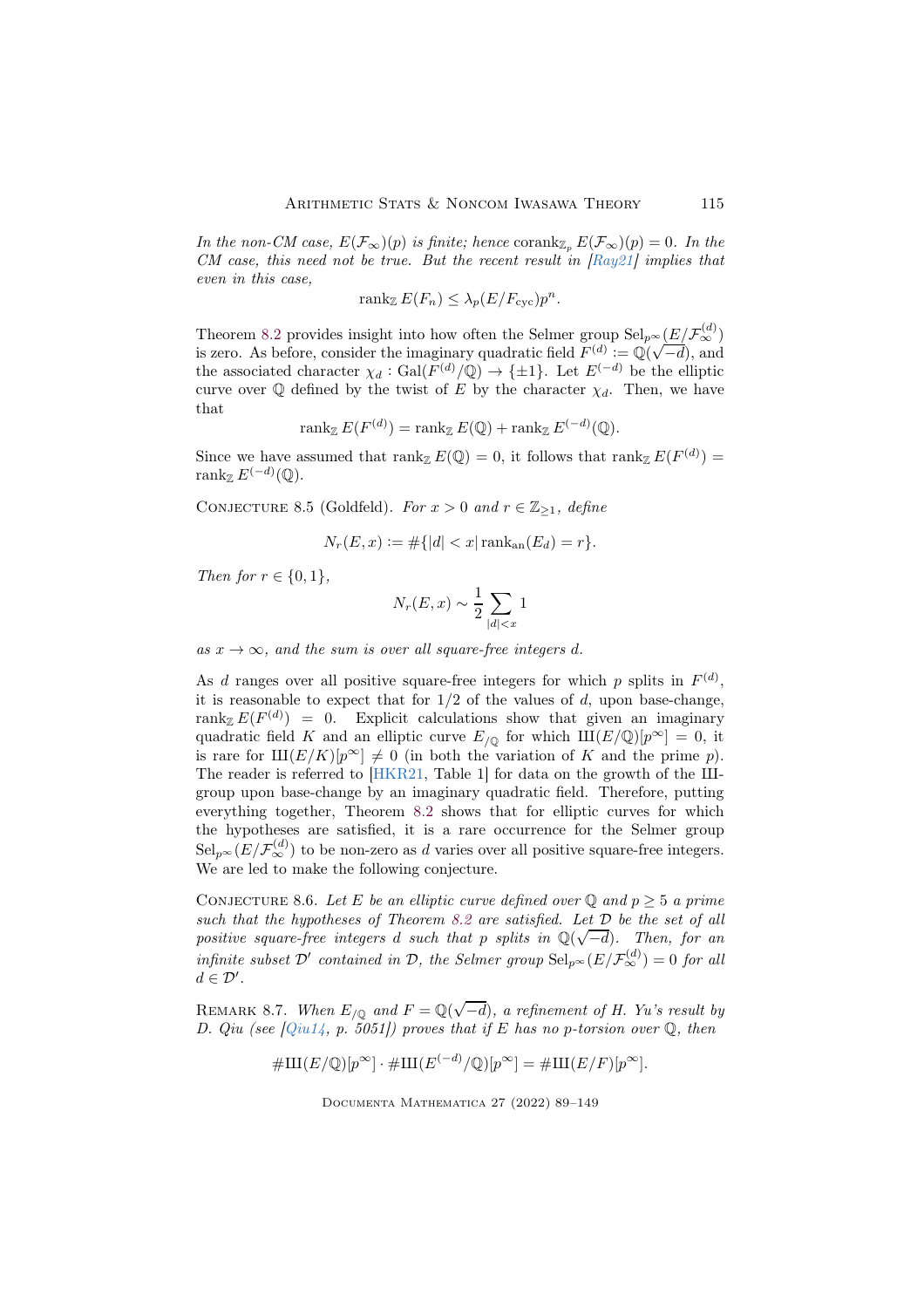In particular, given  $E_{/0}$ , for all but finitely many primes, we have

 $\#\text{III}(E^{(-d)}/\mathbb{Q})[p^{\infty}] = \#\text{III}(E/F)[p^{\infty}].$ 

It is conjectured that for all primes p, the Tate–Shafarevich group of the twisted elliptic curve  $\text{III}(E_s/\mathbb{Q})$  has an element of order p for a positive proportion of  $s \in \mathbb{Q}^{\times} \setminus \mathbb{Q}^{\times 2}$ , when the elliptic curves are ordered by height [\[BKLOS21,](#page-55-6) Conjecture 1.1].

<span id="page-27-0"></span>8.2

The next family we consider arises from false Tate curve extensions. Let  $F :=$  $\mathbb{Q}(\mu_p)$  and define the false Tate curve extension as follows

$$
\mathcal{F}_{\infty}^{(m)} = \mathbb{Q}\left(\mu_{p^{\infty}}, m^{\frac{1}{p^n}} : n = 1, 2, \ldots\right).
$$

Let  $G^{(m)} := \text{Gal}(\mathcal{F}_{\infty}^{(m)}/F)$ . As  $m \nmid N_{EP}$  varies over all primes,  $\{\mathcal{F}_{\infty}^{(m)}\}$  is viewed as a family of noncommutative admissible pro-p,  $p$ -adic Lie extensions of the fixed number field F. We assume that the truncated  $\Gamma_F$ -Euler characteristic  $\chi_t(\Gamma_F, E, p)$  is equal to 1.

Recall that

$$
\chi_t(G^{(m)}, E, p) = \chi_t(\Gamma_F, E, p) \times \prod_{v \in \mathfrak{M}} |L_v(E, 1)|_p = \prod_{v \in \mathfrak{M}} |L_v(E, 1)|_p,
$$

where  $\mathfrak{M} = \mathfrak{M}_m = \mathcal{P}_1(E, \mathcal{F}_{\infty}^{(m)}) \cup \mathcal{P}_2(E, \mathcal{F}_{\infty}^{(m)})$  (introduced in [\(6.2\)](#page-20-0)). Since E and p are fixed, the truncated  $\Gamma_F$ -Euler characteristic remains unchanged upon varying m. Therefore, to study the variation of the truncated  $G^{(m)}$ -Euler characteristic, we must study the variation of the local Euler factors. For all but finitely many m, the set  $\mathcal{P}_1 = \emptyset$ . This is because E is fixed and hence the primes of split multiplicative reduction (call them  $\ell_1, \ldots, \ell_k$ ) are also fixed. Thus,  $\mathcal{P}_1 \neq \emptyset$ , precisely when  $m = \ell_i$  for some *i*.

Next, we analyze the set  $\mathcal{P}_2$ . First, we evaluate the proportion of primes m such that  $E(\kappa_v)[p] = 0$  for all primes  $v|m$  of  $\mathbb{Q}(\mu_p)$ . Here,  $\kappa_v$  is the residue field at v, and  $\kappa_v = \mathbb{F}_{mf}$ , where f is the smallest positive integer such that  $m^f \equiv 1$ mod p. The value of f is a divisor of  $p - 1 = [\mathbb{Q}(\mu_p) : \mathbb{Q}]$ ; it equals 1 if m splits completely in  $\mathbb{Q}(\mu_p)$  and equals  $p-1$  if it is inert in  $\mathbb{Q}(\mu_p)$ , see [\[Was97,](#page-60-7) Theorem 2.13].

Consider the Galois group  $G_{E,p} := \text{Gal}(\mathbb{Q}(E[p])/\mathbb{Q})$ , and note that  $G_{E,p}$  may be viewed as a subgroup of  $GL_2(\mathbb{Z}/p\mathbb{Z})$  via the residual representation

$$
\bar{\rho}_{E,p}: G_{E,p} \hookrightarrow GL_2(\mathbb{Z}/p\mathbb{Z}).
$$

Assume that m is coprime to the conductor of  $E$ . In particular, m is unramified in  $\mathbb{Q}(E[p])$ . Let  $\sigma_m \in G_{E,p}$  be the Frobenius at m. The trace and determinant of  $\bar{\rho}(\sigma_m)$  are as follows

trace 
$$
\bar{\rho}(\sigma_m) = a_m(E) = m + 1 - \#E(\mathbb{F}_m)
$$
, and det  $\bar{\rho}(\sigma_m) = m$ .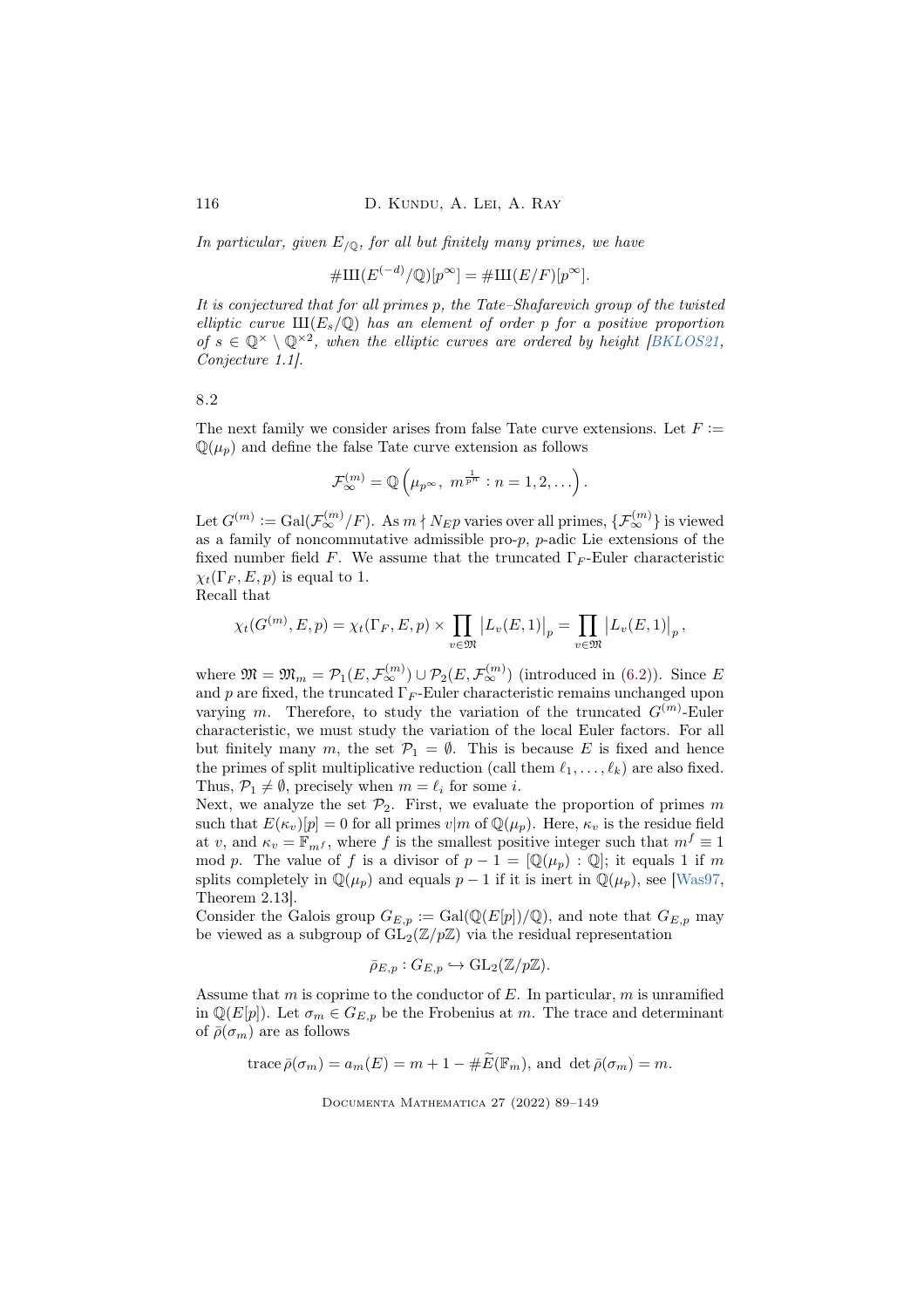For the prime  $v|m$  of  $\mathbb{Q}(\mu_p)$ , the field  $\kappa_v = \mathbb{F}_{m}$ . According to a formula of A. Weil (see [\[Sil09,](#page-60-6) Theorem V.2.3.1]),

#E(κv) = <sup>m</sup><sup>f</sup> + 1 <sup>−</sup> <sup>α</sup> <sup>f</sup> <sup>−</sup> <sup>β</sup> <sup>f</sup> <sup>≡</sup> <sup>2</sup> <sup>−</sup> <sup>α</sup> <sup>f</sup> <sup>−</sup> <sup>β</sup> <sup>f</sup> mod p,

where  $\alpha$  and  $\beta$  are the eigenvalues of  $\bar{\rho}(\sigma_m)$ . This brings us to the following definition. For  $g \in G_{E,p}$ , let  $f(g)$  be the smallest integer  $f \in \mathbb{Z}_{\geq 1}$  such that  $\det \bar{\rho}(g)^f = 1.$ 

DEFINITION 8.8. Let  $H_{E,p}$  consist of all  $g \in G_{E,p}$  such that the eigenvalues  $\alpha, \beta \in \bar{\mathbb{F}}_p$  of  $\bar{\rho}(g)$  satisfy

$$
\alpha^{f(g)} + \beta^{f(g)} \neq 2.
$$

Since  $(\alpha\beta)^{f(g)} = m^{f(g)} = 1$ , this condition is equivalent to  $\alpha^{f(g)} \neq 1$ .

<span id="page-28-1"></span>LEMMA 8.9. For a prime  $m \neq p$ , let v be the prime of  $\mathbb{Q}(\mu_n)$  above m, and  $\kappa_v$ be the residue field at v. The density of primes m, coprime to the conductor of E, for which  $E(\kappa_v)[p] = 0$  is  $\left(\frac{\#H_{E,p}}{\#G_{E,p}}\right)$ .

*Proof.* It follows from the definition of  $H_{E,p}$  that  $\sigma_m \in H_{E,p}$  if and only if  $E(\kappa_n)[p] = 0$ . The result follows from the Chebotarev density theorem.  $E(\kappa_v)[p] = 0$ . The result follows from the Chebotarev density theorem.

<span id="page-28-2"></span>COROLLARY 8.10. Let  $E_{/\mathbb{Q}}$  be an elliptic curve and p be an odd prime. Let  $F := \mathbb{Q}(\mu_p)$  and assume that the following conditions hold.

(i)  $\text{III}(E/F)[p^{\infty}]$  is finite.

(ii) The truncated Euler characteristic  $\chi_t(\Gamma_F, E, p)$  is defined and equal to 1.

(iii) The  $\mathfrak{M}_H(G)$  conjecture is true for  $\text{Sel}_{p^{\infty}}(E/\mathcal{F}_{\infty}^{(m)})$  at every prime  $m \neq p$ .

Then, the density of primes  $m \nmid N_{EP}$  for which  $\chi_t(G^{(m)}, E, p) = 1$  is at least  $\left(\frac{\#H_{E,p}}{\#G_{E,p}}\right).$ 

Proof. Note that the assumptions made in the statement of this result ensure that the hypotheses in Lemma [8.9](#page-28-1) hold. The proof is immediate from the aforementioned lemma. П

<span id="page-28-0"></span>THEOREM 8.11. Let  $E_{/\mathbb{Q}}$  be an elliptic curve such that  $\text{rank}_{\mathbb{Z}} E(\mathbb{Q}(\mu_p)) = 0$ and such that the conditions of Corollary [8.10](#page-28-2) are satisfied. Then, the density of primes  $m \nmid N_{EP}$  for which  $\text{Sel}_{p^{\infty}}(E/\mathcal{F}_{\infty}^{(m)}) = 0$  is at least  $\left( \frac{\#H_{E,p}}{\#G_{E,p}} \right)$ .

*Proof.* Let m be a prime number for which  $\chi_t(G^{(m)}, E, p) = 1$ . Then, it fol-lows from Proposition [4.15](#page-15-1) that  $\text{Sel}_{p^{\infty}}(E/\mathcal{F}_{\infty}^{(m)})^{\vee}$  is pseudonull as a  $\Lambda(G)$ module and the associated Akashi series is a unit. However, we have noted in Theorem [6.2,](#page-20-1) that  $\text{Sel}_{p^{\infty}}(E/\mathcal{F}_{\infty}^{(m)})^{\vee}$  has no non-trivial pseudonull submodules. Hence, it follows from Proposition [4.14](#page-15-0) that  $\text{Sel}_{p^{\infty}}(E/\mathcal{F}_{\infty}^{(m)}) = 0$ . The assertion is now immediate from Corollary [8.10.](#page-28-2)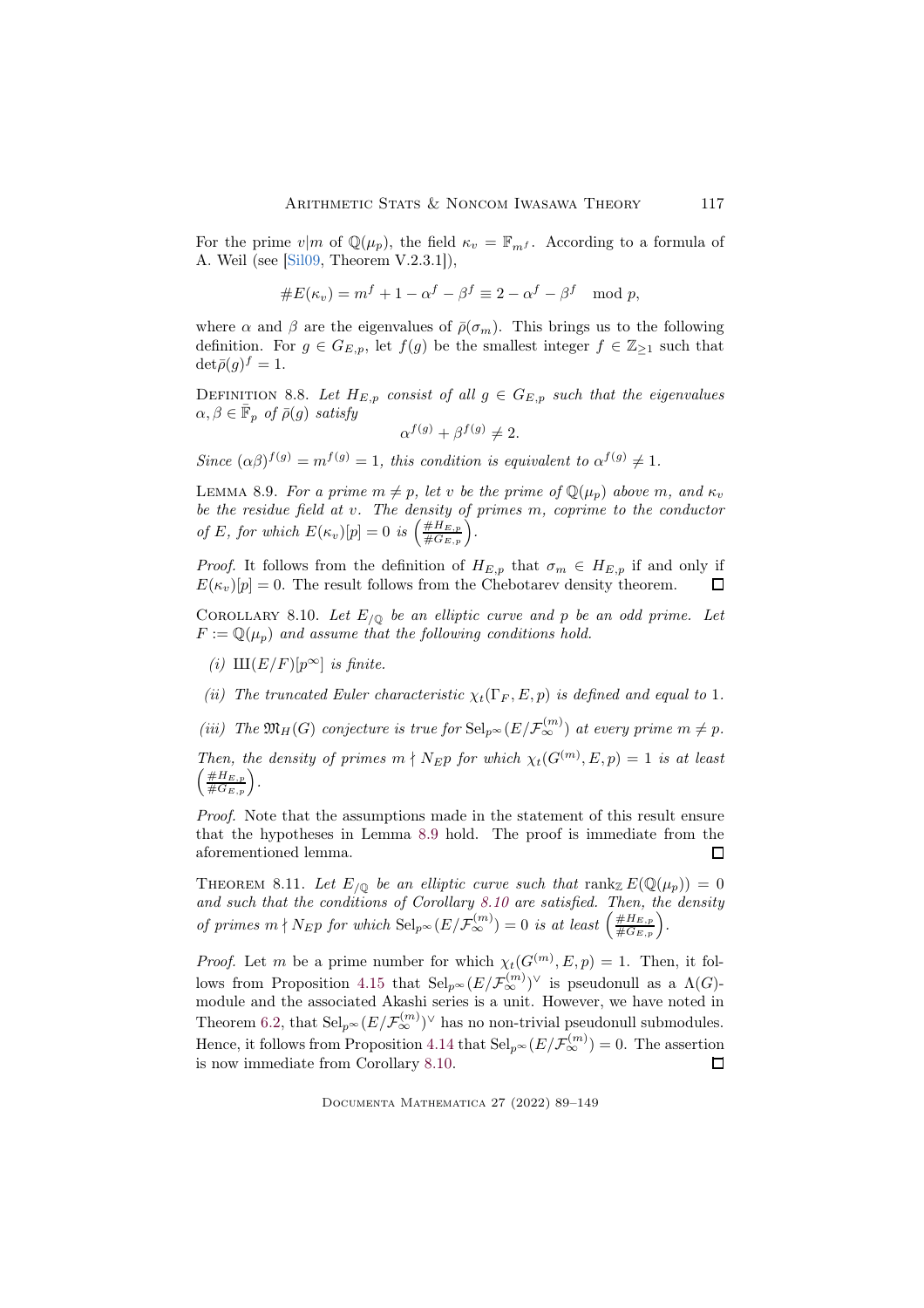<span id="page-29-1"></span>REMARK 8.12. In the above theorem, if the residual representation

 $\bar{\rho}: \text{Gal}(\bar{\mathbb{Q}}/\mathbb{Q}) \to \text{GL}_2(\mathbb{F}_p)$ 

on E[p] is surjective, it follows from Remark [A.1](#page-53-0) that  $\left(\frac{\#H_{E,p}}{\#G_{E,p}}\right) \geq \frac{p^2}{2(p^2-1)} > \frac{1}{2}$ . Recall that if E is an elliptic curve without CM, then  $\bar{\rho}$  is surjective for  $p \gg 0$ . Therefore, on combining Remarks [A.1](#page-53-0) and [A.2,](#page-54-0) we have

$$
\liminf_{p \to \infty} \left( \frac{\#H_{E,p}}{\#G_{E,p}} \right) \ge \frac{5}{8}
$$

.

Similar to Corollary [8.3,](#page-25-0) combining Theorem [8.11](#page-28-0) and Remark [8.12](#page-29-1) gives

COROLLARY 8.13. Let  $E_{/\mathbb{Q}}$  be a non-CM elliptic curve with rank  $E(\mathbb{Q}(\mu_p)) =$ 0 and such that the conditions of Corollary [8.10](#page-28-2) are satisfied. Furthermore, suppose that the residual representation on  $E[p]$  is surjective. For at least half of the prime numbers m not dividing  $pN_E$ , we have rank  $E(F_n) = 0$  at each finite layer of  $\mathcal{F}_{\infty}^{(m)}/F$ .

We illustrate this corollary via an explicit example. Consider the rank 0 elliptic curve with LMFDB label [11.a1](https://www.lmfdb.org/EllipticCurve/Q/11/a/1) with good *ordinary* reduction at  $p = 3$ . Now, consider the quadratic field extension  $F = \mathbb{Q}(\mu_3) = \mathbb{Q}(\sqrt{-3})$ . The base-change curve is [121.1-a1;](https://www.lmfdb.org/EllipticCurve/2.0.3.1/121.1/a/1) it can be checked that the order of the Shafarevich–Tate group is trivial and so is the Mordell–Weil rank. The Tamagawa number  $\tau_{11} = 1$ . Since 3 is coprime to the conductor of E, Theorem [7.1](#page-21-1) asserts that  $\tau_{11}^{(F)} = 1$ . On the other hand,  $\#\widetilde{E}(\mathbb{F}_3) = 5$ . Hence, by the Euler characteristic formula,  $\chi(\Gamma_F, E, p) = 1$ . As m varies over all primes (not equal to 3, 11), for at least  $\frac{9}{16}$  of the primes,  $\text{rank}_{\mathbb{Z}}(E(F_n^{(m)})) = 0$  at each finite layer of  $\mathcal{F}_{\infty}^{(m)}/F$ .

<span id="page-29-0"></span>8.2.1

We now analyze the  $\Lambda(H)$ -rank of the Selmer group and the growth of the Mordell–Weil rank of the elliptic curve over a false Tate curve extension of the cyclotomic number field,  $\mathbb{Q}(\mu_p)$ . In this case, [\(5.1\)](#page-16-2) is

rank<sub>\Lambda(H)</sub> 
$$
\mathcal{X}(E/\mathcal{F}_{\infty}^{(m)})_f = \lambda_p(E/F_{\text{cyc}}) + \sum_{\substack{v|\ell, \ell|N_E, \ell|m \\ \ell \text{ split multiplicative}}} 1 + \sum_{\substack{q|m, \\ v|q, E(F_v)[p^{\infty}]\neq 0}} 2.
$$
 (8.2)

Here we have used that  $\dim H_w = 1$  for precisely those primes (away from p) which ramify in the false Tate curve extension,  $\mathcal{F}_{\infty}^{(m)}/F$ .

COROLLARY 8.14. Let  $E_{/\mathbb{Q}}$  be a non-CM elliptic curve. As  $m \nmid pN_E$  varies over all primes, for at least half of such primes,

<span id="page-29-2"></span>
$$
\operatorname{rank}_{\mathbb{Z}} E(F_n) \le \lambda_p (E/F_{\text{cyc}}) p^n
$$

at each finite layer of  $\mathcal{F}_{\infty}^{(m)}/F$ .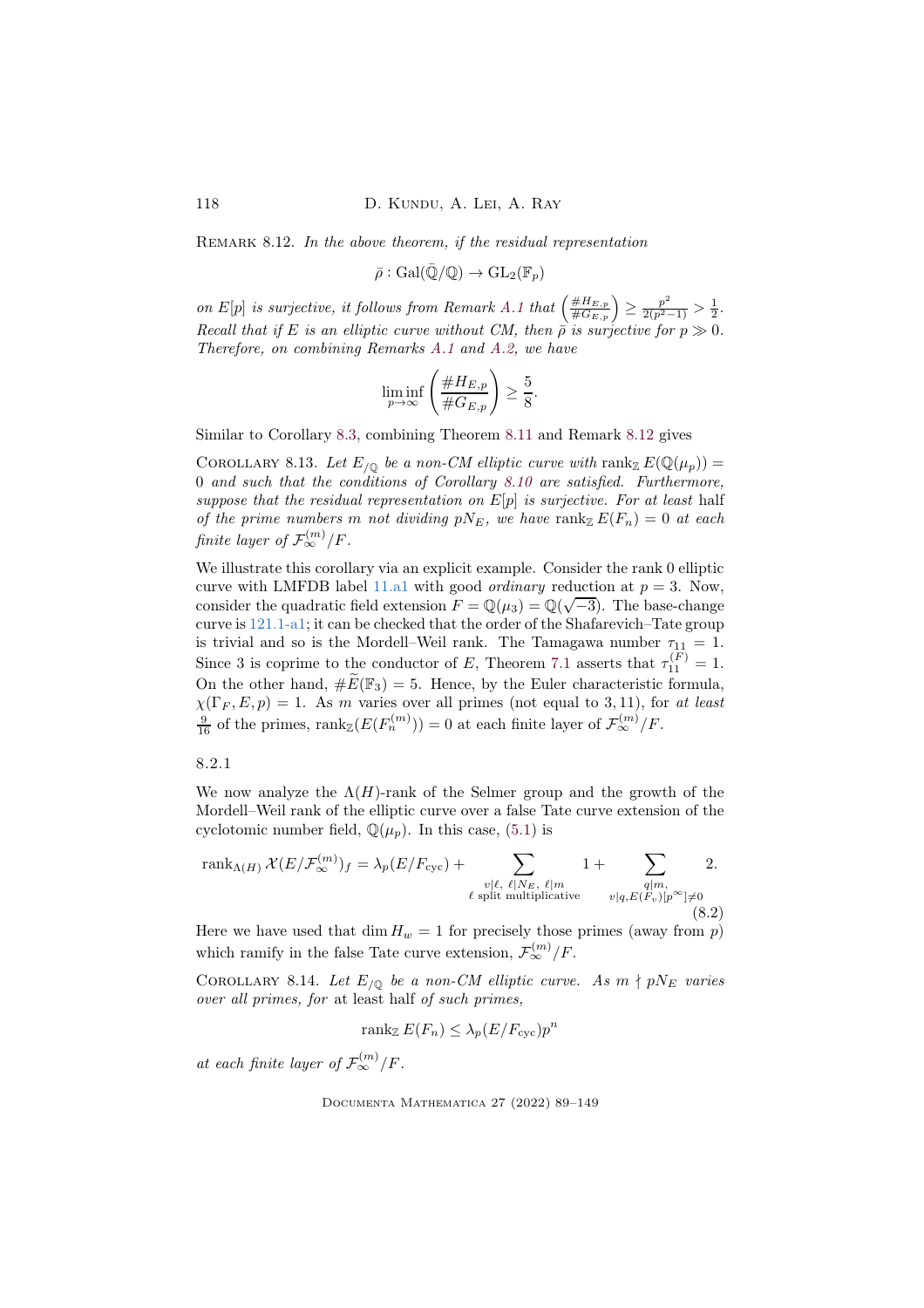*Proof.* By choosing m such that  $gcd(m, N_E) = 1$ , we have

$$
\sum_{\substack{\ell \mid N_E, \ \ell \mid m \\ \ell \ \text{split multiplicative}}} 1 = 0.
$$

Next, as  $m \nmid pN_E$  varies over all primes, Lemma [8.9](#page-28-1) in conjunction with Remark [8.12](#page-29-1) implies that for at least half of the primes

$$
\operatorname{rank}_{\Lambda(H)} \mathcal{X}(E/\mathcal{F}_{\infty}^{(m)})_f = \lambda_p(E/F_{\text{cyc}}).
$$

The result is immediate from Theorem [5.1](#page-16-3) and Remark [5.2.](#page-16-4)

<span id="page-30-1"></span>8.3

We fix a prime  $p \geq 5$  and an elliptic curve  $E_{\text{O}}$  with good *ordinary* reduction at p. Consider the pair  $(E, A)$  such that A varies over a twist-equivalent family of non-CM elliptic curves over Q. This gives rise to (varying) extensions  $\mathcal{F}_{\infty,A} = \mathbb{Q}(A[p^{\infty}])$  of dimension 4 over Q. We set  $\mathcal{G}_A := \text{Gal}(\mathcal{F}_{\infty,A}/\mathbb{Q})$  and study the variation of the truncated Euler characteristic  $\chi_t(\mathcal{G}_A, E, p)$ , i.e., we study how often this quantity is equal to 1.

<span id="page-30-2"></span>REMARK 8.15. In this case,  $\mathcal{G}_A$  is not a pro-p extension. Even though we can apply Theorem [4.9](#page-13-0) to study how often the truncated  $G_A$ -Euler characteristic is a unit, it gives no information on pseudonullity of the p-primary Selmer group over  $\mathcal{F}_{\infty,A}$ . However, it provides information regarding the Akashi series, since the Euler characteristic is equal to 1 if and only if the leading term of the Akashi series is a unit (in  $\mathbb{Z}_p$ ). The extension  $\mathcal{F}_{\infty,A}$  is a pro-p extension of  $F_A = \mathbb{Q}(A[p])$ , i.e., the Galois group  $G_A = \text{Gal}(\mathcal{F}_{\infty,A}/F_A)$  is a pro-p group. Unfortunately, it is difficult to study the  $\Gamma_F$ -Euler characteristic  $\chi_t(\Gamma_F, E, p)$  on average. The main difficulty is in studying the behaviour of the Tate–Shafarevich group over  $\mathbb{Q}(A[p])$ .

The question is simple to answer when p divides the truncated  $\Gamma_{\mathbb{Q}}$ -Euler characteristic  $\chi_t(\Gamma_0, E, p)$ . Indeed, the same reasoning as Lemma [8.1](#page-23-1) shows that  $\chi_t(\Gamma_F, E, p)$  is divisible by p. Therefore, we assume that  $\chi_t(\Gamma_{\mathbb{Q}}, E, p) = 1$ . In view of results proven in [\[KR21a,](#page-58-3) Section 3], the aforementioned hypothesis is satisfied most of the time. Our main result on the question is the following, which we prove at the end of this section.

<span id="page-30-0"></span>THEOREM 8.16. Let  $E_{/\mathbb{Q}}$  be an elliptic curve and  $p \geq 5$  be a prime of good ordinary reduction of  $\overline{E}$ . Assume that the following equivalent conditions are satisfied

(i) 
$$
\mu_p(E/\mathbb{Q}_{\text{cyc}}) = 0
$$
 and  $\lambda_p(E/\mathbb{Q}_{\text{cyc}}) = \text{rank}_{\mathbb{Z}} E(\mathbb{Q}),$ 

$$
(ii) \ \chi_t(\Gamma_{\mathbb{Q}}, E, p) = 1.
$$

Documenta Mathematica 27 (2022) 89–149

 $\Box$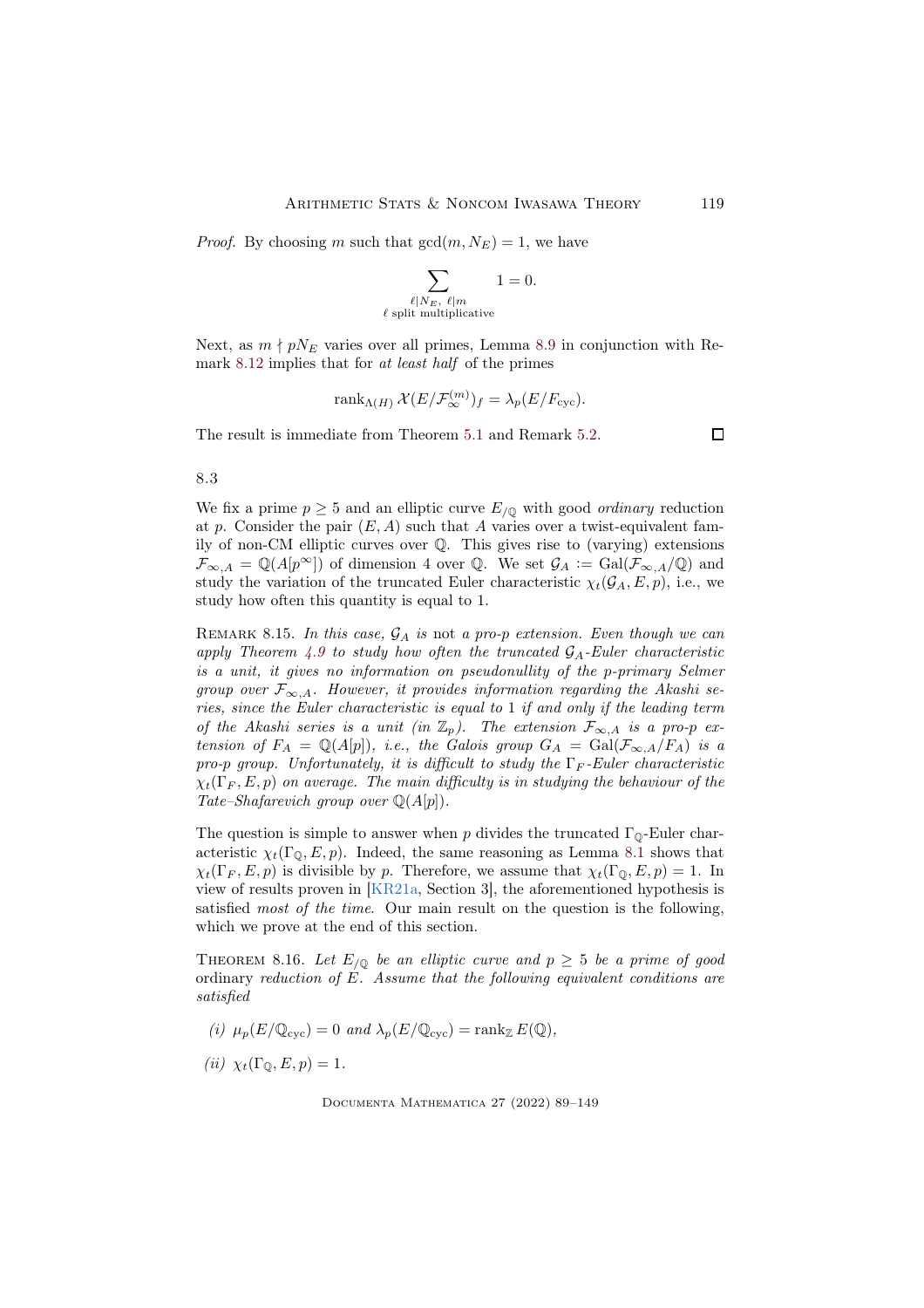Then, there are infinitely many non-CM elliptic curves  $A_{\sqrt{Q}}$  such that

$$
\chi_t(\mathcal{G}_A, E, p) = 1.
$$

REMARK 8.17. Suppose in addition that  $E$  does not have  $CM$  and has Mordell– Weil rank 0. Then for  $100\%$  of the primes p where E has good ordinary reduction, the conditions of Theorem [8.16](#page-30-0) are satisfied, see [\[Gre99,](#page-57-13) Theorem 5.1].

Recall that

<span id="page-31-1"></span>
$$
\chi_t(\mathcal{G}_A, E, p) = \chi_t(\Gamma_{\mathbb{Q}}, E, p) \times \prod_{v \in \mathfrak{M}_A} \left| L_v(E, 1) \right|_p = \prod_{v \in \mathfrak{M}_A} \left| L_v(E, 1) \right|_p, \quad (8.3)
$$

where  $\mathfrak{M} = \mathfrak{M}_A$  consists of precisely those primes  $v \neq p$  for which the inertia group in  $\mathcal{G}_A$  is infinite. Note that  $v \neq p$  is contained in  $\mathfrak{M}_A$  if and only if A has potentially multiplicative reduction at v, see [\[CSS03,](#page-56-0) Theorem 3.1]. Lemma [4.6](#page-13-2) gives a criterion for p to divide  $|L_v(E, 1)|_p$ . In this section, we vary over all  $\mathcal{F}_{\infty,A}/\mathbb{Q}$  and the goal is to estimate how often is  $\chi_t(\mathcal{G}_A, E, p) = 1$ . The above theorem asserts that such a property holds for infinitely many non-CM elliptic curves  $A_{\sqrt{0}}$ . However, it will follow from Lemma [8.18](#page-31-0) and the estimates in Lemma [8.21](#page-33-1) that the proportion of such elliptic curves is 0%. Define

 $\mathfrak{T} := \{v \neq p : E \text{ has good reduction at } v \text{ and } p \nmid \# \widetilde{E}(\kappa_v)\} \cup$  $\{v \not\equiv 1 \pmod{p} : E$  has split multiplicative reduction at  $v$ }∪ { $v \not\equiv -1 \pmod{p}$ : E has non-split multiplicative reduction at  $v$ }∪  $\{v \neq p : E$  has additive reduction at  $v\}.$ 

This is precisely the set of primes in  $\mathbb{Q}$  where  $|L_v(E,1)|_p = 1$ . Since the set of bad primes of E is finite, it follows that  $\mathfrak T$  has natural density

$$
\lim_{x \to \infty} \frac{\#\{v \in \mathfrak{T} \mid v \le x\}}{\pi(x)} = 1 - \frac{1}{p},
$$

see [\[Coj04,](#page-56-8) Theorem 1]. Here,  $\pi(x)$  denotes the prime counting function.

<span id="page-31-0"></span>LEMMA 8.18. Let  $E_{/\mathbb{Q}}$  be an elliptic curve satisfying the hypotheses of Theo-rem [8.16,](#page-30-0) and  $A_{\sqrt{Q}}$  be any elliptic curve. Then, the following conditions are equivalent

- 1.  $\mathfrak{M}_A$  is contained in  $\mathfrak{T}$ ,
- 2.  $\chi_t(\mathcal{G}_A, E, p) = 1$ .

*Proof.* According to [\(8.3\)](#page-31-1),  $\chi_t(\mathcal{G}_A, E, p) = 1$  if and only if  $|L_v(E, 1)|_p = 1$  for all primes  $v \in \mathfrak{M}_A$ . Moreover,  $|L_v(E,1)|_p = 1$  if and only if  $v \in \mathfrak{T}$ . Hence, the result follows.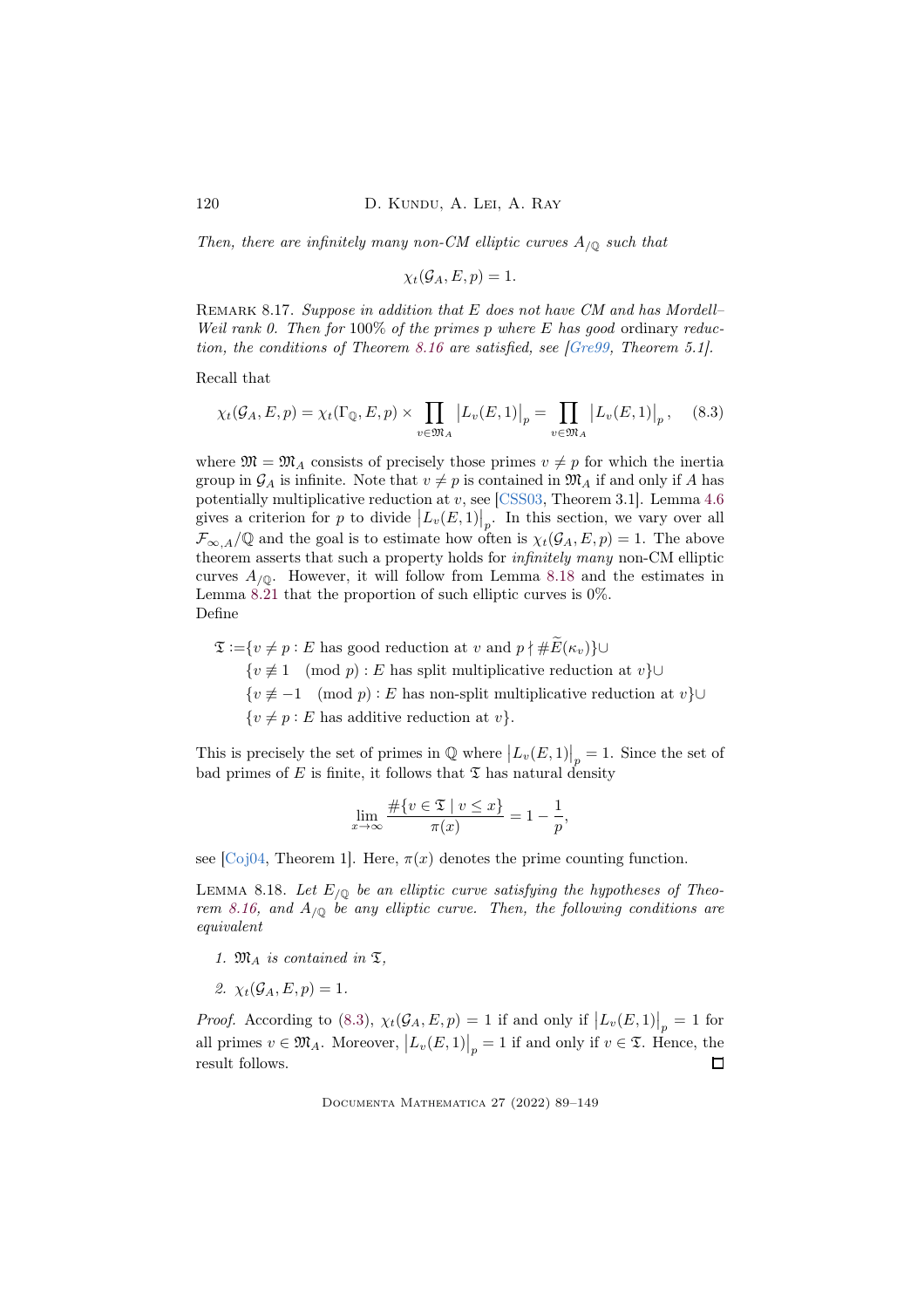Proof of Theorem [8.16.](#page-30-0) One needs to show that there are infinitely many non-CM elliptic curves  $A_{\sqrt{0}}$  such that  $\mathfrak{M}_A$  is contained in  $\mathfrak{T}$ . Observe that a curve A for which the j-invariant is an integer has potentially good reduction at all primes; hence  $\mathfrak{M}_A = \emptyset$  and  $\chi_t(\mathcal{G}_A, E, p) = 1$  for all pairs  $(E, p)$  satisfying the assumptions of the theorem.

Let  $A_0$  be the elliptic curve with Cremona label [128a2.](https://www.lmfdb.org/EllipticCurve/Q/128/a/1) This is a non-CM elliptic curve with j-invariant,  $j(A_0) = 2^7$ ; hence,  $\mathfrak{M}_{A_0} = \emptyset$ . For any odd prime  $q \in \mathfrak{T} \setminus \mathfrak{M}_A$ , let  $A_q$  be the quadratic twist of A by the non-trivial quadratic character ramified only at q. Since  $\mathfrak{M}_{A_q}$  is contained in  $\mathfrak{T}$ , we deduce that  $\chi_t(G_{A_q}, E, p) = 1$ . This completes the proof. П

8.3.1

One way of expressing density results is to define the height function of a long Weierstrass equation

$$
y^2 + a_1xy + a_3y = x^3 + a_2x^2 + a_4x + a_6
$$

with integer coefficients  $\boldsymbol{a} = (a_1, a_2, a_3, a_4, a_6) \in \mathbb{Z}^5$  to be

$$
\mathrm{ht}(\boldsymbol{a})=\max_{i}\left|a_{i}\right|^{1/i},
$$

and then order such equations by height. The proportion of curves that lie in a set  $S \subseteq \mathbb{Z}^5$  is then given by

$$
\mathfrak{d}(\mathcal{S}) = \lim_{x \to \infty} \frac{\# \{ a \in \mathcal{S} \mid \mathrm{ht}(a \leq x) \}}{\# \{ a \in \mathbb{Z}^5 \mid \mathrm{ht}(a \leq x) \}}.
$$

We now show that if we arrange all elliptic curves over  $\mathbb{Q}$  by height, the proportion of elliptic curves  $A_{\sqrt{0}}$  in Theorem [8.16](#page-30-0) has density 0. The set  $\mathfrak{M}_A$ consists precisely of the primes of potentially multiplicative reduction of  $A_{\sqrt{Q}}$ and Lemma [8.18](#page-31-0) asserts that  $\chi_t(\mathcal{G}_A, E, p) = 1$  if and only if  $\mathfrak{M}_A$  is contained in  $\mathfrak T$ . Thus, to count the proportion of  $A_{/\mathbb Q}$  such that  $\chi_t(\mathcal G_A, E, p) = 1$ , it suffices to count elliptic curves  $A_{\sqrt{Q}}$  with good reduction or potentially good reduction at *all the primes* in the complement of  $\mathfrak{T}$  (say,  $\mathfrak{T}'$ ).

The following proposition will be useful for the estimates established in this section.

<span id="page-32-0"></span>Lemma 8.19. Let q be any prime. Suppose we order all elliptic curves defined over Q by height. Of all such curves,

- 1. the proportion with multiplicative reduction at q is  $\frac{q^8(q-1)}{q^{10}-1}$  $\frac{(q-1)}{q^{10}-1}$ .
- 2. the proportion with potentially multiplicative reduction (but not multiplicative reduction) at q is  $\frac{q^3(q-1)}{q^{10}-1}$  $\frac{(q-1)}{q^{10}-1}$ .
- 3. the proportion with additive reduction at q is  $q^{8}-1 \over q^{10}-1$ .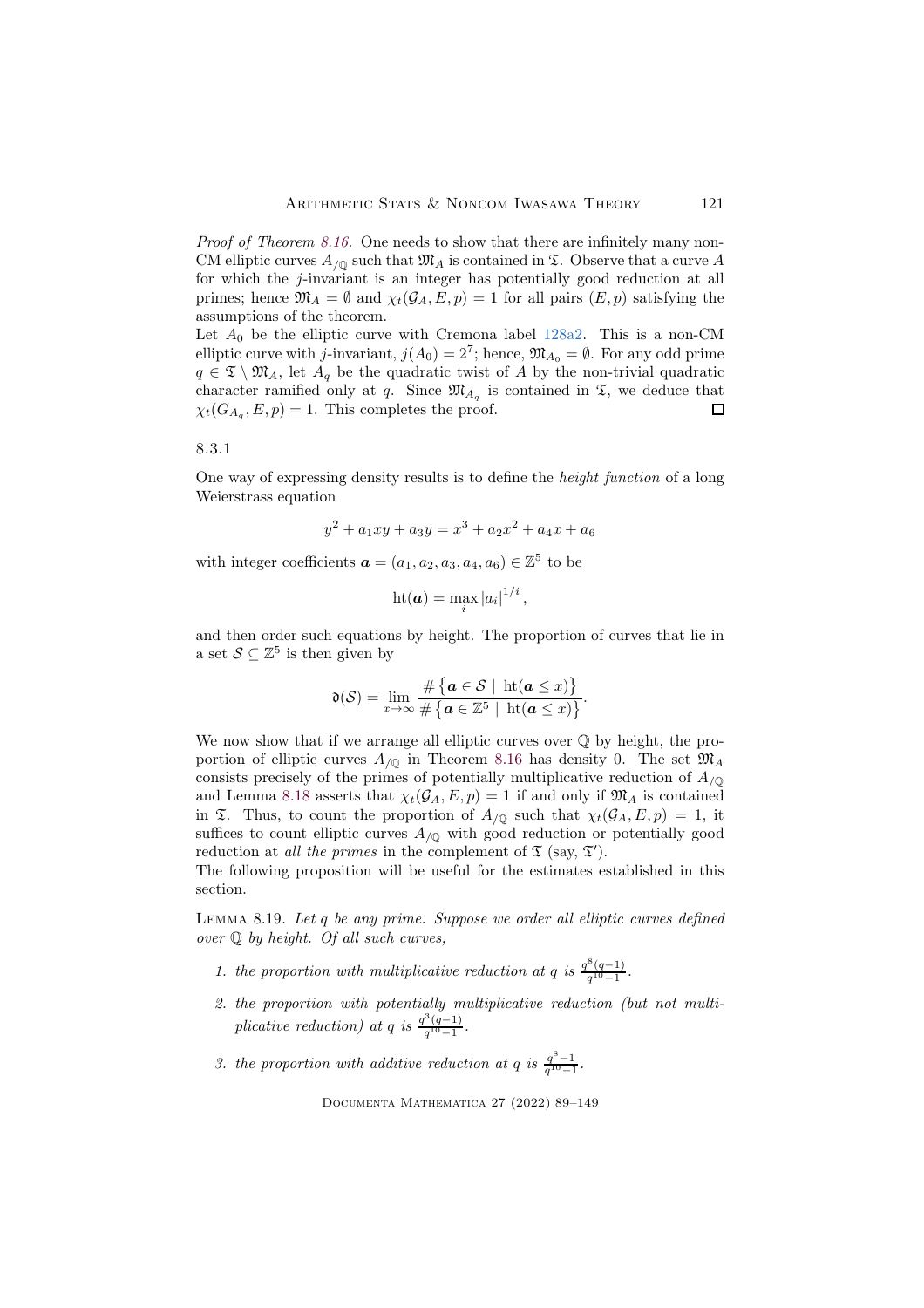4. the proportion with good reduction at q is  $\frac{q^9(q-1)}{q^{10}-1}$  $\frac{(q-1)}{q^{10}-1}$ .

Proof. See [\[CS21,](#page-56-9) Propositions 2.2 and 2.6].

<span id="page-33-2"></span>REMARK 8.20. If we restrict our attention to minimal Weierstrass equations then we have to multiply each proportion in Lemma [8.19](#page-32-0) by  $\frac{q^{10}-1}{q^{10}}$ . We will often do so in Section [9.](#page-34-1)

<span id="page-33-1"></span>LEMMA 8.21. Let  $\mathfrak{T}'$  be a fixed subset of primes in Q. The proportion of elliptic curves defined over Q ordered by height with potentially good reduction at all primes  $q_i \in \mathfrak{T}'$  is

$$
\prod_{q_i \in \mathfrak{T}'} \left(1 - \frac{q_i^3(q_i-1)(q_i^5+1)}{q_i^{10}-1}\right).
$$

Furthermore, if  $\mathfrak{T}'$  has positive density, then, the proportion of such elliptic curves is 0.

*Proof.* For each prime  $q_i \in \mathcal{I}'$ , the proportion of elliptic curves with either good or potentially good reduction at  $q_i$  is given by the complement of the proportion of elliptic curves with multiplicative or potentially multiplicative reduction at  $q_i$ . It follows from Lemma [8.19](#page-32-0) that this proportion is

$$
1 - \frac{q_i^8(q_i - 1)}{q_i^{10} - 1} - \frac{q_i^3(q_i - 1)}{q_i^{10} - 1} = 1 - \frac{q_i^3(q_i - 1)(q_i^5 + 1)}{q_i^{10} - 1}.
$$

The first assertion now follows, see [\[CS21,](#page-56-9) Section 3]. To prove the second assertion, observe that for  $q_i \gg 0$ ,

1 −

$$
-\frac{q_i^3(q_i-1)(q_i^5+1)}{q_i^{10}-1} \le 1 - \frac{1}{2q_i}.
$$

It is an easy exercise to show that  $\prod_{q_i \in \mathfrak{T}'}$  $\left(1-\frac{1}{2q_i}\right)$ ) = 0 if and only if  $\sum_{q_i \in \mathfrak{T}'} \frac{1}{q_i}$ diverges. Since the density of  $\mathfrak{T}'$  is positive, it follows that  $\sum_{q_i \in \mathfrak{T}'} \frac{1}{q_i}$  diverges.

## <span id="page-33-0"></span>8.3.2

In Remark [8.15,](#page-30-2) we mentioned that it has not been possible for us to study the  $G_A$ -Euler characteristic directly. However, we now make some observations on the  $\Lambda(H)$ -rank of  $\mathcal{X}(E/\mathcal{F}_{\infty})_f$  which will shed some light on the  $G_A$ -Euler characteristic formula.

Consider the pair of elliptic curves  $(E, A)$ , both defined over  $\mathbb Q$  and such that A is not a CM elliptic curve. Throughout,  $p \geq 5$  is a fixed prime with good reduction at p and the base field is  $F = F_A = \mathbb{Q}(A[p])$ . Denote the pro-p p-adic Lie extension by  $\mathcal{F}_{\infty} = \mathcal{F}_{\infty,A} = \mathbb{Q}(A[p^{\infty}])$ . The corresponding Galois group is  $G_A$ , and write  $H = H_A = \text{Gal}(\mathcal{F}_{\infty,A}/F_{\text{cyc}})$ .

Documenta Mathematica 27 (2022) 89–149

 $\Box$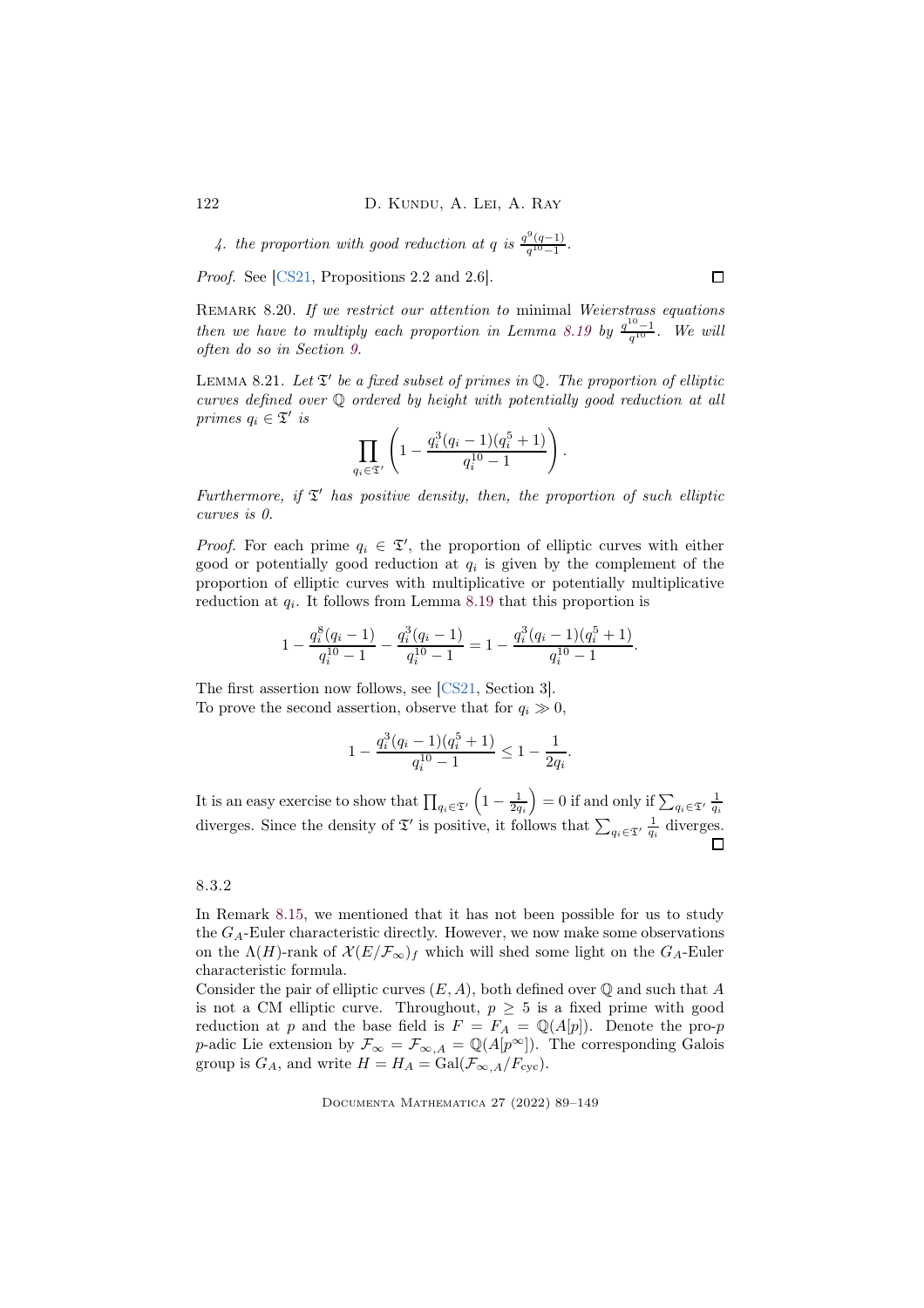For any prime w|v (where  $v \nmid p$  in F), dim  $H_w \ge 1$  precisely when the reduction type is potentially multiplicative, see  $[Coa99, Lemma 2.8(i)]$ . Thus,  $(5.1)$ becomes

$$
rank_{\Lambda(H)} \mathcal{X}(E/\mathcal{F}_{\infty})_f = \lambda_p(E/F_{\text{cyc}}) + \sum_{\substack{v \nmid p, \\ v \text{ pot. mult. for } A}} \text{corank}_{\mathbb{Z}_p} Z_v(F_{\text{cyc},w}).
$$

Let  $\mathcal{SM}$  denote the primes of split multiplicative reduction of E. For simplicity, we assume that  $\mathcal{SM} \neq \emptyset$  and contains a prime  $\geq 5$ . As A varies over all elliptic curves defined over  $\mathbb Q$  (ordered by height) with good reduction at p, the base field  $F_A = \mathbb{Q}(A[p])$  varies. We would like to calculate for what proportion of  $A_{/\mathbb{Q}}$  does the following inequality hold,

rank<sub>Λ(H<sub>A</sub>)</sub>  $\mathcal{X}(E/\mathcal{F}_{\infty,A})_f > \lambda_p(E/F_{A,\text{cyc}}) \geq 0.$ 

In other words, as A varies we want to find how often is

$$
\sum_{\substack{v\nmid p,\\v \text{ pot. mult. for } A}} \operatorname{corank}_{\mathbb{Z}_p} Z_v(F_{\operatorname{cyc},w}) > 0.
$$

The above inequality holds for all  $A_{\sqrt{Q}}$  with potentially multiplicative reduction at *at least* one prime in  $\mathcal{SM}$ . Therefore, to get a lower bound on the density of such elliptic curves, we require that  $A$  has potentially multiplicative reduction at at least one prime of SM.

Since A has potentially multiplicative reduction at at least one prime  $\geq 5$ , it automatically follows that such elliptic curves are non-CM. Indeed, if p divides the discriminant of a quadratic order  $\mathcal{O}$ , then all curves with endomorphism ring isomorphic to  $\mathcal O$  have additive reduction at p, see [\[CP19,](#page-56-10) p. 1]. By an application of Lemma [8.19,](#page-32-0) we conclude that the proportion of such elliptic curves is

$$
1-\prod_{\ell\in \mathcal{SM}}\left(1-\frac{\ell^3(\ell-1)(\ell^5+1)}{\ell^{10}-1}\right).
$$

We record this observation below.

<span id="page-34-0"></span>PROPOSITION 8.22. Let  $E_{\sqrt{Q}}$  be a fixed elliptic curve with good ordinary reduction at a fixed prime  $p \geq 5$ . Suppose further that E has at least one prime  $(2\ 5)$  of split multiplicative reduction. Then, as A varies over all elliptic curves over  $\mathbb Q$ , for a positive proportion of A, we have

$$
rank_{\Lambda(H_A)} \mathcal{X}(E/\mathcal{F}_{\infty,A})_f > 0.
$$

<span id="page-34-1"></span>9 RESULTS FOR FIXED  $\mathcal{F}_{\infty}$  and p as  $E_{/\mathbb{Q}}$  varies

We fix a prime  $p \geq 5$ , and an admissible p-adic Lie-extension  $\mathcal{F}_{\infty}$  of Q. In this section, we are once again interested in studying the related questions discussed in [§8.](#page-22-0) But now, the pair  $(\mathcal{F}_{\infty}, p)$  are fixed and the elliptic curve E varies.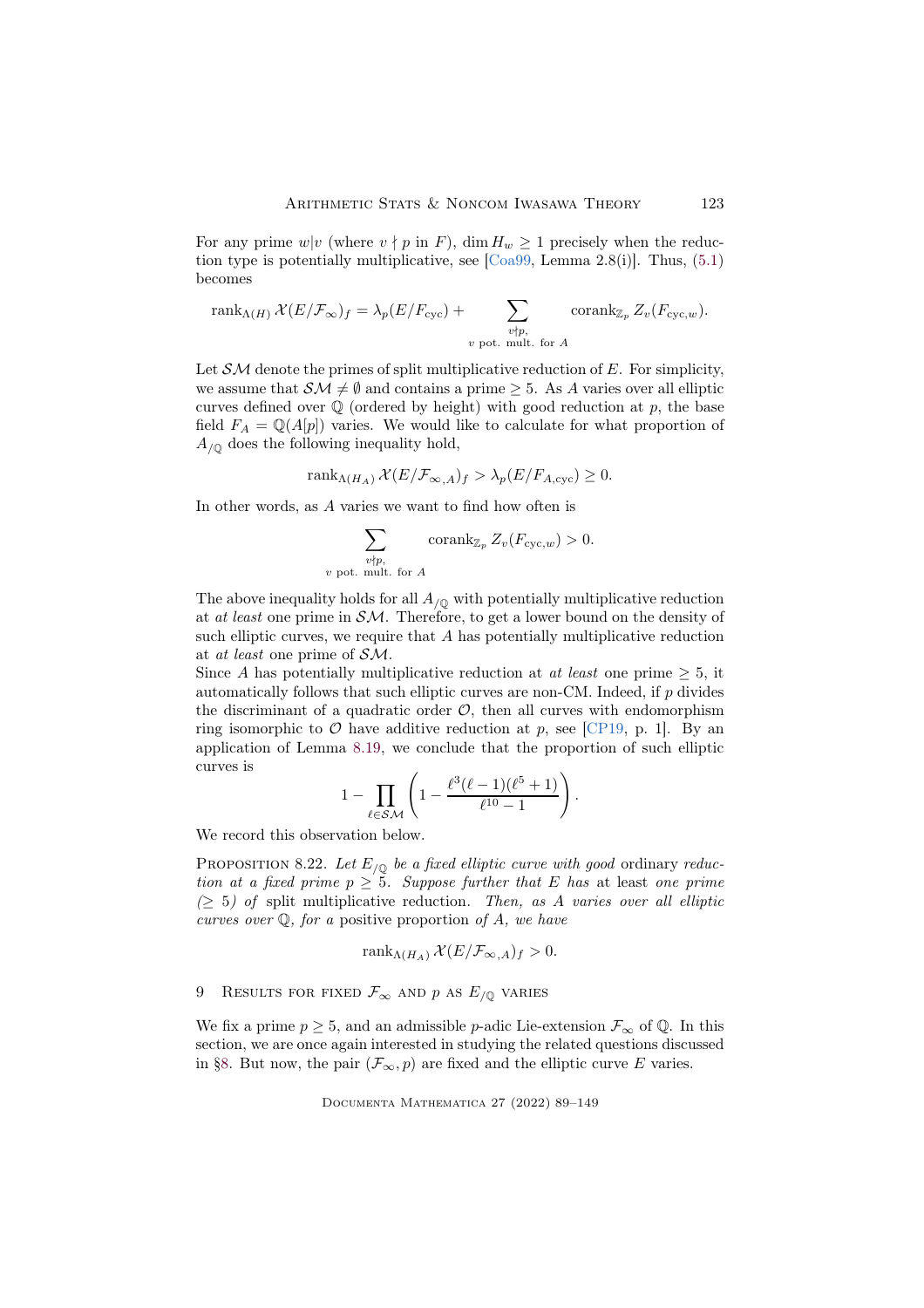<span id="page-35-0"></span>The arguments of this section rely on short Weierstrass equations, hence we use a modified notion of height. Any elliptic curve  $E_{\sqrt{Q}}$  admits a unique Weierstrass equation,

$$
E: Y^2 = X^3 + aX + b \tag{9.1}
$$

where a, b are integers and  $gcd(a^3, b^2)$  is not divisible by any twelfth power. Since  $p \geq 5$ , such an equation is minimal. Recall that the *height of E* satisfying the minimal equation [\(9.1\)](#page-35-0) is given by  $H_{\text{min}}(E) := \max\left(|a|^3, b^2\right)$ . Let  $\mathcal E$  be the set of isomorphism classes of elliptic curves defined over  $\mathbb{Q}$ . For any subset  $S \subset \mathcal{E}$ , let  $\mathcal{S}(x)$  consist of all  $E \in \mathcal{S}$  such that  $H_{\min}(E) < x$ . The density of  $\mathcal{S}$ (if it exists) is defined as the following limit

$$
\mathfrak{d}(\mathcal{S}) := \lim_{x \to \infty} \frac{\#\mathcal{S}(x)}{\#\mathcal{E}(x)}.
$$

The upper density  $\bar{\mathfrak{d}}(\mathcal{S})$  (resp. lower density  $\underline{\mathfrak{d}}(\mathcal{S})$ ) is defined by replacing the above limit by  $\limsup_{x\to\infty} \frac{\#S(x)}{\#E(x)}$  $\frac{\#S(x)}{\#E(x)}$  (resp.  $\liminf_{x\to\infty} \frac{\#S(x)}{\#E(x)}$  $\frac{\#8(x)}{\#E(x)}$ ). As E ranges over the set of elliptic curves, we study the variation of invariants associated to the Selmer group  $\text{Sel}_{n^{\infty}}(E/\mathcal{F}_{\infty}).$ 

REMARK 9.1. In this section, we restrict ourselves to minimal Weierstrass equations because for our main theorems here, we rely on a result of H.W. Lenstra (see [\[LJ87,](#page-58-11) Proposition 1.8]), where such an assumption is made.

In [§9.1,](#page-35-1) we consider the case of the (unique)  $\mathbb{Z}_p^2$ -extension over a fixed imaginary quadratic field,  $F$ . Our results in this section indicate that most of the time, the truncated  $G$ -Euler characteristic is a  $p$ -adic unit. Furthermore, we study the variation of the Mordell–Weil rank growth at finite layers of the  $\mathbb{Z}_p^2$ -extension and supplement our results with a concrete example. In [§9.2,](#page-39-0) we consider the case of false Tate curve extensions. The main results are Theorems [9.6](#page-41-0) and [9.8,](#page-43-0) where we estimate the upper density of the proportion of rank 0 elliptic curves over  $\mathbb Q$  with non-trivial G-Euler characteristic (resp.  $\mathcal G$ -Euler characteristic). In the pro-p situation, we study a finer question pertaining to  $\Lambda(H)$ -ranks. In [§9.3](#page-43-1) we fix a non-CM elliptic curve  $E_{0/\mathbb{Q}}$  and consider the extension  $\mathbb{Q}(E_0[p^\infty])/\mathbb{Q}$ . As  $E_{\sqrt{Q}}$  varies over rank 0 elliptic curves with good *ordinary* reduction at p, We prove analogous estimates for the  $\mathcal{G}_{E_0}$ -Euler characteristic and variation of  $\Lambda(H)$ -ranks (in the pro-p situation) in this four-dimensional non-abelian extension.

<span id="page-35-1"></span>9.1

Let  $p \geq 5$  be a fixed prime and  $F = \mathbb{Q}(\sqrt{-d})$  be a fixed imaginary quadratic field. Consider the unique  $\mathbb{Z}_p^2$ -extension  $\mathcal{F}_{\infty}/F$  and set  $G = \text{Gal}(\mathcal{F}_{\infty}/F)$ . As discussed previously,

$$
\chi_t(\Gamma_F, E, p) = \chi_t(G, E, p).
$$

Let  $\mathcal{E}_p^F \subset \mathcal{E}$  be the subset of elliptic curves  $E_{/\mathbb{Q}}$  such that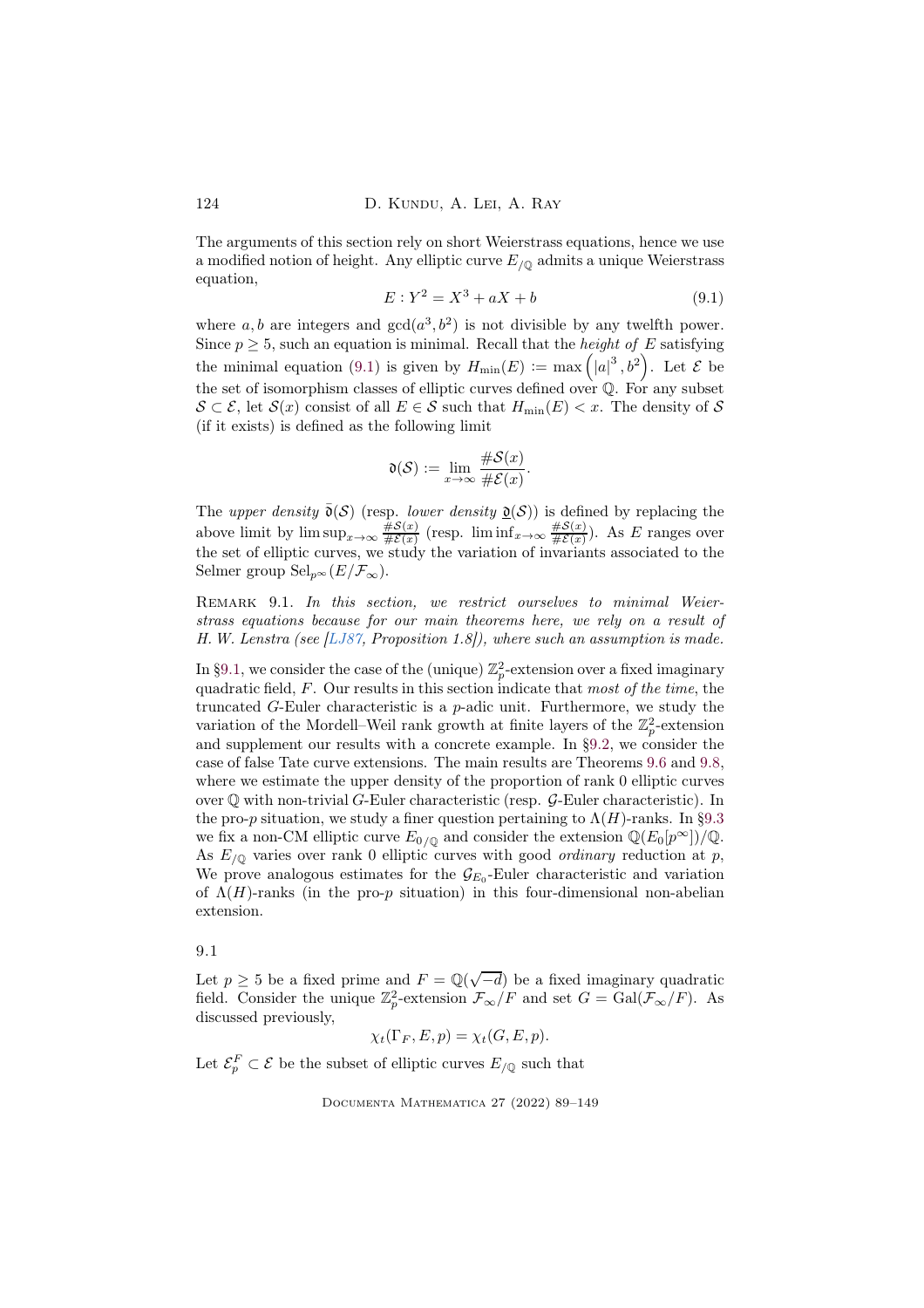- (a) rank $\mathbb{E}(F) = 0$ ,
- (b)  $E$  has good *ordinary* reduction at  $p$ ,
- (c) E has good reduction at  $\ell = 2, 3$ ,
- (d)  $\chi_t(\Gamma_F, E, p) \neq 1$ .

In this section, we show that there is an upper bound on the upperdensity  $\bar{\mathfrak{d}}(\mathcal{E}_p^F)$ . The methods employed here extend those in [\[HKR21,](#page-57-5) Section 8.2], where we studied how often the anticyclotomic Euler characteristic  $\chi(Gal(F^{ac}/F), E, p)$  is equal to 1. The results we prove in the current setting require more detailed analysis of Euler characteristics, which translate to explicit estimates.

We consider the following terms

•  $\text{III}_p(E/F) := \# \text{III}(E/F)[p^{\infty}],$ 

• 
$$
\tau_p(E/F) := \prod_v c_v^{(p)}(E/F),
$$

•  $\alpha_p(E/F) := \prod_{\mathfrak{p} \mid p} \# \widetilde{E}(k_\mathfrak{p})[p^\infty].$ 

DEFINITION 9.2. Let  $E_{\text{/}0}$  be an elliptic curve. We say that E satisfies (†) if the Kodaira type at  $\ell = 2, 3$  is not of the form  $I_n$  for some n divisible by p.

We remark that an elliptic curve with good reduction at  $\ell = 2, 3$  satisfies (†).

DEFINITION 9.3. Let  $\mathcal{E}_{1,F}(x)$ ,  $\mathcal{E}_{2,F}(x)$ , and  $\mathcal{E}_{3,F}(x)$  be the subset of elliptic curves  $E \in \mathcal{E}(x)$  with  $\text{rank}_{\mathbb{Z}}(F) = 0$ , satisfying (†), for which p divides  $\amalg_{\mathcal{D}}(E/F), \tau_{\mathcal{D}}(E/F),$  and  $\alpha_{\mathcal{D}}(E/F),$  respectively.

Before stating the main theorem in this section, we have to introduce some additional notation. For  $\kappa = (a, b) \in \mathbb{F}_p \times \mathbb{F}_p$  with  $\Delta(\kappa) := 4a^3 + 27b^2$  nonzero, we write  $E_{\kappa}$  for the elliptic curve defined by the Weierstrass equation

$$
E_{\kappa} : y^2 = x^3 + ax + b.
$$

This tuple  $\kappa$  is not uniquely determined by the isomorphism class of  $E_{\kappa}$ . If p is split in F, the residue field  $\kappa_v$  of F at any prime  $v|p$  is equal to  $\mathbb{F}_p$ . Denote by  $\mathfrak{S}_p$  the set of pairs  $\kappa = (a, b) \in \mathbb{F}_p \times \mathbb{F}_p$  such that  $E_\kappa$  contains a point of order p over  $\mathbb{F}_p$ . When p is inert, the residue field is  $\mathbb{F}_{p^2}$ . Denote by  $\mathfrak{A}_p$  the set of pairs  $\kappa = (a, b) \in \mathbb{F}_p \times \mathbb{F}_p$  such that p divides  $\#E(\mathbb{F}_{p^2})$ . Define

$$
b(p) := \begin{cases} \#\mathfrak{A}_p & \text{if } p \text{ is inert in } F, \\ \#\mathfrak{S}_p & \text{otherwise.} \end{cases}
$$

Note that p divides  $\#E(\mathbb{F}_{p^2})$  if and only if  $a_p \equiv \pm 1 \pmod{p}$  (see [\[HKR21,](#page-57-5) Lemma 8.17]). Since the curves with  $a_p = 1$  are quadratic twists of curves for which  $a_p = -1$ , the numbers of curves with  $a_p = 1$  and  $a_p = -1$  are the same. Therefore,  $\#\mathfrak{A}_p = 2\#\mathfrak{S}_p$ , see [\[HKR21,](#page-57-5) p. 22 last paragraph].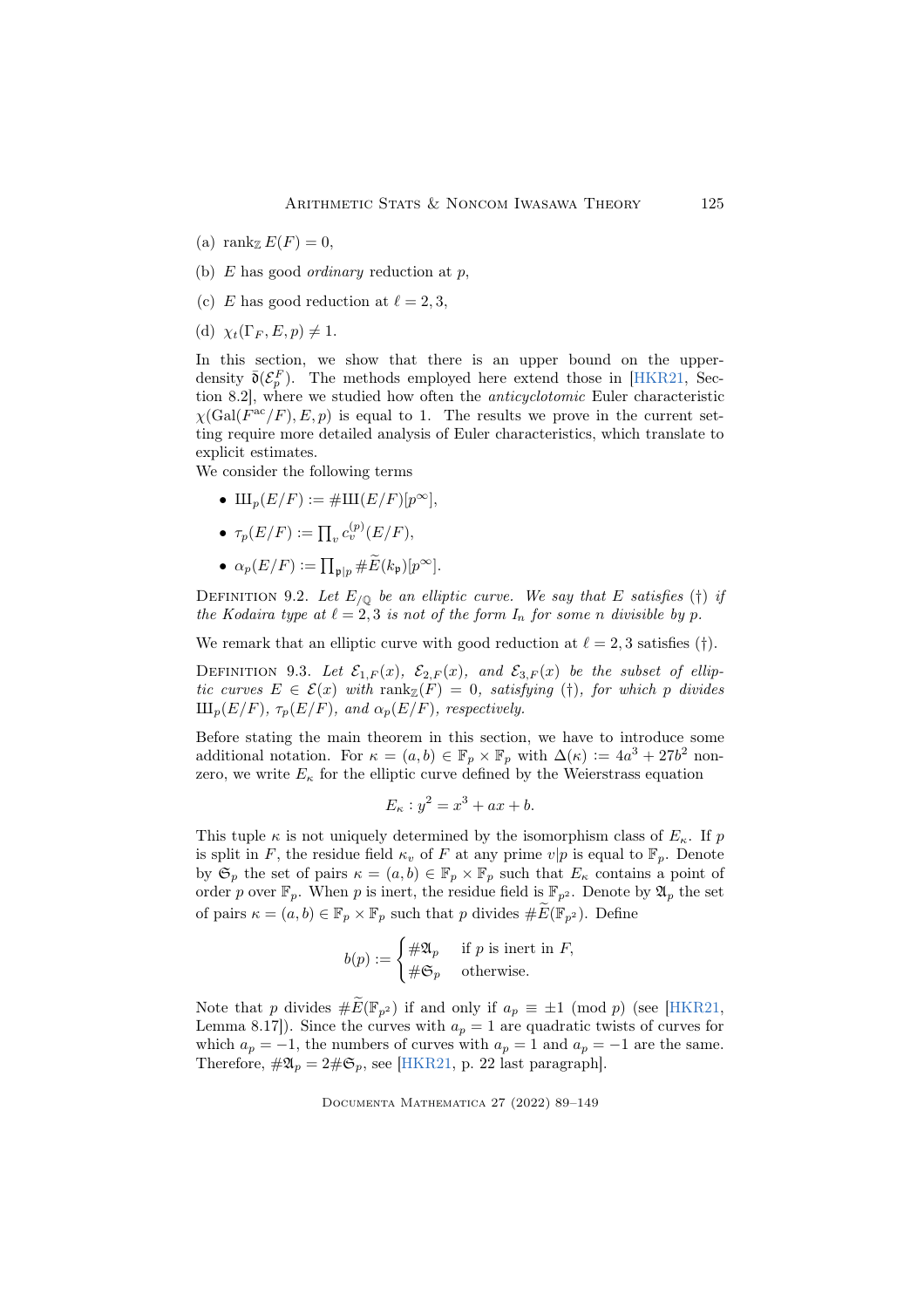THEOREM 9.4. With the notation as before,

$$
\bar{\mathfrak{d}}(\mathcal{E}_{p}^{F}) < \bar{\mathfrak{d}}(\mathcal{E}_{1,F}) + (\zeta(p)-1) + \zeta(10) \cdot \frac{b(p)}{p^{2}}.
$$

Proof. The proof of [\[HKR21,](#page-57-5) Theorem 8.19] goes through verbatim.

The heuristics for  $\limsup_{x\to\infty} \frac{\#E_{1,F}(x)}{\#E(x)}$  are due to C. Delaunay [\[Del07\]](#page-56-11) and can be considered as an analogue of the Cohen–Lenstra heuristics for the Tate– Shafarevich group of an elliptic curve. We explain it briefly.

Let  $\mathscr E$  denote the set of isomorphism classes of elliptic curves defined over  $\mathbb Q$ with rank 0. For  $x > 0$ , set  $\mathscr{E}(x)$  to be the subset of  $\mathscr{E}$  consisting of E such that  $H_{\text{min}}(E) \leq x$ . Assume that for every elliptic curve  $E_{\text{Q}}$ , the p-primary part of the Tate-Shafarevich group  $\text{III}(E/F)[p^{\infty}]$  is finite. The heuristic of Delaunay states that

$$
\limsup_{x \to \infty} \frac{\#\{E \in \mathscr{E}(x) \mid \mathrm{III}(E/F)[p] \neq 0\}}{\#\mathscr{E}(x)} = f_0(p),
$$

where  $f_0(p)$  is given by

$$
f_0(p) = 1 - \prod_{j=1}^{\infty} \left( 1 - \frac{1}{p^{2j-1}} \right) = \frac{1}{p} + \frac{1}{p^3} - \frac{1}{p^4} + \frac{1}{p^5} - \frac{1}{p^6} \dots
$$

These values get smaller as  $p$  gets larger. For a brief summary of the Cohen-Lenstra philosophy, see the discussion preceding [\[HKR21,](#page-57-5) Heuristic 9.2 and Theorem 9.3].

Assuming the heuristic, it follows that

<span id="page-37-0"></span>
$$
\limsup_{x \to \infty} \frac{\#\mathcal{E}_{1,F}(x)}{\#\mathcal{E}(x)} \le f_0(p). \tag{9.2}
$$

In [\[HKR21,](#page-57-5) Table 2], values of  $\#\mathfrak{S}_p/p^2$  for the primes  $7 \le p < 150$  are noted. However, we are now able to say more about these values.

Let  $\mathbb{F}_q$  be a finite field of characteristic  $p \neq 2, 3$ . Denote by  $N(t)$  the number of  $\mathbb{F}_q$ -isomorphism classes of elliptic curves that have exactly  $q+1-t$  points. This quantity can be computed explicitly in terms of the Kronecker class number (written as  $H(.)$ ) when q is not a square (see [\[Sch87,](#page-59-11) p. 184]). More precisely, when q is not a square, for all  $t \in \mathbb{Z}$ ,

$$
N(t) = \begin{cases} H(t^2 - 4q) & \text{if } t^2 < 4q \text{ and } p \nmid t \\ H(-4p) & \text{if } t = 0. \end{cases}
$$
 (9.3)

<span id="page-37-1"></span>Lemma 9.5. With the notation as above,

$$
\#\mathfrak{S}_p \le \left(\frac{p-1}{2}\right)H(1-4p) \le Cp^{\frac{3}{2}}\log p \left(\log\log p\right)^2,
$$

Documenta Mathematica 27 (2022) 89–149

 $\Box$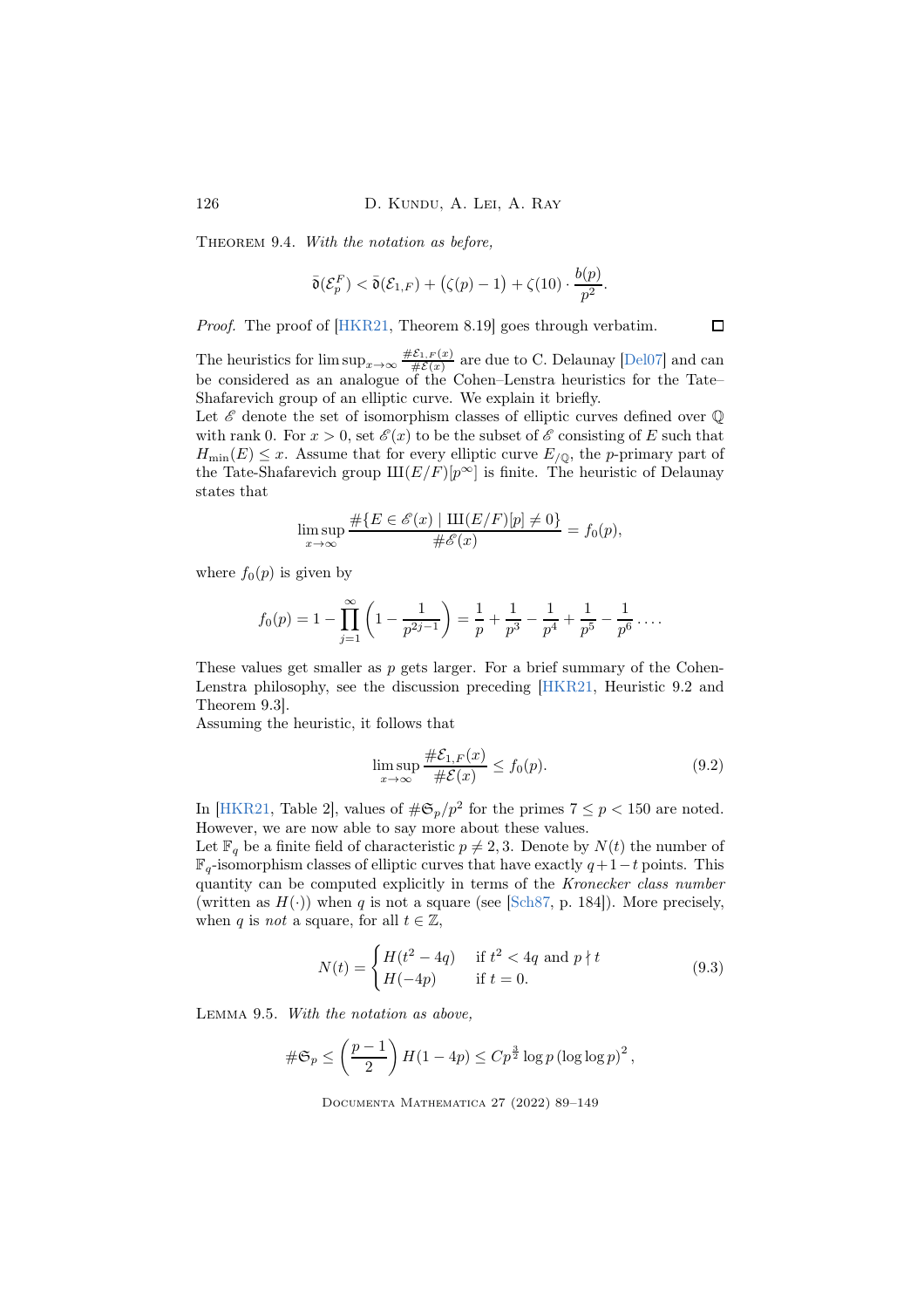where  $C$  is an effectively computable positive constant. In particular,

$$
\lim_{p \to \infty} \frac{\#\mathfrak{S}_p}{p^2} = 0.
$$

*Proof.* Let  $E_{a,b}$  denote the elliptic curve  $Y^2 = X^3 + aX + b$  with  $(a, b) \in \mathbb{F}_p \times \mathbb{F}_p$ . Then  $E_{a,b}$  is isomorphic to  $E_{a',b'}$  over  $\mathbb{F}_p$  if and only if

$$
a' = c^4 a \text{ and } b' = c^6 b
$$

for some element  $c \in \mathbb{F}_p^{\times}$ . Thus, the number of curves  $E_{a',b'}$  that are isomorphic to  $E_{a,b}$  is at most  $\frac{p-1}{2}$ . The number of elliptic curves up to isomorphism with  $\widetilde{\#E}(\mathbb{F}_p) = p$  is  $N(1) = H(1-4p)$ . This proves the first inequality.

The second inequality is proven in [\[LJ87,](#page-58-11) Proposition 1.8]. The assertion that

$$
\lim_{p\to\infty}\frac{\#\mathfrak{S}_p}{p^2}=0
$$

is an immediate consequence.

Putting these assertions together and assuming the Cohen–Lenstra type heuristic for  $p\#III(E/F)$  discussed in [\(9.2\)](#page-37-0), we have

$$
\limsup_{x \to \infty} \frac{\#\mathcal{E}_p^F(x)}{\#\mathcal{E}(x)} < 1 - \prod_{j \ge 1} \left(1 - \frac{1}{p^{2j-1}}\right) + (\zeta(p) - 1) + \zeta(10)Cp^{\frac{-1}{2}}\log p (\log \log p)^2.
$$

In particular, the Cohen–Lenstra type heuristics indicate that

$$
\limsup_{p\to\infty}\bar{\mathfrak{d}}(\mathcal{E}_p^F)=0.
$$

This leads to the realization that  $\chi_t(G, E, p) = 1$  is the *generic case*. In other words, one expects that most of the time  $p \nmid \chi_t(G, E, p)$ . Whereas, it rarely happens that for a rank-zero elliptic curve over  $\mathbb{Q}, p|_{\chi_t}(G, E, p)$ . In other words, Cohen–Lenstra heuristics for the Tate–Shafarevich group indicates that most of the time, the Akashi series  $\mathrm{Ak}_{E/\mathcal{F}_{\infty}}$  is unit in  $\Lambda(\Gamma_F) = \mathbb{Z}_p[[T]]$ . Therefore, the Selmer group  $\text{Sel}_{p^{\infty}}(E/\mathcal{F}_{\infty})$  is  $\Lambda(G)$ -pseudonull. It follows from Proposition [6.1](#page-19-0) that  $\text{Sel}_{p^{\infty}}(E/\mathcal{F}_{\infty}) = 0.$ 

We now discuss some implications on the growth of the Mordell–Weil rank in  $\mathbb{Z}_p^2$ -extensions. As  $E_{\mathcal{P}}$  varies over all elliptic curves, it follows from Theorem [5.1](#page-16-3) and [\(5.1\)](#page-16-2) that

$$
\operatorname{rank}_{\mathbb{Z}} E(F_n) \leq \lambda_p (E/F_{\text{cyc}}) p^n + 2 \operatorname{corank}_{\mathbb{Z}_p} E(\mathcal{F}_{\infty})(p).
$$

A question of interest is to find the proportion of elliptic curves for which the Mordell–Weil rank remains bounded in the  $\mathbb{Z}_p^2$ -extension. Under standard

 $\Box$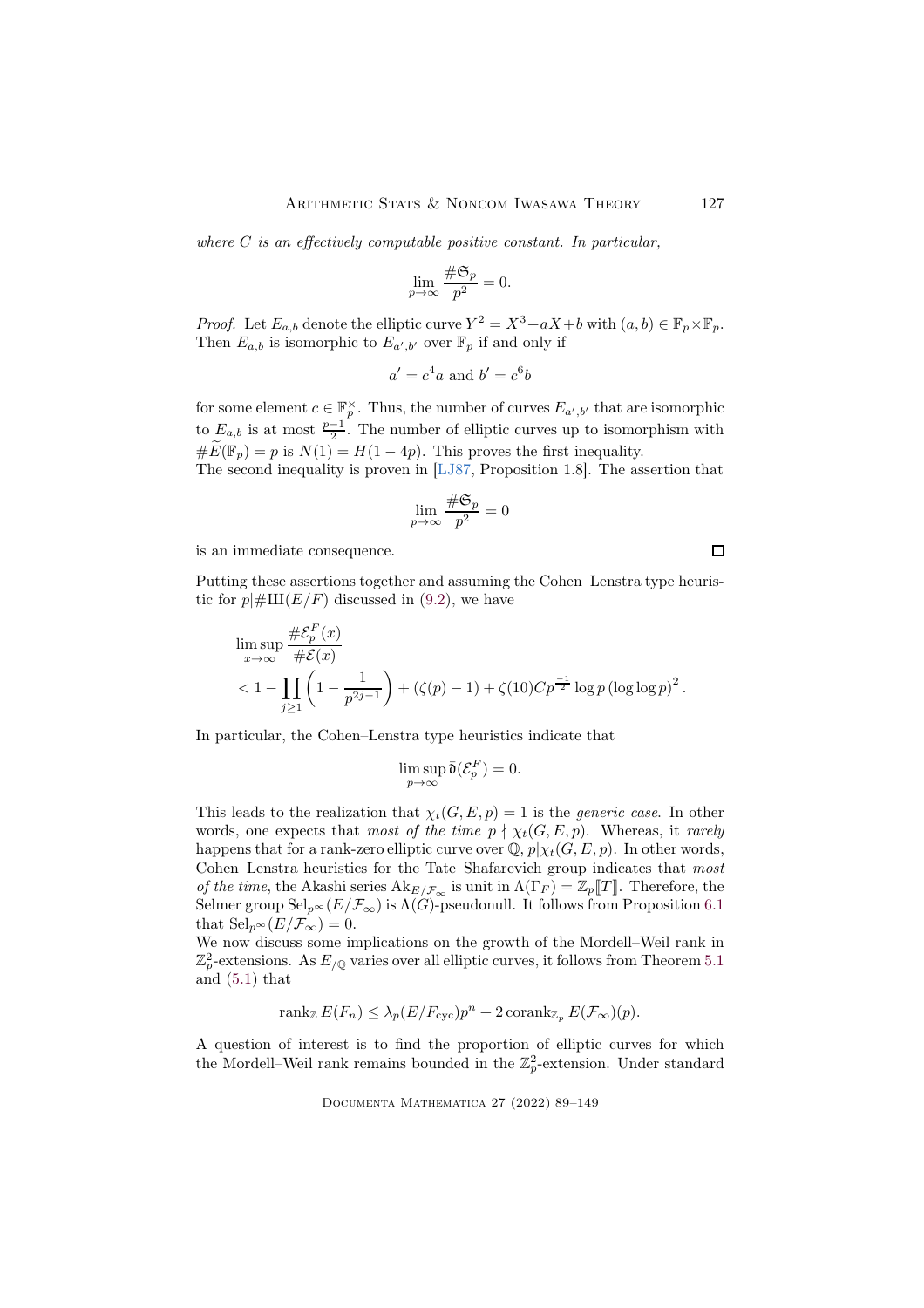hypothesis and the Cohen–Lenstra heuristic for divisibility of the order of the Tate–Shafarevich by p, we have seen that as  $p \to \infty$ , the proportion of elliptic curves such that  $\lambda_p(E/F_{\text{cyc}}) \neq r_E$  approaches 0.

Let  $A_{\sqrt{0}}$  be a fixed non-CM rank 0 elliptic curve of conductor  $N_A$ . Further, suppose that it has rank 0 over F. As s varies over all integers coprime to  $N_A$ , there exists an elliptic curve  $E_{s/\mathbb{Q}}$  with conductor  $s^2N_A$ . In fact,  $E_s$  can be realized as a quadratic twist of the elliptic curve  $A_{\sqrt{Q}}$  and has additive reduction at s. For each such elliptic curve  $E_s$  as well, we have

$$
\operatorname{rank}_{\mathbb{Z}} E_s(F_n) \leq \lambda_p(E_s/F_{\text{cyc}})p^n.
$$

If further  $E_{s/F}$  is also of rank 0, then in the *generic case* one expects  $\lambda_p(E_s/F_{\text{cyc}}) = 0$ . In particular, the Mordell–Weil rank of  $E_s$  remains 0 at each finite layer of the  $\mathbb{Z}_p^2$ -extension.

We now illustrate this with an example. Let  $A$  be the elliptic curve  $11a2$ (Cremona label). Fix  $p = 7$ , and suppose that  $s = 5$ . Then, the elliptic curve  $E_5 = 275b3$  $E_5 = 275b3$  $E_5 = 275b3$  is a rank 0 elliptic curve over Q with additive reduction at 5. When we consider its twist by  $-3$ , we get the curve  $E_5^{(-3)}_{\sqrt{\mathbb{Q}}}$  which is [2475h3](https://www.lmfdb.org/EllipticCurve/Q/2475/a/1) (Cremona label). Therefore, one can check that

$$
\operatorname{rank}_{\mathbb{Z}} E_5(F) = \operatorname{rank}_{\mathbb{Z}} E_5(\mathbb{Q}) + \operatorname{rank}_{\mathbb{Z}} E_5^{(-3)}(\mathbb{Q}) = 0 + 0 = 0.
$$

Since  $E_{5/Q}$  has no 7-torsion and  $\#\text{III}(E_5/\mathbb{Q})[7^\infty] = 1$ , it follows from Remark [8.7](#page-26-1) that

$$
\#III(E_5^{(-3)}/\mathbb{Q})[7^{\infty}] = III(E_5/F)[7^{\infty}] = 1.
$$

The prime 7 is not an anomalous prime for  $E_5$  which can be checked from the  $q$ -expansion. Finally, since the Kodaira symbol at the prime 11 is of type  $I_1$ , we know that upon base-change to  $F$ , the Tamagawa number does not become divisible by 7. Therefore,

$$
\chi(\Gamma_F, E_5) = 1.
$$

Equivalently,  $\mu_7(E_5/F_{\text{cyc}}) = \lambda_7(E_5/F_{\text{cyc}}) = 0$ . In particular, the Mordell–Weil rank of  $E_5$  remains 0 at each finite layer of the  $\mathbb{Z}_p^2$ -extension of  $\mathbb{Q}(\sqrt{-3})$ .

<span id="page-39-0"></span>9.2

Let  $p \geq 5$  be a fixed prime and  $F = \mathbb{Q}(\mu_p)$ . For simplicity, fix m to be a prime number (say  $\ell$ ) and suppose that  $\ell \equiv 1 \mod p$ . Note that  $\ell$  splits completely in F. Let  $\mathcal{F}_{\infty} = \mathbb{Q} \left( \mu_{p^{\infty}}, \ \ell^{\frac{1}{p^n}} : n = 1, 2, \ldots \right)$  be the false Tate curve extension. For the pro-p extension  $G = \text{Gal}(\mathcal{F}_{\infty}/F)$ ,

$$
\chi_t(G, E, p) = \chi_t(\Gamma_F, E, p) \times \prod_{v \in \mathfrak{M}_E} |L_v(E, 1)|_p,
$$

where  $\mathfrak{M}_E = \mathcal{P}_1(E, \mathcal{F}_\infty) \cup \mathcal{P}_2(E, \mathcal{F}_\infty)$  is a set of primes in F that lie above  $\ell$ . The Euler characteristic  $\chi_t(G, E, p) = 1$  when all of the following conditions hold.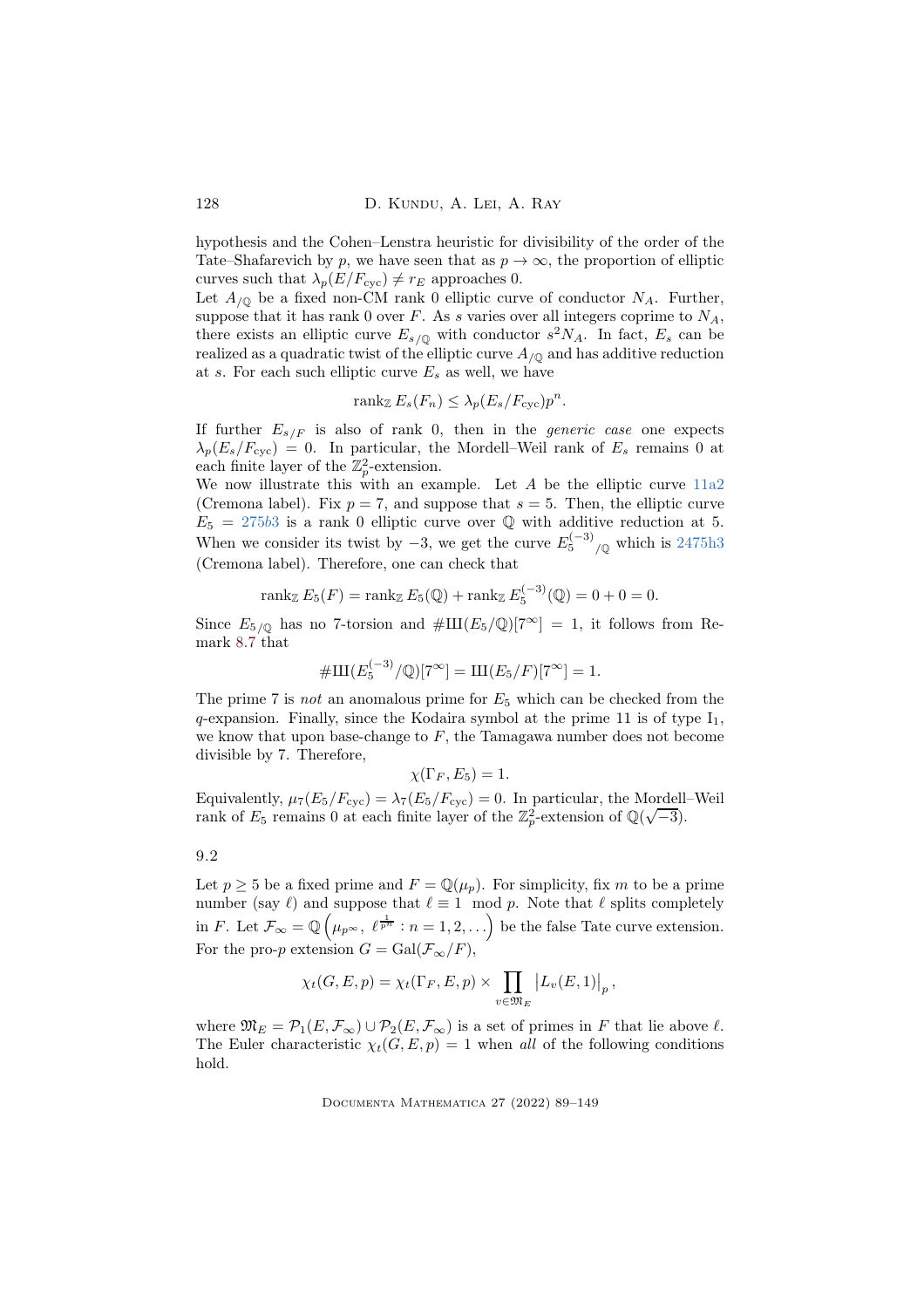- (a)  $\mathcal{R}_p(E/F)$  is a unit in  $\mathbb{Z}_p$ .
- (b)  $\text{III}(E/F)[p^{\infty}] = 0.$
- (c)  $p$  is not an anomalous prime for  $E$ .
- (d)  $p \nmid \tau_{\ell}^{(F)}$  $\tau_{\ell}^{(F)}$ ; equivalently  $p \nmid \tau_{\ell}^{(\mathbb{Q})}$ .(ש).<br>l
- (e) At  $\ell$ , the elliptic curve has additive reduction or non-split multiplicative reduction or good reduction with  $p \nmid \# \widetilde{E}(\mathbb{F}_\ell)$ . (Note that since  $\ell$  splits in F, the reduction type does not change from  $\ell$  to a prime  $v | \ell$  of F.)

Note that the last two conditions are not independent. The condition on  $\ell$ not being a prime of split multiplicative reduction automatically implies that  $p$ does not divide  $\tau_{\ell}^{(\mathbb{Q})} = \tau_{\ell}^{(F)}$  $\frac{\ell}{\ell}$ .

The proportion of Weierstrass equations (ordered by height) over Q with multiplicative reduction was recorded in Lemma [8.19\(](#page-32-0)1). Only half of these have split multiplicative reduction type (see  $[CS21, Theorem 5.1(1)]$ ). By Remark [8.20,](#page-33-2) the proportion of Weierstrass equations which are globally minimal and have split multiplicative reduction at  $\ell$  is given by  $\frac{(\ell-1)}{2\ell^2}$ . Having assumed that  $\ell \equiv 1 \pmod{p}$ , the condition of  $p \nmid \# \widetilde{E}(\mathbb{F}_\ell)$  is equivalent to  $a_\ell(E) \not\equiv 2$ (mod p). The same argument as in Lemma [9.5](#page-37-1) proves that the number of isomorphism classes of elliptic curves over  $\mathbb{F}_{\ell}$  such that  $p\#E(\mathbb{F}_{\ell})$  is given by

<span id="page-40-0"></span>
$$
\sum_{j=-\lfloor \frac{2\sqrt{\ell}}{p} \rfloor}^{\lfloor \frac{2\sqrt{\ell}}{p} \rfloor} N(2+pj)
$$
  
= 
$$
\sum_{j=-\lfloor \frac{2\sqrt{\ell}}{p} \rfloor}^{\lfloor \frac{2\sqrt{\ell}}{p} \rfloor} H((2+pj)^2 - 4\ell)
$$
  

$$
\leq C \left( \frac{4\sqrt{\ell}}{p} + 1 \right) \sqrt{\ell} \log \ell (\log \log \ell)^2
$$
 (9.4)

for some effectively computable constant C.

Let  $\mathcal{E}_p^F$  be the set of elliptic curves over Q such that the following conditions are satisfied

- (a)  $E$  has good *ordinary* reduction at  $p$ ,
- (b) E has good reduction at  $\ell = 2, 3$ ,
- (c) rank  $E(F) = 0$ ,
- (d)  $\chi(G, E, p) \neq 1$ .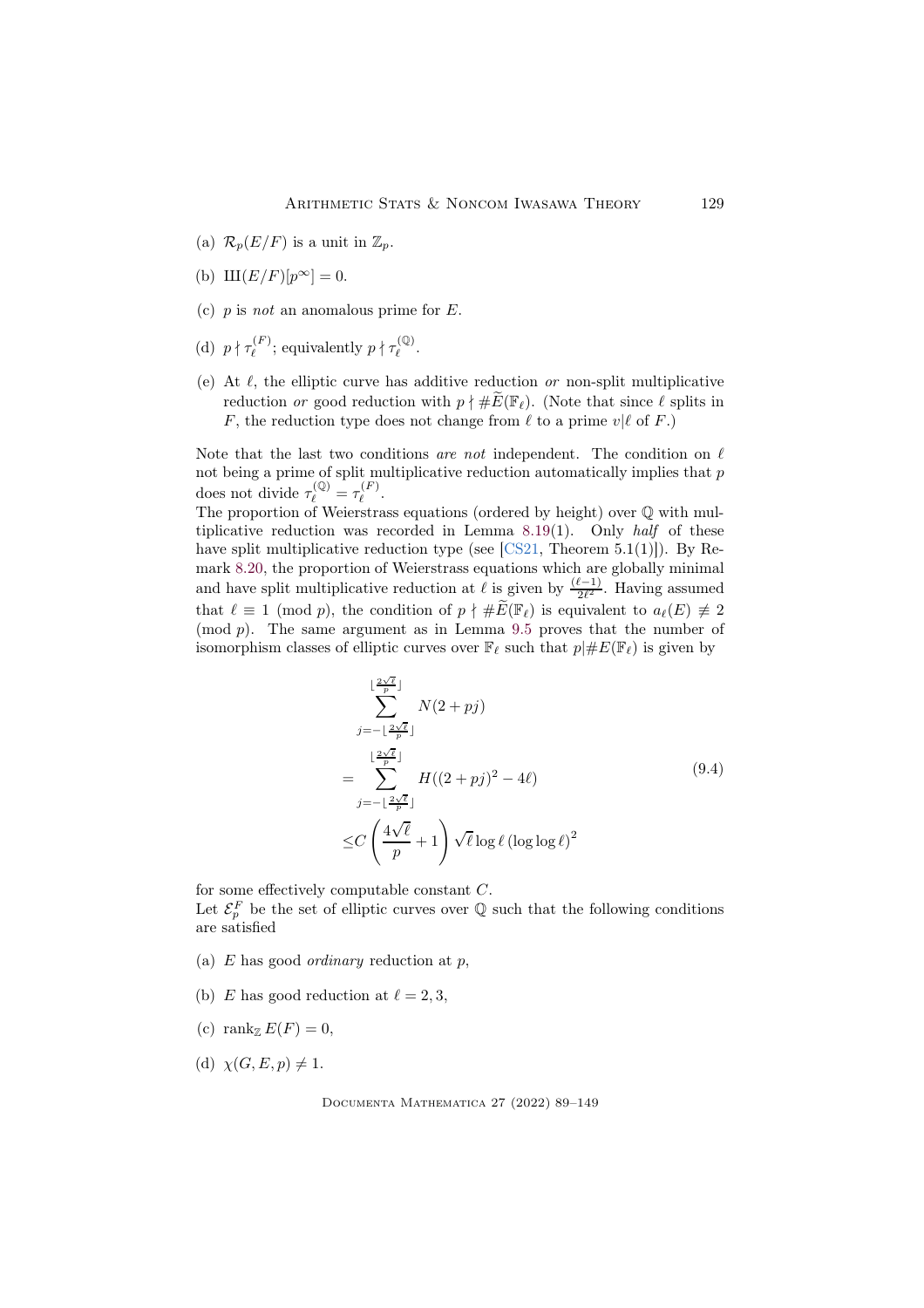Let  $\mathcal{E}_p^{(1)}$  be the set of all elliptic curves over  $\mathbb Q$  such that p divides the order of  $\#III(E/F)$ . Since p and F are fixed throughout and in view of the heuristics mentioned in [\(9.2\)](#page-37-0), it makes sense to assume that

$$
\overline{\mathfrak{d}}(\mathcal{E}_p^{(1)}) = 1 - \prod_{i \ge 1} \left( 1 - \frac{1}{p^{2i-1}} \right).
$$

We have the following result which follows immediately from the previous discussion.

<span id="page-41-0"></span>THEOREM 9.6. With notation as above, there is an effective constant  $C > 0$ such that

$$
\bar{\mathfrak{d}}(\mathcal{E}_p^F) < \bar{\mathfrak{d}}(\mathcal{E}_p^{(1)}) + (\zeta(p) - 1) + \frac{(\ell - 1)}{2\ell^2} + \zeta(10)C\left(\frac{4\sqrt{\ell}}{p} + 1\right)\sqrt{\ell}\log\ell\left(\log\log\ell\right)^2.
$$

Proof. It follows from the definition of upper density that

$$
\bar{\mathfrak{d}}(\mathcal{E}_p^F) < \bar{\mathfrak{d}}(\mathcal{E}_p^{(1)}) + \bar{\mathfrak{d}}(\mathcal{E}_p^{(2)}) + \bar{\mathfrak{d}}(\mathcal{E}_p^{(3)}),
$$

where  $\mathcal{E}_p^{(2)}$  (resp.  $\mathcal{E}_p^{(3)}$ ) is the set of all elliptic curves over Q such that p divides  $\tau^{(F)}_\ell$  $\mathcal{L}_{\ell}^{(F)}$  (resp.  $\#\tilde{E}(\mathbb{F}_{\ell})$ ). From earlier discussion in this section,  $p|\tau_{\ell}^{(F)}$  $\iota_{\ell}^{(F)}$  if and only if  $p|\tau_\ell^{(\mathbb{Q})}$  $\mathcal{L}^{(Q)}$ . Therefore, the estimate for the upper density of  $\mathcal{E}^{(2)}_p$  is  $\zeta(p) - 1$ , just as was calculated previously. Finally, the estimate for  $\bar{\mathfrak{d}}(\mathcal{E}_p^{(3)})$  follows from [\(9.4\)](#page-40-0). This completes the proof of the theorem.  $\Box$ 

The above theorem counts the proportion of elliptic curves with non-trivial G-Euler characteristic. In view of Propositions [4.14](#page-15-0) and [4.15,](#page-15-1) we can count how often the Selmer group is not pseudonull. Rephrased in terms of the  $\Lambda(H)$ -rank, the above theorem answers the question how often is

$$
\operatorname{rank}_{\Lambda(H)} \mathcal{X}(E/\mathcal{F}_{\infty}) > 0?
$$

Next, we discuss a finer question pertaining to the  $\Lambda(H)$ -rank of  $\mathcal{X}(E/\mathcal{F}_{\infty})_f$ .

<span id="page-41-1"></span>COROLLARY 9.7. Let  $p > 3$  be a fixed prime and fix another prime  $\ell \equiv 1$ (mod p). Consider the false Tate curve extension  $\mathcal{F}_{\infty} = \mathcal{F}_{\infty}^{(\ell)}$ . Varying over all elliptic curves (over  $\mathbb{Q}$ ) with good reduction at  $\ell$  and good ordinary reduction at p, the upper density of elliptic curves with

$$
rank_{\Lambda(H)} \mathcal{X}(E/\mathcal{F}_{\infty})_f > \lambda_p(E/F_{\text{cyc}}) \ge 0
$$

is at most

$$
\frac{(\ell-1)}{2\ell^2} + \zeta(10)C\left(\frac{4\sqrt{\ell}}{p} + 1\right)\sqrt{\ell}\log \ell(\log \log \ell)^2,
$$

where C is an effective positive constant.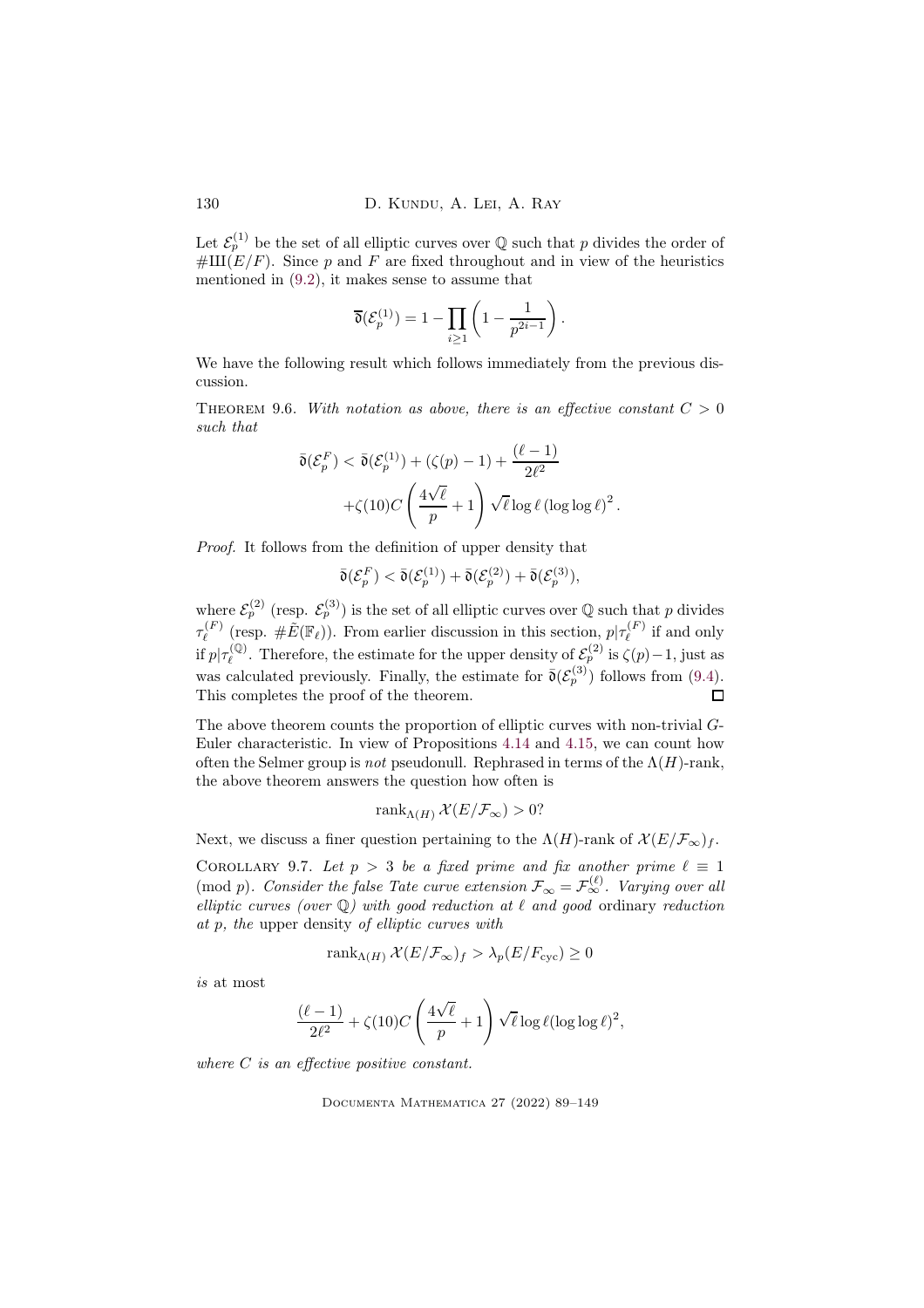Proof. In this case, note that [\(5.1\)](#page-16-2) gives

$$
\mathrm{rank}_{\Lambda(H)}\,\mathcal{X}(E/\mathcal{F}_\infty)_f=\lambda_p(E/F_{\mathrm{cyc}})+\sum_{\substack{v\mid \ell,\\ \ell\text{ split multiplicative}}}1+\sum_{\widetilde{E}(\mathbb{F}_\ell)[p]\neq 0}2.
$$

Observe that for any elliptic curve with

rank<sub>Λ(H)</sub>  $\mathcal{X}(E/\mathcal{F}_{\infty})_f > \lambda_p(E/F_{\text{cyc}}) \geq 0$ ,

either of the following properties must hold:

- (a) E has split multiplicative reduction at  $\ell$ , or
- (b)  $p|\widetilde{E}(\mathbb{F}_{\ell})$ .

The result now follows from our previous calculations.

We now prove an alternative result for the G-Euler characteristic, where  $\mathcal{G}$  :=  $Gal(\mathcal{F}_{\infty}/\mathbb{Q})$ . Since this extension is *not* pro-p, even if the associated Akashi series over G is a unit, we cannot deduce that the Selmer group  $\text{Sel}_{n^{\infty}}(E/\mathcal{F}_{\infty})$ is pseudonull as a  $\Lambda(G)$ -module. In this setting, m is a p-power free natural number. We have

$$
\chi_t(\mathcal{G}, E, p) = \chi_t(\Gamma_{\mathbb{Q}}, E, p) \times \prod_{v \in \mathfrak{M}_E} \left| L_v(E, 1) \right|_p.
$$

Now,  $\mathfrak{M}_E = \mathcal{P}_1 \cup \mathcal{P}_2$  is a set of primes in  $\mathbb{Q}$ . How often  $\chi_t(\mathcal{G}, E, p) = 1$  requires studying for what proportion of elliptic curves do the following properties hold simultaneously.

- (a) The normalized *p*-adic regulator (over  $\mathbb{Q}$ ) is a *p*-adic unit.
- (b)  $III(E/\mathbb{Q})[p] = 0.$
- (c)  $p$  is not an anomalous prime for  $E$ .
- (d)  $p \nmid \prod_{\ell \neq p} c_{\ell}(E/\mathbb{Q}).$
- (e) At all primes  $\ell | m$ , the elliptic curve has either additive reduction or nonsplit multiplicative reduction or good reduction with  $p \nmid \# \widetilde{E}(\mathbb{F}_\ell)$ .

Let  $\mathcal{E}'_p$  be the set of rank 0 elliptic curves with good reduction at  $\ell = 2, 3$ , good *ordinary* reduction at p, and  $\chi(\mathcal{G}, E, p) \neq 1$ . The above discussion can be summarized as below.

Documenta Mathematica 27 (2022) 89–149

 $\Box$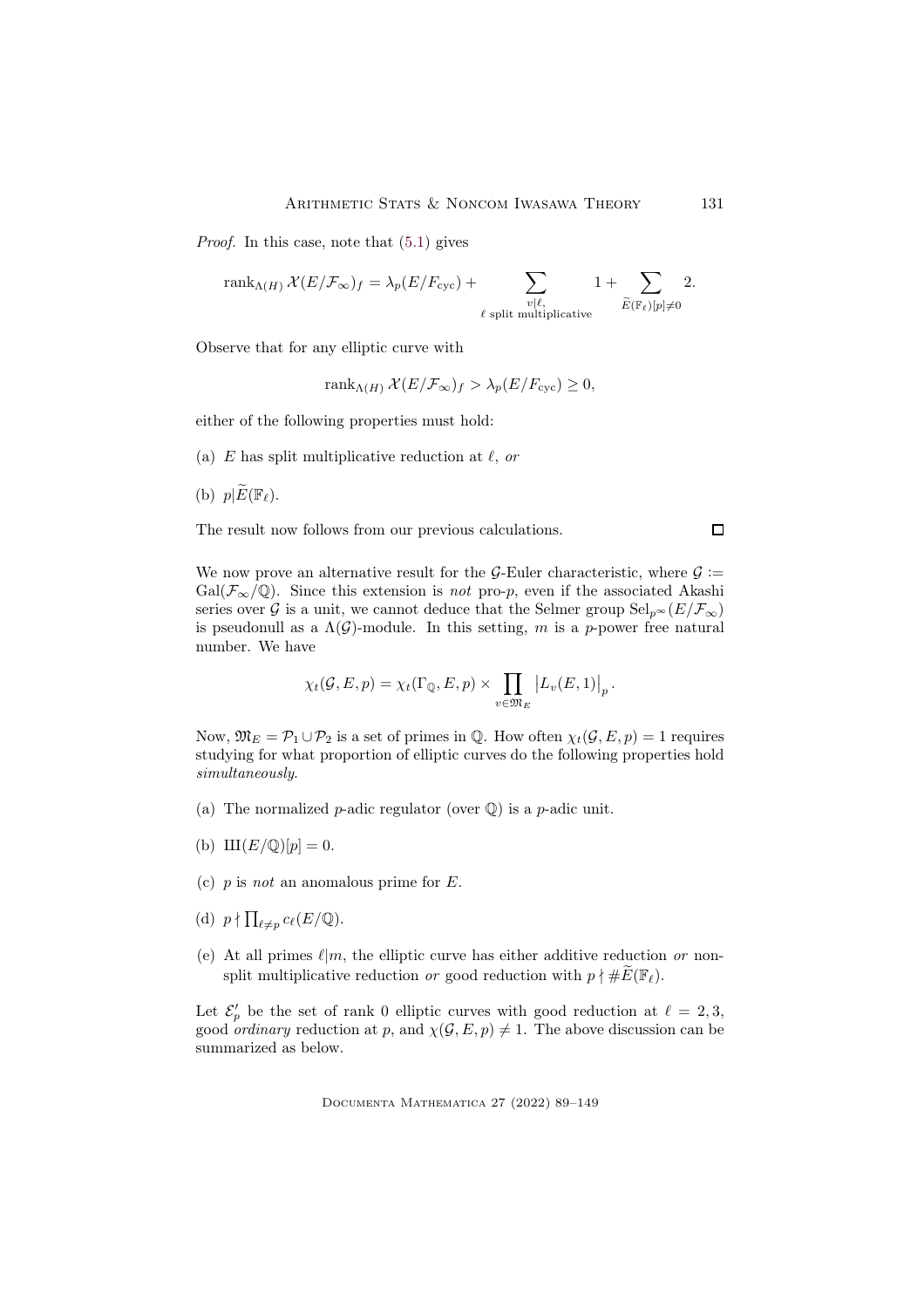<span id="page-43-0"></span>Theorem 9.8. Assume Delaunay's heuristic for the Tate–Shafarevich group. Then, there are effective constants  $C_1, C_2 > 0$  for which

$$
\overline{\mathfrak{d}}(\mathcal{E}_p') < 1 - \prod_{j \ge 1} \left( 1 - \frac{1}{p^{2j-1}} \right) + (\zeta(p) - 1)
$$
\n
$$
+ \zeta(10)C_1 p^{-1} \log p (\log \log p)^2 + \sum_{\ell \mid m} \frac{(\ell - 1)}{2\ell^2}
$$
\n
$$
+ \sum_{\ell \mid m} \zeta(10)C_2 \left( \frac{4\sqrt{\ell}}{p} + 1 \right) \sqrt{\ell} \log \ell (\log \log \ell)^2.
$$

Sketch of the proof. As in the proof of Theorem [9.6,](#page-41-0) the upper bound for  $\bar{\mathfrak{d}}(\mathcal{E}'_p)$ is evaluated by obtaining estimates for the proportion of (rank 0) elliptic curves over  $\mathbb Q$  ordered by height for which at least one of the properties (b)–(e) is not satisfied. The estimate for each of these quantities is calculated as before.  $\Box$ 

REMARK 9.9. Assuming Delaunay's heuristics, we find that as  $p \to \infty$ ,

$$
\limsup_{p \to \infty} \left( \bar{\mathfrak{d}}(\mathcal{E}'_p) \right) < \sum_{\ell \mid m} \frac{(\ell-1)}{2\ell^2} + \sum_{\ell \mid m} \zeta(10) C_2 \sqrt{\ell} \log \ell \left( \log \log \ell \right)^2.
$$

<span id="page-43-1"></span>9.3

Let  $p \geq 5$  be a fixed prime number and  $E_{0/\mathbb{Q}}$  a fixed non-CM elliptic curve with good reduction at p. This elliptic curve determines the extension  $\mathcal{F}_{\infty} =$  $\mathbb{Q}(E_0[p^\infty])$ . Write  $\mathcal{G}_{E_0} = \text{Gal}(\mathcal{F}_{\infty}/\mathbb{Q})$ . Then,

$$
\chi_t(\mathcal{G}_{E_0}, E, p) = \chi_t(\Gamma_{\mathbb{Q}}, E, p) \times \prod_{v \in \mathfrak{M}_{E_0}} |L_v(E, 1)|_p,
$$

where  $\mathfrak{M}_{E_0}$  is the finite set of primes of multiplicative or potentially multiplicative reduction of  $E_0$ . Note that  $\mathfrak{M}_{E_0}$  is a fixed set.

We would like to calculate the proportion of elliptic curves  $E_{\sqrt{Q}}$  with good ordinary reduction at p, ordered by height, for which  $\chi_t(\mathcal{G}_{E_0}, E, p)$  is a padic unit. Since the  $p$ -adic Lie extension of interest is *not* pro- $p$ , even if the associated Euler characteristic is a p-adic unit, we will not be able to deduce the pseudonullity of  $\text{Sel}_{p^{\infty}}(E/\mathcal{F}_{\infty})$  as a  $\Lambda(\mathcal{G}_{E_0})$ -module. As in the previous case, we need to find the proportion of elliptic curves for which the following properties hold simultaneously.

- (A) The normalized *p*-adic regulator (over  $\mathbb{Q}$ ) is a *p*-adic unit.
- (B)  $\text{III}(E/\mathbb{Q})[p] = 0.$
- (C)  $p$  is not an anomalous prime for  $E$ .
- (D)  $p \nmid \prod_{\ell \neq p} c_{\ell}(E/\mathbb{Q}).$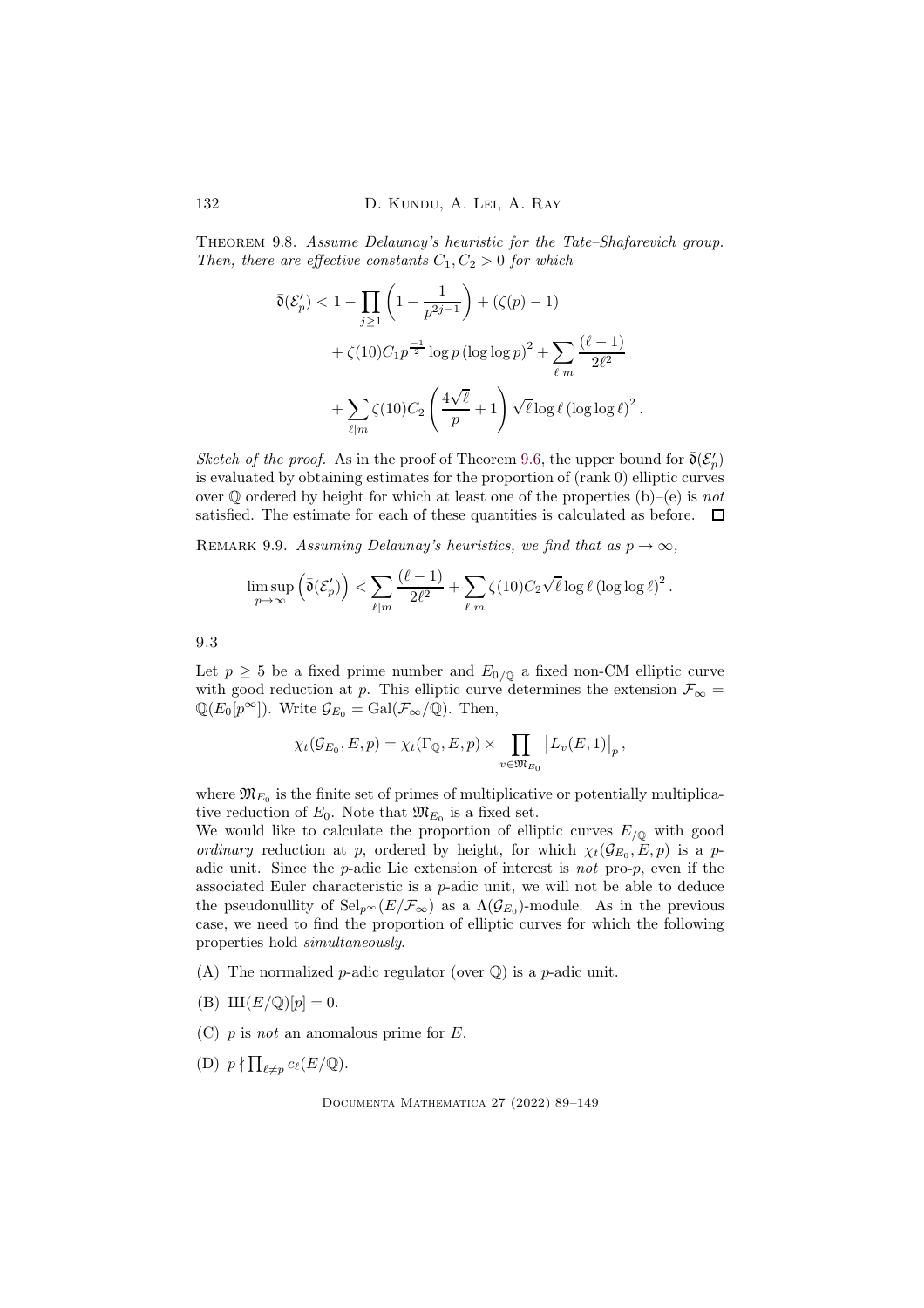- (E) At each  $\ell \in \mathfrak{M}_{E_0}$ , the elliptic curve has one of the following reduction types
	- (a) additive reduction or
	- (b) split multiplicative reduction if  $\ell \not\equiv 1 \pmod{p}$  or
	- (c) non-split multiplicative reduction if  $\ell \not\equiv -1 \pmod{p}$  or
	- (d) good reduction with  $p \nmid \# \widetilde{E}(\mathbb{F}_\ell)$ .

If the elliptic curves are stipulated to have rank  $0$ , then the  $p$ -adic regulator is a unit in  $\mathbb{Z}_p$ . Let  $\mathcal{E}'_p$  be the set of rational elliptic curves with rank  $E(\mathbb{Q}) = 0$ , good reduction at  $\ell = 2, 3$ , good *ordinary* reduction at p, and  $\chi(\mathcal{G}_{E_0}, E, p) \neq 1$ . The next result can be proven in the same way as Theorem [9.8.](#page-43-0) The only difference in the formula stems from how often the local Euler factor is not a p-adic unit.

<span id="page-44-0"></span>Theorem 9.10. Assume Delaunay's heuristic for the Tate–Shafarevich group. Then, there exist effective constants  $C_1, C_2 > 0$  for which

$$
\bar{\mathfrak{d}}(\mathcal{E}'_{p}) < 1 - \prod_{j\geq 1} \left( 1 - \frac{1}{p^{2j-1}} \right) + (\zeta(p) - 1) \\
&+ \zeta(10) C_1 p^{-\frac{1}{2}} \log p \left( \log \log p \right)^2 \\
&+ \sum_{\ell \in \mathfrak{M}_{E_0,}} \frac{(\ell - 1)}{2\ell^2} + \sum_{\ell \in \mathfrak{M}_{E_0,}} \frac{(\ell - 1)}{2\ell^2} \\
&+ \sum_{\ell \in \mathfrak{M}_{E_0}} \zeta(10) C_2 \left( \frac{4\sqrt{\ell}}{p} + 1 \right) \sqrt{\ell} \log \ell \left( \log \log \ell \right)^2.
$$

Shifting focus, we record our observations regarding the  $\Lambda(H)$ -rank of the Selmer group when H is a pro-p group. Fix a non-CM elliptic curve  $E_{0/Q}$ with good reduction at  $p \geq 5$ , such that  $F = \mathbb{Q}(E_0[p]) = \mathbb{Q}(\mu_p)$  and  $\mathcal{F}_{\infty} = \mathbb{Q}(E_0[p^{\infty}])$ . The set of primes of potentially multiplicative reduction is determined explicitly. Call this set  $\mathcal{PM}_0$ . For simplicity, suppose that primes in  $\mathcal{PM}_0$  split completely in F. Such examples exist. Choose  $E_0$  to be the elliptic curve with Cremona label [11a1](https://www.lmfdb.org/EllipticCurve/Q/11a1/) and set  $p = 5$ . In this case,  $F = \mathbb{Q}(\mu_5)$ and  $\mathcal{F}_{\infty}/F$  is a pro-p extension. Also, since  $11 \equiv 1 \pmod{5}$ , it is clear that 11 splits in F.

PROPOSITION 9.11. Suppose that E varies over all globally minimal Weierstrass equations with good ordinary reduction at p and good reduction at 2, 3. The proportion of such elliptic curves with the additional property that

$$
\operatorname{rank}_{\Lambda(H)} \mathcal{X}(E/\mathcal{F}_{\infty})_f > \lambda_p(E/F_{\text{cyc}})
$$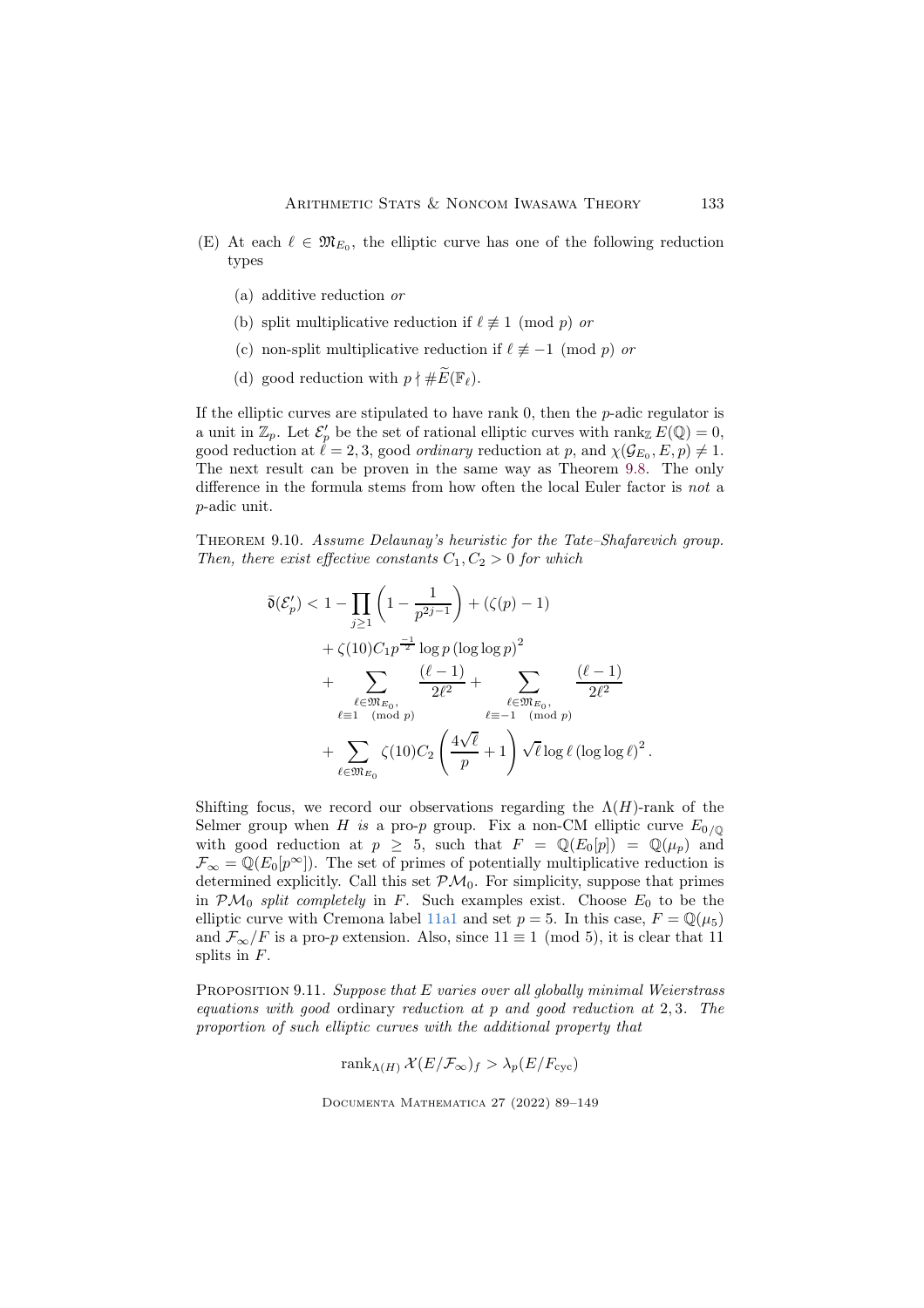has an upper density

$$
\sum_{\ell\in \mathcal{PM}_0}\frac{\ell-1}{2\ell^2}+\sum_{\ell\in \mathcal{PM}_0}\zeta(10)C\left(\frac{4\sqrt{\ell}}{p}+1\right)\sqrt{\ell}\log \ell(\log\log \ell)^2,
$$

where  $C > 0$  is an effectively computable constant.

Proof. In this case, [\(5.1\)](#page-16-2) is precisely

$$
\operatorname{rank}_{\Lambda(H)} \mathcal{X}(E/\mathcal{F}_{\infty})_f = \lambda_p(E/F_{\text{cyc}}) + \sum_{\ell \in \mathcal{PM}_0} \operatorname{corank}_{\mathbb{Z}_p} Z_v(F_{\text{cyc},w}).
$$

The proportion of elliptic curves E such that

$$
rank_{\Lambda(H)} \mathcal{X}(E/\mathcal{F}_{\infty})_f > \lambda_p(E/F_{\text{cyc}}),
$$

must satisfy the property that for some  $\ell \in \mathcal{PM}_0$ , the elliptic curve has *either* 

- (a) split multiplicative reduction or
- (b) good reduction with  $E(\mathbb{F}_{\ell})[p] \neq 0$ .

The claim follows from calculations identical to earlier results.

 $\Box$ 

# <span id="page-45-0"></span>10 RESULTS FOR A FIXED  $E_{\sqrt{Q}}$  AS p VARIES

Recall from previous sections that  $G = \text{Gal}(\mathcal{F}_{\infty}/F)$  and  $\mathcal{G} = \text{Gal}(\mathcal{F}_{\infty}/\mathbb{Q})$ . Thus, G is pro-p, which G is not (unless  $F/Q$  is a p-extension). Given an elliptic curve  $E_{\sqrt{Q}}$ , the question of interest is the following: as p varies over all primes of good *ordinary* reduction of  $E$ , for what proportion of primes is  $\chi_t(G, E, p)$  (or  $\chi_t(\mathcal{G}, E, p)$ ) a p-adic unit. Note that as p varies, so does the extension  $\mathcal{F}_{\infty}$ , as we shall see below.

In [§10.1,](#page-45-1) we fix a rank 0 elliptic curve  $E_{\sqrt{Q}}$  and an imaginary quadratic field F. The goal is to study the variation of the Mordell–Weil rank at each finite layer of the  $\mathbb{Z}_p^2$ -extension as p varies. In [§10.2,](#page-46-1) we fix a square-free integer m and consider the false Tate curve extension  $\mathcal{F}_{\infty} = \mathbb{Q}(\mu_{p^{\infty}}, m^{\frac{1}{p^{\infty}}})$  as p varies. The analysis is carried out in three steps depending on the reduction type of the fixed elliptic curve E at a prime  $\ell | m$ . The results are summarized in Theorem [10.10.](#page-49-0) In [§10.3,](#page-50-0) we fix a pair of elliptic curves  $(E, E')$  both defined over  $\mathbb Q$  and such that E' is non-CM. We study the variation of truncated  $\mathcal{G}_{E'}$ -Euler characteristic and that of the  $\Lambda(H)$ -corank of the Selmer group, as p varies.

### <span id="page-45-1"></span>10.1

Let  $F = \mathbb{Q}(\sqrt{-d})$  be a fixed imaginary quadratic field and we consider the unique  $\mathbb{Z}_p^2$ -extension  $\mathcal{F}_{\infty}/F$ . In this case,  $\mathfrak{M} = \emptyset$ .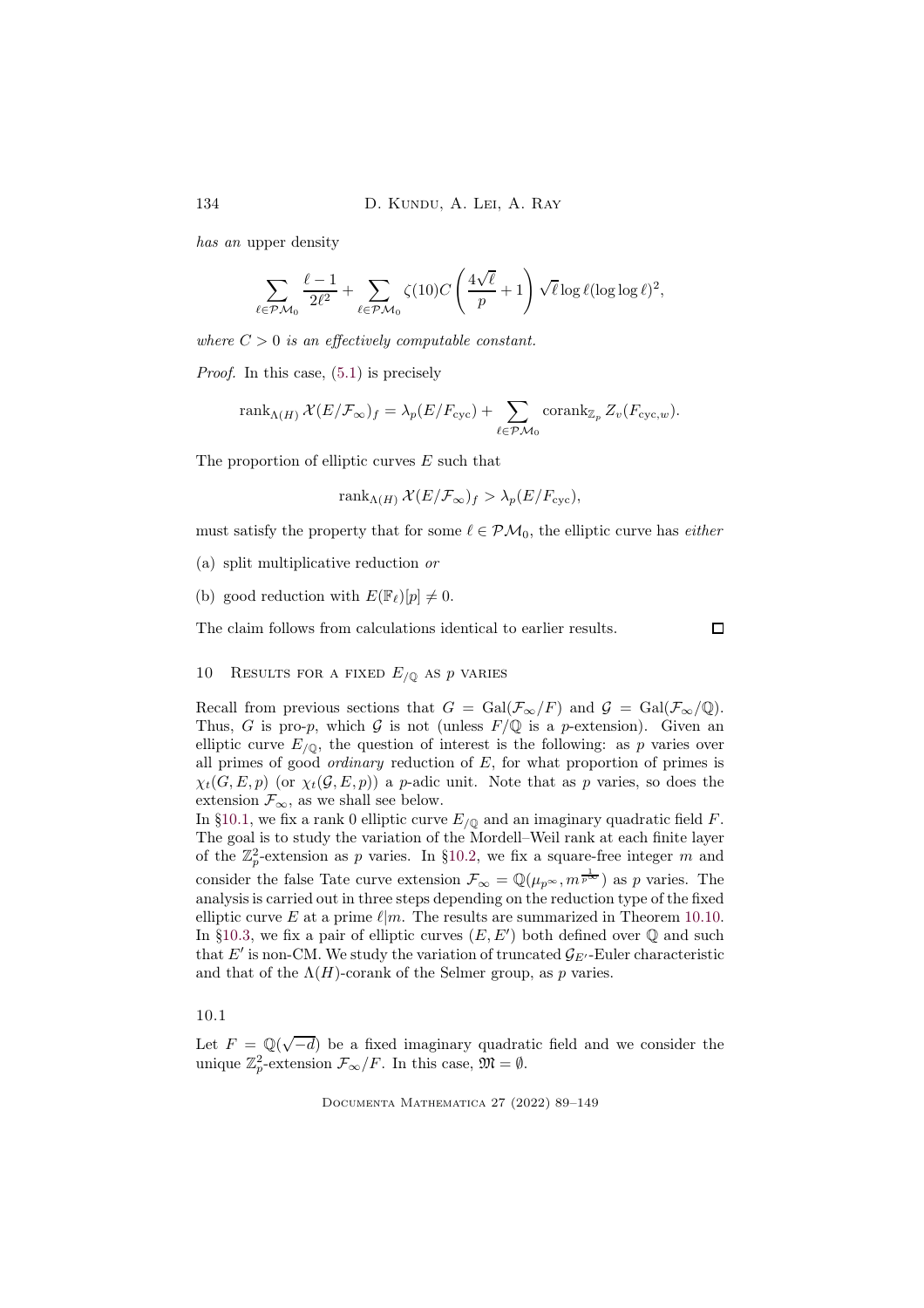<span id="page-46-2"></span>PROPOSITION 10.1. Let  $E_{\text{/}0}$  be a fixed elliptic curve of Mordell–Weil rank 0 without complex multiplication. Suppose that it remains of rank 0 upon basechange to F. Further, assume that  $\#\amalg (E/F)$  is finite. Then,  $\chi(G, E, p) = 1$ for all primes  $p$  at which  $E$  has good ordinary primes outside a set of density zero.

*Proof.* For the extensions  $\mathbb{Q}_{\text{cyc}}/\mathbb{Q}$  (as p varies), the result was proven by Green-berg [\[Gre99,](#page-57-13) Proposition 5.1]. For cyclotomic  $\mathbb{Z}_p$ -extensions of a general number field, the statement follows from a result of V. K. Murty [\[Mur97\]](#page-59-12), and this was observed by the first named author in her thesis, see [\[Kun20,](#page-58-12) Theorem 5.1.1] for details.

The result for  $\mathbb{Z}_p^2$ -extensions  $\mathcal{F}_{\infty}/F$  of an imaginary quadratic field F follows from the same argument as aforementioned results. Consider the formula for the Euler characteristic

$$
\chi(G, E, p) = \chi(\Gamma_F, E, p)
$$
  
 
$$
\sim \frac{\# \amalg (E/F)[p^{\infty}] \cdot \prod_{v \nmid p} c_v^{(p)}(E/F)}{\left(\# E(F)[p^{\infty}]\right)^2} \cdot \prod_{v \mid p} \left(\# \widetilde{E}(\kappa_v)[p^{\infty}]\right)^2.
$$

It follows from our assumptions on  $E$  that the above Euler characteristic is defined. Clearly all terms in the above formula are p-adic units for all but finitely many primes p, except possibly the term  $\prod_{v|p} \left( \# \widetilde{E}(\kappa_v)[p^{\infty}] \right)$ . The result of [\[Mur97\]](#page-59-12) states that  $p \nmid \prod_{v|p} \left( \# \widetilde{E}(\kappa_v)[p^\infty] \right)$  for all primes outside a set of density zero. This sparse set of primes at which p divides  $\prod_{v|p} \left( \# \widetilde{E}(\kappa_v)[p^\infty] \right)$ is the set of anomalous primes. In conclusion,  $\chi(G, E, p) = 1$  for all primes p outside a density zero set of primes.  $\Box$ 

<span id="page-46-0"></span>COROLLARY 10.2. With the same setting as Proposition [10.1,](#page-46-2) for all good ordinary primes outside a set of density zero, rank<sub>Z</sub>  $E(F_n) = 0$  at each finite layer of the  $\mathbb{Z}_p^2$ -extension.

Proof. Combining Proposition [10.1](#page-46-2) and Remark [5.2,](#page-16-4) we know that for density 1 good ordinary primes the following inequality holds,

$$
\operatorname{rank}_{\mathbb{Z}} E(F_n) \leq \lambda_p(E/F_{\text{cyc}}) \cdot p^n = 0.
$$

In particular, the Mordell–Weil rank of  $E(F_n) = 0$  in each finite layer of the  $\mathbb{Z}_p^2$ -extension for all good *ordinary* primes p outside a subset of density 0.

<span id="page-46-1"></span>10.2

We fix an elliptic curve  $E_{/Q}$  and a square-free integer m. We vary p over all primes where E has good *ordinary* reduction. Let  $F = \mathbb{Q}(\mu_p)$  and consider the false Tate curve extension

$$
\mathcal{F}_{\infty} := \mathbb{Q}(\mu_{p^{\infty}}, m^{\frac{1}{p^{\infty}}}),
$$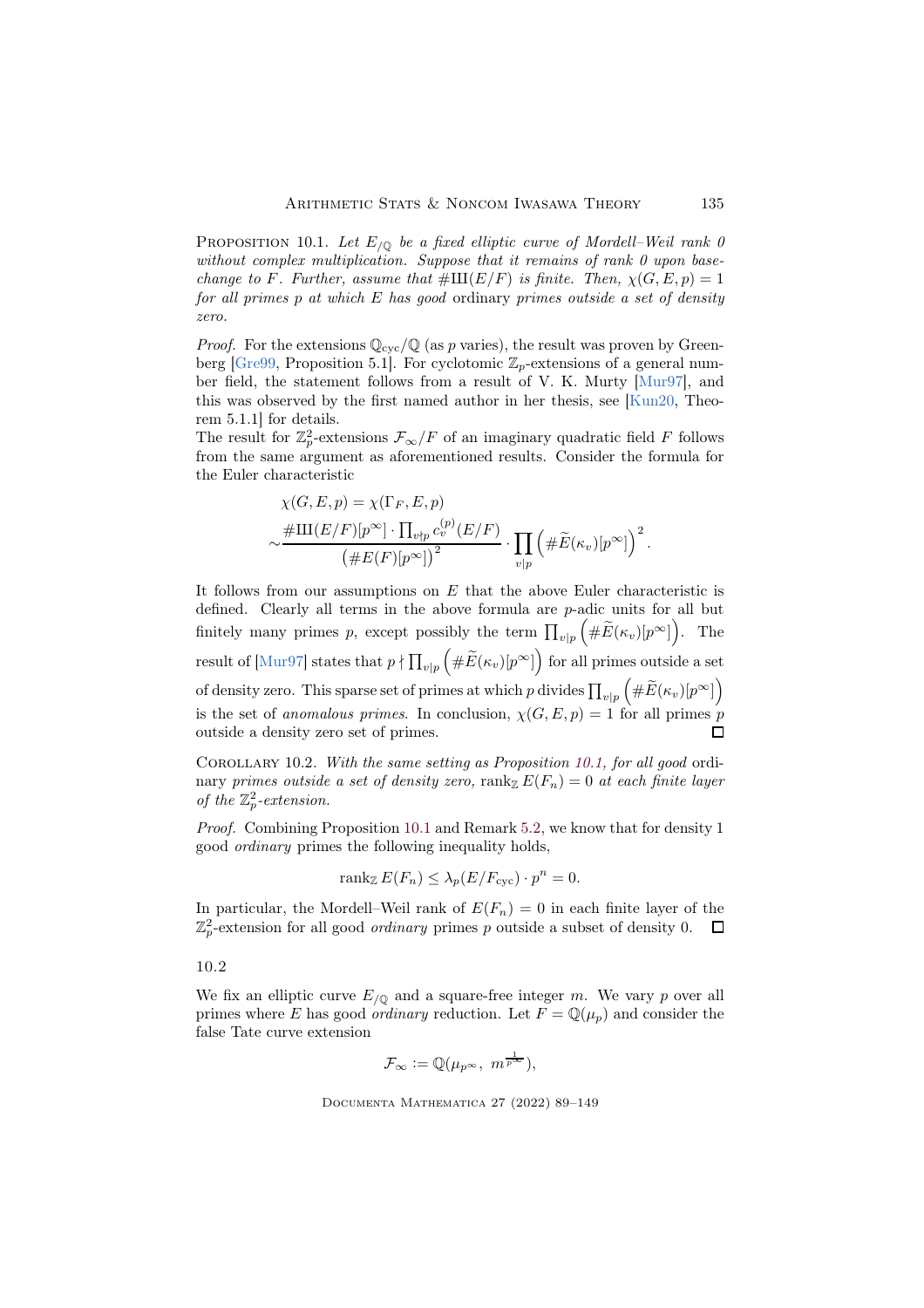which varies as p varies (m fixed). As noted in  $(6.3)$ , the primes in the set  $\mathfrak{M}$ divide m. We begin the discussion with a few basic remarks.

Case 1: Suppose that  $\ell$  is a prime divisor of m and  $v|\ell$  is a prime of F. If E has either non-split multiplicative reduction or additive reduction of E, then  $v \notin \mathfrak{M}$ . It follows from Theorem [4.9](#page-13-0) that such primes do not contribute to the G-Euler characteristic. More precisely, if E has non-split multiplicative reduction or additive reduction at *all* the primes dividing  $m$  then for all primes  $p$ ,

$$
\chi(G, E, p) = \chi(\Gamma_F, E, p).
$$

In this case, [\(8.2\)](#page-29-2) simplifies considerably and becomes

$$
rank_{\Lambda(H)} \mathcal{X}(E/\mathcal{F}_{\infty})_f = \lambda_p(E/F_{\text{cyc}}).
$$

Now, Theorem [5.1](#page-16-3) asserts that

$$
rank_{\mathbb{Z}}(E/F_n) \leq \lambda_p(E/F_{\text{cyc}})p^n.
$$

Case 2: When  $\ell$  is a prime of *split multiplicative reduction* we have the following:

<span id="page-47-0"></span>PROPOSITION 10.3. Consider the false Tate curve extension  $\mathcal{F}_{\infty} = \mathcal{F}_{\infty}^{(m)}$ . Let  $E_{\sqrt{Q}}$  be a fixed elliptic curve with split multiplicative reduction at a prime dividing m. As p varies over all primes of good ordinary reduction of E, the G-Euler characteristic is always non-trivial.

*Proof.* Suppose that  $\ell$  is a prime divisor of m and  $v|\ell$  is a prime of split multiplicative reduction of E. Since  $\ell \neq p$ , we have that  $v \in \mathfrak{M}$ . Recall that Lemma  $4.6(2)$  $4.6(2)$  asserts that

$$
\big|L_v(E,1)\big|_p\neq 1\hbox{ if and only if }q_v\equiv 1\pmod p.
$$

We have  $q_v = |\mathbb{F}_{\ell} f|$  where  $f = f_p$  is the *degree of inertia* of  $\ell$  in  $F = \mathbb{Q}(\mu_p)$ . Recall from our discussion in [§8.2](#page-27-0) that  $f$  is the smallest positive integer such that  $\ell^f \equiv 1 \pmod{p}$ . Therefore, we conclude that varying over all primes p, the G-Euler characteristic is *always* non-trivial for an elliptic curve  $E_{/Q}$  with split multiplicative reduction at  $\ell | m$ . П

REMARK 10.4. The growth of Mordell–Weil ranks inside  $\mathcal{F}_{\infty}$  has been studied using Heegner points by H. Darmon and Y. Tian in  $|DT10|$  under certain hypotheses (see also [\[DL17\]](#page-56-3)). Their results tell us that the Mordell–Weil ranks are expected to be unbounded inside  $\mathcal{F}_{\infty}$ .

Case 3: If  $\ell$  is a prime divisor of m and  $v|\ell$  is a prime of good reduction of E, we need to analyse two cases. If  $\ell = p$ , then  $v \notin \mathfrak{M}$  and there is no contribution to the G-Euler characteristic from the local Euler factor. Otherwise, by definition,

 $v \in \mathfrak{M}$  if and only if  $E(F_v)[p^{\infty}] \neq 0$ .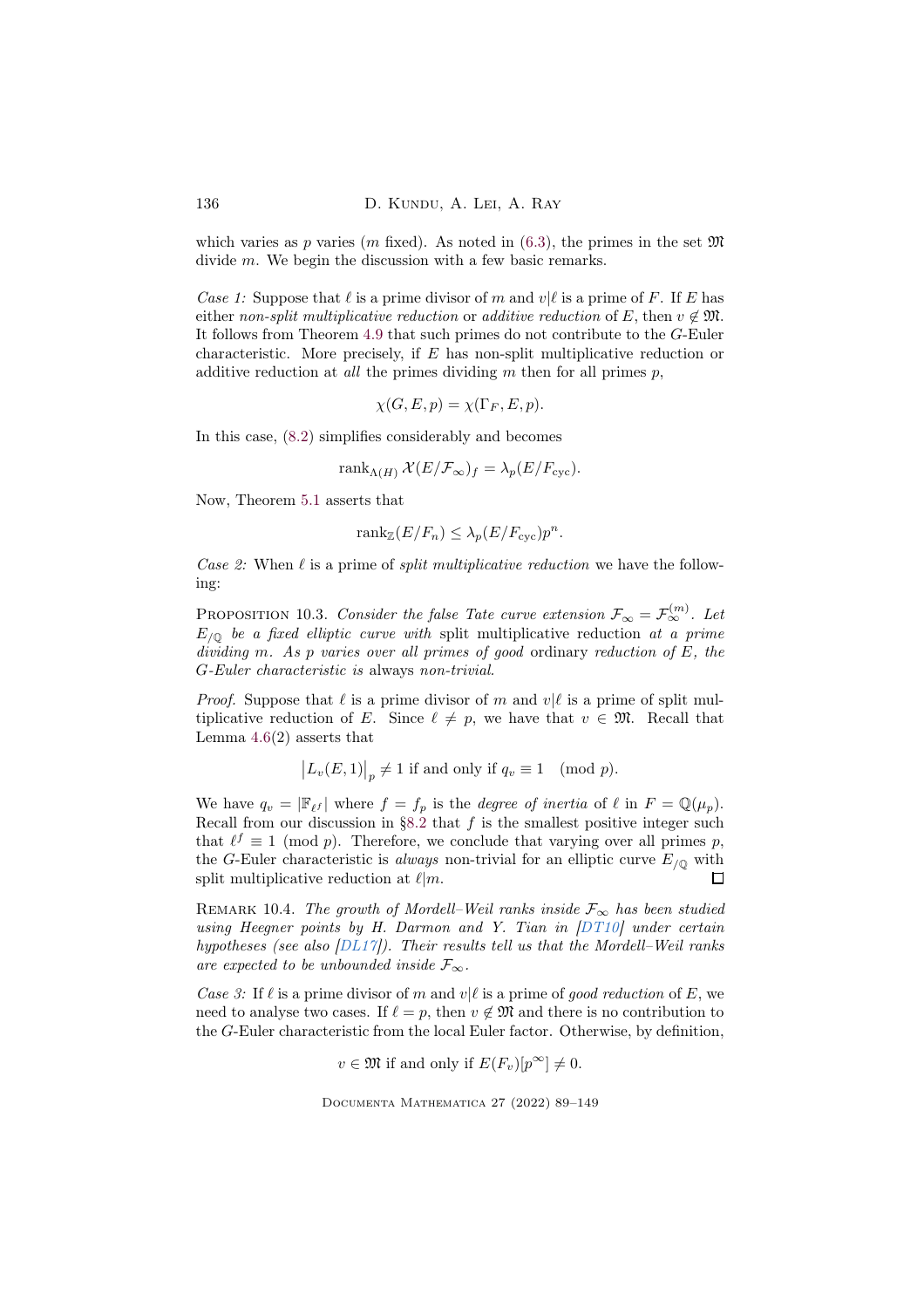We would like to evaluate for what proportion of primes p is  $E(F_v)[p] \neq 0$  for a fixed  $\ell$ . Equivalently (see [\[Sil09,](#page-60-6) Proposition VII.3.1]), how often does p divide  $E(\kappa_v)$ ? Recall that

$$
\#\widetilde{E}(\kappa_v) = \ell^f + 1 - a_v \equiv 2 - a_v \pmod{p},
$$

where f is the smallest positive integer such that  $\ell^f \equiv 1 \pmod{p}$  as in the proof of Proposition [10.3.](#page-47-0) Thus, the condition  $|L_v(E,1)|_p \neq 1$  holds precisely when  $a_v \equiv 2 \pmod{p}$ .

<span id="page-48-1"></span>PROPOSITION 10.5. Let  $E_{/\mathbb{Q}}$  be a non-CM elliptic curve with good reduction at  $\ell \geq 5$ . As p varies over all primes (distinct from  $\ell$ ), consider the number field  $F = \mathbb{Q}(\mu_p)$  and the base-change of E to F. Then, for at least half of the primes p where E has good ordinary reduction, we have

$$
a_v \not\equiv 2 \pmod{p}.
$$

*Proof.* Since E is assumed to be non-CM, it has been proved by Serre  $\lceil \text{Ser68} \rceil$ that the set of primes where  $E$  has good *supersingular* reduction has density zero. Therefore, it is enough to consider all primes  $p$ , not just those where  $E$ has good *ordinary* reduction. Since  $E_{/Q}$  and  $\ell$  are fixed, the value of  $a_{\ell}$  is determined precisely. Let  $\alpha$  and  $\beta$  be the roots of  $X^2 - a_\ell X + \ell$  in  $\overline{\mathbb{Q}}$  and let  $\overline{\alpha}$ and  $\bar{\beta}$  be the roots of  $X^2 - a_\ell X + \ell$  in  $\overline{\mathbb{F}_p}$ . Then  $a_v = \alpha^f + \beta^f \equiv 2 \mod p$  if and only if  $\bar{\alpha}^f = 1$  since  $(\alpha \beta)^f = \ell^f \equiv 1 \mod p$ .

When  $p \neq \ell$ , the constant term of the polynomial  $X^2 - a_{\ell}X + \ell$  is not zero modulo p. In particular, this tells us that  $\bar{\alpha} \neq 0$ . Thus, if  $\bar{\alpha} \notin \mathbb{F}_n$ , then  $\bar{\alpha}^{p-1} \neq 1$ . As  $f|(p-1)$  by definition, we have furthermore  $\bar{\alpha}^f \neq 1$ .

Note that  $\bar{\alpha} \notin \mathbb{F}_p$  if and only if the polynomial  $X^2 - a_\ell X + \ell$  is irreducible over  $\mathbb{F}_p$ . When p is odd, this in turn is equivalent to the discriminant  $a_\ell^2 - 4\ell$ not being a square modulo p. By the Hasse–Weil bound,  $a_{\ell}^2 - 4\ell < 0$ , so it is not a square in Q. Therefore, Chebotarev density theorem tells us that for exactly half of the primes  $p, a_\ell^2 - 4\ell$  is not a square modulo p. Therefore, the result follows.

<span id="page-48-0"></span>PROPOSITION 10.6. Let  $m$  be a fixed prime number and consider the false Tate curve extension  $\mathcal{F}_{\infty} = \mathcal{F}_{\infty}^{(m)}$ . Let  $E_{/\mathbb{Q}}$  be a fixed non-CM elliptic curve with good reduction at m. As p varies over all primes of good ordinary reduction of  $E$ , for at least half of the primes,

$$
\chi_t(G, E, p) = \chi_t(\Gamma_F, E, p).
$$

Proof. The proof is immediate from Theorem [4.9](#page-13-0) and Proposition [10.5.](#page-48-1)  $\Box$ 

We consider the following special case.

PROPOSITION 10.7. Suppose that  $m = \ell$  is a prime number and that E is a non-CM curve with good supersingular reduction at  $\ell$  with  $a_{\ell}(E) = 0$ . Let v denote a prime above  $\ell$  in F. For exactly two-third of the primes p, we have  $a_v \not\equiv 2 \pmod{p}$ .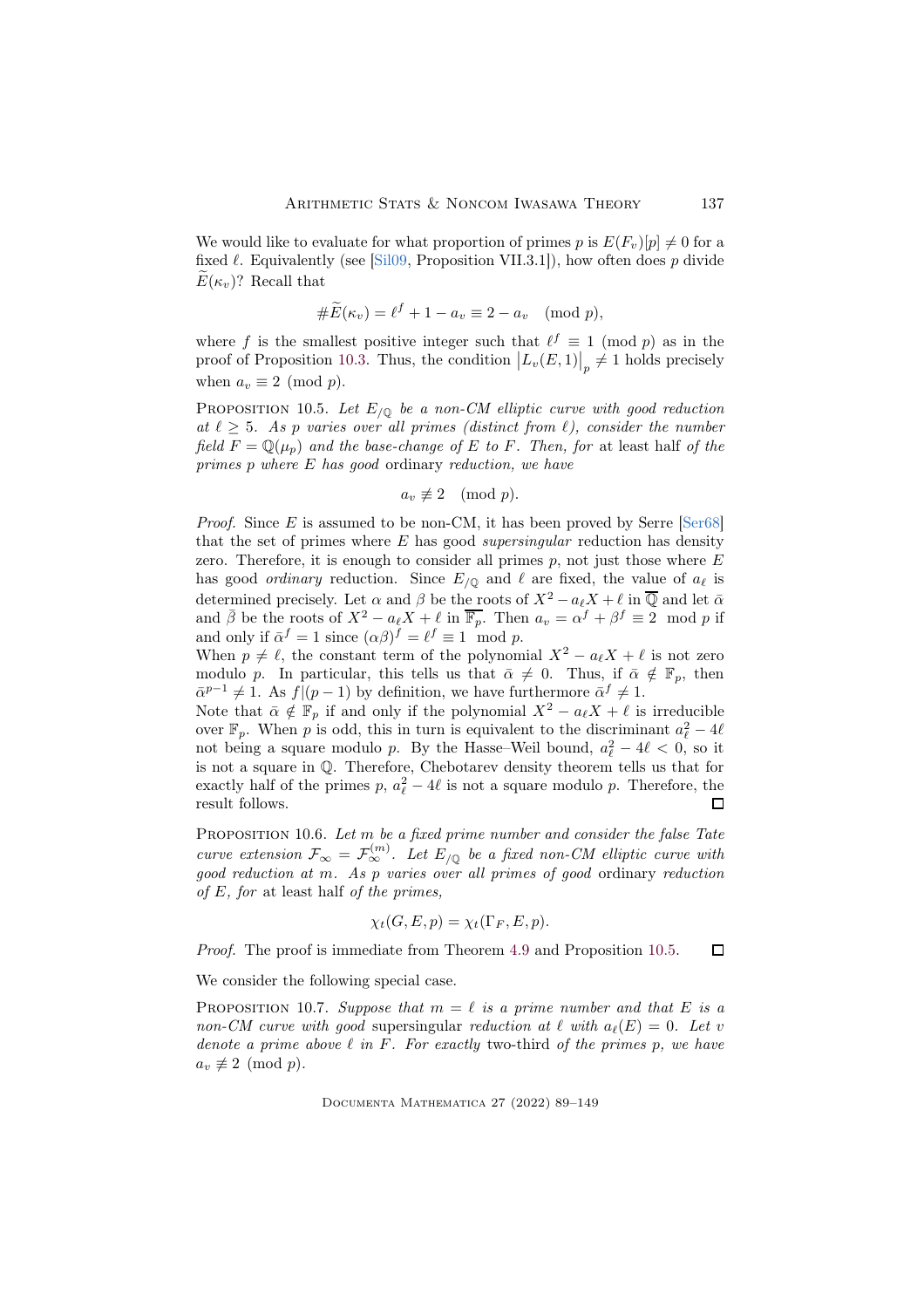*Proof.* As in the proof of Proposition [10.5,](#page-48-1) it is enough to consider all primes  $p$ . We have (see [\[Sil09,](#page-60-6) Exercise 5.15])

$$
\#\widetilde{E}(\kappa_v) = \begin{cases} \ell^f + 1 & \text{if } f \text{ is odd,} \\ \left(\ell^{f/2} - (-1)^{f/2}\right)^2 & \text{if } f \text{ is even.} \end{cases}
$$

In particular,  $p\# \widetilde{E}(\kappa_v)$  if and only if  $f \equiv 2 \pmod{4}$ . The latter condition is satisfied precisely one-third of the time by [\[CM03,](#page-55-7) Theorem 1.1 with  $l = 2$ ]. Hence the result.  $\Box$ 

Similar to Proposition [10.6,](#page-48-0) this implies the following.

<span id="page-49-1"></span>PROPOSITION 10.8. Let m be a fixed prime number and consider the false Tate curve extension  $\mathcal{F}_{\infty} = \mathcal{F}_{\infty}^{(m)}$ . Let  $E_{/\mathbb{Q}}$  be a fixed non-CM elliptic curve with good supersingular reduction at m and  $a_m(E) = 0$ . As p varies over all primes of good reduction of  $E$ , for exactly two-third of the primes,

$$
\chi_t(G, E, p) = \chi_t(\Gamma_F, E, p).
$$

REMARK 10.9. However, when studying the  $\mathcal{G}^{(m)}$ -Euler characteristic,  $\mathfrak{M}$  is a (finite) set of rational primes. If  $\ell | m$  is a prime of good reduction,

 $\left| L_v(E,1) \right|_p \neq 1$  if and only if  $\# \widetilde{E}(\mathbb{F}_\ell) = q_v + 1 - a_\ell = \ell + 1 - a_\ell \equiv 0 \pmod{p}.$ 

As p varies, we count how often  $a_\ell \equiv \ell + 1 \pmod{p}$ . By an application of the Hasse-bound  $|a_{\ell}| \leq 2\sqrt{\ell}$ . Thus,  $|L_v(E, 1)|_p$  is a p-adic unit for all but finitely many primes p.

The above discussion can be summarized as follows.

<span id="page-49-0"></span>THEOREM 10.10. Let  $E_{\sqrt{Q}}$  be a fixed elliptic curve and m be a fixed positive integer. Let  $F = \mathbb{Q}(\mu_p)$  and  $\mathcal{F}_{\infty}$  be the false Tate curve extension. As p varies over all primes of good reduction of  $E$ , the following assertions hold.

- 1. If E has split multiplicative reduction at  $\ell | m$ , then the G-Euler characteristic is never a p-adic unit.
- 2. If E has non-split multiplicative reduction or additive reduction or good reduction with  $E(F_v)[p^{\infty}]=0$  at all primes  $\ell|m$ , then

$$
\chi_t(G, E, p) = \chi_t(\Gamma_F, E, p).
$$

In particular, if E has Mordell–Weil rank 0 over  $\mathbb Q$  and F then,  $\chi(G, E, p) = 1$  as p varies over all good ordinary primes outside a set of density 0.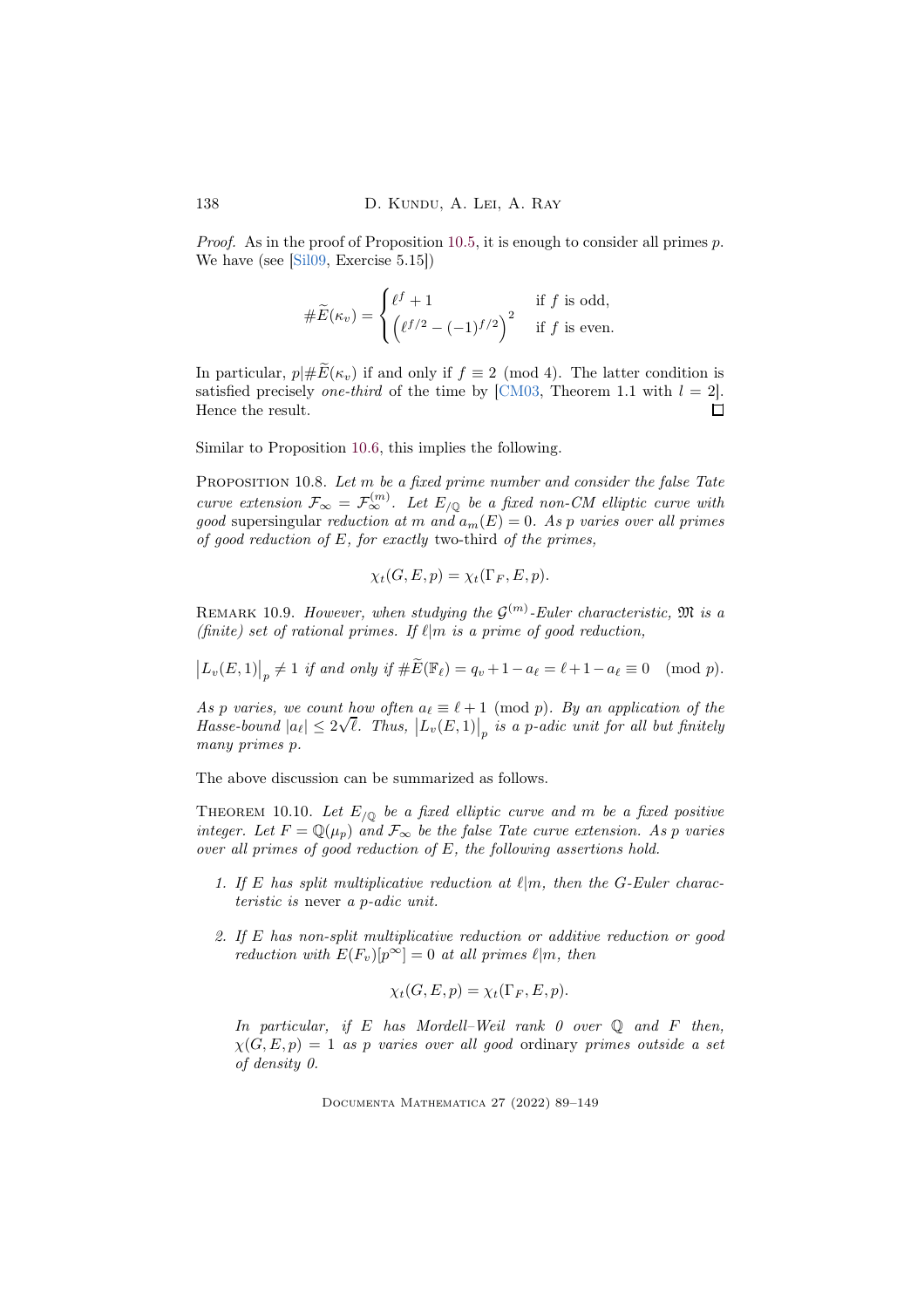3. If  $m = \ell$  is a fixed prime number, and E is non-CM with good supersingular reduction at  $\ell$  with  $a_{\ell}(E) = 0$ , then for two-thirds of the primes p

$$
\chi_t(G, E, p) = \chi_t(\Gamma_F, E, p).
$$

In particular, if E has Mordell–Weil rank  $\theta$  over  $\mathbb Q$  and  $F$  then,  $\chi(G, E, p) = 1$  for all such primes p.

4. If E has good reduction reduction at all primes  $\ell | m$  then the G-Euler characteristic is given by

$$
\chi_t(\mathcal{G}, E, p) = \chi_t(\Gamma_{\mathbb{Q}}, E, p).
$$

for all but finitely many primes p.

We conclude this section with some remarks about the  $\Lambda(H)$ -ranks of  $\mathcal{X}(E/\mathcal{F}_{\infty})_f$ . We know from [\(8.2\)](#page-29-2) that

$$
\operatorname{rank}_{\Lambda(H)} \mathcal{X}(E/\mathcal{F}_{\infty})_f = \lambda_p(E/F_{\text{cyc}}) + \sum_{\substack{\ell \mid N_E, \ \ell \mid m \\ \ell \text{ split multiplicative}}} 1 + \sum_{\substack{v \mid \ell, \ \ell \mid m, \\ E(F_v)[p] \neq 0}} 2.
$$

Therefore, if the fixed elliptic curve has a prime of split multiplicative reduction at a prime divisor of  $m$ , then for all primes  $p$ ,

$$
rank_{\Lambda(H)} \mathcal{X}(E/\mathcal{F}_{\infty})_f > \lambda_p(E/F_{\text{cyc}}).
$$

By the same argument as before, one can also deduce the following. Suppose that m is a prime number such that  $E$  has good reduction at  $m$ , then for  $at$ most half of the primes  $p$ ,

$$
rank_{\Lambda(H)} \mathcal{X}(E/\mathcal{F}_{\infty})_f > \lambda_p(E/F_{\text{cyc}}).
$$

<span id="page-50-0"></span>10.3

Fix a pair of elliptic curves  $(E, E')$ , both defined over  $\mathbb Q$  and suppose that  $E'/\mathbb{Q}$  is a non-CM elliptic curve. Let  $F = \mathbb{Q}(E'[p])$  and consider the p-adic Lie extension  $\mathcal{F}_{\infty} = \mathbb{Q}(E'[p^{\infty}])$ . By the Weil pairing, we know that  $F \supseteq \mathbb{Q}(\mu_p)$ . Let  $\mathcal{G}_{E'} := \operatorname{Gal}(\mathbb{Q}(E'[\tilde{p}^{\infty}])/\mathbb{Q})$ . We will study for what proportion of all primes

is  $\chi_t(\mathcal{G}_{E'}, E, p)$  a p-adic unit. For us,  $\mathfrak{M}_{E'}$  is a set of primes over Q. By definition, this set contains precisely the primes of potentially multiplicative reduction of  $E'$ .

Suppose that  $v \in \mathfrak{M}_{E'}$  is a prime of split (resp. non-split) multiplicative reduction of E. By Lemma  $4.6(2)$  $4.6(2)$  (resp. Lemma  $4.6(3)$ ) we know that

$$
|L_v(E,1)|_p \neq 1 \text{ if and only if } q_v = \ell \equiv 1 \pmod{p}
$$
  
(resp.  $|L_v(E,1)|_p \neq 1$  if and only if  $q_v = \ell \equiv -1 \pmod{p}$ ).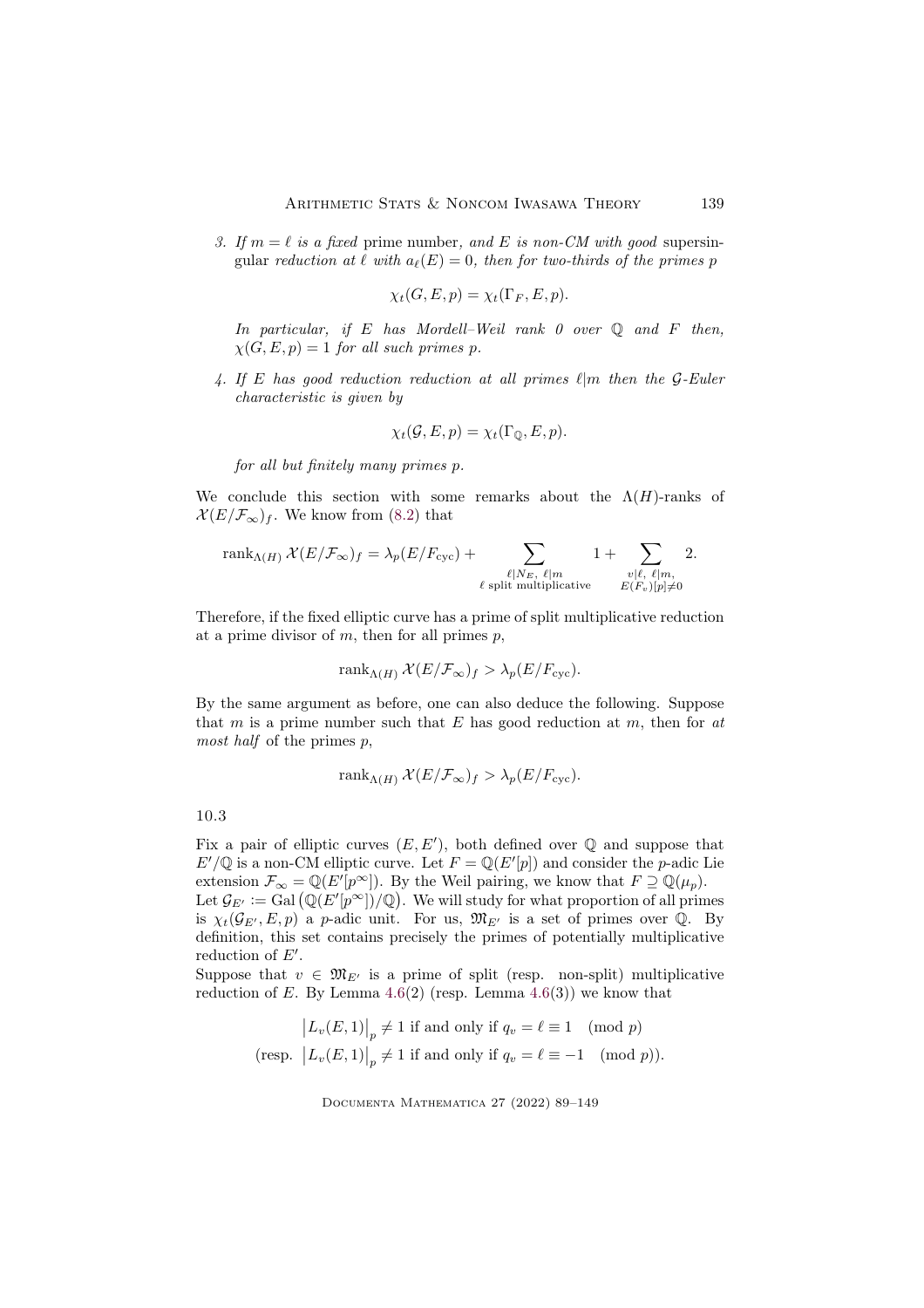In either case,  $\ell$  is a prime which is independent of p. As p varies over all primes, either of the congruence conditions can be satisfied by at most finitely many primes p.

If  $v \in \mathfrak{M}_{E'}$  is a prime of good reduction of E, then Lemma [4.6\(](#page-13-2)1) asserts that

$$
\big|L_v(E,1)\big|_p\neq 1\text{ if and only if }\#\widetilde{E}(\mathbb{F}_\ell)=\ell+1-a_\ell\equiv 0\pmod{p}.
$$

As before, we see that  $|L_v(E,1)|_p$  is a *p*-adic unit for all but finitely many primes p.

We have the following theorem.

<span id="page-51-0"></span>THEOREM 10.11. Let  $(E, E')$  be a pair of elliptic curves over  $\mathbb Q$  where E' is a non-CM curve. For all but finitely many primes p where E has good ordinary reduction,

$$
\chi_t\left(\mathcal{G}_{E'}, E, p\right) = \chi_t\left(\Gamma_{\mathbb{Q}}, E, p\right).
$$

The proportion of primes for which  $\chi_t(\Gamma_{\mathbb{Q}}, E, p) = 1$  was studied in detail [\[KR21a,](#page-58-3) Section 3]. It was conjectured in [\[KR21a,](#page-58-3) Conjecture 3.17] that  $\chi_t(\Gamma_0, E, p) = 1$  should be true for 100% of the primes of good *ordinary* reduction.

To study the  $G_{E'}$ -Euler characteristic, we consider the base-change curve  $E_{F}$ . Since  $F \supseteq \mathbb{Q}(\mu_n)$  the arguments of Section [10.2](#page-46-1) imply that  $q_v \equiv 1 \pmod{p}$  for all values of p. Indeed, this is because the inertia degree of  $\ell$  for the extension  $\mathbb{Q}(\mu_p)/\mathbb{Q}$  divides the of inertia degree of  $\ell$  for the extension  $F/\mathbb{Q}$ .

This means, if  $\ell$  is a prime of potentially multiplicative reduction of  $E'$  which is also a prime of split multiplicative reduction of E, then the  $G_{E'}$ -Euler characteristic of E is never trivial. This is well-known in the special case  $E = E = E'$ . It was shown in [\[CH01,](#page-55-1) Theorem 1.5] that the p-primary Selmer group is infinite dimensional for all  $p \geq 5$ .

Suppose that we fix the two distinct elliptic curves  $E$  and  $E'$  (both defined over Q) such that the following properties hold:

- (a)  $E'$  is a non-CM elliptic curve.
- (b) E has additive reduction or non-split multiplicative reduction at the primes above potentially multiplicative reduction of E′ .

Then, the contribution of the local Euler factors to the  $G_{E'}$ -Euler characteristic of  $E$  is trivial. Equivalently,

$$
\chi_t(G_{E'}, E, p) = \chi_t(\Gamma_F, E, p).
$$

When  $F/\mathbb{Q}$  is a number field and rank  $E(F) \geq 1$ , the analysis of the Euler characteristic formula is more subtle. The difficulty arises from our lack of knowledge regarding the normalized  $p$ -adic regulator and the  $p$ -part of the Tate–Shafarevich group over number fields. Also, when  $[F : \mathbb{Q}]$  is "large", computations are expensive and it is hard to obtain meaningful heuristics. However, it is still possible to make some brief remarks about the Mordell– Weil rank growth of E in the extension  $\mathcal{F}_{\infty}/F$ .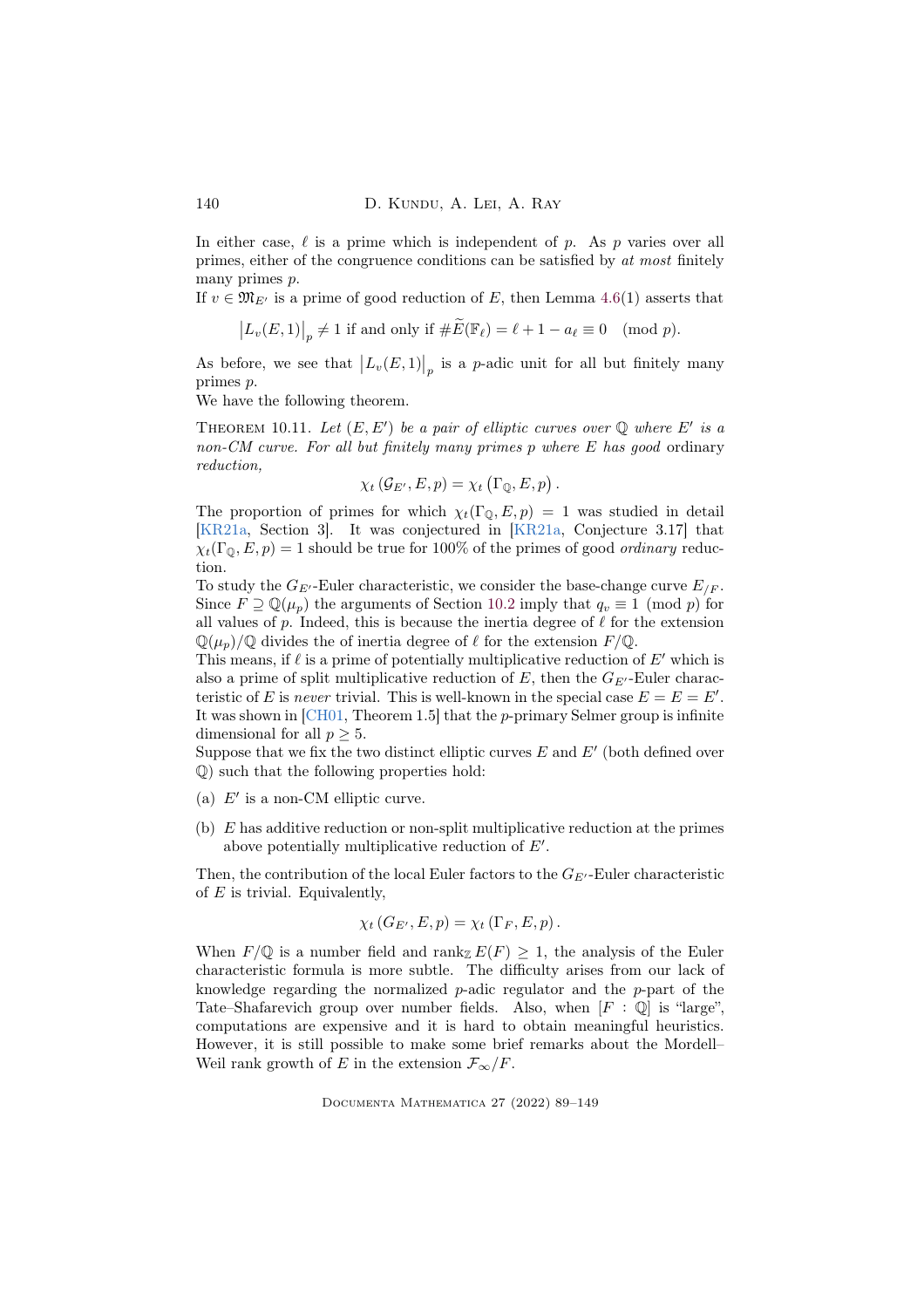PROPOSITION 10.12. Suppose  $E, E'$  are two fixed elliptic curves chosen as described above with conductors  $N_1, N_2$ , respectively. Then, for all primes  $p \nmid N_1N_2,$ 

$$
rank_{\Lambda(H)} \mathcal{X}(E/\mathcal{F}_{\infty})_f = \lambda_p(E/F_{\text{cyc}}).
$$

*Proof.* The hypothesis on E and E' guarantee that  $E[p^{\infty}]$  is not rational over  $\mathbb{Q}(E'[p^{\infty}])$ . As p varies over all odd primes away from the divisors of  $N_1N_2$ , the base field  $F = \mathbb{Q}(E'[p])$  varies as well. It follows from [\(5.1\)](#page-16-2) and Lemma [5.5](#page-17-2) that

$$
rank_{\Lambda(H)} \mathcal{X}(E/\mathcal{F}_{\infty})_f = \lambda_p(E/F_{\text{cyc}}).
$$

Remark 10.13. In particular, Theorem [5.1](#page-16-3) asserts that

$$
\operatorname{rank}_{\mathbb{Z}} E(F_n) \le \lambda_p (E/F_{\text{cyc}}) p^{3n}.
$$

### <span id="page-52-0"></span>A CLASSIFYING CONJUGACY CLASSES IN  $GL_2(\mathbb{Z}/p\mathbb{Z})$

The results in this appendix are used in obtaining precise estimates of quantities arising in Corollary [8.10](#page-28-2) and Theorem [8.11.](#page-28-0) See in particular Remark [8.12.](#page-29-1) Given a prime p, write  $G_p = GL_2(\mathbb{Z}/p\mathbb{Z})$ . Given a matrix  $\sigma \in G_p$ , denote by  $\alpha = \alpha(\sigma)$  and  $\beta = \beta(\sigma)$  the two eigenvalues of  $\sigma$ . Here,  $\alpha$  and  $\beta$  are interchangeable, however, assume that each  $\sigma$  comes with a choice of  $\alpha$  and  $\beta$ . As is well known,  $|G_p| = (p^2 - 1)(p^2 - p) = p(p - 1)^2(p + 1)$ . Given an element  $\sigma \in G_p$ , write  $f(\sigma)$  for the smallest integer  $f \in \mathbb{Z}_{\geq 1}$  such that  $\det(\sigma)^f = 1$ . Let  $H_p$  be the subset of  $G_p$  consisting of elements  $\sigma \in G_p$  such that  $\alpha^{f(\sigma)} =$  $\beta^{-f(\sigma)} \neq 1$ , where  $\alpha$  and  $\beta$  are the eigenvalues of  $\sigma$ . We divide  $G_p$  into the following conjugacy classes. (See [\[Lan02,](#page-58-13) Chapter XVIII, Table 12.4].)

- Let  $C_{a,b}$  be the set of diagonalizable matrices with eigenvalues  $a, b \in \mathbb{F}_p^{\times}$ with  $a \neq b$ . We have  $(p-1)(p-2)/2$  choices of  $C_{a,b}$  and for each choice,  $\#C_{a,b} = p(p+1).$
- Let  $\mathcal{C}_a$  be the set of non-diagonal matrices with one single eigenvalue  $a \in \mathbb{F}_p^{\times}$ . There are  $(p-1)$  choices for  $\mathcal{C}_a$  and for each choice,  $\#\mathcal{C}_a = p^2 - 1$ .
- Let  $D_a =$  $\int (a \ 0)$  $0 \quad a$  $\setminus$ ,  $a \in \mathbb{F}_p^{\times}$  . Then, there are  $(p-1)$  choices for  $a$  and for each choice  $\#D_a = 1$ .
- Let  $E_{\lambda}$  be the set of matrices whose eigenvalues are  $\lambda$  and  $\lambda'$ , where  $\lambda \in \mathbb{F}_{p^2} \setminus \mathbb{F}_p$  and  $\lambda'$  is the conjugate of  $\lambda$ . There are  $p(p-1)/2$  choices for  $\lambda$  and for each choice of  $\lambda$ ,  $#E_{\lambda} = p^2 - p$ .

Given an element  $a \in \mathbb{F}_p^{\times}$ , we write  $o(a)$  for the order of a, i.e., the minimal value of  $N \in \mathbb{Z}_{\geq 1}$  such that  $a^N = 1$ . Also, let  $\varphi$  denote Euler's totient function,

 $\Box$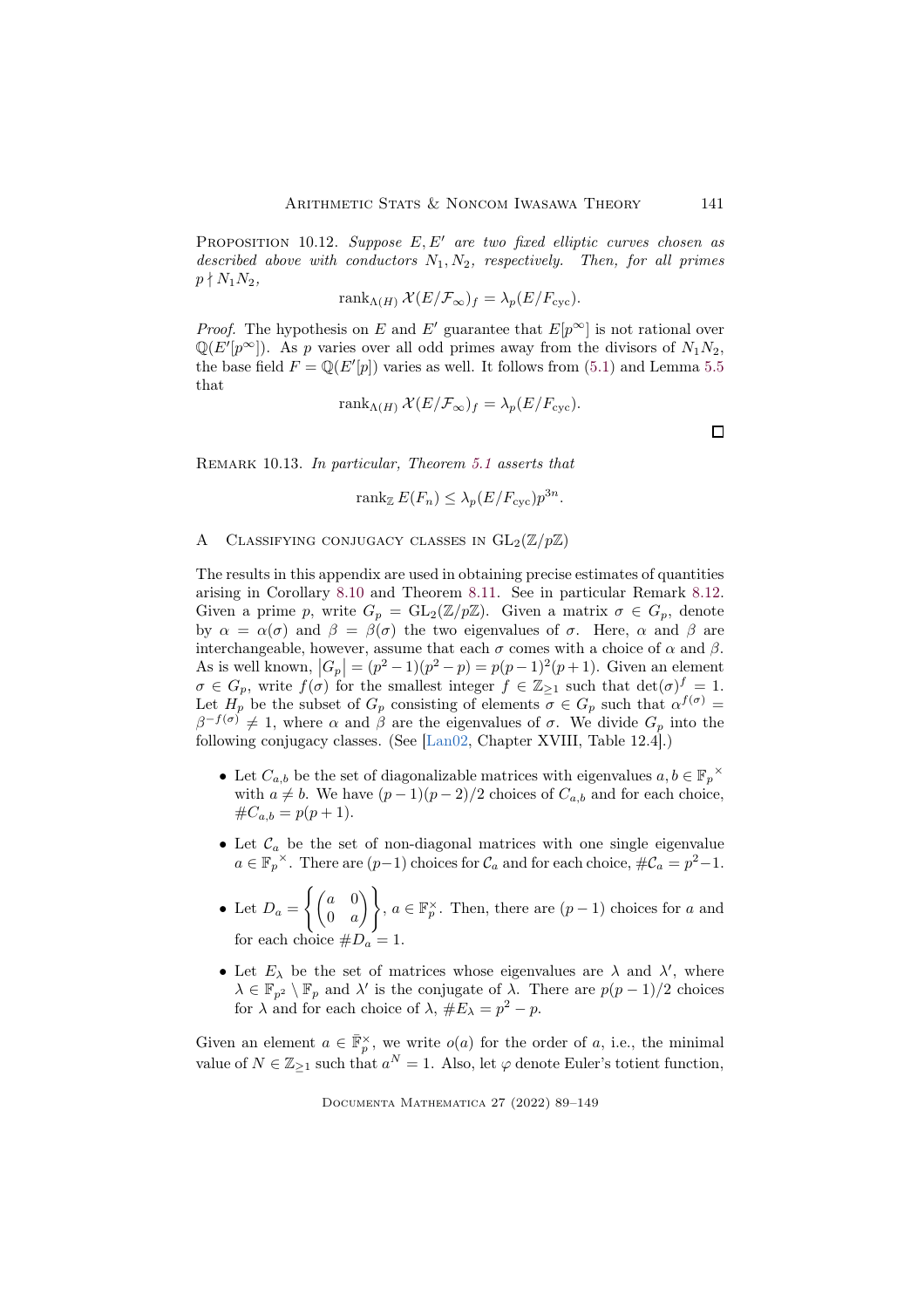where  $\varphi(n)$  is the number of positive integers  $m < n$  that are coprime to n. Recall that  $\varphi(n) = n \prod_{\ell} \left(1 - \frac{1}{\ell}\right)$ , where  $\ell$  runs through all prime divisors of n and that  $\sum_{d|n} \varphi(d) = n$ .

### A.1 CONTRIBUTIONS FROM  $E_{\lambda}$

Let  $\sigma \in E_\lambda$  for some  $\lambda \in \mathbb{F}_{p^2} \setminus \mathbb{F}_p$ . Since  $\lambda \lambda' \in \mathbb{F}_p^\times$ , it follows that  $f(\sigma) = o(\lambda \lambda')$ has to be a divisor of  $p-1$ . However, the fact that  $\lambda \notin \mathbb{F}_p^{\times}$  implies that  $\lambda^{p-1} \neq 1$ . Thus,  $\sigma \in H_p$ . In particular, this gives that the number of elements are

$$
\sum_{\lambda} \#E_{\lambda} = p^2(p-1)^2/2.
$$

# A.2 CONTRIBUTIONS FROM  $D_a$  and  $C_a$

Let  $\sigma \in D_a$  or  $\mathcal{C}_a$  for some  $a \in \mathbb{F}_p^{\times}$ , then note that  $f(\sigma) = o(a^2)$ . As we shall see, in this case,  $\sigma \in H_p$  if and only if  $o(a)$  is even. First suppose that  $o(a)$ is even, then, we have that  $o(a)/2 = f(\sigma)$ . Therefore,  $a^{f(\sigma)} = -1$ , and hence,  $\sigma \in H_p$ , since  $a^{f(\sigma)} \neq 1$ . Else, when  $o(a)$  is odd, then it is easily checked that  $\sigma \notin H_n$ .

It remains to determine which  $a \in \mathbb{F}_p^{\times}$  has  $o(a) \in 2\mathbb{Z}$ . Suppose that  $p-1 = 2^e n$ , where *n* is an odd integer. Then,  $o(a)$  is odd if and only if  $o(a)|n$ . Therefore, we have in total

$$
p - 1 - \sum_{r|n} \varphi(r) = p - 1 - n = (p - 1)(1 - 2^{-e})
$$

choices of a. It follows that the number of elements in  $H_p$  is given by

$$
(1 + (p2 - 1))(p - 1)(1 - 2-e) = p2(p - 1)(1 - 2-e).
$$

<span id="page-53-0"></span>REMARK A.1. Since  $e \geq 1$ , on combining the contributions from  $E_{\lambda}$ ,  $D_a$ and  $\mathcal{C}_a$ , we have

$$
\frac{\#H_p}{\#G_p} \ge \frac{p^2(p-1)^2/2 + p^2(p-1)/2}{p(p-1)^2(p+1)} = \frac{p^2}{2(p^2-1)}.
$$

## A.3 CONTRIBUTIONS FROM  $C_{a,b}$

Given  $a \in \mathbb{F}_p^{\times}$ , we would like to find b such that  $o(ab)$  is not a multiple of  $o(a)$ . Recall that for each  $d|(p-1)$ , there are  $\varphi(d)$  elements of order d in  $\mathbb{F}_p^{\times}$ . Therefore the number of choices of ab is

$$
\sum_{o(a)\nmid d|p-1} \varphi(d) = p - 1 - \sum_{o(a)\mid d|p-1} \varphi(d).
$$

But  $\{ab : b \in \mathbb{F}_p^{\times}\}\ = \mathbb{F}_p^{\times}$ . Therefore, we have the same number of choices for b. Excluding those choices where  $a = b$  (there are  $(p - 1)(1 - 2^{-e})$  such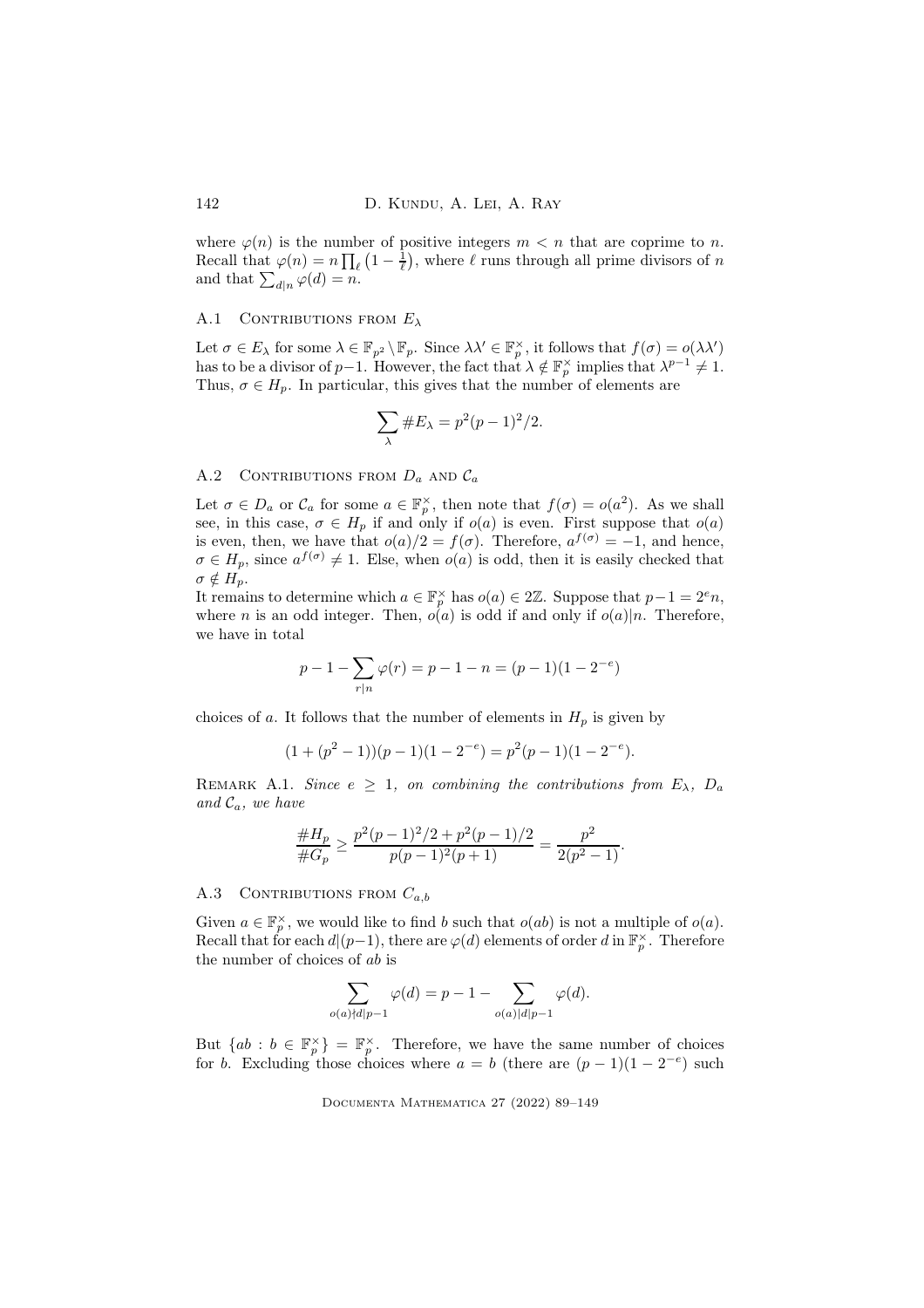possibilities, where  $e = \text{ord}_2(p-1)$  and repetitions (swapping a and b), there are in total

$$
\frac{1}{2} \left( \sum_{r|p-1} \varphi(r) \left( p - 1 - \sum_{r|d|p-1} \varphi(d) \right) - (p-1)(1 - 2^{-e}) \right)
$$
  
= 
$$
\frac{1}{2} \left( (p-1)^2 - \sum_{r|d|p-1} \varphi(r) \varphi(d) - (p-1)(1 - 2^{-e}) \right)
$$
  
= 
$$
\frac{1}{2} \left( (p-1)(p-2+2^{-e}) - \sum_{d|p-1} d\varphi(d) \right)
$$
  
= 
$$
\frac{1}{2} \left( (p-1)(p-2+2^{-e}) - \sum_{d|p-1} \varphi(d^2) \right)
$$

classes of  $C_{a,b}$  belonging to  $H_p$ . In total, the number of elements are

$$
\frac{1}{2}\left((p-1)(p-2+2^{-e})-\sum_{d|p-1}\varphi(d^2)\right)p(p+1).
$$

<span id="page-54-0"></span>REMARK A.2. Writing  $p-1 = \prod_i q_i^{n_i}$ , where  $q_i$  are distinct primes and  $n_i \geq 1$ , we have

$$
\sum_{d|p-1} \varphi(d^2) = \prod_i \left( \sum_{m=0}^{n_i} \varphi(q_i^{2m}) \right) = \prod_i \left( \sum_{m=0}^{2n_i} (-1)^m q_i^m \right)
$$
  
= 
$$
\prod_i q_i^{2n_i} \frac{1 + q_i^{-2n_i - 1}}{1 + q_i^{-1}} = (p-1)^2 \prod_i \frac{1 + q_i^{-2n_i - 1}}{1 + q_i^{-1}}.
$$

Let us write  $\kappa_p = \prod_i$  $\frac{1+q_i^{-2n_i-1}}{1+q_i^{-1}}$ , which is a constant strictly smaller than 1. Then the proportion of elements in  $H_p$  coming from  $C_{a,b}$  is

$$
\frac{\frac{1}{2}((p-1)(p-2+2^{-e})-(p-1)^2\kappa_p)p(p+1)}{p(p-1)^2(p+1)}=\frac{1}{2}\left(\frac{p-2+2^{-e}}{p-1}-\kappa_p\right).
$$

Observe that

$$
\kappa_p \le \frac{1 + 2^{-2e - 1}}{1 + 2^{-1}} = \frac{2 + 2^{-2e}}{3}.
$$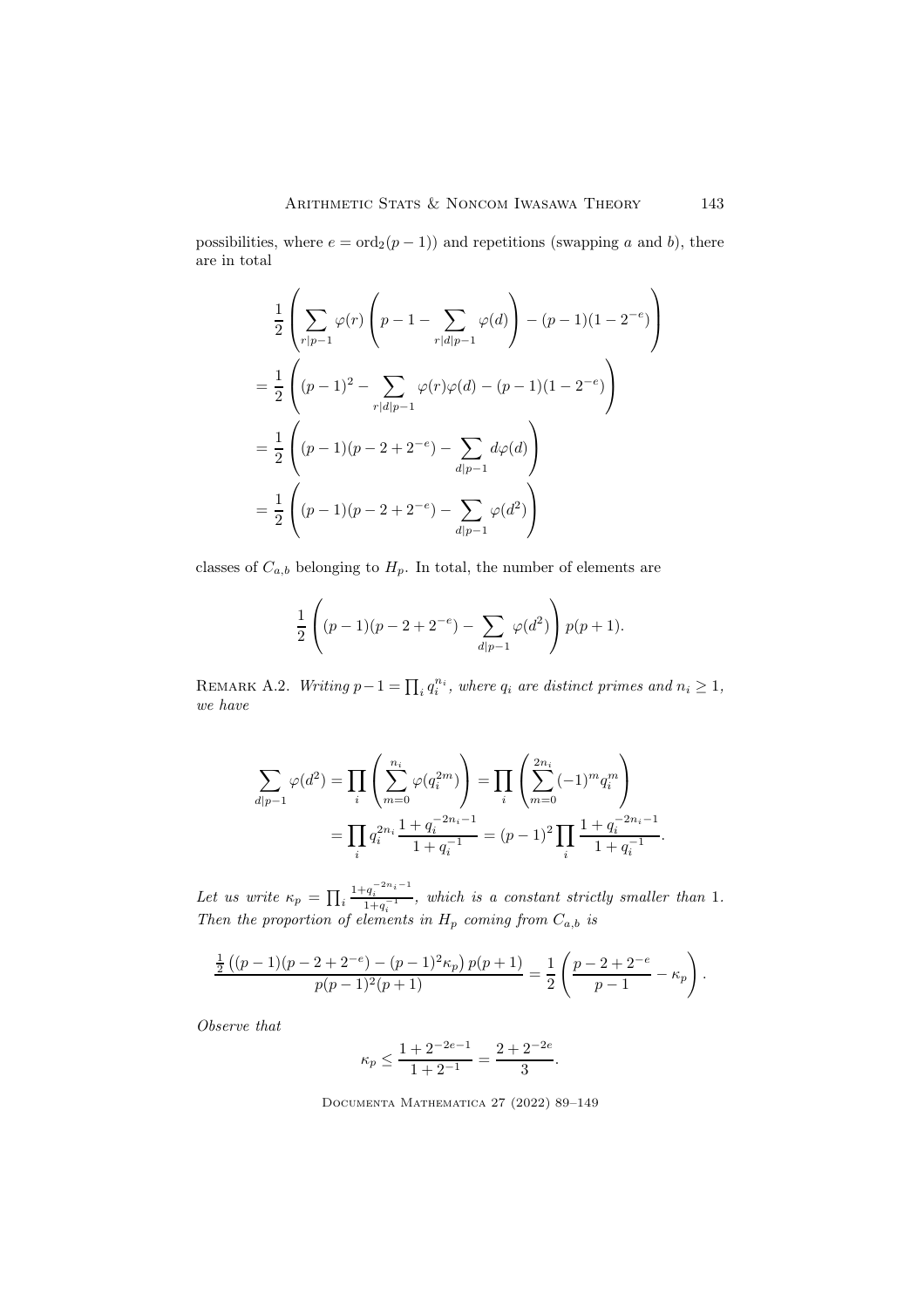Therefore, for  $p \geq 7$ , we have

$$
\frac{1}{2} \left( \frac{p-2+2^{-e}}{p-1} - \kappa_p \right) \ge \frac{1}{2} \left( \frac{p-2+2^{-e}}{p-1} - \frac{2+2^{-2e}}{3} \right)
$$

$$
= \frac{1}{2} \left( \frac{p-2}{p-1} - \frac{2}{3} + \frac{2^{-e}}{p-1} - \frac{2^{-2e}}{3} \right)
$$

$$
\ge \frac{1}{2} \left( \frac{2p-3}{2(p-1)} - \frac{3}{4} \right),
$$

which tends to  $1/8$  as  $p \to \infty$ . The inequality in the second last line follows from the fact that the real function  $f(x) = \frac{x}{p-1} - \frac{x^2}{3}$  $\frac{c^2}{3}$  attains a minimum at  $x = 1/2$  in the interval  $(0, 1/2]$  when  $p \ge 7$ .

**REFERENCES** 

- <span id="page-55-5"></span>[AW06] Konstantin Ardakov and Simon Wadsley, Characteristic elements for p-torsion Iwasawa modules, J. Algebraic Geom. 15 (2006), no. 2, 339–378.
- <span id="page-55-0"></span>[BH97] Paul N. Balister and Susan Howson, Note on Nakayama's lemma for compact  $\Lambda$ -modules, Asian J. Math. 1 (1997), no. 2, 224–229.
- <span id="page-55-4"></span>[Bha07] Amala Bhave, Analogue of Kida's formula for certain strongly admissible extensions, J. Number Theory 122 (2007), no. 1, 100–120.
- <span id="page-55-6"></span>[BKLOS21] Manjul Bhargava, Zev Klagsbrun, Robert J. Lemke Oliver, and Ari Shnidman, Elements of given order in Tate–Shafarevich groups of abelian varieties in quadratic twist families, Algebra Number Theory 15 (2021), no. 3, 627–655.
- <span id="page-55-2"></span>[CFK<sup>+</sup>05] John Coates, Takako Fukaya, Kazuya Kato, Ramdorai Sujatha, and Otmar Venjakob, The GL<sup>2</sup> main conjecture for elliptic curves without complex multiplication, Publ. Math. Inst. Hautes Études Sci. 101 (2005), 163–208.
- <span id="page-55-3"></span>[CFKS10] John Coates, Takako Fukaya, Kazuya Kato, and Ramdorai Sujatha, Root numbers, Selmer groups, and non-commutative Iwasawa theory, J. Algebraic Geom. 19 (2010), no. 1, 19–97.
- <span id="page-55-1"></span>[CH01] John Coates and Susan Howson, Euler characteristics and elliptic curves. II, J. Math. Soc. Japan 53 (2001), no. 1, 175–235.
- <span id="page-55-7"></span>[CM03] Koji Chinen and Leo Murata, On a distribution property of the residual order of a (mod p), Proc. Japan Acad. Ser. A Math. Sci. 79 (2003), no. 2, 28–32.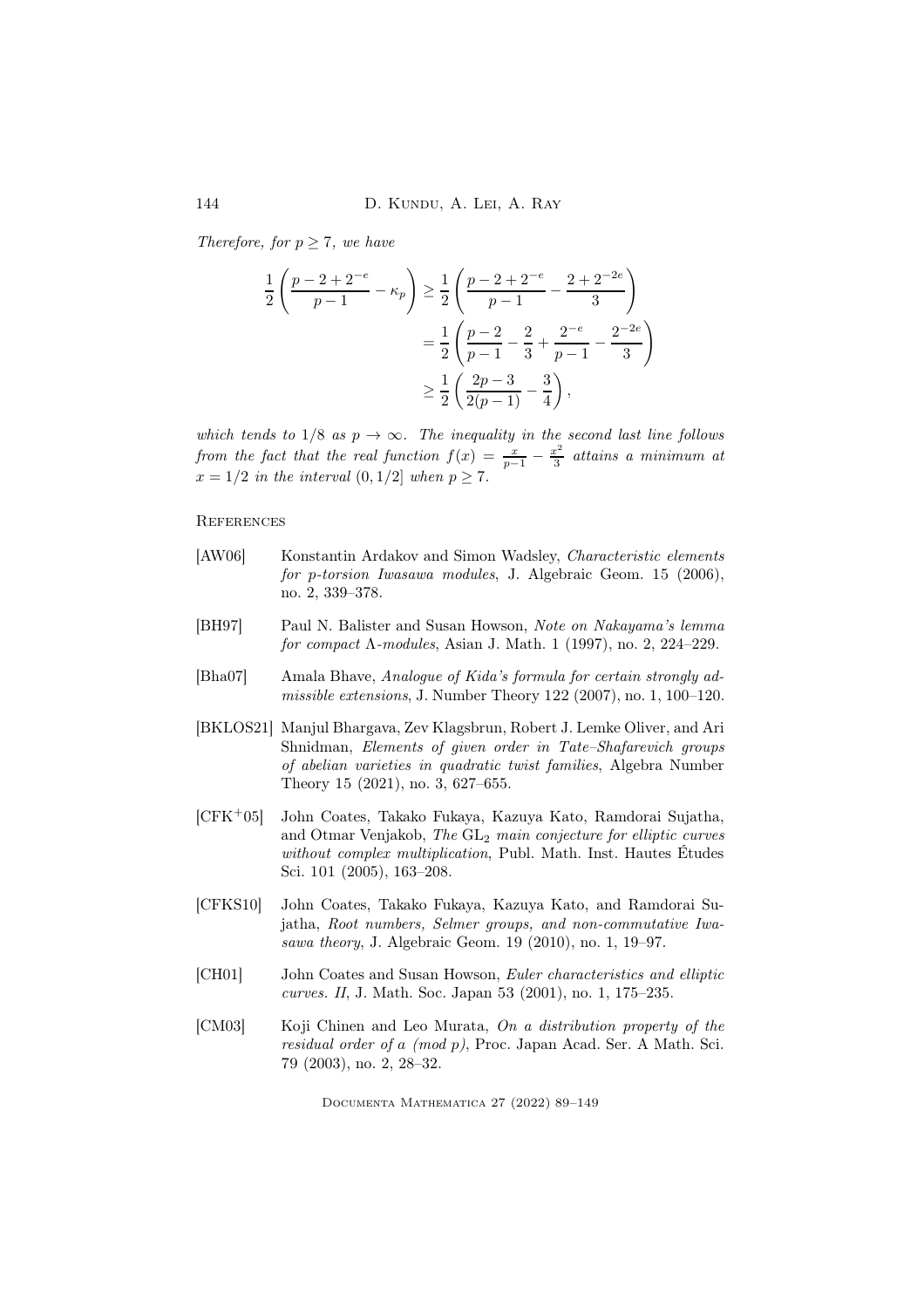- <span id="page-56-7"></span>[Coa99] John Coates, Fragments of the GL<sub>2</sub> Iwasawa theory of elliptic curves without complex multiplication, Arithmetic theory of elliptic curves (Cetraro, 1997), 1–50, Lecture Notes in Math., 1716, Springer, Berlin, 1999.
- <span id="page-56-8"></span>[Coj04] Alina Carmen Cojocaru, Questions about the reductions modulo primes of an elliptic curve, Number theory, 61–79, CRM Proc. Lecture Notes, 36, Amer. Math. Soc., Providence, RI, 2004.
- <span id="page-56-10"></span>[CP19] John Cremona and Ariel Pacetti, On elliptic curves of prime power conductor over imaginary quadratic fields with class number 1, Proc. London Math. 118 (2019), no. 5, 1245–1276.
- <span id="page-56-1"></span>[CS05] John Coates and Ramdorai Sujatha, Fine Selmer groups of elliptic curves over p-adic Lie extensions, Math. Ann. 331 (2005), no. 4, 809–839.
- <span id="page-56-5"></span>[CS10] John Coates and Ramdorai Sujatha, Galois cohomology of elliptic curves, second ed., Published by Narosa Publishing House, New Delhi; for the Tata Institute of Fundamental Research, Mumbai, 2010.
- <span id="page-56-6"></span>[CS12] John Coates and Ramdorai Sujatha, On the  $\mathfrak{M}_H(G)$ -conjecture, Non-abelian fundamental groups and Iwasawa theory, 132–161, London Mathematical Society Lecture Note Series, 393, 2012.
- <span id="page-56-9"></span>[CS21] J. E. Cremona and M. Sadek, Local and global densities for Weierstrass models of elliptic curves. Preprint, 2021, accepted for publication in Mathematical Research Letters, arXiv:2003.08454.
- <span id="page-56-0"></span>[CSS03] John Coates, Peter Schneider, and Ramdorai Sujatha, Links between cyclotomic and  $GL_2$  Iwasawa theory, Doc. Math., Extra Vol. Kazuya Kato's fiftieth birthday, 187–215, 2003.
- <span id="page-56-4"></span>[DdSMS99] John Dixon, Marcus du Sautoy, Avinoam Mann, and Dan Segal, Analytic pro-p groups, second ed., Cambridge Studies in Advanced Mathematics, 61, Cambridge University Press, Cambridge, 1999.
- <span id="page-56-11"></span>[Del07] Christophe Delaunay, Heuristics on class groups and on Tate– Shafarevich groups: the magic of the Cohen–Lenstra heuristics, Ranks of elliptic curves and random matrix theory, 323–340, London Math. Soc. Lecture Note Ser., 341, 2007.
- <span id="page-56-2"></span>[DL15] Daniel Delbourgo and Antonio Lei, Transition formulae for ranks of abelian varieties, Rocky Mountain J. Math. 45 (2015), no. 6, 1807–1838.
- <span id="page-56-3"></span>[DL17] Daniel Delbourgo and Antonio Lei, Estimating the growth in Mordell-Weil ranks and Shafarevich-Tate groups over Lie extensions, Ramanujan J. 43 (2017), no. 1, 29–68.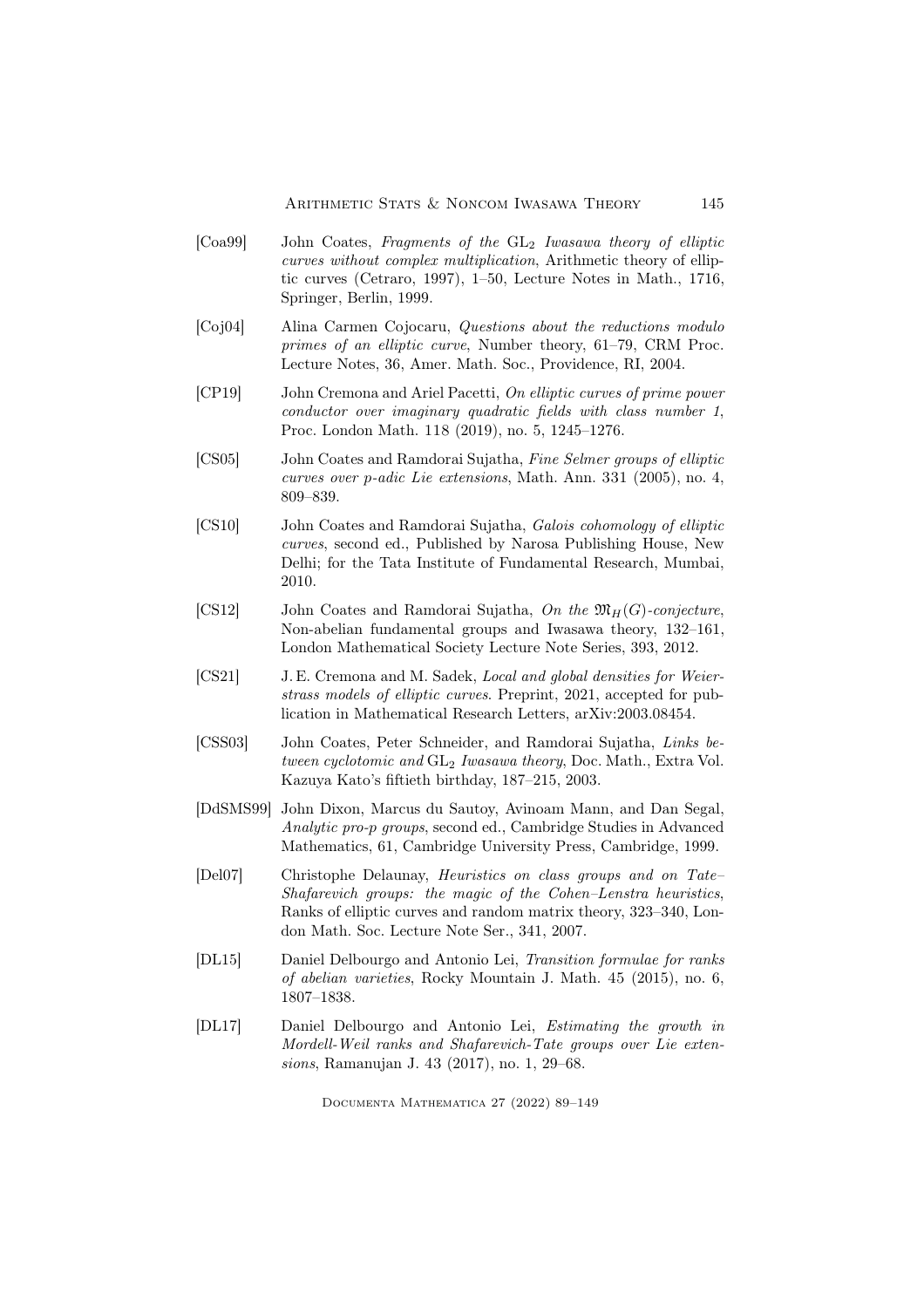- <span id="page-57-6"></span>[DT10] Henri Darmon and Ye Tian, Heegner points over towers of Kummer extensions, Canad. J. Math. 62 (2010), no. 5, 1060–1081.
- <span id="page-57-13"></span>[Gre99] Ralph Greenberg, Iwasawa theory for elliptic curves, Arithmetic theory of elliptic curves (Cetraro, 1997), 51–144, Lecture Notes in Math., 1716, Springer, Berlin, 1999.
- <span id="page-57-2"></span>[Gre03] Ralph Greenberg, Galois theory for the Selmer group of an abelian variety, Compos. Math. 136 (2003), no. 3, 255–297.
- <span id="page-57-11"></span>[Gre06] Ralph Greenberg, On the structure of certain Galois cohomology groups, Doc. Math., Extra Vol. John H. Coates' sixtieth birthday, 335–391, 2006.
- <span id="page-57-12"></span>[Gre10] Ralph Greenberg, Surjectivity of the global-to-local map defining a Selmer group, Kyoto J. Math. 50 (2010), no. 4, 853–888.
- <span id="page-57-10"></span>[Gre16] Ralph Greenberg, On the structure of Selmer groups, Elliptic curves, modular forms and Iwasawa theory, 225–252, Springer Proc. Math. Stat., 188, Springer, Cham, 2016.
- <span id="page-57-0"></span>[Har79] Michael Harris, p-adic representations arising from descent on abelian varieties, Compos. Math. 39 (1979), no. 2, 177–245.
- <span id="page-57-1"></span>[Har00] Michael Harris, Correction to: "p-adic representations arising from descent on abelian varieties" [Compositio Math. 39 (1979), no. 2, 177–245], Compositio Math. 121 (2000), no. 1, 105–108.
- <span id="page-57-5"></span>[HKR21] Jeffrey Hatley, Debanjana Kundu, and Anwesh Ray, Statistics for anticyclotomic Iwasawa invariants of elliptic curves. Preprint, 2021, arXiv:2106.01517.
- <span id="page-57-7"></span>[HL20] Pin Chi Hung and Meng Fai Lim, On the growth of Mordell–Weil ranks in p-adic Lie extensions, Asian J. Math. 24 (2020), no. 4, 549–570.
- <span id="page-57-9"></span>[HM99] Yoshitaka Hachimori and Kazuo Matsuno, An analogue of Kida's formula for the Selmer groups of elliptic curves, J. Alg. Geom. 8 (1999), no. 3, 581–601.
- <span id="page-57-8"></span>[HO10] Yoshitaka Hachimori and Tadashi Ochiai, Notes on noncommutative Iwasawa theory, Asian J. Math. 14 (2010), no. 1, 11–18.
- <span id="page-57-4"></span>[How02] Susan Howson, Euler characteristics as invariants of Iwasawa modules, Proc. London Math. Soc. 85 (2002), no. 3, 634–658.
- <span id="page-57-3"></span>[HV03] Yoshitaka Hachimori and Otmar Venjakob, Completely faithful Selmer groups over Kummer extensions, Doc. Math., Extra Vol. Kazuya Kato's fiftieth birthday, 443–478, 2003.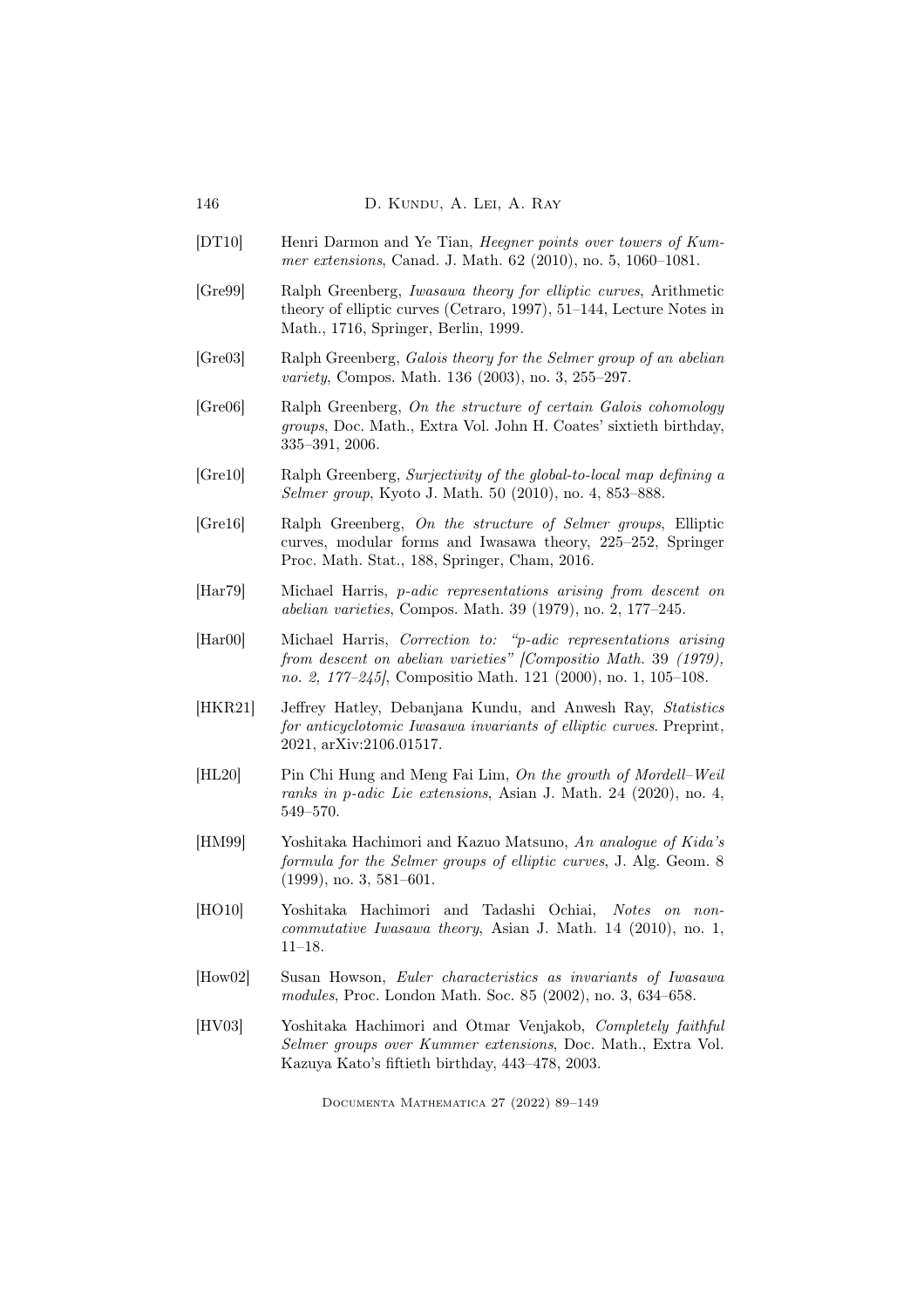- <span id="page-58-2"></span>[Kat04] Kazuya Kato, p-adic Hodge theory and values of zeta functions of modular forms, Cohomologies p-adiques et applications arithmétiques. III, Astérisque (2004), no. 295, 117–290.
- <span id="page-58-10"></span>[Kid03] Masanari Kida, Variation of the reduction type of elliptic curves under small base change with wild ramification, Central European J. Math. 1 (2003), no. 4, 510–560.
- <span id="page-58-3"></span>[KR21a] Debanjana Kundu and Anwesh Ray, Statistics for Iwasawa invariants of elliptic curves, Trans. American Math. Soc. 374 (2021), 7945–7965.
- <span id="page-58-4"></span>[KR21b] Debanjana Kundu and Anwesh Ray, Statistics for Iwasawa invariants of elliptic curves. II. Preprint, 2021, arXiv:2106.12095.
- <span id="page-58-12"></span>[Kun20] Debanjana Kundu, Iwasawa theory of fine Selmer groups, Ph.D. thesis, University of Toronto (Canada), 2020. [https://tspace.library.utoronto.ca/bitstream/1807/](https://tspace.library.utoronto.ca/bitstream/1807/101280/4/Kundu_Debanjana_202006_PhD_thesis.pdf) [101280/4/Kundu\\_Debanjana\\_202006\\_PhD\\_thesis.pdf](https://tspace.library.utoronto.ca/bitstream/1807/101280/4/Kundu_Debanjana_202006_PhD_thesis.pdf)
- <span id="page-58-6"></span>[Lam99] T. Y. Lam, Lectures on modules and rings, Graduate Texts in Mathematics, 189, Springer, New York, 1999.
- <span id="page-58-13"></span>[Lan02] Serge Lang, *Algebra*, third ed., Graduate Texts in Mathematics, 211, Springer, New York, 2002.
- <span id="page-58-7"></span>[Lim15] Meng Fai Lim, A remark on the  $\mathfrak{M}_H(G)$ -conjecture and Akashi series, Int. J. Number Theory 11 (2015), no. 1, 269–297.
- <span id="page-58-9"></span>[Lim21] Meng Fai Lim, Some remarks on Kida's formula when  $\mu \neq 0$ , Ramanujan J. 55 (2021), no. 3, 1127–1144.
- <span id="page-58-11"></span>[LJ87] Hendrik W. Lenstra Jr., Factoring integers with elliptic curves, Ann. Math. (1987), 649–673.
- <span id="page-58-8"></span>[LM14] Meng Fai Lim and V. Kumar Murty, The growth of the Selmer group of an elliptic curve with split multiplicative reduction, Int. J. Number Theory 10 (2014), no. 3, 675–687.
- <span id="page-58-5"></span>[LS20] Antonio Lei and Florian Sprung, Ranks of elliptic curves over  $\mathbb{Z}_p^2$ -extensions, Israel J. Math. 236 (2020), no. 1, 183–206.
- <span id="page-58-1"></span>[Maz72] Barry Mazur, Rational points of abelian varieties with values in towers of number fields, Invent. Math. 18 (1972), 183–266.
- <span id="page-58-0"></span>[Mor22] Louis Mordell, On the rational solutions of the indeterminate equation of the third and fourth degree, Proc. Camb. Phil. Soc., 21, 179–192, 1922.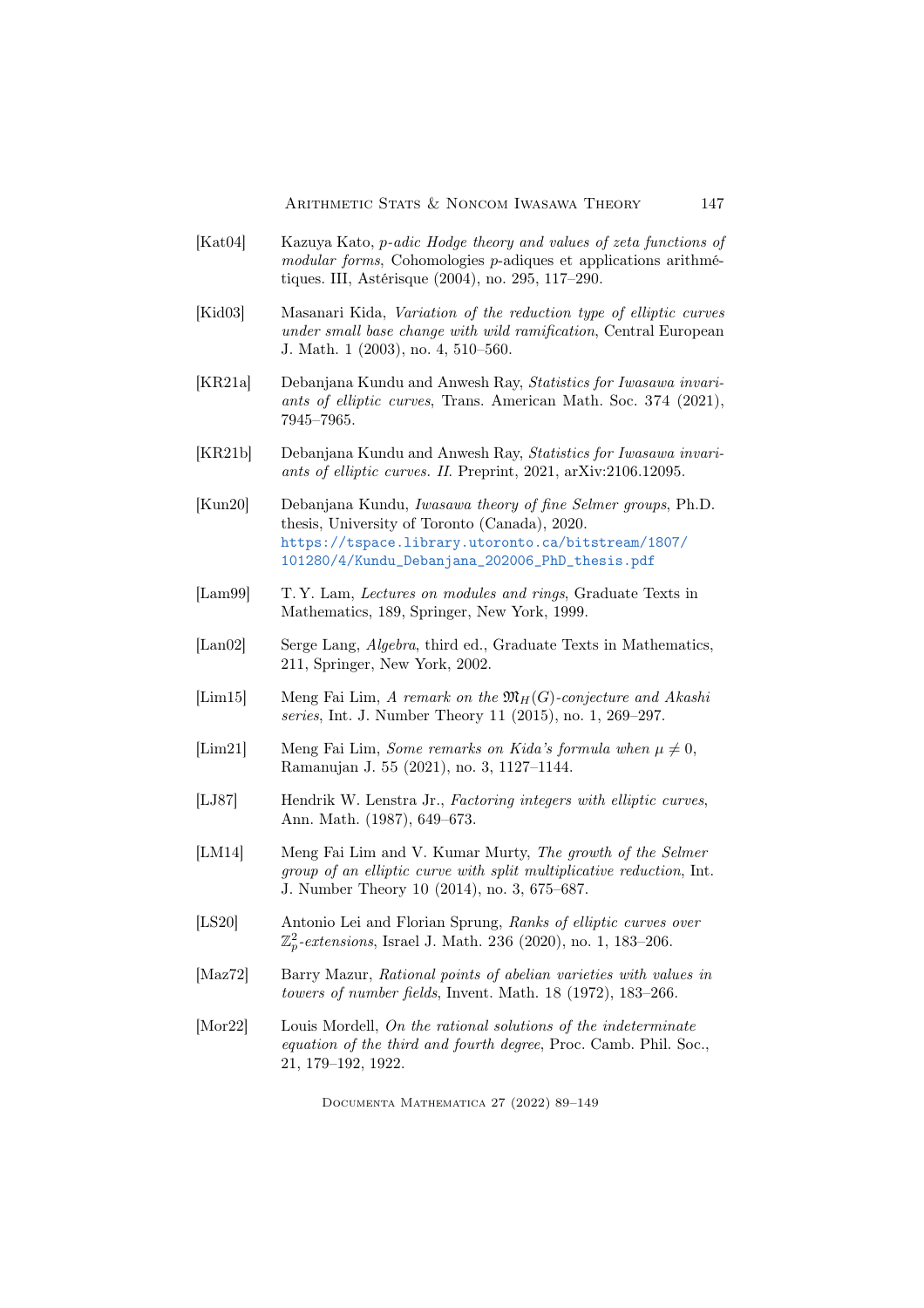<span id="page-59-13"></span><span id="page-59-12"></span><span id="page-59-11"></span><span id="page-59-10"></span><span id="page-59-9"></span><span id="page-59-8"></span><span id="page-59-7"></span><span id="page-59-6"></span><span id="page-59-5"></span><span id="page-59-4"></span><span id="page-59-3"></span><span id="page-59-2"></span><span id="page-59-1"></span><span id="page-59-0"></span>[Mur97] V. Kumar Murty, *Modular forms and the Chebotarev density* theorem II, 287–308, London Mathematical Society Lecture Note Series, 1997. [Neu88] Andreas Neumann, Completed group algebras without zero divisors, Arch. Math. (Basel) 51 (1988), no. 6, 496–499. [OV02] Yoshihiro Ochi and Otmar Venjakob, On the structure of Selmer groups over p-adic Lie extensions, J. Alg. Geom. 11 (2002), no. 3, 547–580. [OV03] Yoshihiro Ochi and Otmar Venjakob, On the ranks of Iwasawa modules over p-adic Lie extensions, Math. Proc. Cambridge Philos. Soc. 135 (2003), no. 1, 25–43. [PR82] Bernadette Perrin-Riou, Descente infinie et hauteur p-adique sur les courbes elliptiques à multiplication complexe, Invent. Math. 70 (1982), no. 3, 369–398. [Qiu14] Derong Qiu, On quadratic twists of elliptic curves and some applications of a refined version of Yu's formula, Comm. Algebra 42 (2014), no. 12, 5050–5064. [Ray21] Anwesh Ray, Asymptotic growth of Mordell–Weil ranks of elliptic curves in noncommutative towers. Preprint, 2021, arXiv:2109.07457. [Roh88] David E. Rohrlich, L-functions and division towers, Math. Ann. 281 (1988), no. 4, 611–632. [RS20] Anwesh Ray and R. Sujatha, Euler characteristics and their congruences for multi-signed Selmer groups. Preprint, 2020, arXiv:2011.05387. [RS21] Anwesh Ray and Ramdorai Sujatha, Euler characteristics and their congruences in the positive rank setting, Can. Math. Bull. 64 (2021), no. 1, 228–245. [Sch82] Peter Schneider, p-adic height pairings I, Invent. Math. 69 (1982), no. 3, 401–409. [Sch85] Peter Schneider, p-adic height pairings II, Invent. Math. 79 (1985), no. 2, 329–374. [Sch87] René Schoof, Nonsingular plane cubic curves over finite fields, J. Comb. Theory Ser. A 46 (1987), no. 2, 183–211. [Ser68] Jean-Pierre Serre, Abelian l-adic representations and elliptic curves, W. A. Benjamin, Inc., New York-Amsterdam, 1968, McGill University Lecture Notes written with the collaboration of Willem Kuyk and John Labute.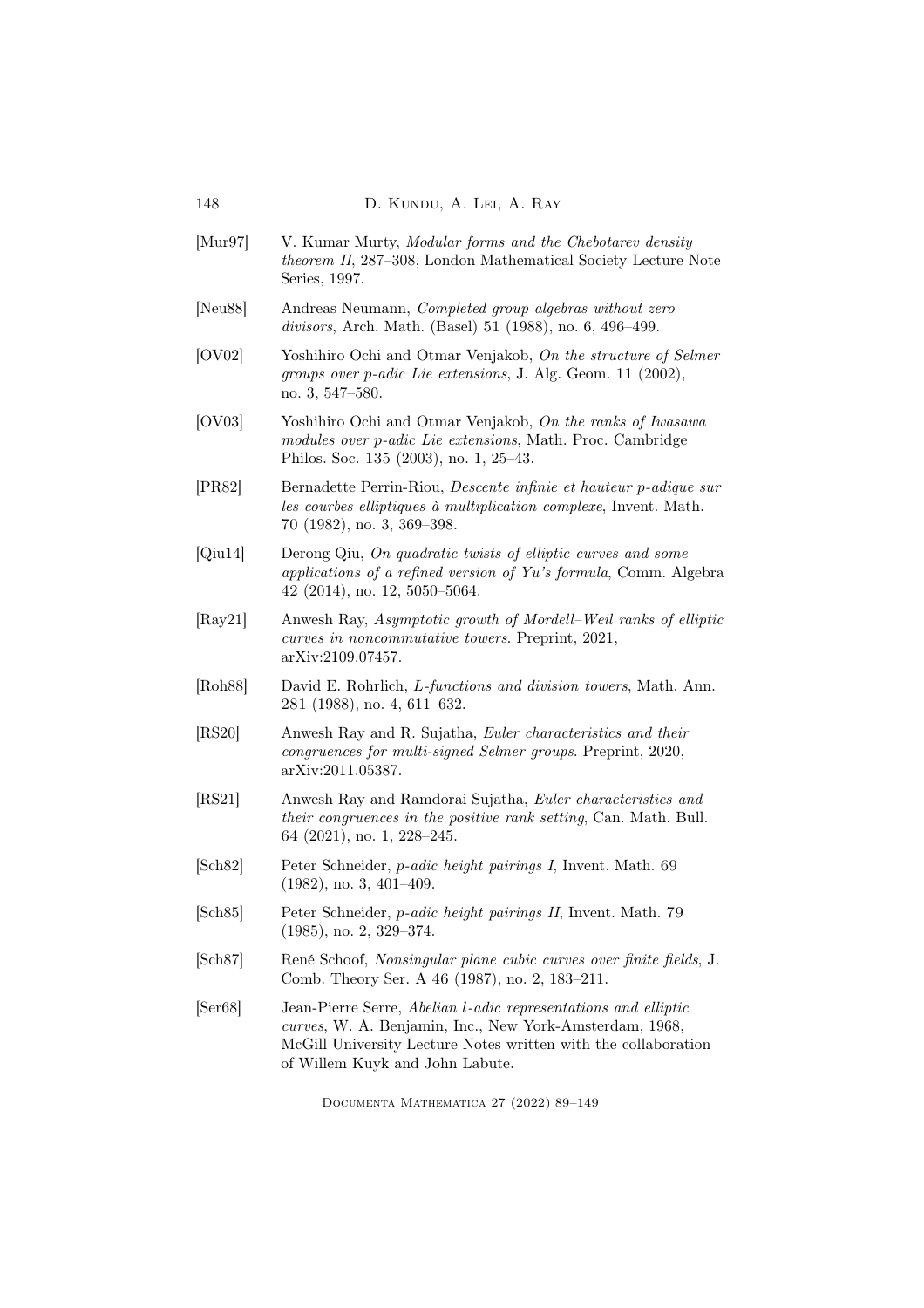- <span id="page-60-3"></span>[Ser72] Jean-Pierre Serre, Propriétés galoisiennes des points d'ordre fini des courbes elliptiques, Invent. Math. 15 (1972), 259–331.
- <span id="page-60-6"></span>[Sil09] Joseph H. Silverman, The arithmetic of elliptic curves, Graduate Texts in Mathematics, 106, Springer, 2009.
- <span id="page-60-1"></span>[Ven02] Otmar Venjakob, On the structure theory of the Iwasawa algebra of a p-adic Lie group, J. European Math. Soc. 4 (2002), no. 3, 271–311.
- <span id="page-60-2"></span>[Ven03] Otmar Venjakob, On the Iwasawa theory of p-adic Lie extensions, Compos. Math. 138 (2003), no. 1, 1–54.
- <span id="page-60-7"></span>[Was97] Lawrence C. Washington, *Introduction to cyclotomic fields*, Graduate Texts in Mathematics, 83, second ed., Springer, 1997.
- <span id="page-60-0"></span>[Wei29] André Weil, L'arithmétique sur les courbes algébriques, Acta Math. 52 (1929), no. 1, 281–315.
- <span id="page-60-4"></span>[Zer09] Sarah Livia Zerbes, Generalised Euler characteristics of Selmer groups, Proc. London Math. Soc. 98 (2009), no. 3, 775–796.
- <span id="page-60-5"></span>[Zer11] Sarah Livia Zerbes, Akashi series of Selmer groups, Math. Proc. Cambridge Philos. Soc. 151 (2011), no. 2, 229–243.

Debanjana Kundu Department of Mathematics University of British Columbia Vancouver, BC Canada V6T 1Z2 dkundu@math.ubc.ca

Antonio Lei Département de Mathématiques et de Statistique Université Laval Pavillion Alexandre-Vachon 1045 Avenue de la Médecine Québec, QC Canada G1V 0A6 antonio.lei@mat.ulaval.ca

Anwesh Ray Department of Mathematics University of British Columbia Vancouver, BC Canada V6T 1Z2 anweshray@math.ubc.ca